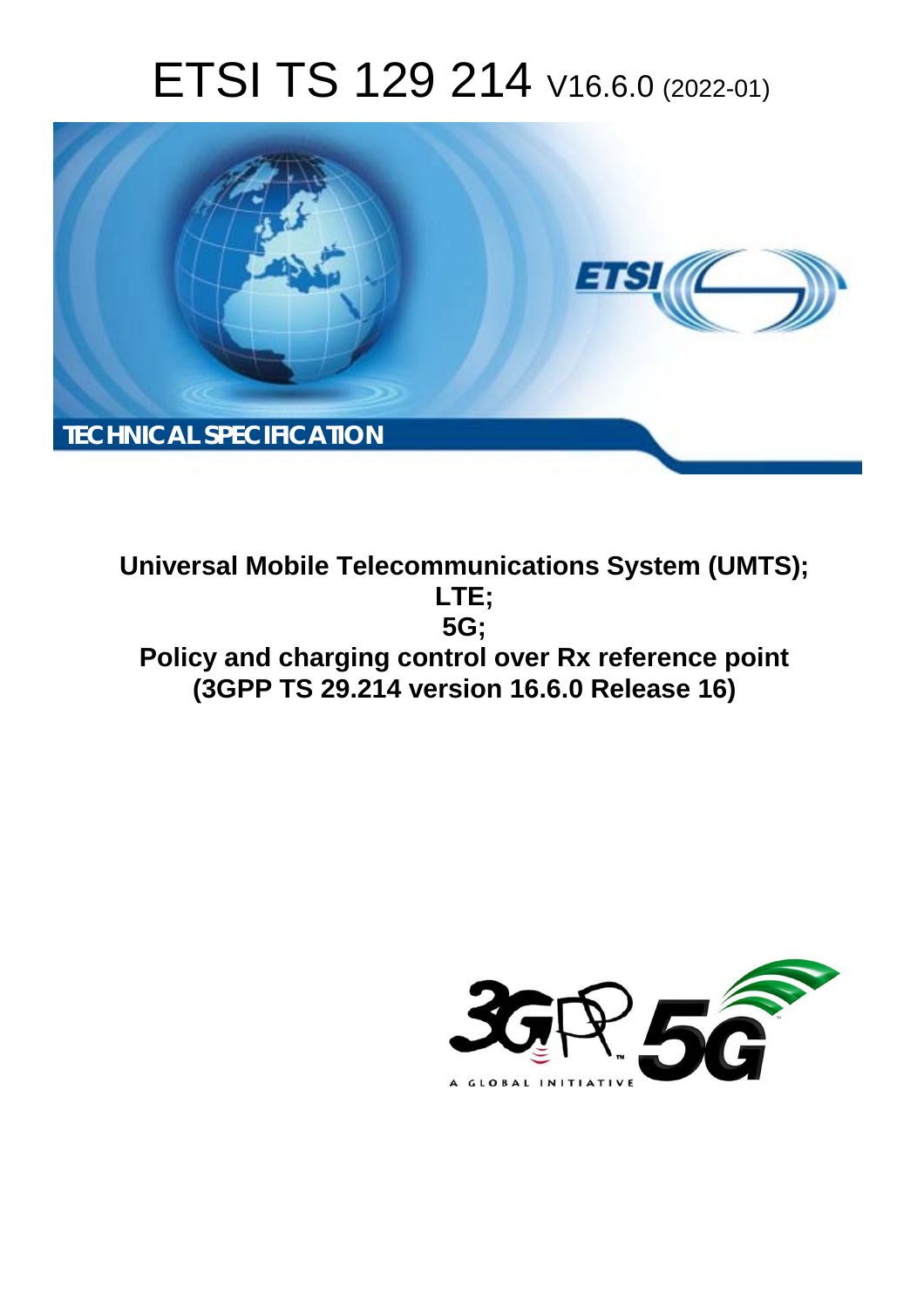Reference RTS/TSGC-0329214vg60

Keywords

5G,LTE,UMTS

#### *ETSI*

650 Route des Lucioles F-06921 Sophia Antipolis Cedex - FRANCE

Tel.: +33 4 92 94 42 00 Fax: +33 4 93 65 47 16

Siret N° 348 623 562 00017 - APE 7112B Association à but non lucratif enregistrée à la Sous-Préfecture de Grasse (06) N° w061004871

#### *Important notice*

The present document can be downloaded from: <http://www.etsi.org/standards-search>

The present document may be made available in electronic versions and/or in print. The content of any electronic and/or print versions of the present document shall not be modified without the prior written authorization of ETSI. In case of any existing or perceived difference in contents between such versions and/or in print, the prevailing version of an ETSI deliverable is the one made publicly available in PDF format at [www.etsi.org/deliver](http://www.etsi.org/deliver).

Users of the present document should be aware that the document may be subject to revision or change of status. Information on the current status of this and other ETSI documents is available at <https://portal.etsi.org/TB/ETSIDeliverableStatus.aspx>

If you find errors in the present document, please send your comment to one of the following services: <https://portal.etsi.org/People/CommiteeSupportStaff.aspx>

#### *Notice of disclaimer & limitation of liability*

The information provided in the present deliverable is directed solely to professionals who have the appropriate degree of experience to understand and interpret its content in accordance with generally accepted engineering or other professional standard and applicable regulations.

No recommendation as to products and services or vendors is made or should be implied.

No representation or warranty is made that this deliverable is technically accurate or sufficient or conforms to any law and/or governmental rule and/or regulation and further, no representation or warranty is made of merchantability or fitness for any particular purpose or against infringement of intellectual property rights.

In no event shall ETSI be held liable for loss of profits or any other incidental or consequential damages.

Any software contained in this deliverable is provided "AS IS" with no warranties, express or implied, including but not limited to, the warranties of merchantability, fitness for a particular purpose and non-infringement of intellectual property rights and ETSI shall not be held liable in any event for any damages whatsoever (including, without limitation, damages for loss of profits, business interruption, loss of information, or any other pecuniary loss) arising out of or related to the use of or inability to use the software.

#### *Copyright Notification*

No part may be reproduced or utilized in any form or by any means, electronic or mechanical, including photocopying and microfilm except as authorized by written permission of ETSI. The content of the PDF version shall not be modified without the written authorization of ETSI.

The copyright and the foregoing restriction extend to reproduction in all media.

© ETSI 2022. All rights reserved.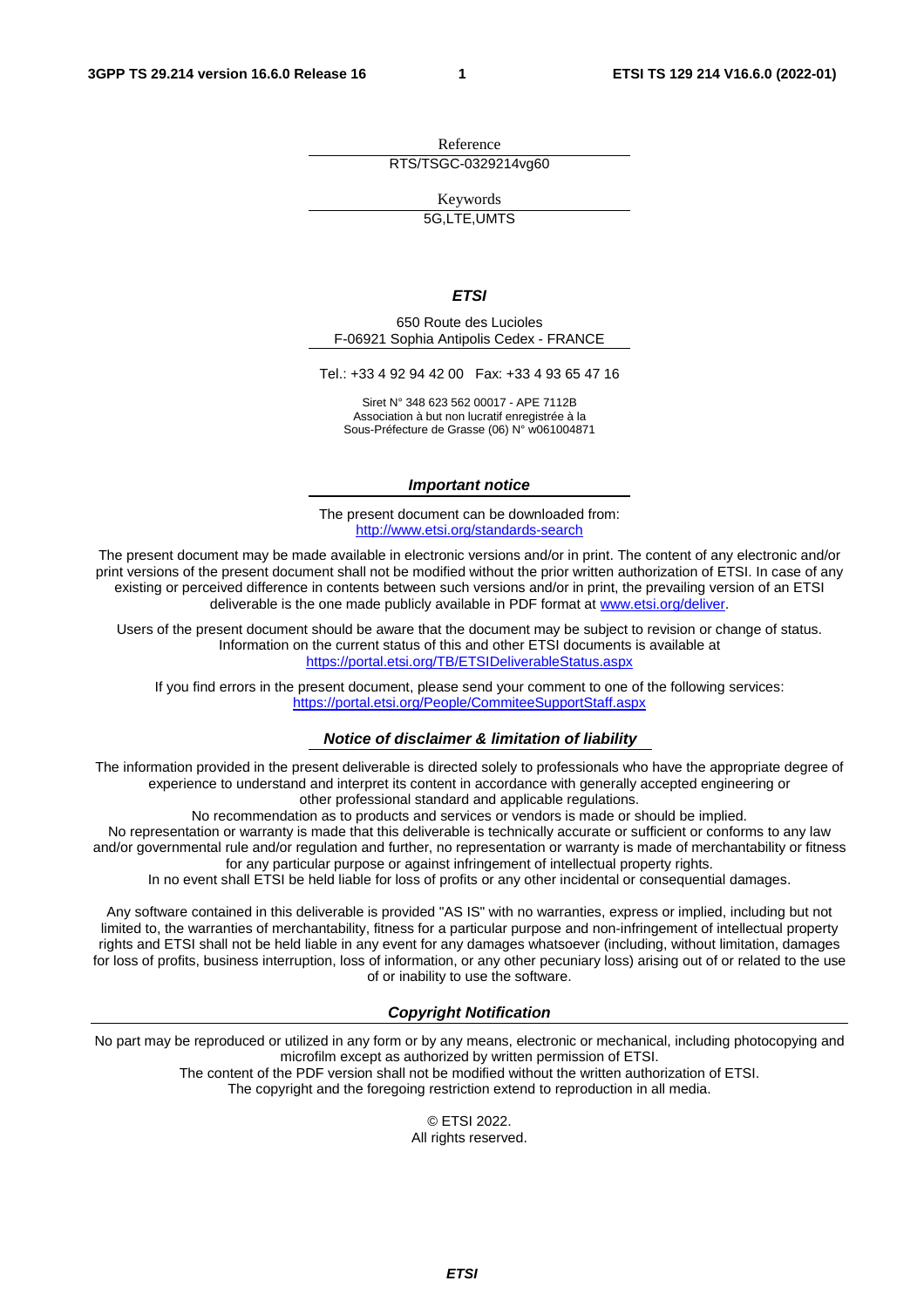# Intellectual Property Rights

#### Essential patents

IPRs essential or potentially essential to normative deliverables may have been declared to ETSI. The declarations pertaining to these essential IPRs, if any, are publicly available for **ETSI members and non-members**, and can be found in ETSI SR 000 314: *"Intellectual Property Rights (IPRs); Essential, or potentially Essential, IPRs notified to ETSI in respect of ETSI standards"*, which is available from the ETSI Secretariat. Latest updates are available on the ETSI Web server [\(https://ipr.etsi.org/](https://ipr.etsi.org/)).

Pursuant to the ETSI Directives including the ETSI IPR Policy, no investigation regarding the essentiality of IPRs, including IPR searches, has been carried out by ETSI. No guarantee can be given as to the existence of other IPRs not referenced in ETSI SR 000 314 (or the updates on the ETSI Web server) which are, or may be, or may become, essential to the present document.

#### **Trademarks**

The present document may include trademarks and/or tradenames which are asserted and/or registered by their owners. ETSI claims no ownership of these except for any which are indicated as being the property of ETSI, and conveys no right to use or reproduce any trademark and/or tradename. Mention of those trademarks in the present document does not constitute an endorsement by ETSI of products, services or organizations associated with those trademarks.

**DECT™**, **PLUGTESTS™**, **UMTS™** and the ETSI logo are trademarks of ETSI registered for the benefit of its Members. **3GPP™** and **LTE™** are trademarks of ETSI registered for the benefit of its Members and of the 3GPP Organizational Partners. **oneM2M™** logo is a trademark of ETSI registered for the benefit of its Members and of the oneM2M Partners. **GSM**® and the GSM logo are trademarks registered and owned by the GSM Association.

# Legal Notice

This Technical Specification (TS) has been produced by ETSI 3rd Generation Partnership Project (3GPP).

The present document may refer to technical specifications or reports using their 3GPP identities. These shall be interpreted as being references to the corresponding ETSI deliverables.

The cross reference between 3GPP and ETSI identities can be found under<http://webapp.etsi.org/key/queryform.asp>.

# Modal verbs terminology

In the present document "**shall**", "**shall not**", "**should**", "**should not**", "**may**", "**need not**", "**will**", "**will not**", "**can**" and "**cannot**" are to be interpreted as described in clause 3.2 of the [ETSI Drafting Rules](https://portal.etsi.org/Services/editHelp!/Howtostart/ETSIDraftingRules.aspx) (Verbal forms for the expression of provisions).

"**must**" and "**must not**" are **NOT** allowed in ETSI deliverables except when used in direct citation.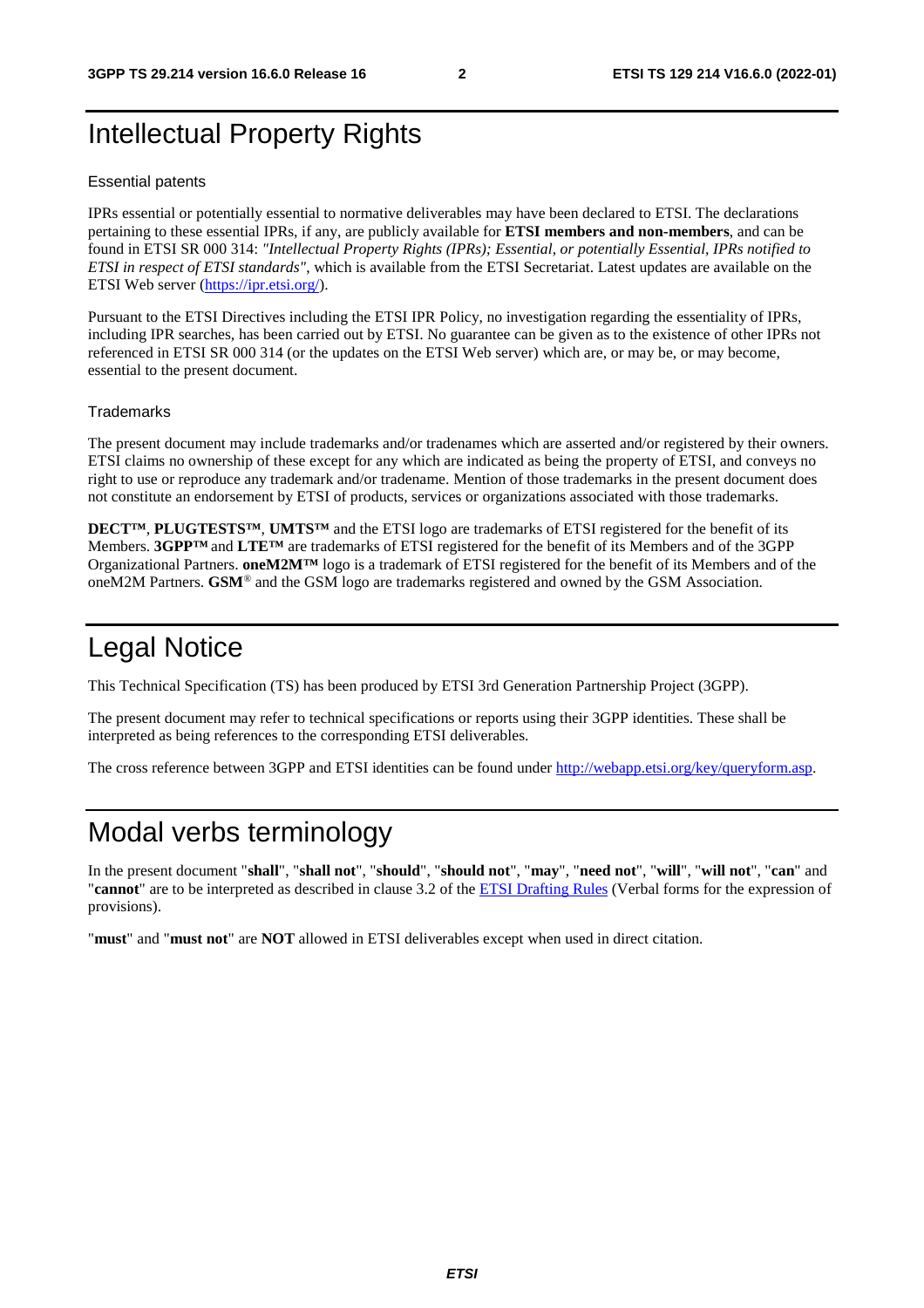$\mathbf{3}$ 

# Contents

| 1              |                                                                                        |  |  |  |  |
|----------------|----------------------------------------------------------------------------------------|--|--|--|--|
| $\overline{2}$ |                                                                                        |  |  |  |  |
| 3              |                                                                                        |  |  |  |  |
| 3.1<br>3.2     |                                                                                        |  |  |  |  |
| 4              |                                                                                        |  |  |  |  |
| 4.1            |                                                                                        |  |  |  |  |
| 4.2            |                                                                                        |  |  |  |  |
| 4.3            |                                                                                        |  |  |  |  |
| 4.3.1          |                                                                                        |  |  |  |  |
| 4.3.2          |                                                                                        |  |  |  |  |
|                |                                                                                        |  |  |  |  |
| 4.4            |                                                                                        |  |  |  |  |
| 4.4.1          |                                                                                        |  |  |  |  |
| 4.4.2          |                                                                                        |  |  |  |  |
| 4.4.3          |                                                                                        |  |  |  |  |
| 4.4.4          |                                                                                        |  |  |  |  |
| 4.4.5          |                                                                                        |  |  |  |  |
| 4.4.5a         |                                                                                        |  |  |  |  |
| 4.4.6          |                                                                                        |  |  |  |  |
| 4.4.6.1        |                                                                                        |  |  |  |  |
| 4.4.6.2        |                                                                                        |  |  |  |  |
| 4.4.6.3        |                                                                                        |  |  |  |  |
| 4.4.6.4        |                                                                                        |  |  |  |  |
| 4.4.6.5        |                                                                                        |  |  |  |  |
| 4.4.6.6        |                                                                                        |  |  |  |  |
| 4.4.6.7        |                                                                                        |  |  |  |  |
| 4.4.6.8        |                                                                                        |  |  |  |  |
| 4.4.6.9        |                                                                                        |  |  |  |  |
|                |                                                                                        |  |  |  |  |
| 4.4.7          |                                                                                        |  |  |  |  |
| 4.4.8          |                                                                                        |  |  |  |  |
| 4.4.9          |                                                                                        |  |  |  |  |
| 4.4.10         | Extended bandwidth support for EPC supporting Dual Connectivity (E-UTRAN and 5G NR) 30 |  |  |  |  |
| 5              |                                                                                        |  |  |  |  |
| 5.1            |                                                                                        |  |  |  |  |
| 5.2            |                                                                                        |  |  |  |  |
| 5.3            |                                                                                        |  |  |  |  |
| 5.3.0          |                                                                                        |  |  |  |  |
| 5.3.1          |                                                                                        |  |  |  |  |
| 5.3.2          |                                                                                        |  |  |  |  |
| 5.3.3          |                                                                                        |  |  |  |  |
| 5.3.4          |                                                                                        |  |  |  |  |
| 5.3.5          |                                                                                        |  |  |  |  |
| 5.3.6          |                                                                                        |  |  |  |  |
| 5.3.7          |                                                                                        |  |  |  |  |
| 5.3.8          |                                                                                        |  |  |  |  |
| 5.3.9          |                                                                                        |  |  |  |  |
|                |                                                                                        |  |  |  |  |
| 5.3.10         |                                                                                        |  |  |  |  |
| 5.3.11         |                                                                                        |  |  |  |  |
| 5.3.12         |                                                                                        |  |  |  |  |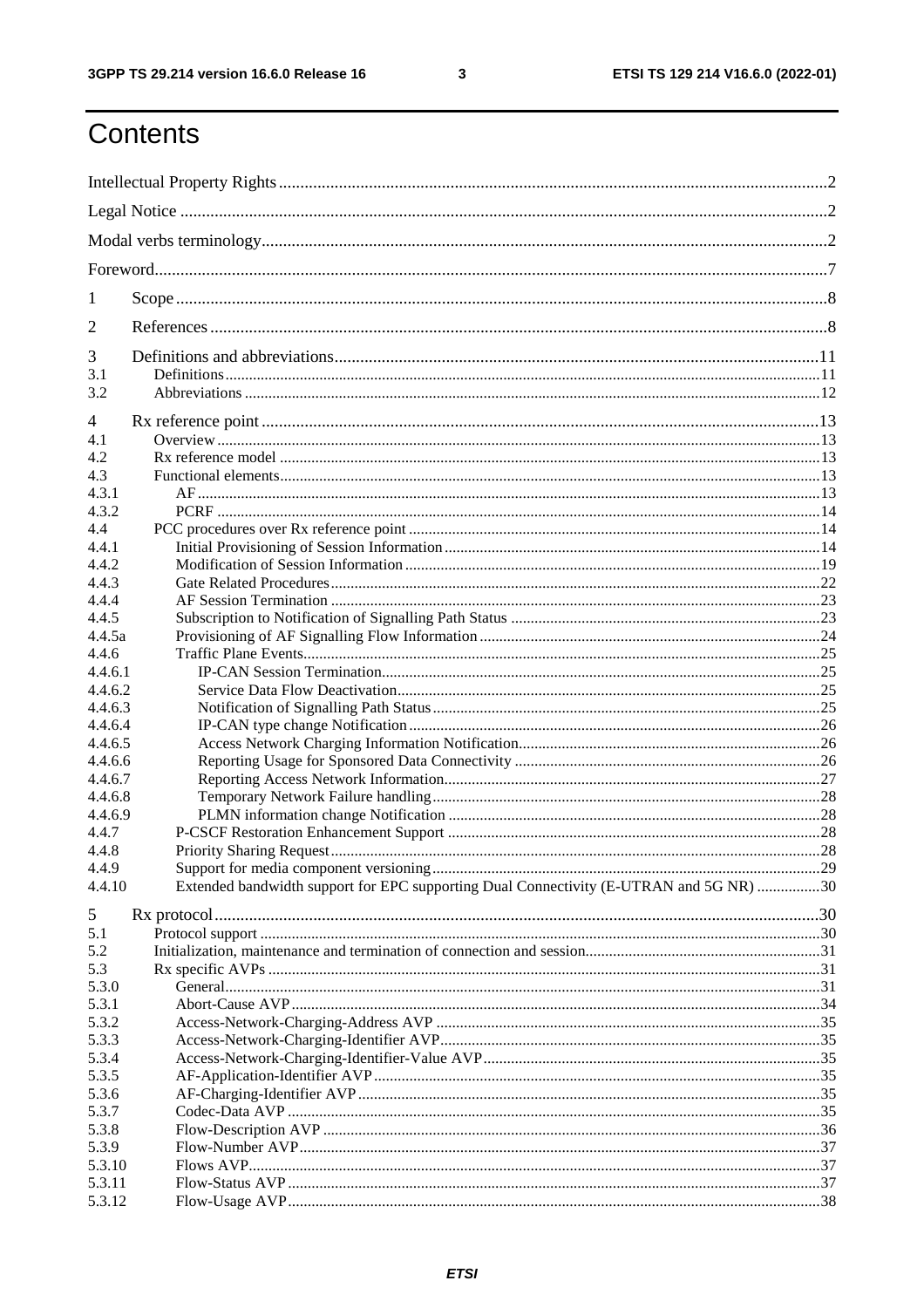$\overline{\mathbf{4}}$ 

| 5.3.13  |                                                                         |  |
|---------|-------------------------------------------------------------------------|--|
| 5.3.14  |                                                                         |  |
| 5.3.15  |                                                                         |  |
| 5.3.16  |                                                                         |  |
| 5.3.17  |                                                                         |  |
| 5.3.18  |                                                                         |  |
| 5.3.19  |                                                                         |  |
| 5.3.20  |                                                                         |  |
| 5.3.21  |                                                                         |  |
| 5.3.22  |                                                                         |  |
| 5.3.23  |                                                                         |  |
| 5.3.24  |                                                                         |  |
| 5.3.25  |                                                                         |  |
| 5.3.26  |                                                                         |  |
| 5.3.27  |                                                                         |  |
| 5.3.28  |                                                                         |  |
| 5.3.29  |                                                                         |  |
|         |                                                                         |  |
| 5.3.30  |                                                                         |  |
| 5.3.31  |                                                                         |  |
| 5.3.32  |                                                                         |  |
| 5.3.33  |                                                                         |  |
| 5.3.34  |                                                                         |  |
| 5.3.35  |                                                                         |  |
| 5.3.36  |                                                                         |  |
| 5.3.37  |                                                                         |  |
| 5.3.38  |                                                                         |  |
| 5.3.39  |                                                                         |  |
| 5.3.40  |                                                                         |  |
| 5.3.41  |                                                                         |  |
| 5.3.42  |                                                                         |  |
| 5.3.43  |                                                                         |  |
| 5.3.44  |                                                                         |  |
| 5.3.45  |                                                                         |  |
| 5.3.45a |                                                                         |  |
| 5.3.46  |                                                                         |  |
| 5.3.47  |                                                                         |  |
|         |                                                                         |  |
| 5.3.48  |                                                                         |  |
| 5.3.49  |                                                                         |  |
| 5.3.50  |                                                                         |  |
| 5.3.51  |                                                                         |  |
| 5.3.52  |                                                                         |  |
| 5.3.53  |                                                                         |  |
| 5.3.54  |                                                                         |  |
| 5.3.55  |                                                                         |  |
| 5.3.56  |                                                                         |  |
| 5.3.57  |                                                                         |  |
| 5.3.58  |                                                                         |  |
| 5.3.59  |                                                                         |  |
| 5.3.60  |                                                                         |  |
| 5.3.61  |                                                                         |  |
| 5.3.62  |                                                                         |  |
| 5.3.63  |                                                                         |  |
| 5.3.64  |                                                                         |  |
| 5.3.65  |                                                                         |  |
|         |                                                                         |  |
| 5.3.66  |                                                                         |  |
| 5.3.67  |                                                                         |  |
| 5.3.68  |                                                                         |  |
| 5.3.69  | 5GS-RAN-NAS-Release-Cause AVP (3GPP-5GS and Non-3GPP-5GS access type)54 |  |
| 5.3.70  |                                                                         |  |
| 5.3.71  |                                                                         |  |
| 5.3.72  |                                                                         |  |
| 5.3.73  |                                                                         |  |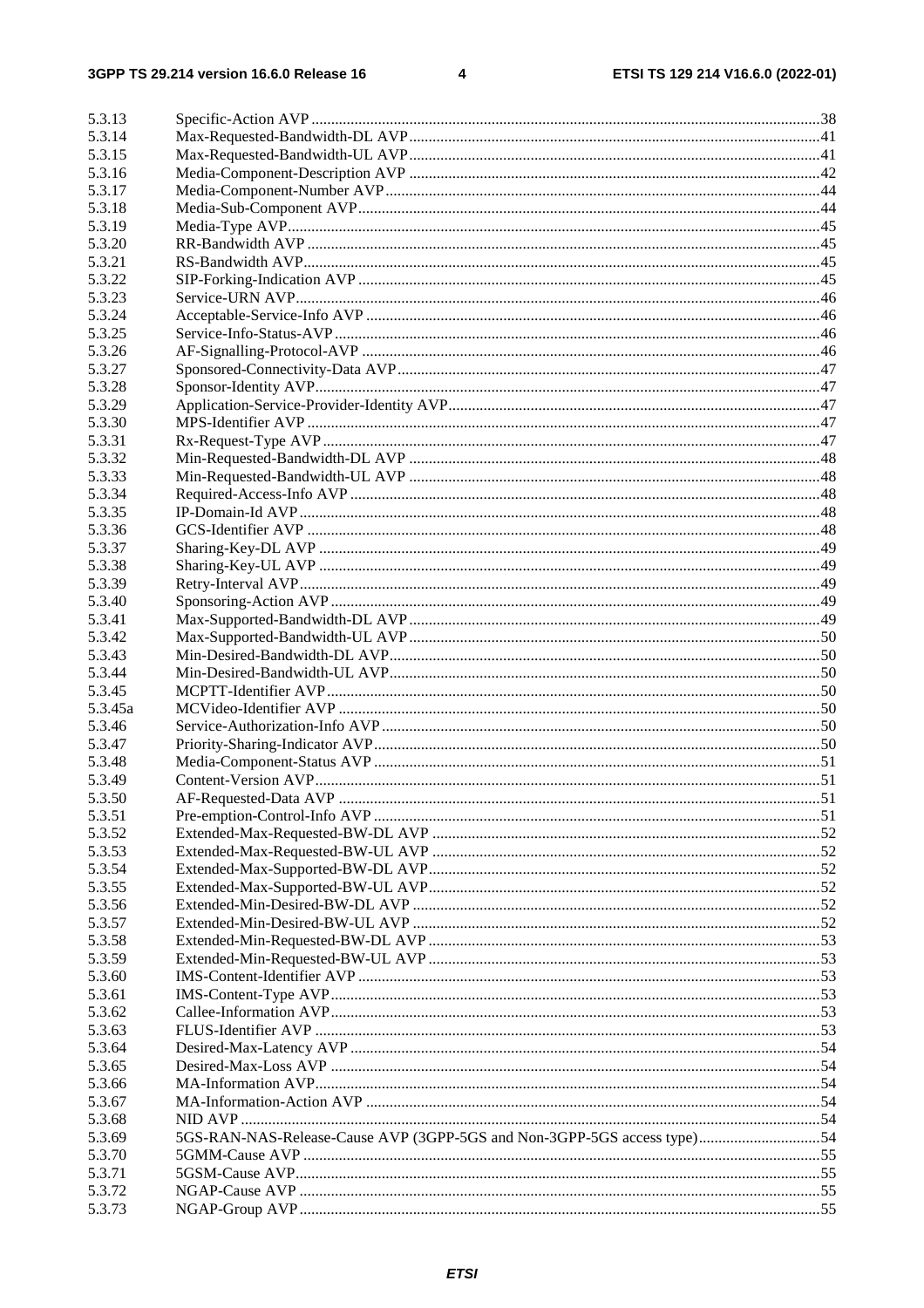#### $5\phantom{a}$

| 5.3.74         |                                                                                                          |  |
|----------------|----------------------------------------------------------------------------------------------------------|--|
| 5.3.75         |                                                                                                          |  |
| 5.3.76         |                                                                                                          |  |
| 5.3.77         |                                                                                                          |  |
| 5.3.78         |                                                                                                          |  |
| 5.4            |                                                                                                          |  |
| 5.4.0<br>5.4.1 |                                                                                                          |  |
| 5.5            |                                                                                                          |  |
| 5.5.1          |                                                                                                          |  |
| 5.5.2          |                                                                                                          |  |
| 5.6            |                                                                                                          |  |
| 5.6.0          |                                                                                                          |  |
| 5.6.1          |                                                                                                          |  |
| 5.6.2          |                                                                                                          |  |
| 5.6.3          |                                                                                                          |  |
| 5.6.4          |                                                                                                          |  |
| 5.6.5          |                                                                                                          |  |
| 5.6.6          |                                                                                                          |  |
| 5.6.7          |                                                                                                          |  |
| 5.6.8          |                                                                                                          |  |
|                | <b>Annex A (normative):</b>                                                                              |  |
| A.1            |                                                                                                          |  |
| A.2            |                                                                                                          |  |
| A.2.0          |                                                                                                          |  |
| A.2.1          |                                                                                                          |  |
| A.2.2          |                                                                                                          |  |
|                |                                                                                                          |  |
| A.3            |                                                                                                          |  |
| A.3.1          |                                                                                                          |  |
| A.3.2          |                                                                                                          |  |
| A.4            |                                                                                                          |  |
| A.5            |                                                                                                          |  |
| A.6            |                                                                                                          |  |
| A.7            |                                                                                                          |  |
| A.7.1          |                                                                                                          |  |
| A.7.2          |                                                                                                          |  |
| A.7.3          |                                                                                                          |  |
| A.8            |                                                                                                          |  |
| A.9            |                                                                                                          |  |
|                |                                                                                                          |  |
|                |                                                                                                          |  |
| A.10.1         |                                                                                                          |  |
| A.10.2         | Retrieval of network provided location information at originating P-CSCF for inclusion in SIP Request 81 |  |
| A.10.3         | Retrieval of network provided location information at originating P-CSCF for inclusion in SIP response   |  |
|                |                                                                                                          |  |
| A.10.4         |                                                                                                          |  |
| A.10.5         |                                                                                                          |  |
|                |                                                                                                          |  |
|                |                                                                                                          |  |
|                |                                                                                                          |  |
| A.13.1         |                                                                                                          |  |
| A.13.2         |                                                                                                          |  |
|                |                                                                                                          |  |
|                |                                                                                                          |  |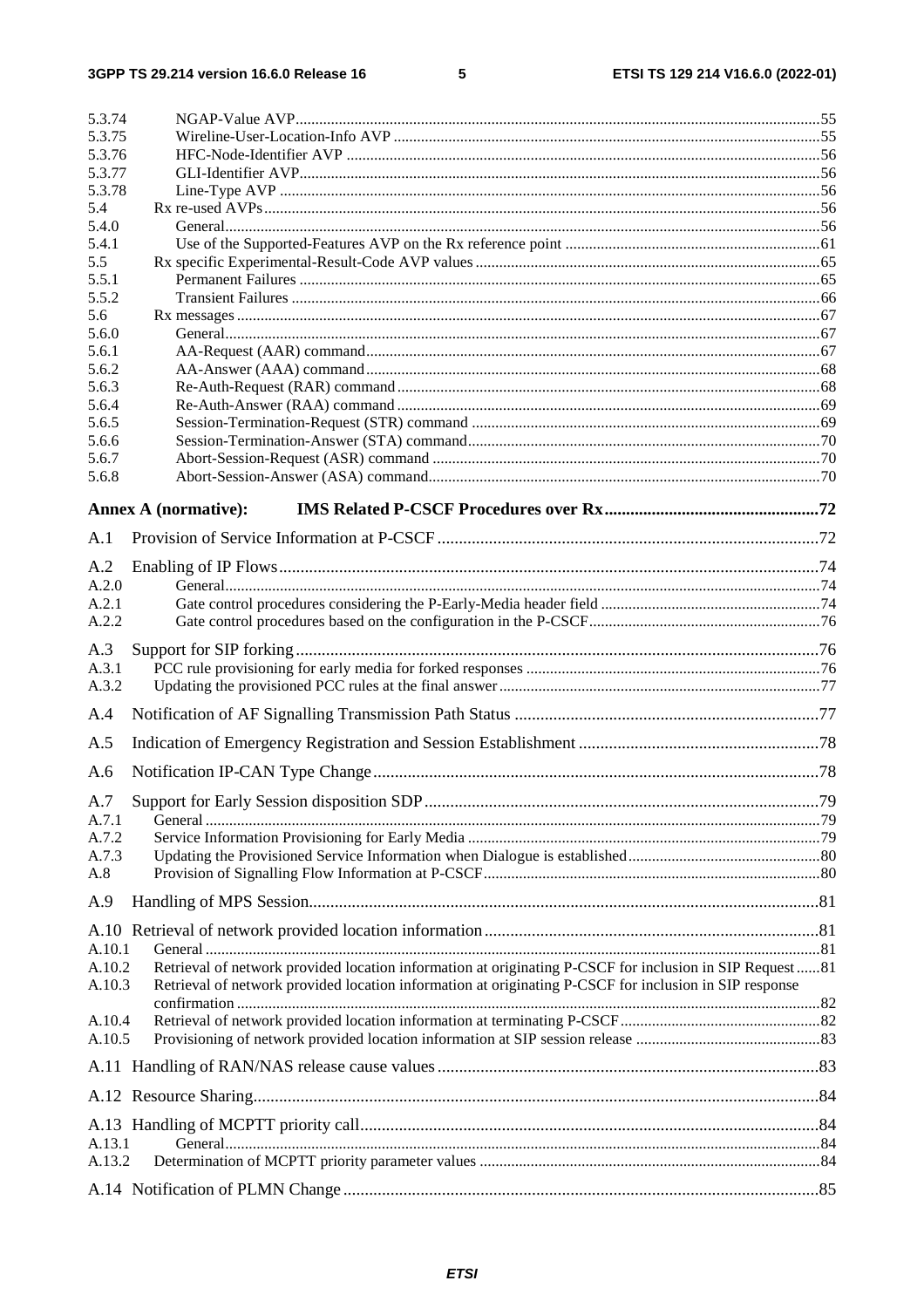$\bf 6$ 

| A.15.1<br>A.15.2      |                                                                                            |      |  |  |  |  |  |
|-----------------------|--------------------------------------------------------------------------------------------|------|--|--|--|--|--|
|                       |                                                                                            |      |  |  |  |  |  |
|                       |                                                                                            |      |  |  |  |  |  |
|                       | A.18 Coverage and Handoff Enhancements using Multimedia error robustness feature (CHEM) 87 |      |  |  |  |  |  |
|                       |                                                                                            |      |  |  |  |  |  |
|                       |                                                                                            |      |  |  |  |  |  |
|                       | <b>Annex B</b> (normative):                                                                |      |  |  |  |  |  |
| B.1                   |                                                                                            |      |  |  |  |  |  |
| B.1.1<br><b>B.1.2</b> |                                                                                            |      |  |  |  |  |  |
| B.1.2.1               |                                                                                            |      |  |  |  |  |  |
| <b>B.1.2.2</b>        |                                                                                            |      |  |  |  |  |  |
| B.2                   |                                                                                            |      |  |  |  |  |  |
| B.3                   |                                                                                            |      |  |  |  |  |  |
| B.4                   |                                                                                            |      |  |  |  |  |  |
| B.5                   |                                                                                            |      |  |  |  |  |  |
|                       | <b>Annex C</b> (informative):                                                              |      |  |  |  |  |  |
|                       | <b>Annex D</b> (normative):                                                                |      |  |  |  |  |  |
| D.1                   |                                                                                            |      |  |  |  |  |  |
|                       | <b>Annex E</b> (normative):                                                                |      |  |  |  |  |  |
| E.1                   |                                                                                            |      |  |  |  |  |  |
| E.2                   |                                                                                            |      |  |  |  |  |  |
| E.3                   |                                                                                            |      |  |  |  |  |  |
| E.4                   |                                                                                            |      |  |  |  |  |  |
| E.5                   |                                                                                            |      |  |  |  |  |  |
| E.6                   |                                                                                            |      |  |  |  |  |  |
| E.7                   |                                                                                            |      |  |  |  |  |  |
| E.8                   |                                                                                            |      |  |  |  |  |  |
|                       | <b>Annex F</b> (informative):                                                              |      |  |  |  |  |  |
|                       |                                                                                            | .106 |  |  |  |  |  |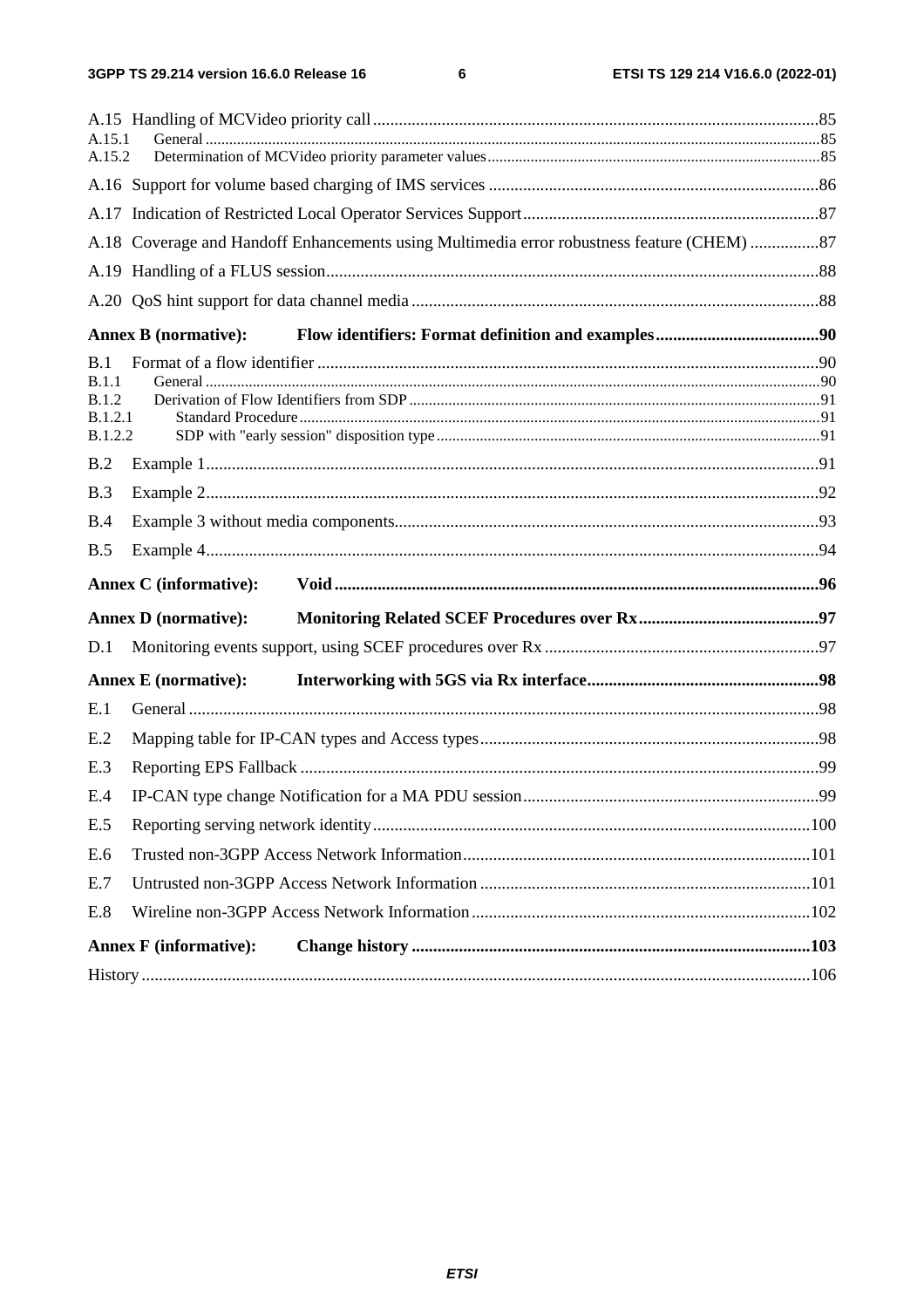# Foreword

This Technical Specification has been produced by the 3rd Generation Partnership Project (3GPP).

The contents of the present document are subject to continuing work within the TSG and may change following formal TSG approval. Should the TSG modify the contents of the present document, it will be re-released by the TSG with an identifying change of release date and an increase in version number as follows:

Version x.y.z

where:

- x the first digit:
	- 1 presented to TSG for information;
	- 2 presented to TSG for approval;
	- 3 or greater indicates TSG approved document under change control.
- Y the second digit is incremented for all changes of substance, i.e. technical enhancements, corrections, updates, etc.
- z the third digit is incremented when editorial only changes have been incorporated in the document.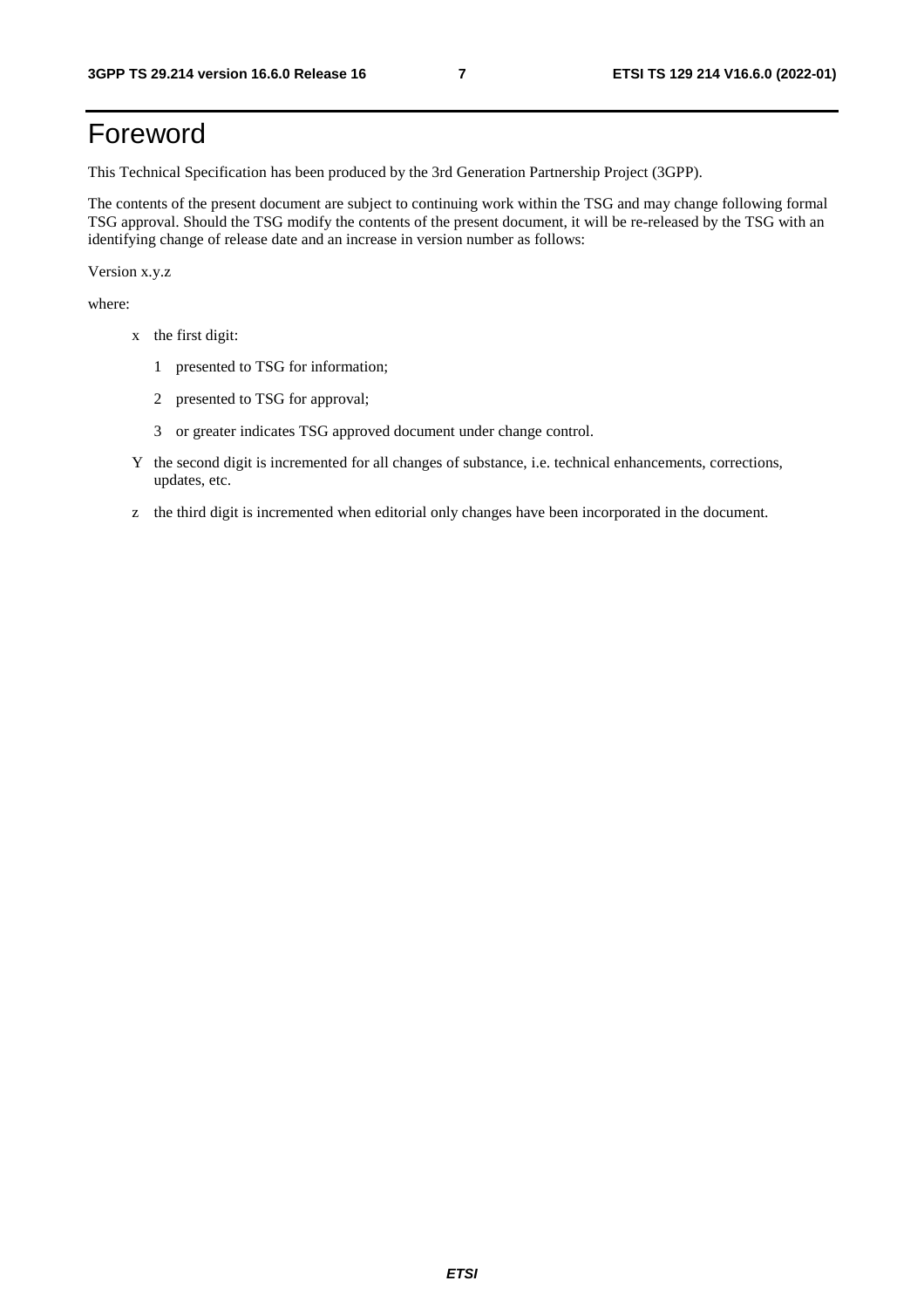# 1 Scope

The present document provides the stage 3 specification of the Rx reference point for the present release. The functional requirements and the stage 2 specifications of the Rx reference point are contained in 3GPP TS 23.203 [2].

The Rx reference point lies between the Application Function (AF) and the Policy and Charging Rule Function (PCRF). In the 5GS the Rx reference point resides between the AF and the Policy Control Function (PCF) as specified in 3GPP TS 23.501 [55] and 3GPP TS 23.503 [56].

NOTE: Interactions between the PCF and the AF using the 5GS Npcf\_PolicyAuthorization service (the N5 reference point) are defined in 3GPP TS 29.514 [57].

The Rx interface which is based on RESTful HTTP and XML is specified in 3GPP TS 29.201 [37].

Whenever it is possible the present document specifies the requirements for the protocol by reference to specifications produced by the IETF within the scope of Diameter. Where this is not possible, extensions to Diameter are defined within the present document.

# 2 References

The following documents contain provisions which, through reference in this text, constitute provisions of the present document.

- References are either specific (identified by date of publication and/or edition number or version number) or non-specific.
- For a specific reference, subsequent revisions do not apply.
- For a non-specific reference, the latest version applies. In the case of a reference to a 3GPP document (including a GSM document), a non-specific reference implicitly refers to the latest version of that document *in the same Release as the present document*.
- [1] 3GPP TR 21.905: "Vocabulary for 3GPP Specifications".
- [2] 3GPP TS 23.203: "Policy and Charging Control architecture".
- [3] Void.
- [4] Void.
- [5] 3GPP TS 29.209: "Policy control over Gq interface", latest Rel-6 version.
- [6] Void.
- [7] 3GPP TS 29.211: "Rx Interface and Rx/Gx signalling flows", latest Rel-6 version.
- [8] 3GPP TS 29.212: "Policy and Charging Control (PCC); Reference points".
- [9] 3GPP TS 29.213: "Policy and Charging Control signalling flows and Quality of Service (QoS) parameter mapping".
- [10] **Void.**
- [11] IETF RFC 3556: "Session Description Protocol (SDP) Bandwidth Modifiers for RTP Control Protocol (RTCP) Bandwidth".
- [12] IETF RFC 4005: "Diameter Network Access Server Application".
- [13] IETF RFC 4566: "SDP: Session Description Protocol".
- [14] IETF RFC 4006: "Diameter Credit Control Application".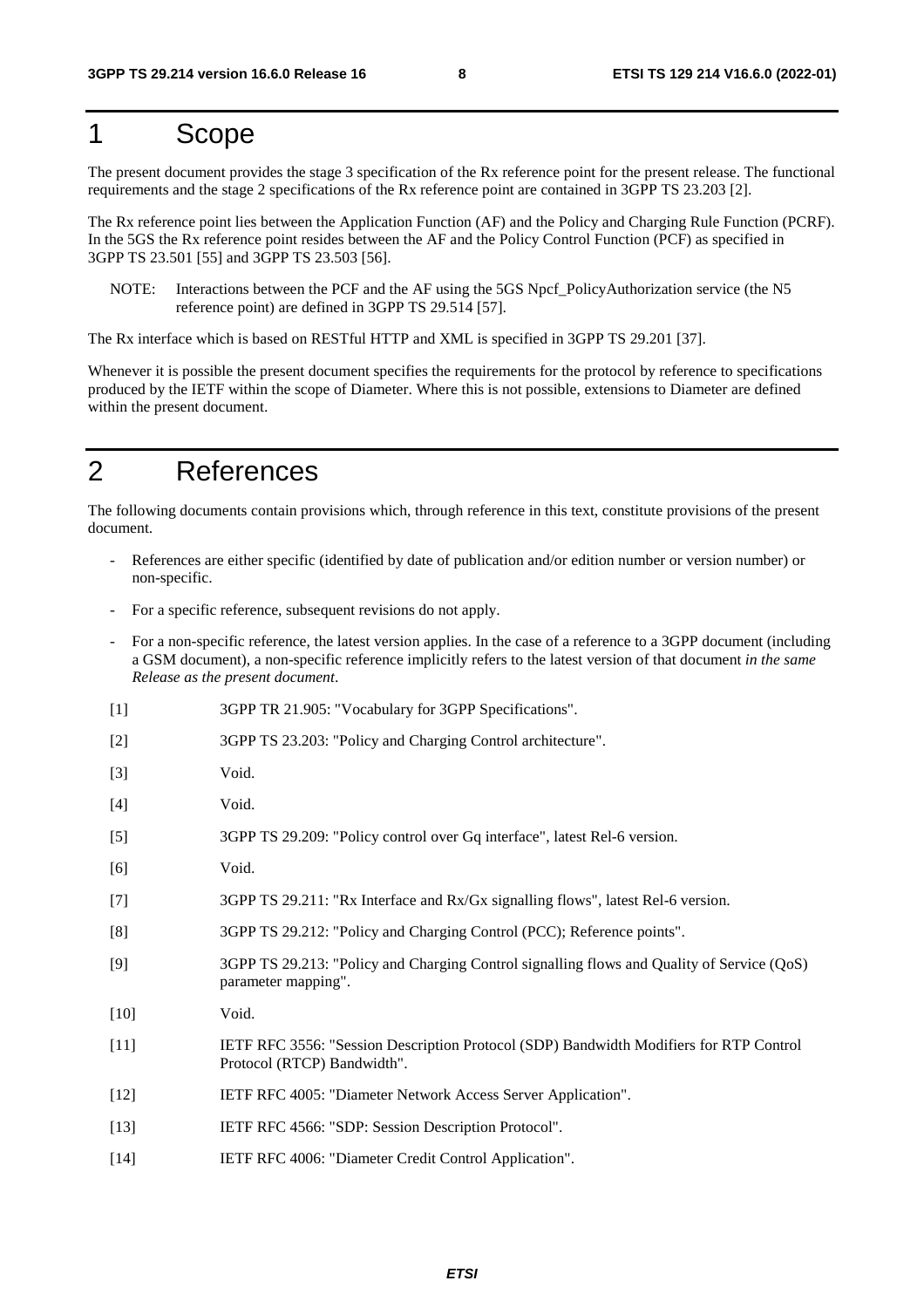| $[15]$ | ETSI TS 183 017 v3.2.1: "Telecommunications and Internet Converged Services and Protocols for<br>Advanced Networking (TISPAN); Resource and Admission Control: DIAMETER protocol for<br>session based policy set-up information exchange between the Application Function (AF) and the<br>Service Policy Decision Function (SPDF); Protocol specification". |
|--------|-------------------------------------------------------------------------------------------------------------------------------------------------------------------------------------------------------------------------------------------------------------------------------------------------------------------------------------------------------------|
| $[16]$ | 3GPP TS 23.228: "IP Multimedia Subsystem (IMS); Stage 2".                                                                                                                                                                                                                                                                                                   |
| $[17]$ | 3GPP TS 24.229: "IP Multimedia Call Control Protocol based on SIP and SDP; Stage 3".                                                                                                                                                                                                                                                                        |
| $[18]$ | IETF RFC 3264: "An Offer/Answer Model with the Session Description Protocol (SDP)".                                                                                                                                                                                                                                                                         |
| $[19]$ | Void.                                                                                                                                                                                                                                                                                                                                                       |
| $[20]$ | IETF RFC 3162: "Radius and IPv6".                                                                                                                                                                                                                                                                                                                           |
| $[21]$ | IETF RFC 5031: "A Uniform Resource Name (URN) for Emergency and Other Well-Known<br>Services".                                                                                                                                                                                                                                                              |
| $[22]$ | Void.                                                                                                                                                                                                                                                                                                                                                       |
| $[23]$ | 3GPP TS 32.240: "Telecommunication management; Charging management; Charging<br>architecture and principles".                                                                                                                                                                                                                                               |
| $[24]$ | 3GPP TS 32.299: "Telecommunication management; Charging management; Diameter charging<br>applications".                                                                                                                                                                                                                                                     |
| $[25]$ | 3GPP TS 29.229: "Cx and Dx interfaces based on the Diameter protocol; Protocol details"                                                                                                                                                                                                                                                                     |
| $[26]$ | 3GPP TS 24.292: "IP Multimedia (IM) Core Network (CN) subsystem Centralized Services (ICS);<br>Stage 3".                                                                                                                                                                                                                                                    |
| $[27]$ | IETF RFC 3959 (December 2004): "The Early Session Disposition Type for the Session Initiation<br>Protocol (SIP)".                                                                                                                                                                                                                                           |
| $[28]$ | 3GPP TS 23.380: "IMS Restoration Procedures".                                                                                                                                                                                                                                                                                                               |
| $[29]$ | Void.                                                                                                                                                                                                                                                                                                                                                       |
| $[30]$ | Void.                                                                                                                                                                                                                                                                                                                                                       |
| $[31]$ | 3GPP TS 22.153: "Multimedia Priority Service".                                                                                                                                                                                                                                                                                                              |
| $[32]$ | Void.                                                                                                                                                                                                                                                                                                                                                       |
| $[33]$ | 3GPP TS 29.274: "3GPP Evolved Packet System. Evolved GPRS Tunnelling Protocol for EPS<br>$(GTPv2)$ ".                                                                                                                                                                                                                                                       |
| $[34]$ | 3GPP TS 29.061: "Interworking between the Public Land Mobile Network (PLMN) supporting<br>packet based services and Packet Data Networks (PDN)".                                                                                                                                                                                                            |
| $[35]$ | IETF RFC 7683: "Diameter Overload Indication Conveyance".                                                                                                                                                                                                                                                                                                   |
| $[36]$ | 3GPP TS 23.468: "Group Services and System Aspects; Group Communication System Enablers<br>for LTE (GCSE LTE)".                                                                                                                                                                                                                                             |
| $[37]$ | 3GPP TS 29.201: "Representational State Transfer (REST) reference point between Application<br>Function (AF) and Protocol Converter (PC)".                                                                                                                                                                                                                  |
| $[38]$ | 3GPP TS 23.003: "Numbering, addressing and identification".                                                                                                                                                                                                                                                                                                 |
| $[39]$ | 3GPP TS 29.273: "3GPP EPS AAA interfaces".                                                                                                                                                                                                                                                                                                                  |
| $[40]$ | 3GPP TS 23.682: "Architecture enhancements to facilitate communications with packet data<br>networks and applications".                                                                                                                                                                                                                                     |
| $[41]$ | 3GPP TS 26.114: "IP Multimedia Subsystem (IMS); Multimedia telephony; Media handling and<br>interaction".                                                                                                                                                                                                                                                   |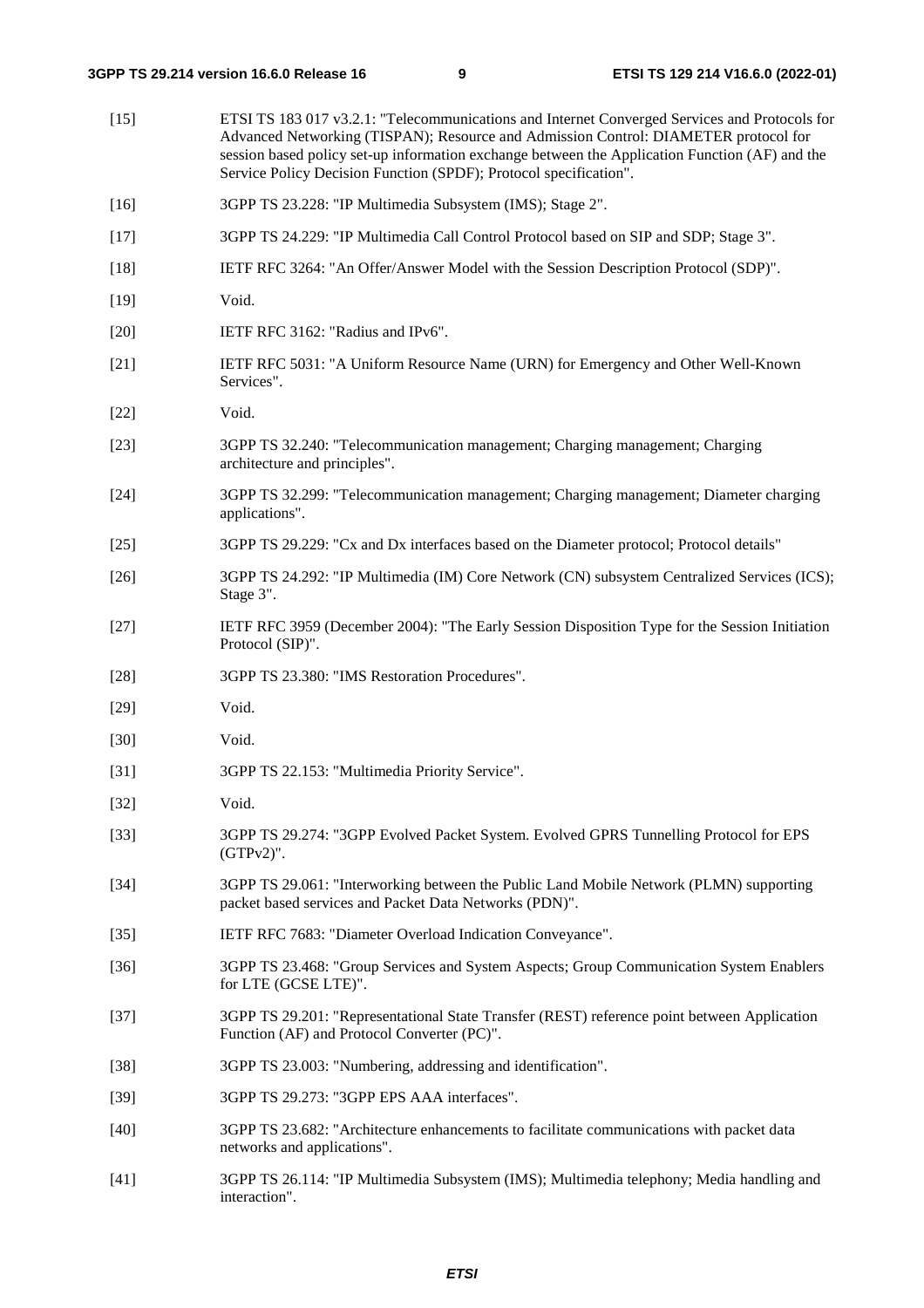- [42] IETF RFC 5761: "Multiplexing RTP Data and Control Packets on a Single Port".
- [43] IETF RFC 7944: "Diameter Routing Message Priority".
- [44] **Void.**
- [45] IETF RFC 8101: "IANA Registration of New Session Initiation Protocol (SIP) Resource-Priority Namespace for Mission Critical Push To Talk service".
- [46] 3GPP TS 23.303: "Proximity-based services (ProSe); Stage 2".
- [47] 3GPP TS 29.154: "Service capability exposure functionality over Nt reference point".
- [48] IETF RFC 5009: "Private Header (P-Header) Extension to the Session Initiation Protocol (SIP) for Authorization of Early Media".
- [49] IETF RFC 3948: "UDP Encapsulation of IPsec ESP Packets".
- [50] 3GPP TS 24.302: "Access to the 3GPP Evolved Packet Core (EPC) via non-3GPP access networks; stage 3".
- [51] IETF RFC 8583: "Diameter Load Information Conveyance".
- [52] IETF RFC 6733: "Diameter Base Protocol".
- [53] 3GPP TS 23.167: "IP Multimedia Subsystem (IMS) emergency sessions".
- [54] 3GPP TS 23.379: "Functional architecture and information flows to support Mission Critical Push To Talk (MCPTT); Stage 2".
- [55] 3GPP TS 23.501: "System Architecture for the 5G System; Stage 2".
- [56] 3GPP TS 23.503: "Policy and Charging Control Framework for the 5G System; Stage 2".
- [57] 3GPP TS 29.514: "5G System; Policy Authorization Service; Stage 3".
- [58] 3GPP TS 29.512: "5G System; Session Management Policy Control Service; Stage 3".
- [59] 3GPP TS 29.513: "5G System; Policy and Charging Control signalling flows and QoS parameter mapping; Stage 3".
- [60] 3GPP TS 23.280: "Common functional architecture to support mission critical services; Stage 2".
- [61] 3GPP TS 23.281: "Functional architecture and information flows to support Mission Critical Video (MCVideo); Stage 2".
- [62] 3GPP TS 24.182: "IP Multimedia Subsystem (IMS) Customized Alerting Tones (CAT); Protocol specification".
- [63] 3GPP TS 24.147: "Conferencing using the IP Multimedia (IM) Core Network (CN) subsystem; Stage 3".
- [64] 3GPP TS 29.571: "5G System; Common Data Types for Service Based Interfaces; Stage 3".
- [65] 3GPP TS 22.101: "Service aspects; Service principles".
- [66] 3GPP TS 23.221: "Architectural requirements".
- [67] 3GPP TS 23.401: "General Packet Radio Service (GPRS) enhancements for Evolved Universal Terrestrial Radio Access Network (E-UTRAN) access".
- [68] IETF RFC 4574: "The Session Description Protocol (SDP) Label Attribute".
- [69] 3GPP TS 26.238: "Uplink Streaming".
- [70] 3GPP TS 24.501: "Non-Access-Stratum (NAS) Protocol for 5G System (5GS); Stage 3".
- [71] 3GPP TS 38.413: "NG-RAN; NG Application Protocol (NGAP)".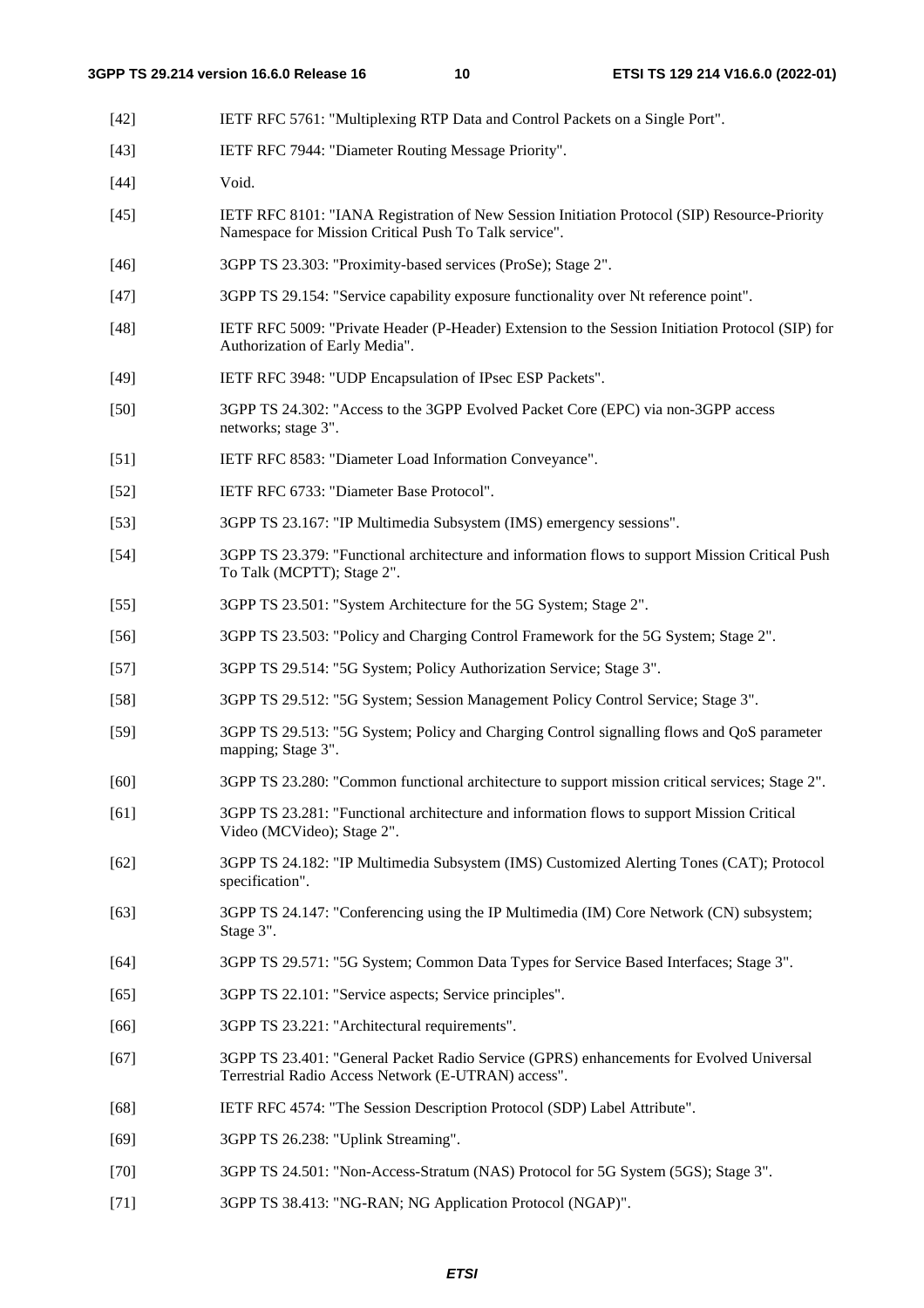- [72] 3GPP TS 23.316: "Wireless and wireline convergence access support for the 5G System (5GS)".
- [73] CableLabs WR-TR-5WWC-ARCH: "5G Wireless Wireline Converged Core Architecture".
- [74] BBF WT-470: "5G FMC Architecture".

# 3 Definitions and abbreviations

# 3.1 Definitions

For the purposes of the present document, the terms and definitions given in 3GPP TR 21.905 [1] and the following apply:

**Application Function (AF):** element offering application(s) that use IP bearer resources

NOTE: One example of an AF is the P-CSCF of the IM CN subsystem.

**AF Session:** application level session established by an application level signalling protocol offered by the AF that requires a session set-up with explicit session description before the use of the service.

NOTE: One example of an application session is an IMS session.

**Attribute-Value Pair (AVP):** See ETF RFC 6733 [52], corresponds to an Information Element in a Diameter message.

**Binding:** PCRF process of associating IP flows described in AF Service Information with IP-CAN bearers.

**Bit rate:** The number of bits (denoted in units of bits, kbits, etc.) that are conveyed or processed per unit of time. The bit rate in bit/s can be abbreviated with bps. This specification uses SI (International System of Units) prefixes as unit prefixes, which strictly refer to the power of 10, and shall not be used for the power of 2. For example, 1 kbit/s represents 1000 bit/s or 1 Mbit/s represents 1000 kbit/s and so on.

**IP-CAN bearer:** IP transmission path of defined capacity, delay and bit error rate, etc. See 3GPP TR 21.905 [1] for the definition of bearer.

**IP-CAN session:** association between a UE and an IP network (for GPRS, APN).

The association is identified by one UE Ipv4 address and/or one Ipv6 prefix together with a UE identity information, if available, and a PDN represented by a PDN ID (e.g. an APN). An IP-CAN session incorporates one or more IP-CAN bearers. Support for multiple IP-CAN bearers per IP-CAN session is IP-CAN specific. An IP-CAN session exists as long as the related UE Ipv4 address and/or Ipv6 prefix are assigned and announced to the IP network.

**IP flow:** unidirectional flow of IP packets with the same source IP address and port number and the same destination IP address and port number and the same transport protocol Port numbers are only applicable if used by the transport protocol.

**MPS session:** A session for which priority treatment is applied for allocating and maintaining radio and network resources to support the Multimedia Priority Service (MPS). MPS is defined in 3GPP TS 22.153 [31].

**Packet flow:** A specific user data flow carried through the PCEF. A packet flow can be an IP flow.

**PCC rule:** set of information enabling the detection of a service data flow and providing parameters for policy control and/or charging control.

**RESTful HTTP:** is an architectural style consisting of a coordinated set of architectural constraints applied to components, connectors, and data elements, within a distributed hypermedia system applied to the development of web services.

**Restricted local operator services**: communication services provided by an operator that involve either automated or human assistance (e.g. credit card billing, directory assistance, customer care) for which successful authentication is not necessary.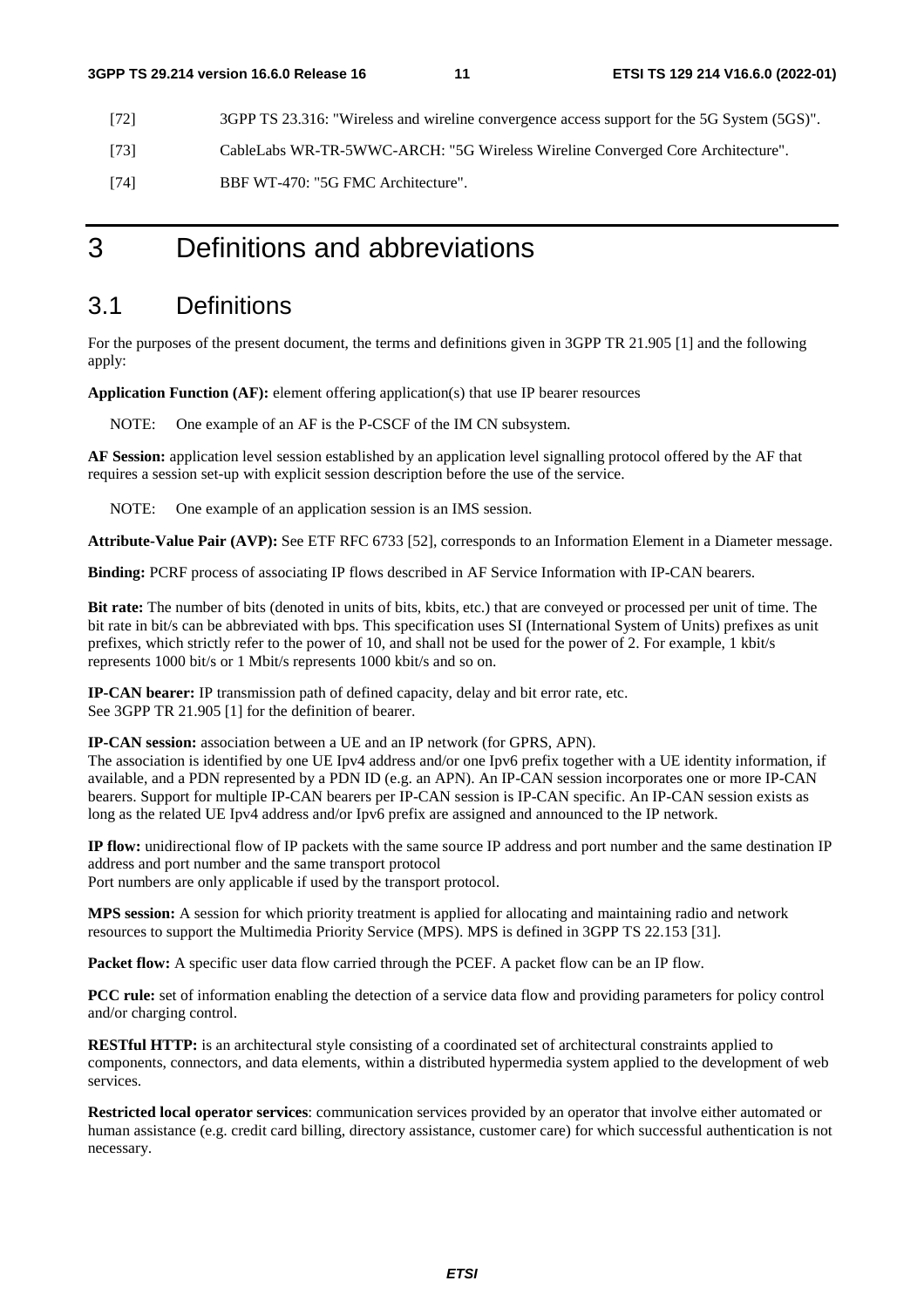**service information:** set of information conveyed from the AF to the PCRF over the Rx interface to be used as a basis for PCC decisions at the PCRF, including information about the AF session (e.g. application identifier, type of media, bandwidth, IP address and port number).

**service data flow:** An aggregate set of packet flows.

# 3.2 Abbreviations

For the purpose of the present document, the abbreviations given in 3GPP TR 21.905 [1] and the following apply:

| 5GMM          | 5G Mobility Management protocol                                             |
|---------------|-----------------------------------------------------------------------------|
| 5GS           | 5G System                                                                   |
| 5GSM          | 5G Session Management protocol                                              |
| <b>ADC</b>    | <b>Application Detection and Control</b>                                    |
| AF            | <b>Application Function</b>                                                 |
| AS            | <b>Application Server</b>                                                   |
| ASP           | <b>Application Service Provider</b>                                         |
| <b>ATSSS</b>  | Access Traffic Steering, Switching and Splitting                            |
| AVP           | <b>Attribute Value Pair</b>                                                 |
| <b>BBF</b>    | <b>Broadband Forum</b>                                                      |
| <b>CHEM</b>   | Coverage and Handoff Enhancements using Multimedia error robustness feature |
| <b>CRF</b>    | <b>Charging Rules Function</b>                                              |
| <b>DRMP</b>   | Diameter Routing Message Priority                                           |
| <b>DSCP</b>   | Differentiated Services Code Point                                          |
| DSL           | Digital Subscriber Line                                                     |
| <b>FLUS</b>   | Framework for Live Uplink Streaming                                         |
| GCS           | Group Communication Service                                                 |
| <b>GCS AS</b> | Group Communication Service Application Server                              |
| <b>HFC</b>    | Hybrid Fiber Coax                                                           |
| <b>IP-CAN</b> | IP Connectivity Access Network                                              |
| MA            | Multi-Access                                                                |
| <b>MPS</b>    |                                                                             |
|               | Multimedia Priority Service                                                 |
| N3IWF         | Non-3GPP Interworking Function                                              |
| N5CW          | Non-5G-Capable over WLAN                                                    |
| <b>NGAP</b>   | NG Application Protocol                                                     |
| <b>NID</b>    | Network Identifier                                                          |
| PCC           | Policy and Charging Control                                                 |
| PCEF          | Policy and Charging Enforcement Function                                    |
| PCF           | Policy Control Function                                                     |
| <b>PCRF</b>   | Policy and Charging Rule Function                                           |
| PDF           | Policy Decision Function                                                    |
| P-CSCF        | Proxy-Call Session Control Function                                         |
| PON           | <b>Passive Optical Network</b>                                              |
| <b>PSAP</b>   | <b>Public Safety Answering Point</b>                                        |
| QoS           | Quality of Service                                                          |
| <b>RCAF</b>   | <b>RAN Congestion Awareness Function</b>                                    |
| <b>RLOS</b>   | <b>Restricted Local Operator Services</b>                                   |
| <b>SCEF</b>   | Service Capability Exposure Function                                        |
| <b>SCS</b>    | Service Capability Server                                                   |
| SDF           | Service Data Flow                                                           |
| SMF           | <b>Session Management Function</b>                                          |
| <b>SNPN</b>   | <b>Stand-alone Non-Public Network</b>                                       |
| <b>SPR</b>    | <b>Subscriber Profile Repository</b>                                        |
| <b>TDF</b>    | <b>Traffic Detection Function</b>                                           |
| <b>TNAP</b>   | Trusted Non-3GPP Access Point                                               |
| <b>TNGF</b>   | Trusted Non-3GPP Gateway Function                                           |
| <b>TWAP</b>   | <b>Trusted WLAN Access Point</b>                                            |
| <b>TWIF</b>   | <b>Trusted WLAN Interworking Function</b>                                   |
| <b>UDC</b>    |                                                                             |
|               | <b>User Data Convergence</b>                                                |
| UE            | User Equipment                                                              |
| <b>UDR</b>    | <b>User Data Repository</b>                                                 |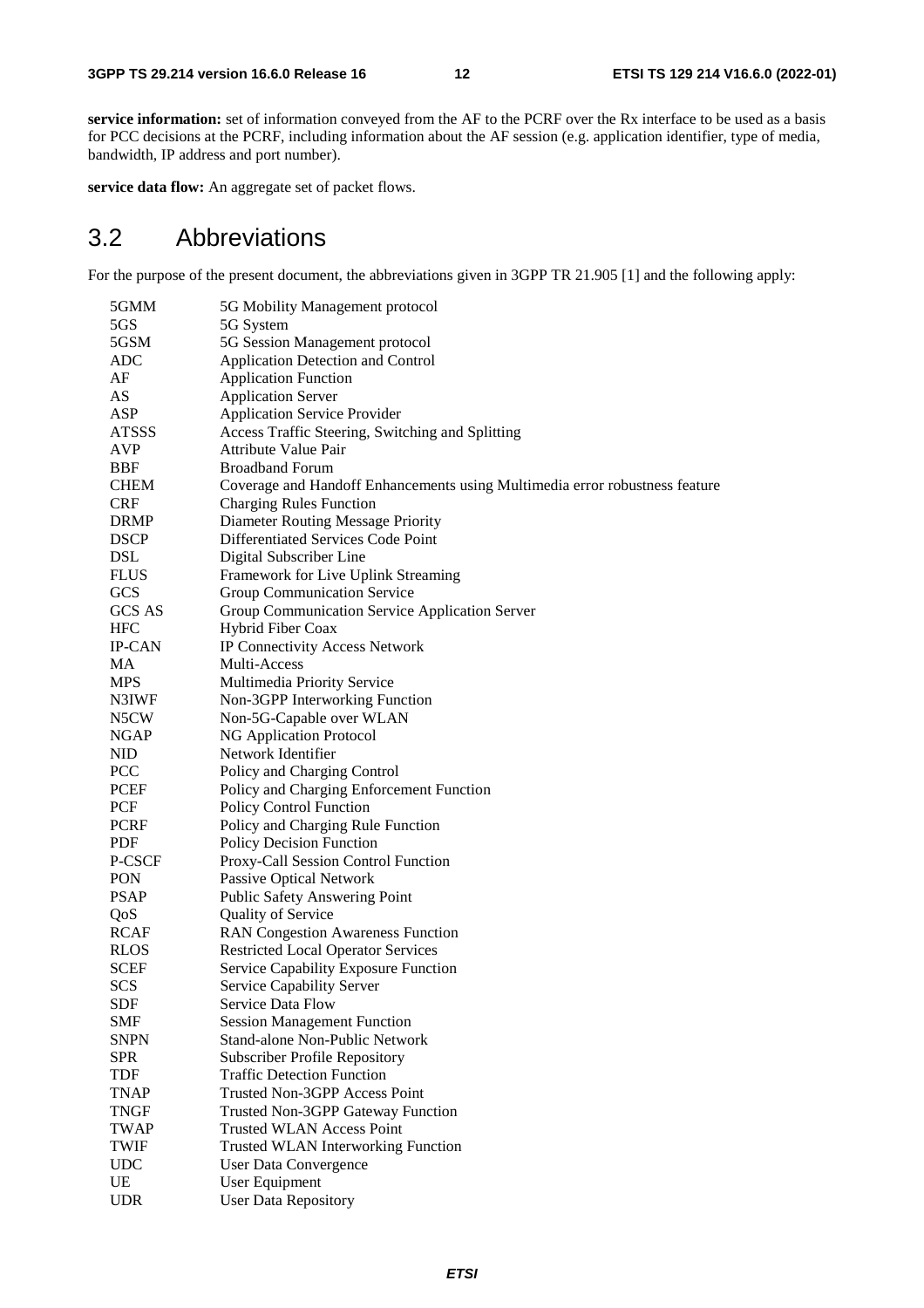XML Extensible Markup Language

# 4 Rx reference point

# 4.1 Overview

The Rx reference point is used to exchange application level session information:

- and the Application Function (AF); and
- in the 5GS, between the Policy Control Function (PCF) between

the Policy and Charging Rules Function (PCRF) and the Application Function (AF). As defined in the stage 2 specifications (3GPP TS 23.203 [2]), this information is part of the input used by the PCRF for the Policy and Charging Control (PCC) decisions. The PCRF exchanges the PCC rules with the Policy and Charging Enforcement Function (PCEF) and QoS rules with the Bearer Binding and Event Reporting Function (BBERF) as specified in 3GPP TS 29.212 [8].

Policy and Charging Control over Rx interface in the 5GS is specified in annex E.

Signalling flows related to the both Rx and Gx interfaces are specified in 3GPP TS 29.213 [9].

Refer to Annex G of 3GPP TS 29.213 [9] for Diameter overload control procedures over the Rx interface.

Refer to Annex J of 3GPP TS 29.213 [9] for Diameter message priority mechanism procedures over the Rx interface.

Refer to Annex K of 3GPP TS 29.213 [9] for Diameter load control procedures over the Rx interface.

# 4.2 Rx reference model

The Rx reference point is defined between the PCRF and the AF. The relationships between the different functional entities involved are depicted in figure 4.2.1. The overall PCC architecture is depicted in subclause 3a of 3GPP TS 29.213 [9].



**Figure 4.2.1: Rx reference model** 



# 4.3 Functional elements

### 4.3.1 AF

The AF is an element offering applications that require the Policy and Charging Control of traffic plane resources (e.g. UMTS PS domain/GPRS domain resources). One example of an application function is the P-CSCF. The AF shall use the Rx reference point to provide session information to the PCRF.

NOTE: The AFs may be deployed by the same operator offering the IP-CAN or may be provided by external third party service provider.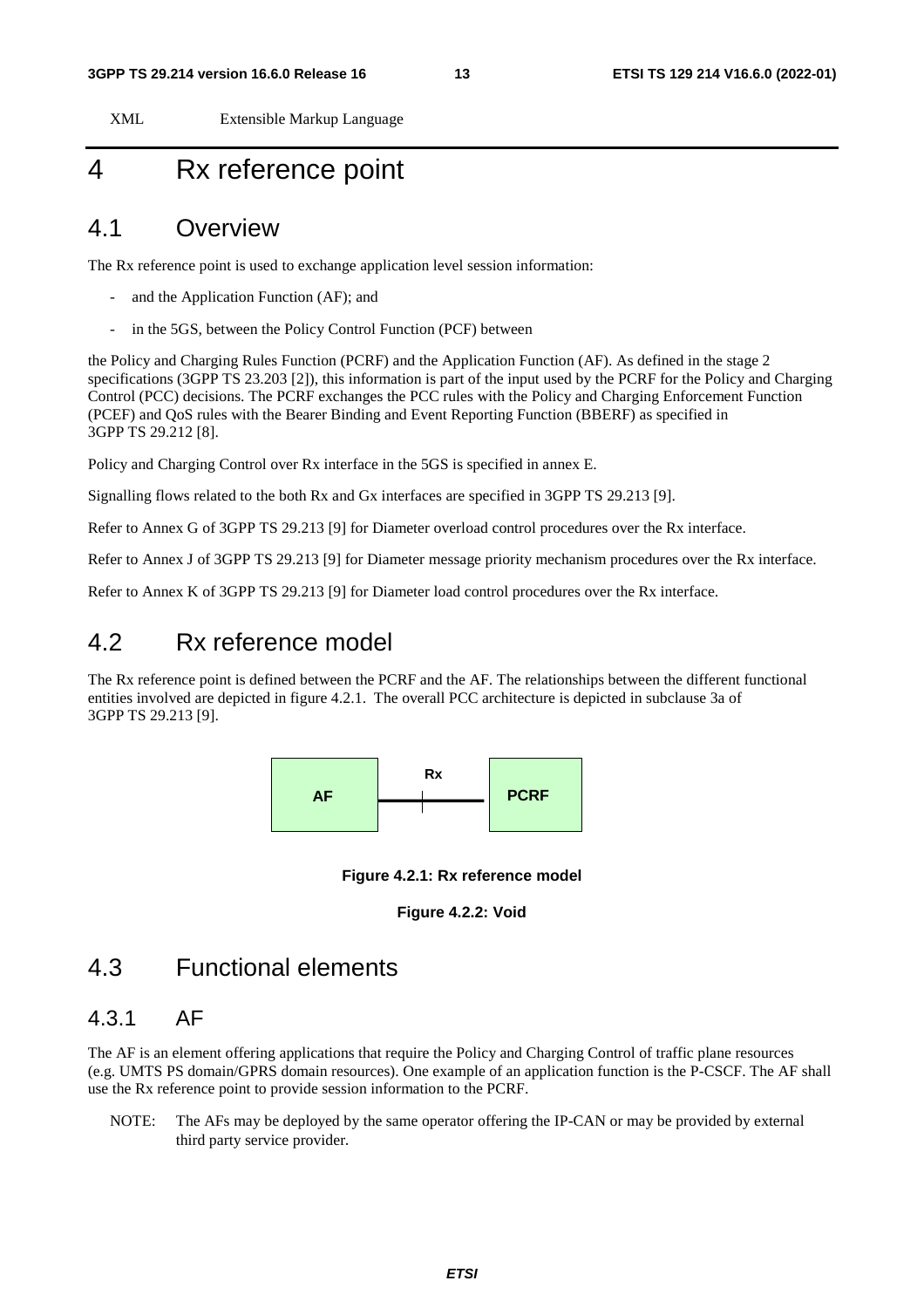### 4.3.2 PCRF

The PCRF (Policy Control and Charging Rules Function) is a functional element that encompasses policy control decision and flow based charging control functionalities. These 2 functionalities are the heritage of the release 6 logical entities PDF and CRF respectively. The PCRF provides network control regarding the service data flow detection, gating, QoS and flow based charging (except credit management) towards the PCEF. The PCRF receives session and media related information from the AF and informs AF of traffic plane events.

The PCRF may check that the service information provided by the AF is consistent with the operator defined policy rules before storing the service information. The service information shall be used to derive the QoS for the service. The PCRF may reject the request received from the AF and as a result the PCRF shall indicate, in the response to the AF, the service information that can be accepted by the PCRF.

The PCRF may temporarily not be able to provide the service delivery that AF requested (e.g. due to RAN user plane congestion). In this case, the PCRF may send a re-try interval information to the AF. The re-try interval indicates when service delivery may be retried by the AF over Rx.

NOTE 1: Additionally, existing bandwidth limitation parameters (e.g. Max-Requested-Bandwidth-DL AVP, Max-Requested-Bandwidth-UL AVP within the Acceptable-Service-Info AVP) provided by the PCRF to the AF in AA-Answer command during the Rx session establishment are available in order to mitigate RAN user plane congestion.

The PCRF may use the subscription information as basis for the policy and charging control decisions. The subscription information may apply for both session based and non-session based services. The subscription specific information for each service may contain e.g. max QoS class and max bit rate.

If the AF requests it, the PCRF shall report IP-CAN session events (including bearer events and events on AF signalling transport) to the AF via the Rx reference point.

The PCRF PCC/QoS Rule decisions may be based on one or more of the following:

- the session and media related information obtained from the AF via the Rx reference point;
- the bearer and subscriber related information obtained from the PCEF over the Gx reference point;
- the bearer and subscriber related information obtained from the BBERF over the Gxx reference point;
- subscriber and service related data the PCRF may be aware of by configuration or through the Sp reference point;
- pre-configured information in the PCRF.

NOTE 2: The details associated with the Sp reference point are not specified in this Release. The SPR's relation to existing subscriber databases is not specified in this Release.

The PCRF shall provision PCC/QoS Rules to the PCEF/BBERF via the Gx/Gxx reference point.

# 4.4 PCC procedures over Rx reference point

### 4.4.1 Initial Provisioning of Session Information

When a new AF session is being established and media information for this AF session is available at the AF and the related media require PCC supervision, the AF shall open an Rx Diameter session with the PCRF for the AF session using an AA-Request command, unless an Rx session has already been established for the AF session (e.g. as per clause 4.4.6.7). If an Rx Diameter session already exists for the AF session, the AF uses the existing Rx Diameter session. The AF shall provide the full IP address of the UE using either Framed-IP-Address AVP or Framed-Ipv6- Prefix AVP, and the corresponding Service Information within Media-Component-Description AVP(s). The AF shall not include circuit-switched bearer related media in the service information sent to the PCRF. The AF shall indicate to the PCRF as part of the Media-Component-Description whether the media IP flow(s) should be enabled or disabled with the Flow-Status AVP.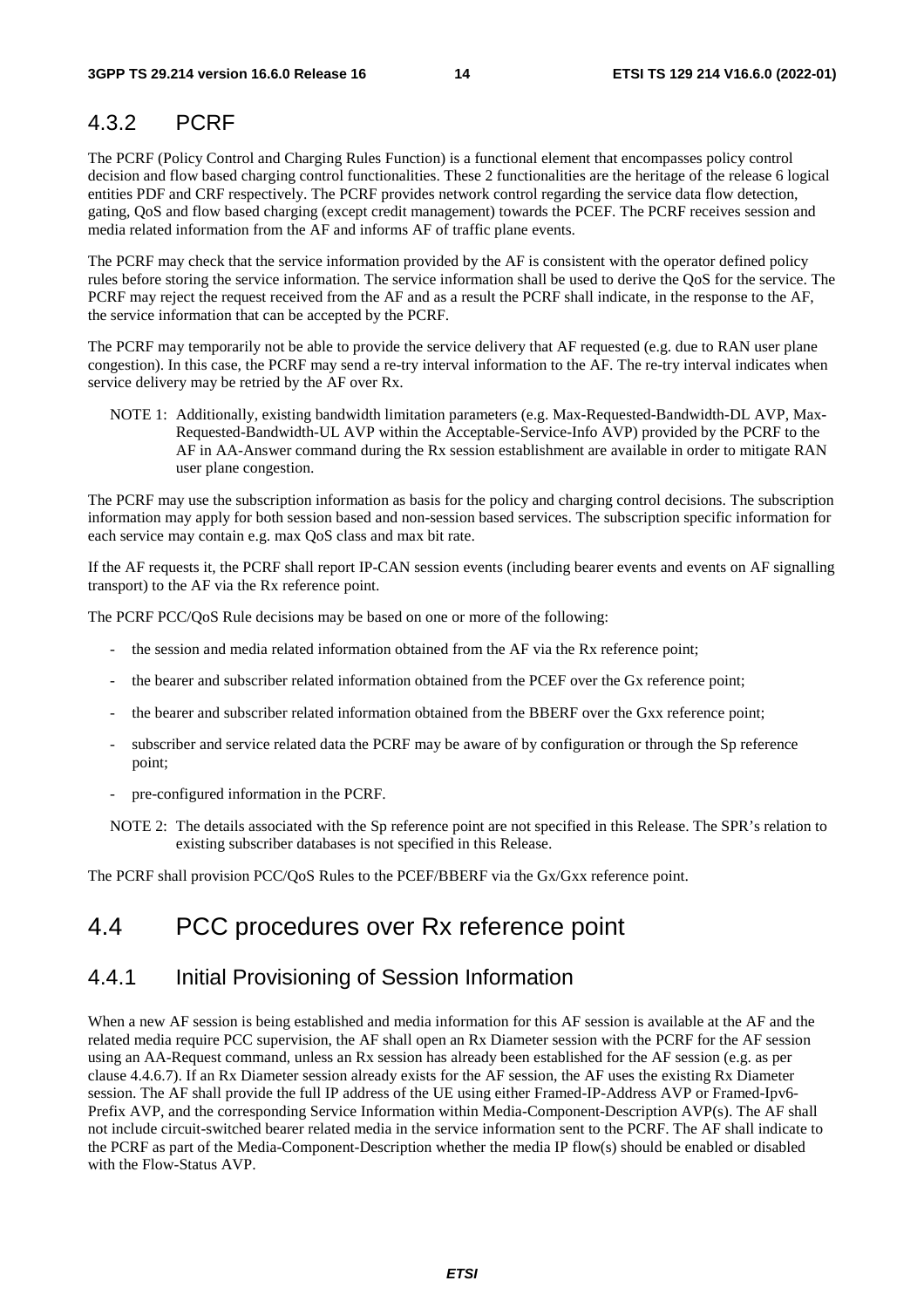- NOTE 1: The AF does not need to open an Rx Diameter session with the PCRF, if the SDP payload is only proposing to use a circuit-switched bearer (i.e. "c=" line set to "PSTN" and an "m=" line set to "PSTN", refer to 3GPP TS 24.292 [26]).
- NOTE 2: The Rx Diameter session used for an AF session is different from the Rx Diameter session possibly used for the notifications of the status of the AF signalling transmission path. A new Rx Diameter session is established for each new AF session.

The AF may include the AF-Application-Identifier AVP into the AA-Request in order to indicate the particular service that the AF session belongs to. This AVP can be provided at both AF session level, and Media-Component-Description level. When provided at both levels, the AF-Application Identifier provided within the Media-Component-Description AVP will have precedence. The AF may also include an AF application identifier within the AF-Application-Identifier AVP at the AF session level to trigger the PCRF to indicate to the PCEF/TDF to perform the application detection based on the operator's policy as defined in 3GPP TS 29.212 [8].

The AF may include the AF-Charging-Identifier AVP into the AA-Request for charging correlation purposes. The AF may also include the Specific-Action AVP to request notification for certain user plane events, e.g. bearer termination.

The AF may include the Service-URN AVP in order to indicate that the new AF session relates to emergency or RLOS traffic and additionally it may include the AF-Requested-Data AVP to indicate the information required by the AF. If the PCRF receives the Service-URN AVP indicating an emergency session, the PCRF may apply special policies, for instance prioritising service flows relating to the new AF session or allowing these service flows free of charge. If the Service-URN AVP indicates that the new AF session relates to emergency traffic and the AF-Requested-Data AVP is received, the PCRF shall provide the requested available user information as part of the AA-Answer command.

The AF may include the MPS-Identifier AVP in order to indicate that the new AF session relates to an MPS session. If the PCRF receives the MPS-Identifier AVP indicating an MPS session, the PCRF may take specific actions on the corresponding IP-CAN to ensure that the MPS session is prioritized as specified in 3GPP TS 29.212 [8]. For Multimedia Priority Sevice handling, see Annex A.9.

The AF may include the MCPTT-Identifier AVP in order to indicate that the new AF session relates to an MCPTT session with priority call. If the PCRF receives the MCPTT-Identifier AVP related to that MCPTT session, the PCRF may take specific actions on the corresponding IP-CAN to ensure that the MCPTT session is prioritized. For the handling of MCPTT session with priority call, see Annex A.13.

The AF may include the MCVideo-Identifier AVP in order to indicate that the new AF session relates to an MCVideo session with priority call. If the PCRF receives the MCVideo-Identifier AVP related to that MCVideo session, the PCRF may take specific actions on the corresponding IP-CAN to ensure that the MCVideo session is prioritized. For the handling of MCVideo session with priority call, see Annex A.15.

If the QoSHint feature is supported by the AF, the AF may include the Desired-Max-Latency AVP and/or Desired-Max-Loss AVP within the Media-Component-Description AVP to indicate to the PCRF that the related application media has specific latency and/or loss demands.

The AF may include the FLUS-Identifier AVP within the Media-Component-Description AVP in order to indicate to the PCRF that the media flow(s) correspond to a FLUS media stream. Additional QoS information for the treatment of FLUS media may be provided within Desired-Max-Latency AVP and/or Desired-Max-Loss AVP.

The AF may include the Priority-Sharing-Indicator AVP set to PRIORITY\_SHARING\_ENABLED within the Media-Component-Description AVP in order to indicate to the PCRF that the related media flow is allowed to use the same Allocation and Retention Priority (ARP) as media flows belonging to other AF sessions as described in subclause 4.4.8. In this case, if the MCPTT-Preemption is supported, the AF may also include the Pre-emption-Capability AVP containing the suggested pre-emption capability value and the Pre-emption-Vulnerability AVP containing the suggested pre-emption vulnerability value within the Media-Component-Description AVP for the PCRF to determine the ARP values. The AF may also include the Pre-emption-Control-Info AVP containing the pre-emption control information at the AAR command level for the PCRF to perform the pre-emption control as defined in subclause 4.5.27 or 4a.5.17 of 3GPP TS 29.212 [8].

The AF may include the Sharing-Key-UL and/or Sharing-Key-DL AVP within the Media-Component-Description AVP in order to indicate that the related media of the new AF session may share resources with other media components in the related direction that include the same value for the Sharing-Key-UL AVP and/or Sharing-Key-DL AVP.

When the AF is a GCS AS, it may include the GCS-Identifier AVP at command level and Reservation-Priority AVP at command level or media component level in order to indicate that the new AF session relates to a prioritized Group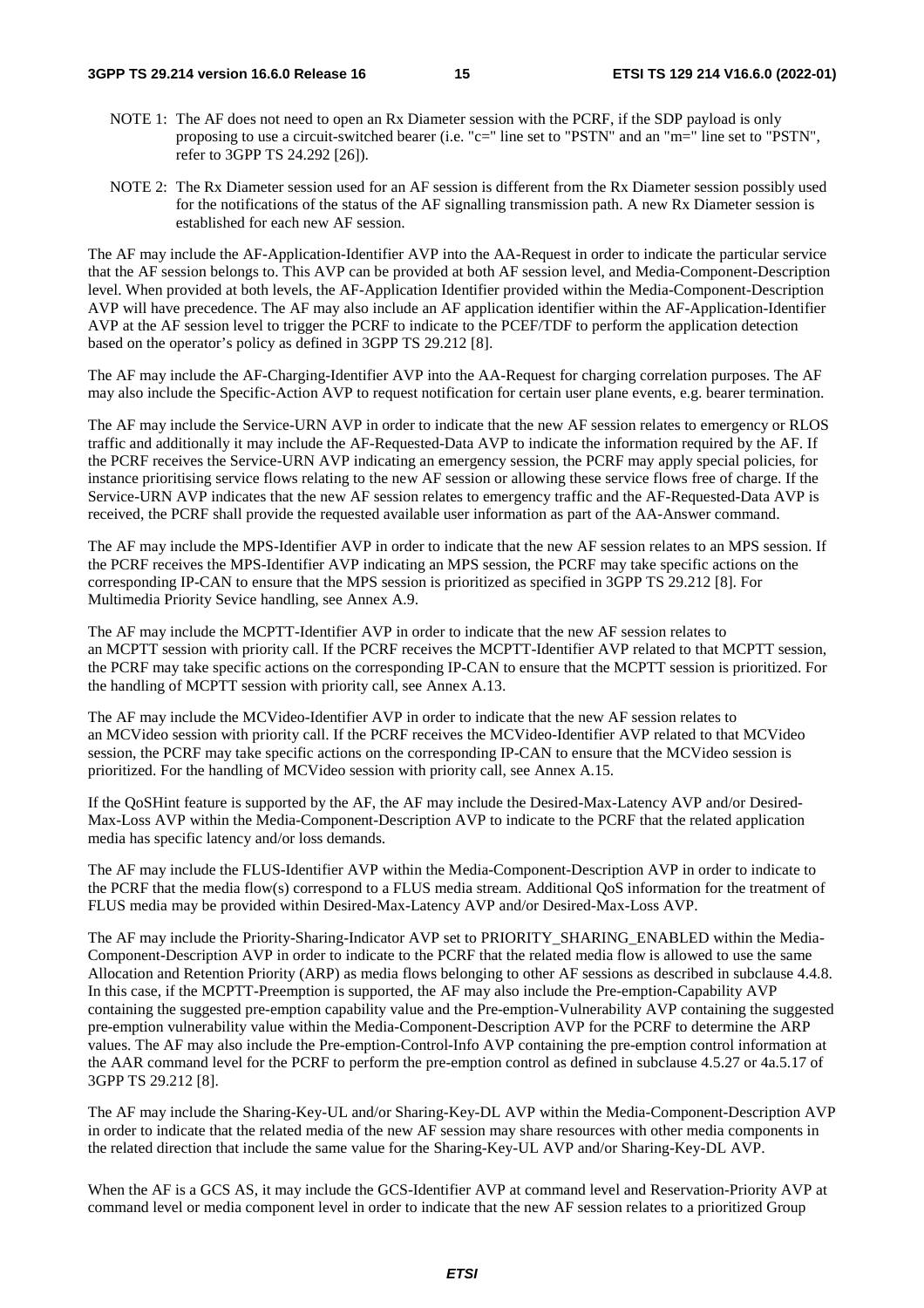#### **3GPP TS 29.214 version 16.6.0 Release 16 16 ETSI TS 129 214 V16.6.0 (2022-01)**

Communication session. Based on this information, the PCRF may take specific actions on the corresponding IP-CAN to ensure that the Group Communication session is prioritized as specified in 3GPP TS 29.212 [8].

If the AF provides service information that has been fully negotiated (e.g. based on the SDP answer), the AF may include the Service-Info-Status AVP set to FINAL\_SERVICE\_INFORMATION. In this case the PCRF shall authorize the session and provision the corresponding PCC/QoS rules to the PCEF/BBERF.

The AF may additionally provide preliminary service information not fully negotiated yet (e.g. based on the SDP offer) at an earlier stage. To do so, the AF shall include the Service-Info-Status AVP with the value set to PRELIMINARY SERVICE INFORMATION. Upon receipt of such preliminary service information, the PCRF shall perform an early authorization check of the service information. For GPRS, the PCRF shall not provision PCC rules towards the PCEF unsolicitedly. However, the PCRF may authorize a PCC/QoS rule request received from the PCEF/BBERF as per 3GPP TS 29.212 [8]. Further, if the AF requests the PCRF to report the access network information together with preliminary service information, the PCRF shall immediately configure the PCEF (or BBERF) to provide the access network information.

For sponsored data connectivity and if SponsoredConnectivity is supported, the AF shall provide the application service provider identity and the sponsor identity to the PCRF by including the Application-Service-Provider-Identity AVP and the Sponsor-Identity AVP in the Sponsored-Connectivity-Data AVP in the AA-Request. Additionally if SponsorChange is supported the AF shall provide an indication whether to enable or not enable sponsored data connectivity to the PCRF by including the Sponsoring-Action AVP set to the applicable value.

NOTE 3: The relationship between the AF and Sponsor is out of scope of this specification. A single AF can serve multiple ASPs and multiple sponsors, An ASP can also be a sponsor.

To support the usage monitoring of sponsored data connectivity, the AF may also include the Granted-Service-Unit AVP in the Sponsored-Connectivity-Data AVP and the Specific-Action AVP set to the value USAGE\_REPORT in the AA-Request to request notification when the usage threshold has been reached.

NOTE 4: If the AF is in the user plane, the AF can handle the usage monitoring and therefore it is not required to provide a usage threshold to the PCRF as part of the sponsored data connectivity information.

When SponsoredConnectivity is supported or when SponsorChange is supported and the AF indicated to enable sponsored data connectivity, the following procedures apply:

- If the UE is roaming with the visited access case and the AF is located in the HPLMN or roaming with the home routed case and operator policies do not allow accessing the sponsored data connectivity with this roaming case, the H-PCRF shall reject the service request indicating UNAUTHORIZED\_SPONSORED\_DATA\_CONNECTIVITY to the AF.
- If the UE is roaming with the visited access case and the AF is located in the VPLMN, the V-PCRF shall reject the service request indicating UNAUTHORIZED\_SPONSORED\_DATA\_CONNECTIVITY to the AF.

When SponsoredConnectivity is supported or when SponsorChange is supported and the AF indicated to enable sponsored data connectivity, if the UE is in the non-roaming case or roaming with the home routed case and the operator policies allow accessing the sponsored data connectivity with this roaming case, the following procedures apply:

- If the PCEF/TDF does not support sponsored connectivity and the required reporting level for that service indicates a sponsored connectivity level according to 3GPP TS 29.212 [8], then the PCRF shall reject the request indicating REQUESTED\_SERVICE\_NOT\_AUTHORIZED.
- If the PCEF/TDF supports sponsored data connectivity feature or the required reporting level is different from sponsored connectivity level as described in 3GPP TS 29.212 [8], then the PCRF, based on operator policies, shall check whether it is required to validate the sponsored connectivity data. If it is required, it shall perform the authorizations based on sponsored data connectivity profiles. If the authorization fails, the PCRF responds to the AF with an AA-Answer including the Experimental-Result-Code AVP set to the value UNAUTHORIZED\_SPONSORED\_DATA\_CONNECTIVITY. The profile may include a list of Application Service Providers and their applications per sponsor.
- NOTE 5: If the AF is in the operator's network and is based on the OSA/Parlay-X GW, the PCRF is not required to verify that a trust relationship exists between the operator and the sponsors.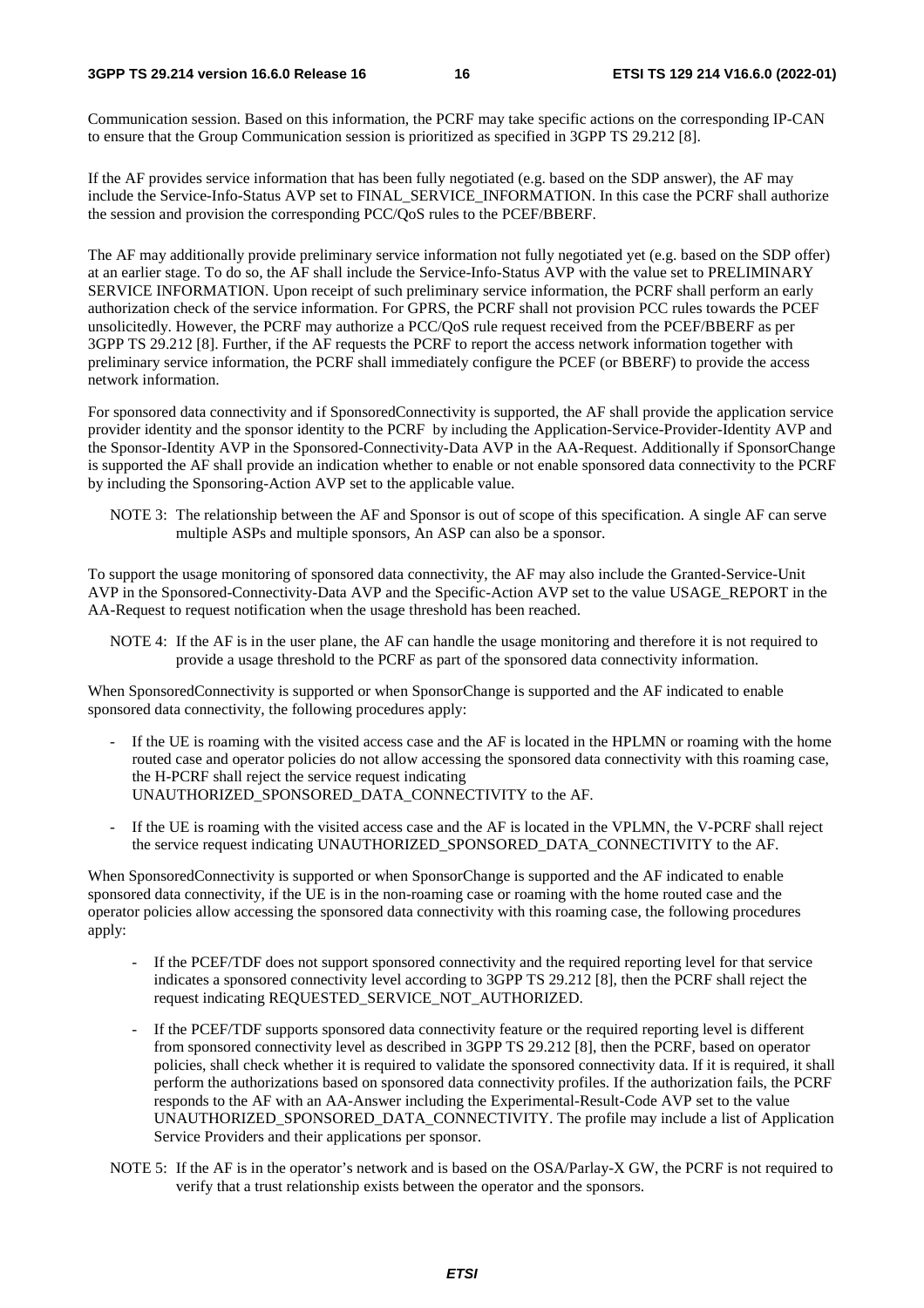When CHEM feature is supported, the AF includes the Max-PLR-DL AVP and/or Max-PLR-UL AVP within the Media-Component-Description AVP, to indicate the downlink maximum packet loss rate and/or uplink maximum packet loss rate for each payload type. For CHEM feature, see Annex A.18.

When the PCRF receives an initial AA-Request from the AF, the PCRF shall perform session binding as described in 3GPP TS 29.213 [9]. To allow the PCRF to identify the IP-CAN session for which this request applies, the AF shall provide either the Framed-IP-Address or the Framed-Ipv6-Prefix containing the full IP address applicable to an IP flow or IP flows towards the UE. In case of private IP address being used, the AF may provide PDN information if available in the Called-Station-Id AVP for session binding. The AF may provide the domain identity in the IP-Domain-Id AVP for session binding.

- NOTE 6: The IP-Domain-Id AVP is helpful in the following scenario: Within a PLMN, there are several separate IP address domains, with PCEF(s) that allocate Ipv4 IP addresses out of the same private address range to UEs. The same IP address can thus be allocated to UEs served by PCEFs in different address domains. If one PCRF controls several PCEFs in different IP address domains, the UE IP address is thus not sufficient for the session binding. An AF can serve UEs in different IP address domains, either by having direct IP interfaces to those domains, or by having interconnections via NATs in the user plane between PCEFs and the AF. If a NAT is used, the AF obtains the IP address allocated to the UE via application level signalling and supplies it for the session binding as Framed-IP-Address to the PCRF. The AF supplies an IP-Domain-Id value denoting the IP address domain behind the NAT in addition. The AF can derive the appropriate value from the source address (allocated by the NAT) of incoming user plane packets. The value provided in the IP-Domain-Id AVP is operator configurable.
- NOTE 7: When the scenario described in NOTE 6 applies and the AF is a P-CSCF it is assumed that the P-CSCF has direct IP interfaces to the different IP address domains and that no NAT is located between P-GW and P-CSCF. How a non-IMS AF obtains the UE private IP address to be provided to the PCRF is out of scope of the present release; it is unspecified how to support applications that use a protocol that does not retain the original UE's private IP address.

If the PCRF fails in executing session binding, the PCRF responds to the AF with an AA-Answer including the Experimental-Result-Code AVP set to the value IP-CAN\_SESSION\_NOT\_AVAILABLE. Further details on how the PCRF identifies suitable IP-CAN sessions can be found in the binding mechanism described in 3GPP TS 29.213 [9].

If the request contains Media-Component-Description Attribute-Value Pair(s) (AVP(s)) the PCRF shall store the received Service Information. The PCRF shall process the received Service Information according to the operator policy and may decide whether the request is accepted or not. The PCRF may take the priority information within the Reservation-Priority AVP into account when making this decision.

For an IP-CAN session associated to a dedicated APN for the purpose of offering services to remote UEs via a ProSe UE-to-network relay UE, as defined in 3GPP TS 23.303 [46], the PCRF shall validate the service information based on the service/roaming agreement and the operator policies related to that PDN information.

NOTE 8: The PCRF is not required to be aware of the remote UE.

If the service information provided in the AA-Request command is rejected (e.g. the subscribed guaranteed bandwidth for a particular user is exceeded), the PCRF shall indicate in the AA-Answer command the cause for the rejection with the Experimental-Result-Code AVP set to the value REQUESTED\_SERVICE\_NOT\_AUTHORIZED. If the service information provided in the AA-Request command is rejected by the PCRF due to a temporary condition in the network (e.g. the user plane in the cell the user is located is congested), the PCRF may indicate in the AA-Answer the cause for the rejection with the Experimental-Result-Code AVP set to the value

REQUESTED\_SERVICE\_TEMPORARILY\_NOT\_AUTHORIZED (4261). The PCRF may also provide a retryinterval within the Retry-Interval AVP in the AA-Answer command to the AF. When the AF receives the re-try interval within the Retry-Interval AVP, the AF shall not send the same service information to the PCRF again (for the same IP-CAN session) until the re-try interval has elapsed. The PCRF may additionally provide the acceptable bandwidth within the Acceptable-Service-Info AVP in AA-Answer command.

NOTE 9: How the PCRF derives the re-try interval is up to implementation.

To allow the PCRF and PCEF to perform PCC rule authorization and bearer binding for the described service IP flows, the AF shall supply both source and destination IP addresses and port numbers within the Flow-Description AVP, if such information is available.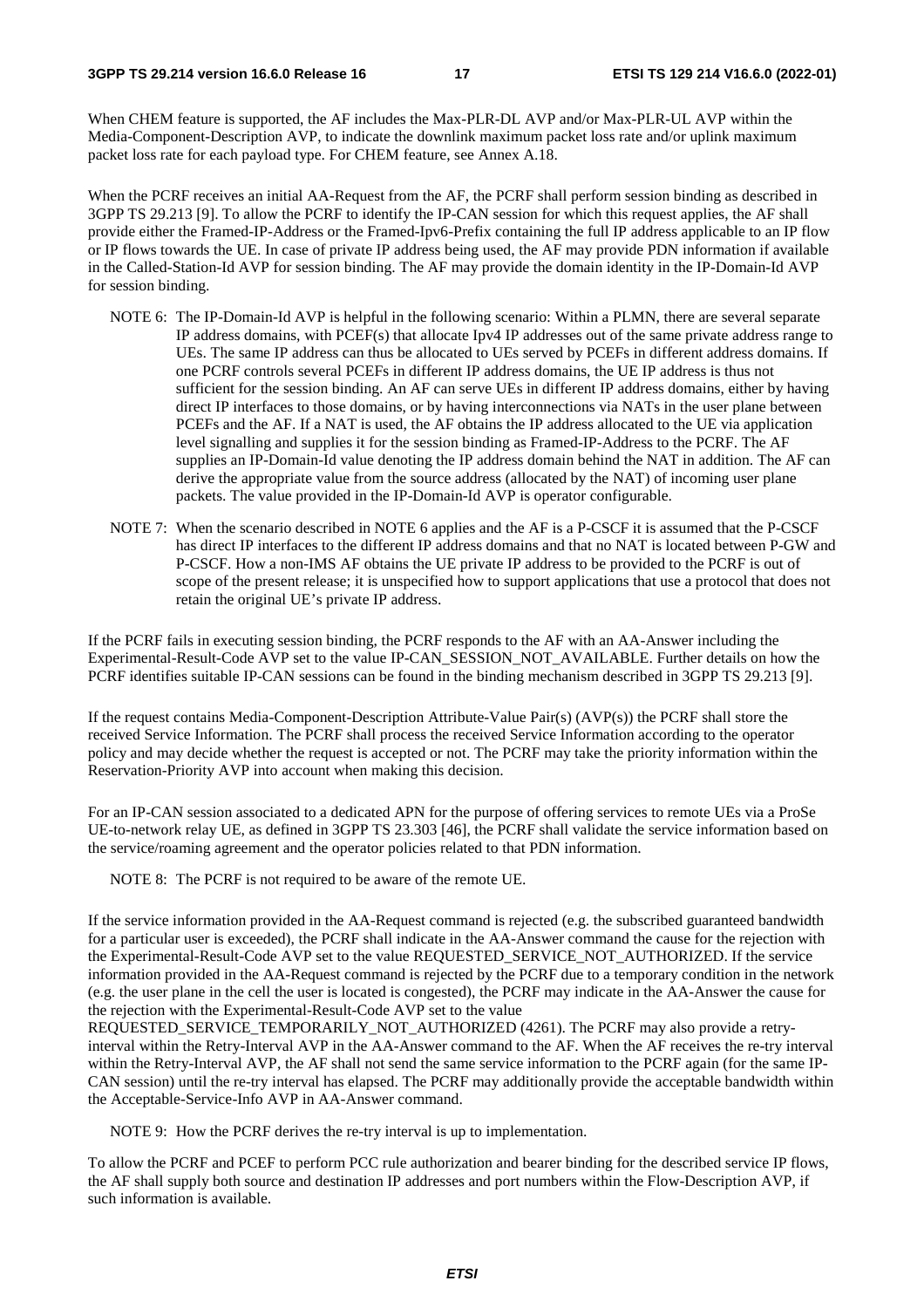NOTE 10: In SDP source port information is usually not available.

The AF may specify the ToS-Traffic-Class AVP for the described service data flows together with the Flow-Description AVP.

- NOTE 11: The ToS-Traffic-Class AVP can be useful when another packet filter attribute is needed to differentiate between flows. For example, (when EPS bearers are used for group communication services) flows encapsulated and encrypted by a tunneling protocol and thus having their IP five-tuple attributes obscured can be differentiated by the Type of Service (or Traffic Class) value of the outer header.
- NOTE 12: The use of ToS-Traffic-Class AVP by the AF assumes that no DSCP re-marking is applied from the application to the PGW.

The AF may specify the Reservation-Priority AVP at request level in the AA-Request in order to assign a priority to the AF Session as well as specify the Reservation-Priority AVP at the media-component-description AVP level to assign a priority to the IP flow. The presence of the Reservation-Priority in both levels does not constitute a conflict as they each represent different types of priority. Specifically the Reservation-Priority at the AA-Request level provides the relative priority for a session while the Reservation-Priority at the media-component-description level provides the relative priority for an IP flow within a session. If the Reservation-Priority AVP is not specified the requested priority is DEFAULT (0).

The AF may request notifications of specific IP-CAN session events through the usage of the Specific-Action AVP in the AA-Request command. The PCRF shall make sure to inform the AF of the requested notifications in the event that they take place.

The AF may include the Rx-Request-Type AVP set to INITIAL\_REQUEST in the AAR.

The AF may include a Reference Id within the Reference-Id AVP related to a transfer policy negotiated for background data transfer via the Nt reference point as described in 3GPP TS 29.154 [47]. The PCRF shall retrieve the corresponding transfer policy from the SPR based on the Reference Id. If the PCRF can not retrieve the transfer policy, the PCRF shall include in the AA-Answer the Service-Authorization-Info AVP with the bit 0 set to indicate that the transfer policy is unknown. If the time window of the received transfer policy has expired, the PCRF shall include in the AA-Answer the Service-Authorization-Info AVP with the bit 1set to indicate that the transfer policy has expired. Otherwise, if the time window of the received transfer policy has not yet occurred, the PCRF shall include in the AA-Answer the Service-Authorization-Info AVP with the bit 2 set to indicate that the time window of the transfer policy has not yet occurred.

- NOTE 13: In the case that the PCRF can not retrieve the transfer policy or the transfer policy expired, the PCRF makes the decision without considering the transfer policy.
- NOTE 14: When receiving the reference id from the 3rd party SCS/AS as described in 3GPP TS 23.682 [40], the SCEF (acting as an AF) can provide the reference id together with the sponsored data connectivity information if SponsorChange is supported as described in this subclause.

The AF may include the IMS-Content-Type AVP into the AA-Request in order to indicate the type of IMS communication service (e.g. CAT service, 3PTY conference) the AF session refers to.

The AF may include the IMS-Content-Identifier AVP into the AA-Request in order to indicate the particular IMS communication service or communication dialogue that the AF session refers to.

The AF may include the Calling-Party-Address AVP and the Callee-Information AVP into the AA-Request in order to indicate the caller and the callee information that the AF session refers to.

The PCRF shall check whether the received Service Information requires PCC/QoS Rules to be created and provisioned and/or authorized QoS to be provisioned as specified in 3GPP TS 29.213 [9]. Provisioning of PCC/QoS Rules and Authorized QoS to the PCEF/BBERF shall be carried out as specified at 3GPP TS 29.212 [8].

If the Sharing-Key-UL AVP and/or Sharing-Key-DL AVP are provided within the Media-Component-Description AVP, the PCRF may apply the mechanisms for resource sharing as specified at 3GPP TS 29.212 [8].

The PCRF shall reply with an AA-Answer to the AF. The acknowledgement towards the AF should take place before or in parallel with any required PCC Rule provisioning towards the PCEF and shall include the Access-Network-Charging-Identifier(s) and may include the Access-Network-Charging-Address AVP, if they are available. The AA-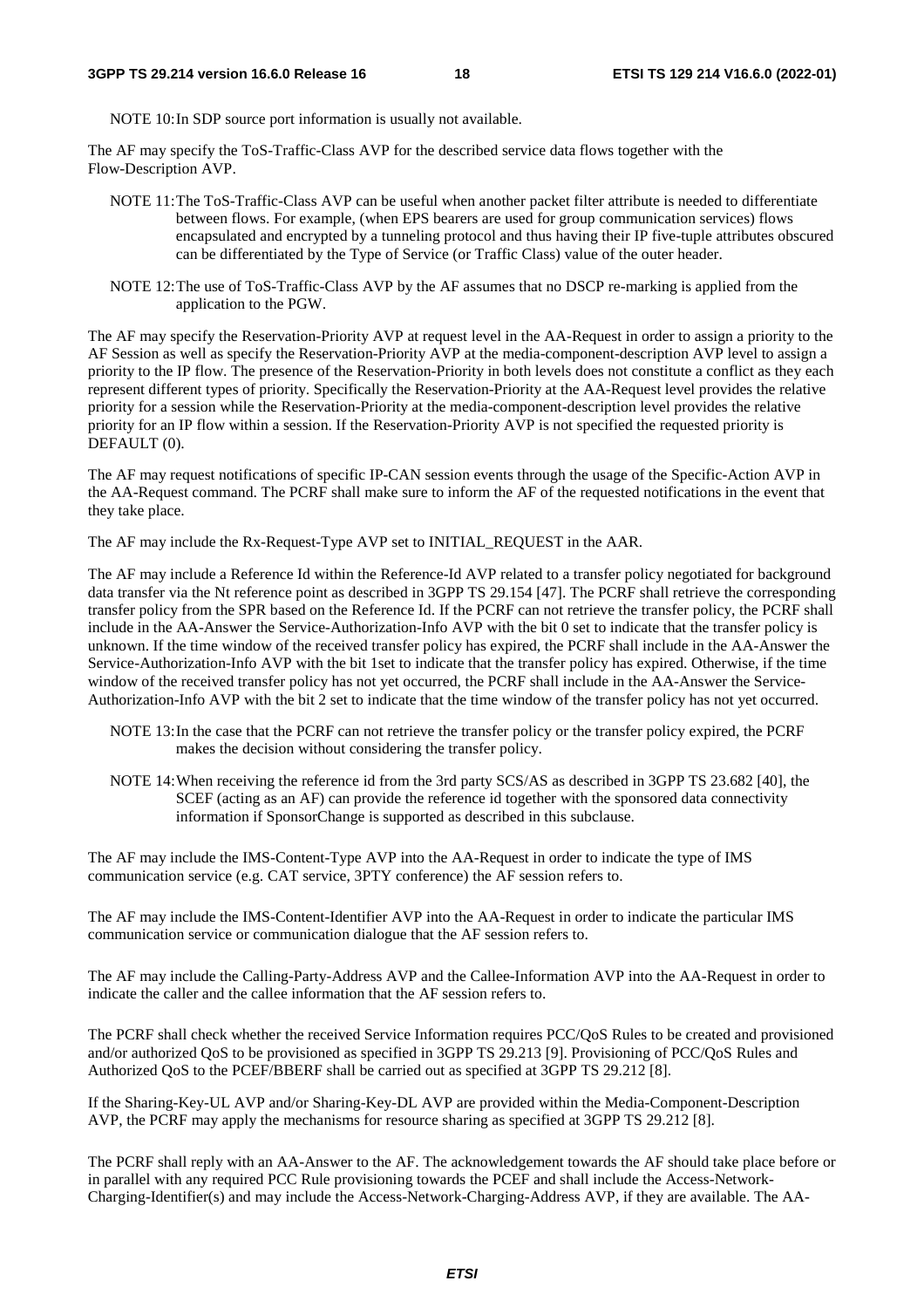Answer message shall also include the AN-GW-Address AVP, if the PCRF has previously requested to be updated with this information in the PCEF. The AA-Answer message shall also include the PLMN identifier within the 3GPP-SGSN-MCC-MNC AVP if the PCRF has previously requested to be updated with this information in the PCEF/BBERF. The AA-Answer message shall also include the IP-CAN-Type AVP. if the PCRF has previously requested to be updated with this information in the PCEF/BBERF. In that case, the AA-Answer message shall also include the RAT type information within the RAT-Type AVP and AN-Trusted AVP when applicable for the specific IP-CAN Type. In addition, if IP flow mobility applies to service data flows as specified in 3GPP TS 29.212 [8], such that a subset of the flows within the AF session are affected, the PCRF shall also include IP-CAN-type and RAT type information (if applicable) to IP flow mobility related flows, if such information is available. The IP flow mobility affected service data flows are included within the Flows AVP at command level. If the PCRF needs to terminate the Rx session before it has sent the AA Answer, the PCRF shall send the AA Answer immediately and before the AS Request.

The behaviour when the AF does not receive the AA Answer, or when it arrives after the internal timer waiting for it has expired, or when it arrives with an indication different than DIAMETER\_SUCCESS, are outside the scope of this specification and based on operator policy.

If the PCRF fails in installing PCC/QoS rules based on the provided service information due to resource allocation failure as specified in 3GPP TS 29.212 [8] and if requested by the AF, the PCRF shall send an RAR command to the AF with the Specific-Action AVP set to the value INDICATION\_OF\_FAILED\_RESOURCES\_ALLOCATION to report the resource allocation failure, the Flows AVP containing the service data flows corresponding to the resources that could not be allocated, and the content version within the Content-Version AVP if it was included when the corresponding media component was provisioned. The AF shall send an RAA command to acknowledge the RAR command.

# 4.4.2 Modification of Session Information

The AF may modify the session information at any time (e.g. due to an AF session modification or internal AF trigger) by sending an AA-Request command to the PCRF containing the Media-Component-Description AVP(s) with the updated Service Information. The AF shall send an AA-Request command to the PCRF, only after the previous AA-Request has been acknowledged.

If the AF provides service information that has been fully negotiated (e.g. based on the SDP answer), the AF may include the Service-Info-Status AVP set to FINAL\_SERVICE\_INFORMATION. In this case the PCRF shall authorize the session and provision the corresponding PCC rules to the PCEF.

The AF may additionally provide preliminary service information not fully negotiated yet (e.g. based on the SDP offer) at an earlier stage. To do so, the AF shall include the Service-Info-Status AVP with the value set to PRELIMINARY SERVICE INFORMATION. Upon receipt of such preliminary service information, the PCRF shall perform an early authorization check of the service information. For GPRS, the PCRF shall not provision PCC rules towards the PCEF unsolicitedly. However, the PCRF may authorize a PCC/QoS rule request received from the PCEF/BBERF as per 3GPP TS 29.212 [8]. Further, if the AF requests the PCRF to report the access network information together with preliminary service information, the PCRF shall immediately configure the PCEF (or BBERF) to provide the access network information.

The AF may include the Rx-Request-Type AVP set to UPDATE\_REQUEST in the AAR.

The AF may include a Reference Id within the Reference-Id AVP related to a transfer policy negotiated for background data transfer via the Nt reference point as described in 3GPP TS 29.154 [47]. The AF shall retrieve the corresponding transfer policy from the SPR based on the Reference Id. If the PCRF can not retrieve the transfer policy, the PCRF shall include in the AA-Answer the Service-Authorization-Info AVP with the bit 0 set to indicate that the transfer policy is unknown. If the time window of the received transfer policy has expired, the PCRF shall include in the AA-Answer the Service-Authorization-Info AVP with the bit 1set to indicate that the transfer policy has expired. Otherwise, if the time window of the received transfer policy has not yet occurred, the PCRF shall include in the AA-Answer the Service-Authorization-Info AVP with the bit 2 set to indicate that the time window of the transfer policy has not yet occurred.

- NOTE 1: In the case that the PCRF can not retrieve the transfer policy or the transfer policy expired, the PCRF makes the decision without considering the transfer policy.
- NOTE 2: When receiving the reference id from the 3rd party SCS/AS as described in 3GPP TS 23.682 [40], the SCEF (acting as an AF) can provide the reference id together with the sponsored data connectivity information if SponsorChange is supported as described in this subclause.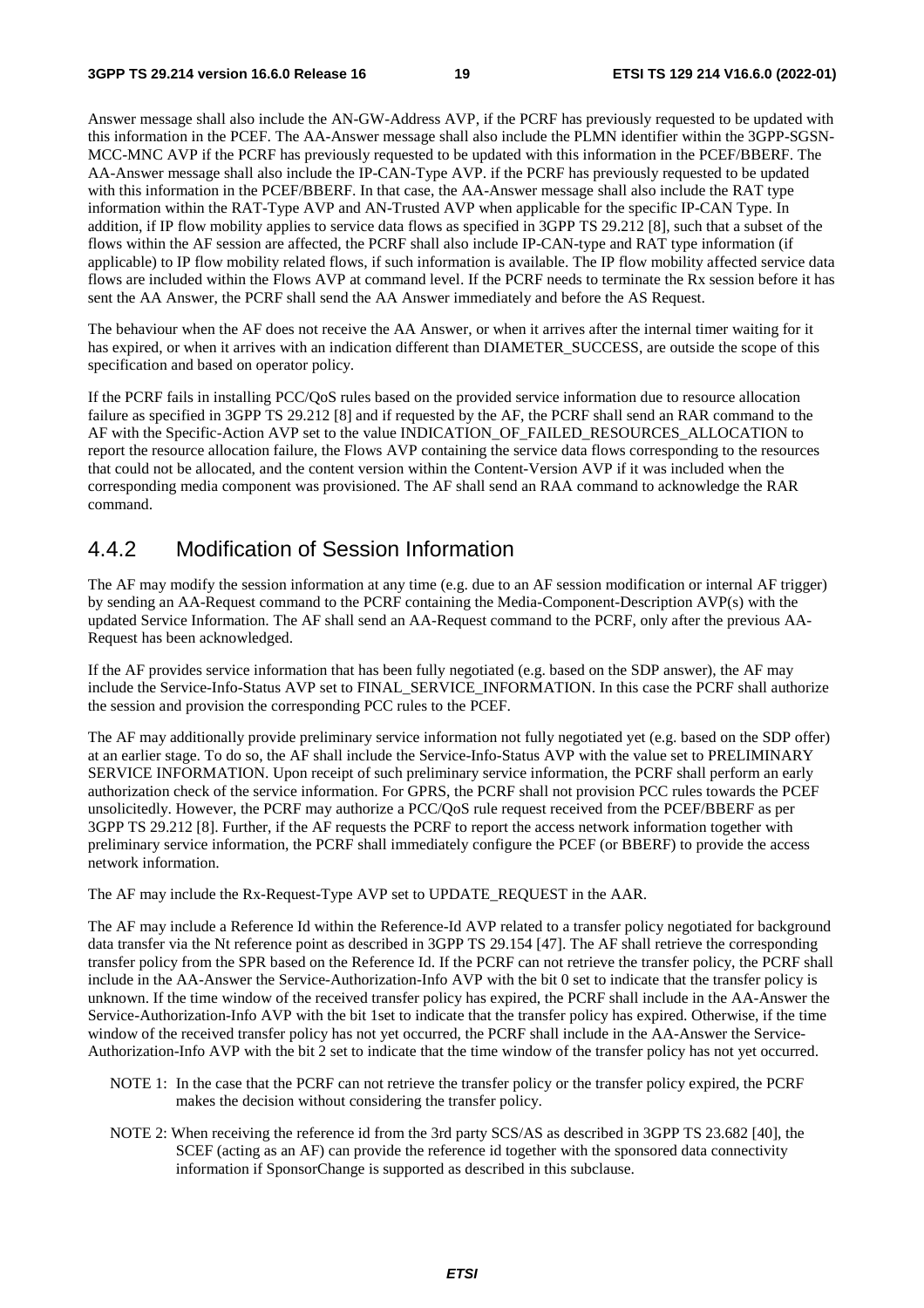The AF may include the MPS-Identifier AVP in order to indicate that the modified AF session relates to an MPS session. If the PCRF receives the MPS-Identifier AVP, it may take specific actions on the corresponding IP-CAN to ensure that the MPS session is prioritized as defined in 3GPP TS 29.212 [8]. For Multimedia Priority Service handling, see Annex A.9.

The AF may include the MCPTT-Identifier AVP in order to indicate that the modified AF session relates to the priority adjustment of an MCPTT session. If the PCRF receives the MCPTT-Identifier AVP related to that MCPTT session, the PCRF may take specific actions on the corresponding IP-CAN to ensure that the MCPTT session is prioritized. For the handling of MCPTT session with priority call, see Annex A.13.

The AF may include the MCVideo-Identifier AVP in order to indicate that the modified AF session relates to the priority adjustment of an MCVideo session. If the PCRF receives the MCVideo-Identifier AVP related to that MCVideo session, the PCRF may take specific actions on the corresponding IP-CAN to ensure that the MCVideo session is prioritized. For the handling of MCVideo session with priority call, see Annex A.15.

If the QoSHint feature is supported by the AF, the AF may include the Desired-Max-Latency AVP and/or Desired-Max-Loss AVP within the Media-Component-Description AVP to indicate to the PCRF that the related application media has specific latency and/or loss demands.

The AF may include the FLUS-Identifier AVP within the Media-Component-Description AVP in order to indicate to the PCRF that the media flow(s) correspond to a FLUS media stream. Additional QoS information for the treatment of FLUS media may be provided within Desired-Max-Latency AVP and/or Desired-Max-Loss AVP.

The AF may include the Priority-Sharing-Indicator AVP set to PRIORITY\_SHARING\_ENABLED within the Media-Component-Description AVP in order to indicate to the PCRF that the related media flow is allowed to use the same Allocation and Retention Priority (ARP) as media flows belonging to other AF sessions as described in subclause 4.4.8. In this case, if the MCPTT-Preemption is supported, the AF may also include the Pre-emption-Capability AVP containing the suggested pre-emption capability value and the Pre-emption-Vulnerability AVP containing the suggested pre-emption vulnerability value within the Media-Component-Description AVP for the PCRF to determine the ARP values. The AF may also include the Pre-emption-Control-Info AVP containing the pre-emption control information at the AAR command level for the PCRF to perform the pre-emption control as defined in subclause 4.5.27 or 4a.5.17 of 3GPP TS 29.212 [8].

The AF may include the Sharing-Key-UL AVP and/or Sharing-Key-DL AVP within the Media-Component-Description AVP in order to indicate that the related media of the modified AF session may share resources with other media components in the related direction that include the same Sharing-Key-UL and or Sharing-Key-DL AVP. The AF may modify the conditions for resource sharing by including a new value of the Sharing-Key-UL AVP and/or Sharing-Key-DL AVP for that media component.

When the AF is a GCS AS, it may include the GCS-Identifier AVP at command level and Reservation-Priority AVP at command level or media component level in order to modify the priority of an AF session that relates to a prioritized Group Communication session. Based on this information, the PCRF may take specific actions on the corresponding IP-CAN to ensure that the Group Communication session is prioritized as specified in 3GPP TS 29.212 [8].

For sponsored data connectivity and if SponsoredConnectivity is supported, the AF shall provide the application service provider identity and the sponsor identity to the PCRF by including Application-Service-Provider-Identity AVP and the Sponsor-Identity AVP in the Sponsored-Connectivity-Data AVP in the AA-Request.

If SponsorChange is supported and the AF requests to enable sponsored data connectivity the AF shall provide the application service provider identity, the sponsor identity and an indication to enable sponsored data connectivity to the PCRF by including Application-Service-Provider-Identity AVP, the Sponsor-Identity AVP and the Sponsoring-Action AVP set to the value ENABLE\_SPONSORING (1) in the Sponsored-Connectivity-Data AVP in the AA-Request.

If the AF requests to disable sponsored data connectivity the AF shall provide an indication to disable sponsored data connectivity to the PCRF by including the Sponsoring-Action AVP set to the value DISABLE\_SPONSORING (0) in the Sponsored-Connectivity-Data AVP in the AA-Request.

To support the usage monitoring of sponsored data connectivity, the AF may also include the Granted-Service-Unit AVP in the Sponsored-Connectivity-Data AVP in the AA-Request.

NOTE 3: If the AF is in the user plane, the AF can handle the usage monitoring and therefore it is not required to provide a usage threshold to the PCRF as part of the sponsored data connectivity information.

When sponsored data connectivity is requested to be enabled the following procedures apply: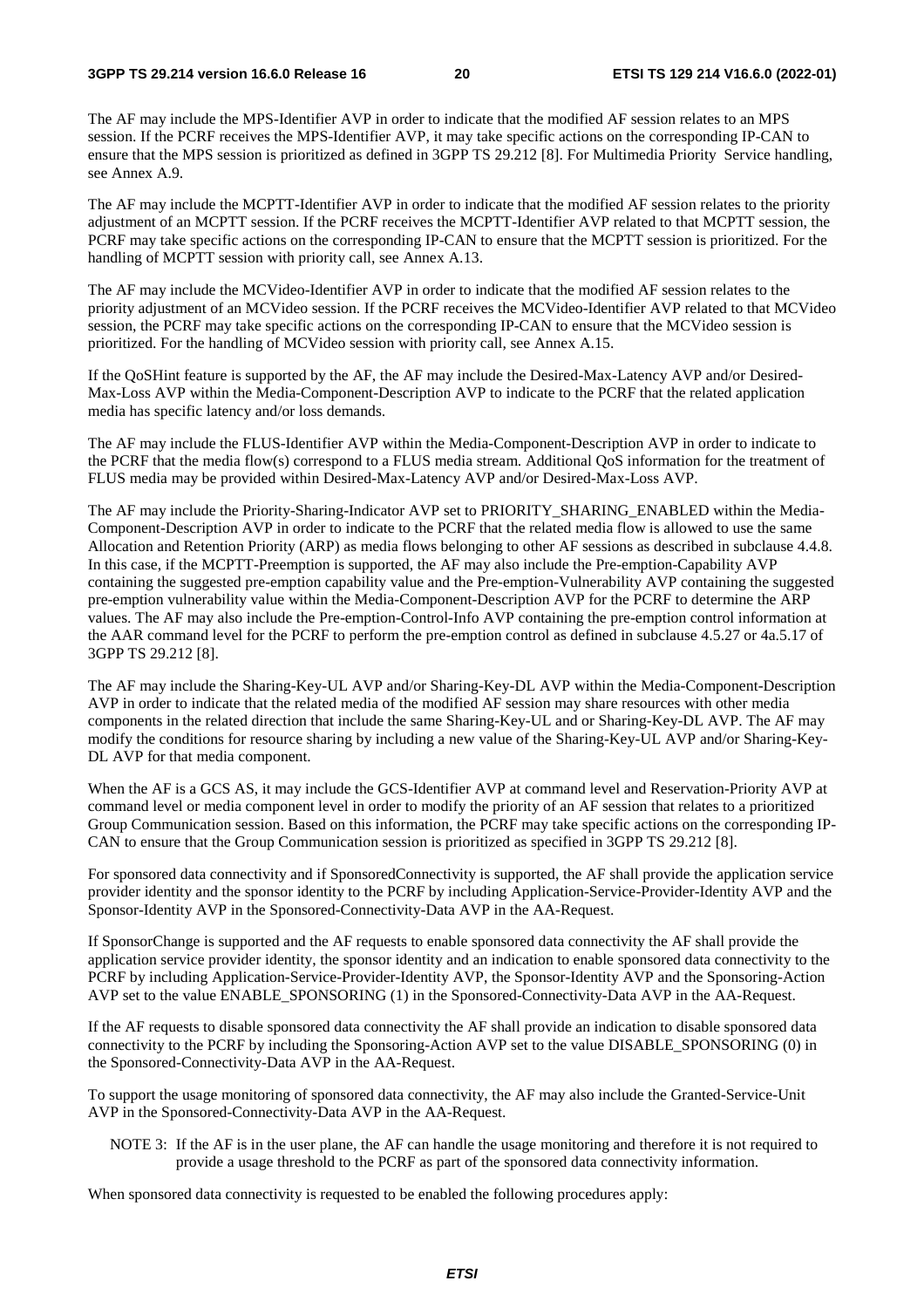- If the UE is roaming with the visited access case and the AF is located in the HPLMN or roaming with the home routed case and operator policies do not allow accessing the sponsored data connectivity with this roaming case, the H-PCRF shall reject the service request indicating UNAUTHORIZED\_SPONSORED\_DATA\_CONNECTIVITY to the AF.
- If the UE is roaming with the visited access case and the AF is located in the VPLMN, the V-PCRF shall reject the service request indicating UNAUTHORIZED\_SPONSORED\_DATA\_CONNECTIVITY to the AF.

When sponsored data connectivity is requested to be enabled, if the UE is in the non-roaming case or roaming with the home routed case and the operator policies allow accessing the sponsored data connectivity with this roaming case, the following procedures apply:

- If the PCEF/TDF does not support sponsored connectivity and the required reporting level for that service indicates a sponsored connectivity level according to 3GPP TS 29.212 [8], then the PCRF shall reject the request indicating REQUESTED\_SERVICE\_NOT\_AUTHORIZED.
- If the PCEF/TDF supports sponsored data connectivity feature or the required reporting level is different from sponsored connectivity level as described in 3GPP TS 29.212 [8], then the PCRF, based on operator policies, shall check whether it is required to validate the sponsored connectivity data. If it is required, it shall perform the authorizations based on sponsored data connectivity profiles. If the authorization fails, the PCRF responds to the AF with an AA-Answer including the Experimental-Result-Code AVP set to the value UNAUTHORIZED\_SPONSORED\_DATA\_CONNECTIVITY. The profile may include a list of Application Service Providers and their applications per sponsor.
- NOTE 4: If the AF is in the operator's network and is based on the OSA/Parlay-X GW, the PCRF is not required to verify that a trust relationship exists between the operator and the sponsors.

When CHEM feature is supported, the AF includes the Max-PLR-DL AVP and/or Max-PLR-UL AVP within the Media-Component-Description AVP, to indicate the downlink maximum packet loss rate and/or uplink maximum packet loss rate for each payload type. For CHEM feature, see Annex A.18.

The AF may include an AF application identifier within the AF-Application-Identifier AVP at the session level to trigger the PCRF to indicate to the PCEF/TDF to perform the application detection based on the operator's policy as defined in 3GPP TS 29.212 [8].

The AF may include the IMS-Content-Type AVP into the AA-Request in order to indicate the type of IMS communication service (e.g. CAT service, 3PTY conference) the AF session refers to.

The AF may include the IMS-Content-Identifier AVP into the AA-Request in order to indicate the particular IMS communication service or communication dialogue that the AF session refers to.

The AF may include the Callee-Information AVP into the AA-Request in order to indicate the callee information that the AF session refers to.

The PCRF shall process the received Service Information according the operator policy and may decide whether the request is accepted or not. If the updated Service Information is not acceptable (e.g. subscribed guaranteed bandwidth for a particular user is exceeded), the PCRF shall indicate in the AA-Answer command the cause for the rejection with the Experimental-Result-Code AVP set to the value REQUESTED\_SERVICE\_NOT\_AUTHORIZED. If the service information provided in the AA-Request command is rejected by the PCRF due to a temporary condition in the network (e.g. the user plane in the cell the user is located is congested), the PCRF may indicate in the AA-Answer the cause for the rejection with the Experimental-Result-Code AVP set to the value

REQUESTED\_SERVICE\_TEMPORARILY\_NOT\_AUTHORIZED (4261). The PCRF may also provide a retryinterval within the Retry-Interval AVP in the AA-Answer command to the AF. When the AF receives the re-try interval within the Retry-Interval AVP, the AF shall not send the same service information to the PCRF again (for the same IP-CAN session) until the re-try interval has elapsed. The PCRF may additionally provide the acceptable bandwidth within the Acceptable-Service-Info AVP in the AA-Answer command.

NOTE 5: How the PCRF derives the re-try interval is up to implementation.

If accepted, the PCRF shall update the Service Information with the new information received. Due to the updated Service Information, the PCRF may need to create, modify or delete the related PCC rules as specified in 3GPP TS 29.213 [9] and provide the updated information towards the PCEF following the corresponding procedures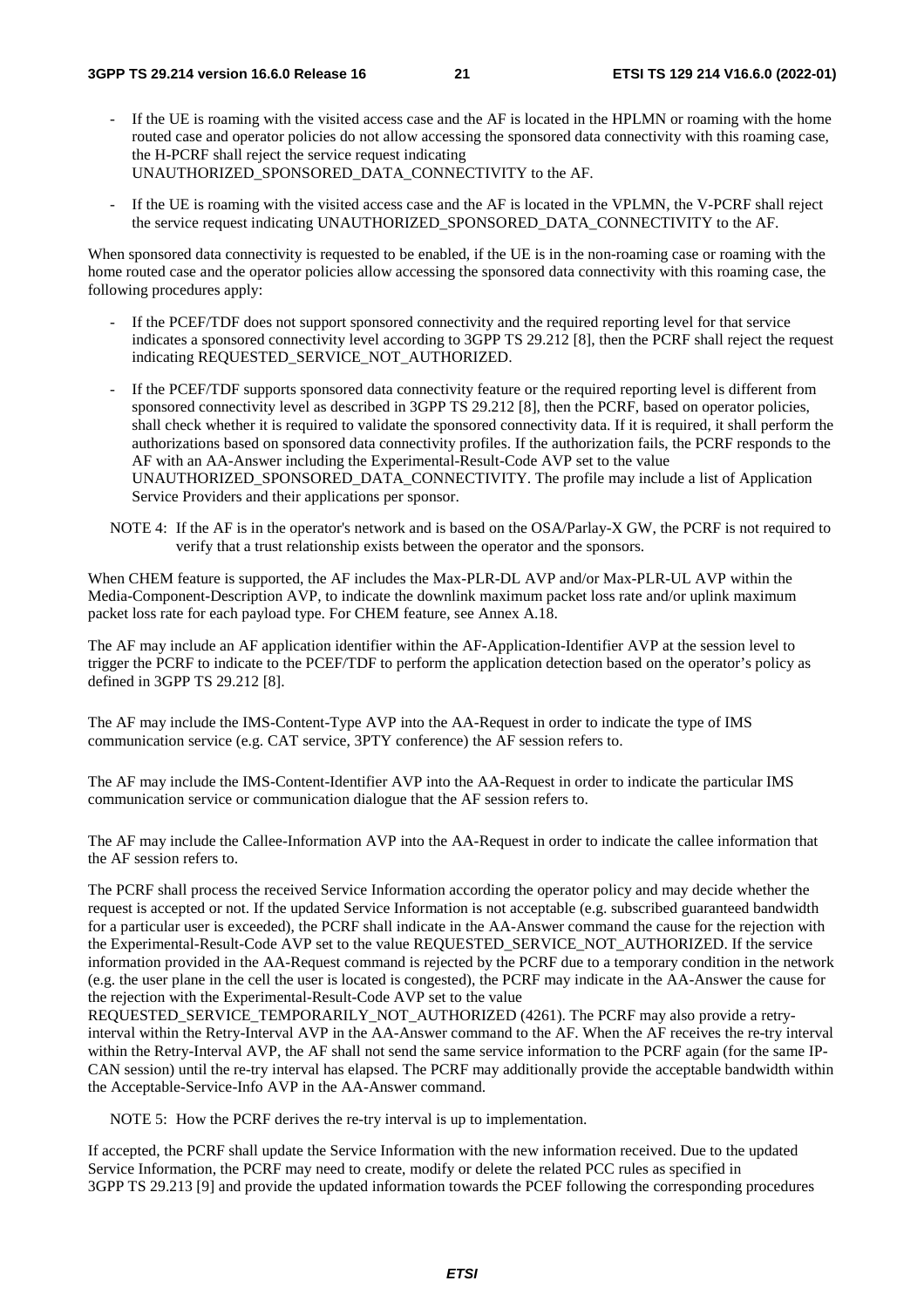specified at 3GPP TS 29.212 [8]. The procedures to update the Authorized QoS for the affected IP-CAN bearer are also specified at 3GPP TS 29.212 [8].

If the Sharing-Key-UL AVP and/or Sharing-Key-DL AVP are provided within the Media-Component-Description AVP, the PCRF may apply the mechanisms for resource sharing as specified at 3GPP TS 29.212 [8].

The PCRF shall reply with an AA-Answer to the AF. The acknowledgement towards the AF should take place before or in parallel with any required PCC Rule provisioning towards the PCEF and shall include the Access-Network-Charging-Identifier(s) and may include the Access-Network-Charging-Address AVP, if they are available at this moment and have not been yet supplied earlier to the AF. The AA-Answer message shall include the AN-GW-Address AVP if the PCRF has previously requested to be updated with this information in the PCEF. The AA-Answer message shall also include the PLMN identifier within the 3GPP-SGSN-MCC-MNC AVP if the PCRF has previously requested to be updated with this information in the PCEF/BBERF. The AA-Answer message shall also include the IP-CAN-Type AVP if the PCRF has previously requested to be updated with this information in the PCEF/BBERF . In that case, the AA-Answer message shall also include the RAT type information within the RAT-Type AVP and AN-Trusted AVP when applicable for the specific IP-CAN Type. In addition, if IP flow mobility applies to service data flows as specified in 3GPP TS 29.212 [8], such that a subset of the flows within the AF session are affected, the PCRF shall also include IP-CAN-type and RAT type information (if applicable) to IP flow mobility related flows, if the PCRF has previously requested to be updated with this information in the PCEF. The IP flow mobility affected service data flows are included within the Flows AVP at command level. If the PCRF needs to terminate the Rx session before it has sent the AA Answer, the PCRF shall send the AA Answer immediately and before the AS Request. If the PCRF does not have an existing session for the Rx session being modified (such as after a PCRF failure), the PCRF may reject the request with an AA-Answer with the result code set to DIAMETER\_UNKNOWN\_SESSION\_ID.

If the PCRF installs PCC/QoS rules or modifies existing PCC/QoS rules based on the updated service information and the installation or modification fails due to resource allocation failure as specified in 3GPP TS 29.212 [8] and if requested by the AF, the PCRF shall send an RAR command to the AF with the Specific-Action AVP set to the value INDICATION\_OF\_FAILED\_RESOURCES\_ALLOCATION to report the modification failure, the Flows AVP containing the service data flows corresponding to the resources that could not be allocated, and the content version(s) within the Content-Version AVP(s) if it was included when the corresponding media component was provisioned. If the modification of the existing PCC/QoS rules fails, the PCRF may also provide the status of the service information within the Media-Component-Status AVP. The AF shall send an RAA command to acknowledge the RAR command.

NOTE 6: The PCRF will report the Media-Component-Status AVP according to the status reported for the related PCC/QoS rules when the modification fails over the Gx/Gxx reference points as described in 3GPP TS 29.212 [8].

# 4.4.3 Gate Related Procedures

Depending on the application, in the Service Information provision, the AF may instruct the PCRF when the IP flow(s) are to be enabled or disabled to pass through the IP-CAN. The AF does this by sending the AA-Request message containing the Media-Component- Description AVP(s) that contains the flow status information (in the Flow-Status AVP) for the flows to be enabled or disabled.

In response to this action the PCRF shall set the appropriate gate status for the corresponding active PCC rule(s).

If a Media-Sub-Component AVP under a Media-Component-Description AVP contains a Flow-Usage AVP with the value RTCP, then the corresponding RTCP IP Flows in both directions shall be enabled even if the Flow-Status AVP under the Media-Sub-Component AVP is set to ENABLED-UPLINK, ENABLED-DOWNLINK, ENABLED, or DISABLED.

The PCRF shall reply with an AA-Answer and shall include the Access-Network-Charging-Identifier(s) available at this moment. The PCRF forwards the AF decision to enable or disable the authorized IP flows.

The behaviour when the AF does not receive the AAA, or when it arrives after the internal timer waiting for it has expired, or when it arrives with an indication different than DIAMETER\_SUCCESS, are outside the scope of this specification and based on operator policy.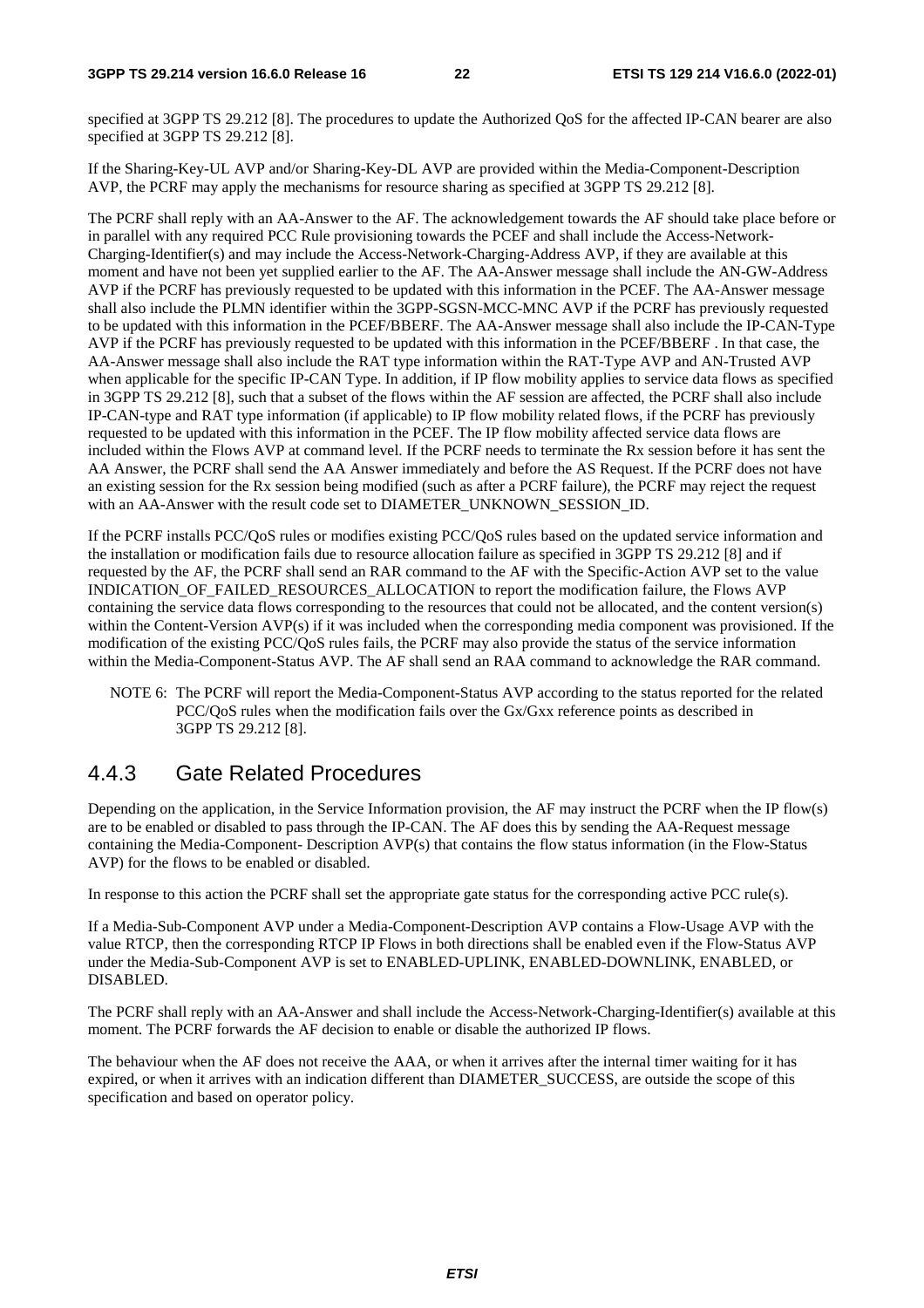# 4.4.4 AF Session Termination

When an AF session is terminated, if the AF had received a successful AA-Answer for the initial AA-Request, the AF shall send a Session-Termination-Request command to the PCRF. Otherwise, the AF shall wait for the initial AA-Answer to be received prior to sending the Session-Termination-Request command to the PCRF.

When the PCRF receives a ST-Request from the AF, indicating an AF session termination, it shall acknowledge that request by sending a ST-Answer to the AF. Afterwards, it shall free the resources allocated for the corresponding Service Data Flow(s). In order to do that, the PCRF shall initiate the request for the removal of any related PCC/QoS rules from the PCEF/BBERF and for the update of the Authorized QoS for the affected IP-CAN bearer following the corresponding procedures specified at 3GPP TS 29.212 [8]. However, if the AF requests the reporting of access network information within the ST-Request or if the AF provided a threshold for the sponsored data connectivity, the PCRF shall defer sending the ST-Answer.

If the AF session being terminated corresponds to an MPS session, the PCRF may revoke the actions related to the prioritization of the MPS session in the corresponding IP-CAN as defined in 3GPP TS 29.212 [8]. For Multimedia Priority Service handling, see Annex A.9.

If the AF session being terminated corresponds to the last Group Communication session for the IP-CAN session, the PCRF may revoke the actions related to the prioritization of the Group Communication session as specified in 3GPP TS 29.212 [8].

If the AF session being terminated corresponds to a session that included the Priority-Sharing-Indicator AVP set to PRIORITY\_SHARING\_ENABLED within the Media-Component-Description AVP, the PCRF should readjust the Allocation and Retention Priority for the remaining services sharing priority as described in subclause 4.4.8.

For sponsored data connectivity, and if a usage threshold was provided for the sponsored data connection at initial provisioning of session information (clause 4.4.1) or modification of session information (clause 4.4.2) procedures, the PCRF shall provide the usage consumed to the AF. For such purpose, the PCRF shall initiate the IP-CAN session modification procedure according 3GPP TS 29.212 [8] in order to obtain the consumed usage. The PCRF shall send then the ST-Answer to the AF including the Used-Service-Unit AVP for reporting accumulated usage within the Sponsored-Connectivity-Data AVP.

If the AF requires access network information at this step, the AF shall include the Required-Access-Info AVP within the ST-Request command, indicating the required information. In this case, the PCRF shall initiate the IP-CAN session modification procedure according to 3GPP TS 29.212 [8]. The PCRF shall send then the ST-Answer to the AF including the required data within the 3GPP-User-Location-Info AVP (if available), TWAN-Identifier AVP (if available), User-Location-Info-Time AVP (if available), UE-Local-IP-Address AVP (if available), UDP-Source-Port AVP (if available), TCP-Source-Port AVP (if available), 3GPP-SGSN-MCC-MNC AVP (if location info is not available) and/or 3GPP-MS-TimeZone AVP (if available).

If the RAN-NAS-Cause feature is supported and the AF initiated the termination of the AF session, upon reception of the ST-Request command, the PCRF shall initiate the IP-CAN session modification procedure according to 3GPP TS 29.212 [8].

If the RAN-NAS-Cause feature is supported , in all the AF session termination cases , t he PCRF shall send the ST-Answer to the AF including the access network information within the 3GPP-User-Location-Info AVP (if available), TWAN-Identifier (if available and Netloc-Trusted-WLAN feature is supported) User-Location-Info-Time AVP (if available), 3GPP-SGSN-MCC-MNC AVP (if location info is not available) and/or 3GPP-MS-TimeZone AVP (if available). Additionally, if the PCRF received from the PCEF the RAN cause and/or NAS cause, TWAN cause or untrusted WLAN cause, the PCRF shall provide the received cause(s) in the RAN-NAS-Release-Cause AVP in the ST-Answer command.

NOTE: The PCRF will apply the procedures described in 3GPP TS 29.212 [8] to get updated about the outcome of the resource release over Gx reference point in order to get the location and failure cause(s) when applicable.

# 4.4.5 Subscription to Notification of Signalling Path Status

An AF may subscribe to notifications of the status of the AF Signalling transmission path. To do so, the AF shall open an Rx Diameter session with the PCRF for the AF signalling using an AA-Request command. The AF shall provide the UE's IP address (using either the Framed-IP-Address AVP or the Framed-Ipv6-Prefix AVP) and the Specific-Action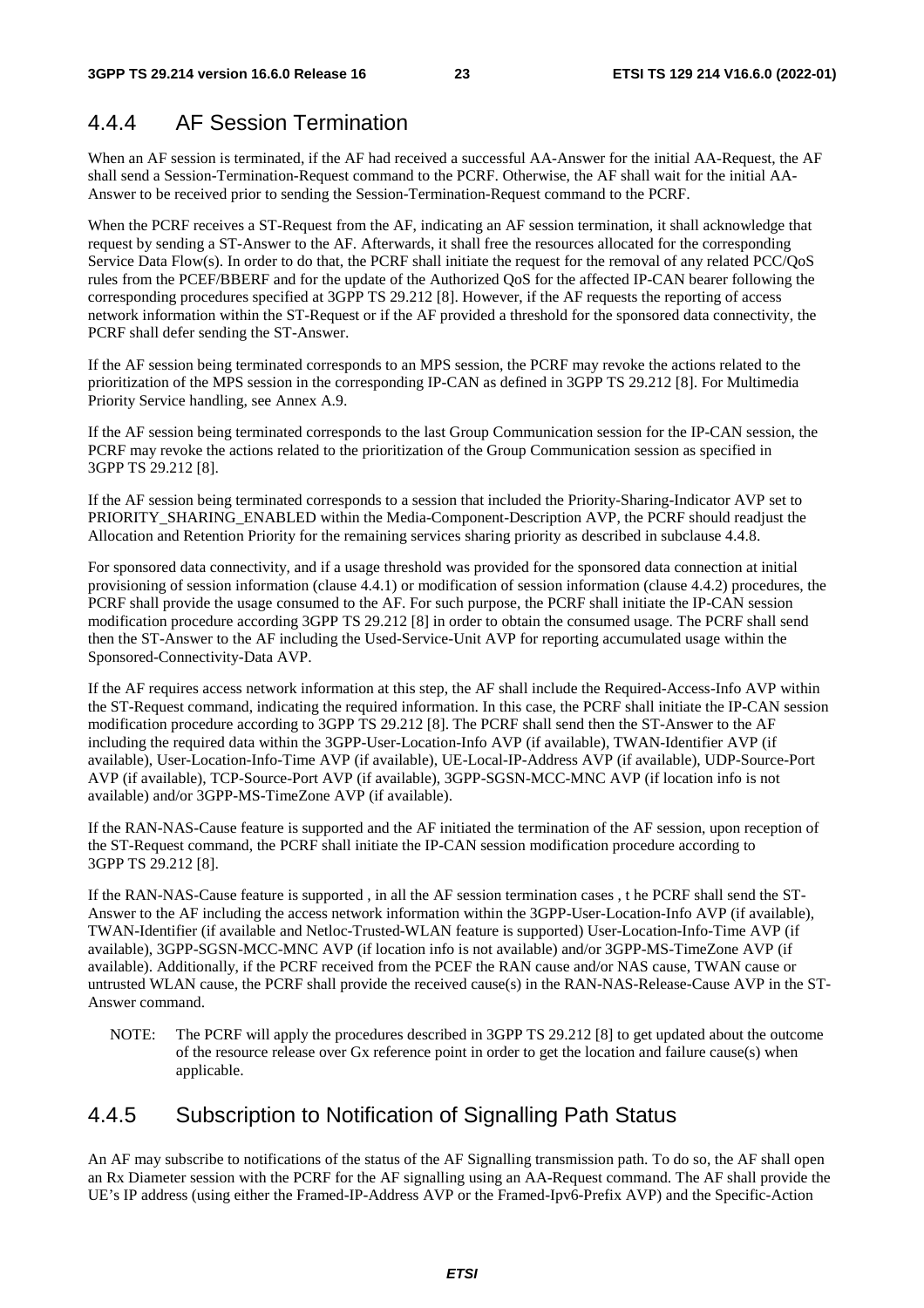AVP requesting the subscription to "INDICATION OF LOSS OF BEARER" and/or

"INDICATION\_OF\_RELEASE\_OF\_BEARER". The AF shall additionally provide a Media-Component-Description AVP including a single Media-Sub-Component AVP with the Flow-Usage AVP set to the value "AF\_SIGNALLING". The Media-Component-Description AVP shall contain the Media-Component-Number AVP set to "0".

If the procedures in Clause 4.4.5a are not applied, the Media-Sub-Component AVP shall contain the Flow-Number AVP set to "0", and the rest of AVPs within the Media-Component-Description and Media-Sub-Component AVPs shall not be used in this case.

When the PCRF receives an AA-Request as described in the preceding paragraph from the AF, the PCRF shall perform session binding as described in 3GPP TS 29.213 [9] and acknowledges the AAR command by sending an AA-Answer command to the AF.

PCC/QoS Rules related to AF Signalling IP Flows should be provisioned to PCEF/BBERF using the corresponding procedures specified at 3GPP TS 29.212 [8] at an earlier stage (e.g. typically at the establishment of the IP-CAN bearer dedicated for AF Signalling IP Flows). The PCRF may install the corresponding dynamic PCC/QoS rule for the AF signalling IP flows if none has been installed before.

NOTE 1: Well-known ports (e.g. 3GPP TS 24.229 [17] for SIP) or wildcard ports can be used by PCRF to derive the dynamic PCC/QoS rule for the AF signalling IP flows.

If the Rx Diameter Session is only used for subscription to Notification of Signalling Path Status, the AF may cancel the subscription to notifications of the status of the AF Signalling transmission path. In that case, the AF shall use a Session-Termination-Request (STR) command to the PCRF, which shall be acknowledged with a Session-Termination-Answer (STA) command.

NOTE 2: The Rx Diameter Session created for the AF signalling can also be used when the AF requests notifications of IP-CAN type change, PLMN change and/or when the AF provisions AF Signalling Flow Information.

# 4.4.5a Provisioning of AF Signalling Flow Information

This clause is applicable when IMS restoration is supported according to supported feature ProvAFsignalFlow as described in clause 5.4.1.

An AF may provision information about the AF signalling IP flows between the UE and the AF. To do so, the AF shall make use of an Rx Diameter session already opened with the PCRF if an Rx Diameter session related to the AF signalling is already established. The AF may modify an already open Rx Diameter session related to the AF signalling (e.g. an Rx Diameter session established for the purpose of subscription to notification of signalling path status as described in 4.4.5) or it may open a new Rx Diameter session related to the AF signalling if none exists.

To provision the AF signalling flow information the AF shall provide the UE's IP address using either Framed-IP-Address AVP or Framed-Ipv6-Prefix AVP. The AF shall additionally provide a Media-Component-Description AVP including one or more Media-Sub-Component AVP(s) representing the AF signalling IP flows. The Media-Component-Description AVP shall contain the Media-Component-Number AVP set to "0". Each Media-Sub-Component AVP representing an AF signalling IP flow shall contain the Flow-Number AVP set according to the rules described in Annex B and one or two Flow-Description AVP(s) set to the IP flows of the AF signalling. Additionally, the Media-Sub-Component AVP shall include the Flow-Usage AVP set to the value "AF\_SIGNALLING", the Flow-Status AVP set to "ENABLED" and the AF-Signalling-Protocol AVP set to the value corresponding to the signalling protocol used between the UE and the AF.

When the PCRF receives from the AF an AA-Request as described in the preceding paragraph, the PCRF shall perform session binding as described in 3GPP TS 29.213 [9] and shall acknowledge the AAR command by sending an AA-Answer command to the AF.

PCC/QoS Rules related to the AF signalling IP flows could have been provisioned to PCEF/BBERF using the corresponding procedures specified in 3GPP TS 29.212 [8] at an earlier stage (e.g. typically at the establishment of the IP-CAN bearer dedicated for AF Signalling IP Flows). The PCRF shall install the corresponding dynamic PCC/QoS rule for the AF signalling IP flows.

The AF may de-provision the information about the AF signalling IP flows at any time. To do that, if the Rx Diameter session is only used to provide information about the AF Signalling IP flows, the AF shall close the Rx Diameter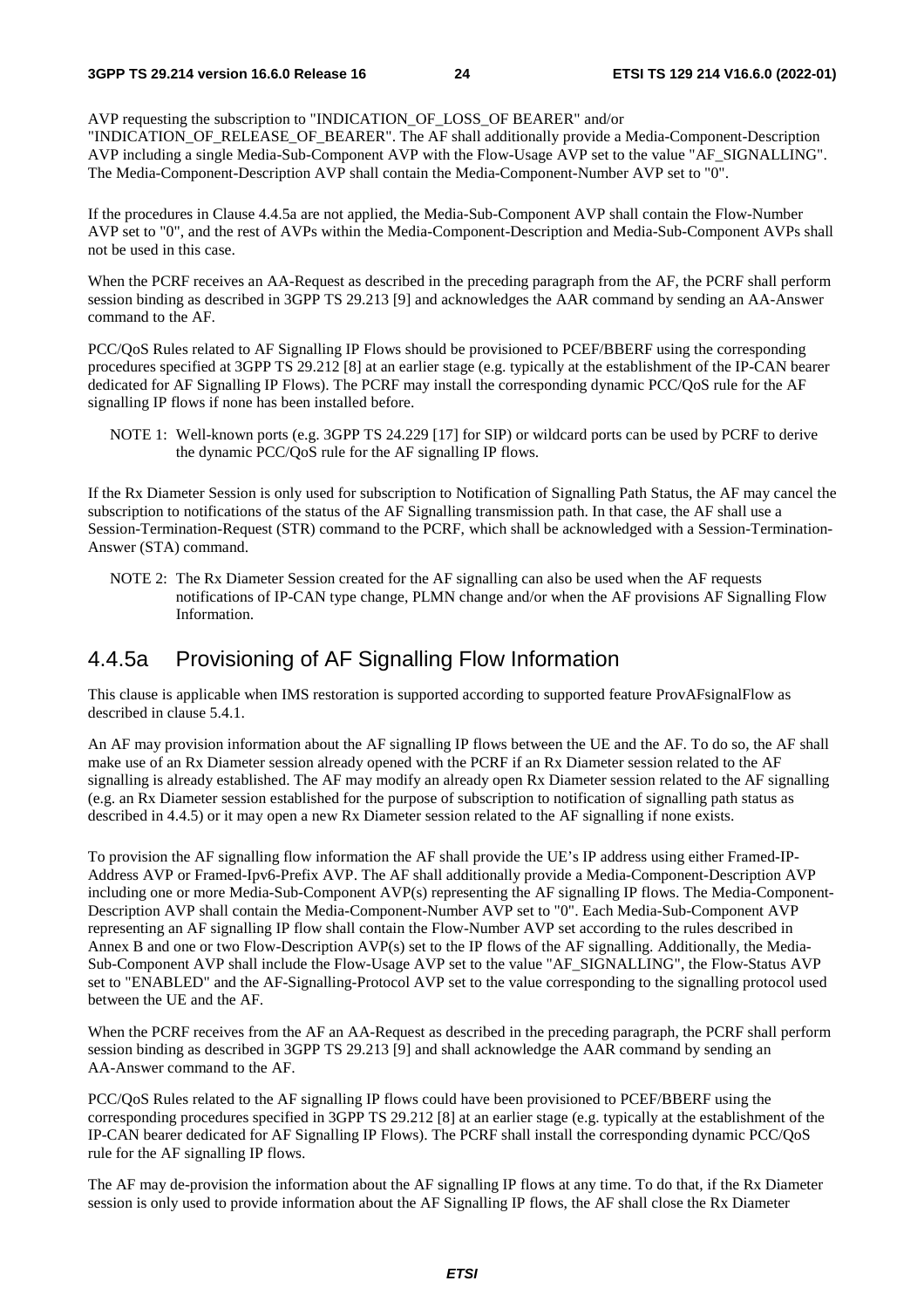session by sending a Session-Termination-Request (STR) command to the PCRF, which shall be acknowledged with a Session-Termination-Answer (STA) command. Otherwise, the AF shall remove the IP flows within the Media-Sub-Component AVP by supplying the Flow-Status AVP with value "REMOVED". In both cases, the PCRF shall remove the corresponding dynamic PCC/QoS rule for the AF signalling IP flows.

### 4.4.6 Traffic Plane Events

#### 4.4.6.1 IP-CAN Session Termination

When an IP-CAN session is terminated, the PCRF shall inform the AF about the IP-CAN session termination by sending an ASR (abort session request) command to the AF on each active Rx Diameter session.

When the AF receives the ASR command, it shall acknowledge the command by sending an ASA (abort session answer) command to the PCRF. After that the AF shall initiate an AF session termination procedure as defined in subclause 4.4.4.

Signalling flows for IP-CAN session termination cases are presented in 3GPP TS 29.213 [9].

#### 4.4.6.2 Service Data Flow Deactivation

It may happen that one or more PCC/QoS Rules (i.e. Service Data Flows) are deactivated at the PCEF/BBERF at a certain time, either permanently or temporarily. When the PCRF gets the knowledge that one or more SDFs have been deactivated, (e.g. due to a bearer release or loss of bearer or out of credit condition), the PCRF shall inform the AF accordingly if the AF has previously subscribed using the Specific-Action AVP in the AAR command.

When not all the service data flows within the AF session are affected, the PCRF shall inform the AF by sending an RAR (re-authorization request) command. The RAR command shall include the deactivated IP Flows encoded in the Flows AVP, the cause encoded in the Specific-Action AVP and the content version of a media component within the Content-Version AVP if it was included when the media component was provisioned.

If the RAN-NAS-Cause feature is supported and the PCRF received the access network information from the PCEF/BBERF due to bearer termination, the PCRF shall include in the RAR command the access network information within the 3GPP-User-Location-Info AVP (if available), TWAN-Identifier (if available and Netloc-Trusted-WLAN feature is supported) User-Location-Info-Time AVP (if available), 3GPP-SGSN-MCC-MNC AVP (if location info is not available) and/or 3GPP-MS-TimeZone AVP (if available). Additionally, if the PCRF received from the PCEF the RAN cause and/or NAS cause, TWAN cause or untrusted WLAN cause due to bearer termination, the PCRF shall provide the received cause(s) in the RAN-NAS-Release-Cause AVP in the RAR command.

When the AF receives the RAR command, it shall acknowledge the command by sending an RAA (re-authorization answer) command to the PCRF. The AF may also update the session information by sending an AAR (AA-request) command to the PCRF.

If the PCRF receives the AAR command, it shall acknowledge the command by sending an AAA (AA-answer) command to the AF.

When all the service data flows within the AF session are affected, the PCRF shall inform the AF by sending an ASR command on the Rx Diameter session related to the AF session. When the AF receives the ASR command, it shall acknowledge the command by sending an ASA (abort session answer) command to the PCRF. After that the AF shall initiate an AF session termination procedure as defined in clause 4.4.4.

Signalling flows for Service Data Flow Deactivation cases are presented in 3GPP TS 29.213 [9].

#### 4.4.6.3 Notification of Signalling Path Status

In the event that the PCRF is notified of the loss or release of resources associated to the PCC/QoS Rules corresponding with AF Signalling IP Flows, the PCRF shall inform the AF about the Loss of the Signalling Transmission path by sending a Re-Authorization Request (RAR) command to the AF. The RAR shall include the Specific-Action AVP set to the value "INDICATION\_OF\_LOSS\_OF\_BEARER" or "INDICATION\_OF\_RELEASE\_OF\_BEARER" and the deactivated IP Flow encoded in the Flows AVP.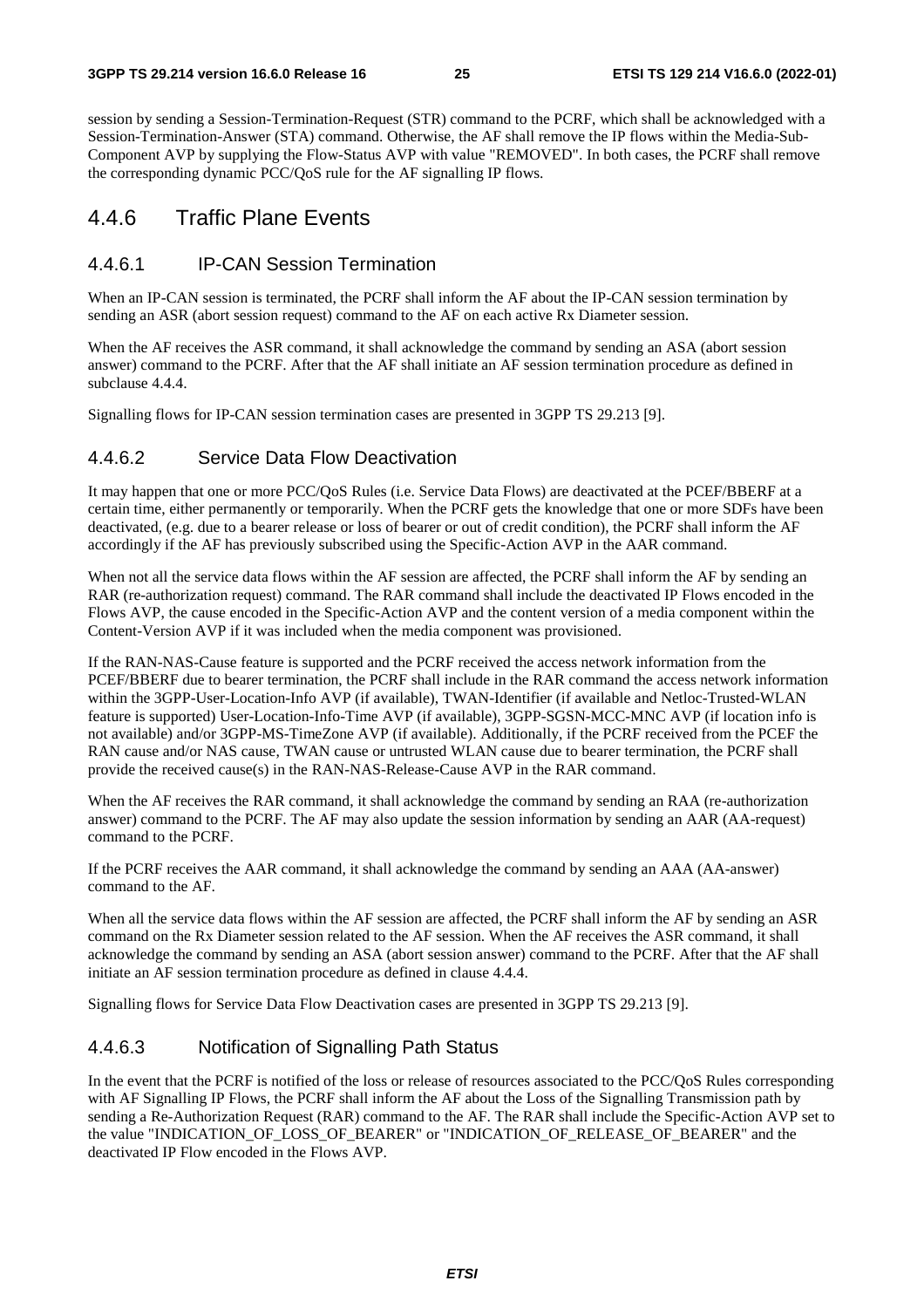NOTE: According to the standardized QCI characteristics as defined in 3GPP TS 23.203 [2], the IMS signalling specific PCC rules include a QCI corresponding to a non-GBR bearer. When these guidelines are followed, the INDICATION OF LOSS OF BEARER will not be reported.

If the RAN-NAS-Cause feature is supported and the PCRF received the access network information from the PCEF/BBERF due to bearer termination, the PCRF shall include in the RAR command the access network information within the 3GPP-User-Location-Info AVP (if available), TWAN-Identifier (if available and Netloc-Trusted-WLAN feature is supported) User-Location-Info-Time AVP (if available), 3GPP-SGSN-MCC-MNC AVP (if location info is not available) and/or 3GPP-MS-TimeZone AVP (if available). Additionally, if the PCRF received from the PCEF the RAN cause and/or NAS cause, TWAN cause or untrusted WLAN cause due to bearer termination, the PCRF shall provide the received cause(s) in the RAN-NAS-Release-Cause AVP in the RAR command.

When the AF receives the RAR command, it shall acknowledge the command by sending an RAA command to the PCRF.

The AF may then decide to terminate the Rx Diameter session used for the notification of the status of the AF Signalling transmission path. The AF may also decide to terminate any other active Rx Diameter session with the PCRF related to the AF Signalling which is not available any longer. In that case, the AF shall then initiate the AF Termination procedure towards the PCRF as defined in clause 4.4.4.

#### 4.4.6.4 IP-CAN type change Notification

If the AF has successfully subscribed to change notifications in UE's IP-CAN type and RAT type, the PCRF shall send an RAR command when the corresponding event occurs, i.e. when the UE's IP-CAN type or RAT type changes or becomes available. In this case the RAR from the PCRF shall include the Specific-Action AVP for the subscribed event and include the IP-CAN-Type AVP, RAT-Type AVP (if applicable) and AN-Trusted AVP (if applicable) and AN-GW-Address AVP (if applicable) for the UE's new IP-CAN/RAT. If the PCRF is informed of an IP-CAN type change due to IP flow mobility as specified in 3GPP TS 29.212 [8], where a subset of the flows within the AF session are affected, the PCRF shall include IP-CAN type and RAT type information (if applicable) to IP flow mobility affected service data flows. The IP flow mobility affected service data flows are included within the Flows AVP at command level.

#### 4.4.6.5 Access Network Charging Information Notification

If the AF has subscribed to a notification about Access Network Charging Information, the PCRF shall provide the Access Network Charging Information in the response, if already known by the PCRF. If not available, the PCRF shall provide the Access Network Charging Information by sending a Re-Authorization-Request (RAR) command when the Access Network Charging Information is received from the PCEF. If different Access Network Charging Information is applicable to the IP-CAN session, the PCRF shall notify the AF about the Access Network Charging Information that applies to each authorized flow. The RAR shall include the Specific-Action AVP set to the value "CHARGING\_CORRELATION\_EXCHANGE" and shall include the assigned Access-Network-Charging-Identifier(s) and may include the Access-Network-Charging-Address AVP.

#### 4.4.6.6 Reporting Usage for Sponsored Data Connectivity

When SponsoredConnectivity is supported or when SponsorChange is supported and the AF indicated to enable sponsored data connectivity and the AF provided usage monitoring thresholds for such sponsor to the PCRF when the Rx Diameter session was established or modified, the PCRF shall report accumulated usage to the AF, when

- the PCRF detects that the usage threshold provided by the AF has been reached; or
- the AF session is terminated by the AF;
- the AF disables the sponsored data connectivity; or
- the AF session is terminated by the PCRF due to the IP-CAN session termination, the termination of all the service data flows of the AF session or the home operator policy disallowing the UE accessing the sponsored data connectivity in the roaming case.

When the PCRF detects that the usage threshold has been reached or the AF disables the sponsored data connectivity, the PCRF shall report the accumulated usage as provided by the PCEF/TDF to the AF in a RA-Request (RAR) command with the Specific-Action AVP set to the value USAGE\_REPORT; Otherwise, when the AF session is terminated by the AF or the PCRF, the PCRF shall report the accumulated usage as provided by the PCEF/TDF to the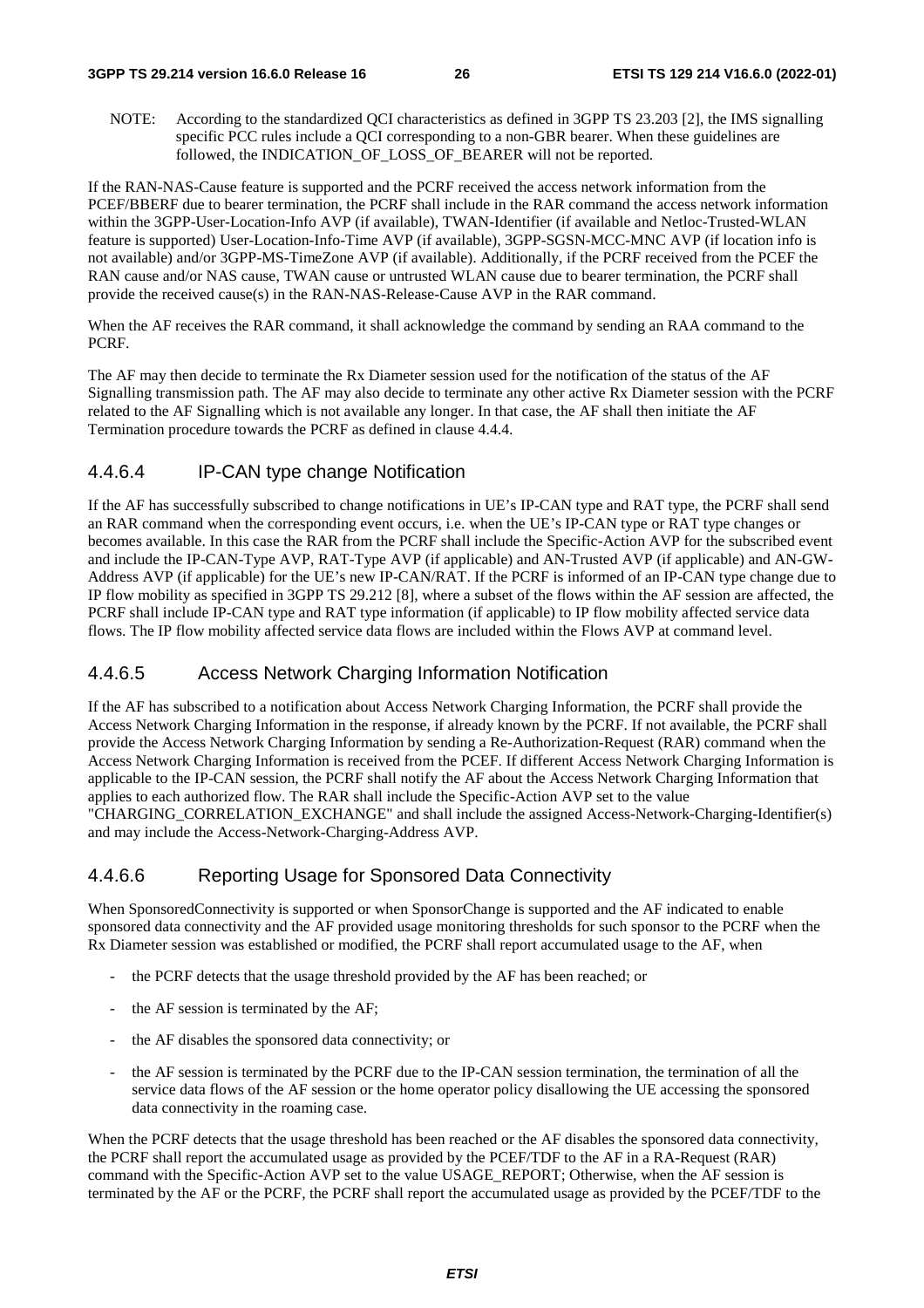AF in ST-Answer (STA) command. The accumulated usage reported by the PCRF corresponds to the usage since the last report to the AF.

The accumulated usage shall be reported in the Used-Service-Unit AVP within the Sponsored-Connectivity-Data AVP.

If the AF receives a RAR command indicating the usage threshold is reached, the AF may terminate the AF session or provide a new usage threshold in the Granted-Service-Unit AVP within the Sponsored-Connectivity-Data AVP to the PCRF in the AAR command. Alternatively, the AF may allow the session to continue without providing new usage threshold in the AAR command.

NOTE: After the PCRF reports the accumulated usage to the AF, the AF can provide a new usage threshold to the PCRF. The monitoring will not start until the PCRF receives the new threshold from the AF and provide it to the PCEF

#### 4.4.6.7 Reporting Access Network Information

If the AF requests the PCRF to report the access network information (i.e. user location and/or user timezone information), the AF shall subscribe to the "ACCESS\_NETWORK\_INFO\_REPORT" within the Specific-Action AVP and shall include the required access network information within the Required-Access-Info AVP. The AF may request the PCRF to report the access network information in conjunction with providing the PCRF with the AF session information, refer to clause 4.4.1. Optionally, the AF may request the PCRF to report the access network information without providing service information (see clause A.10.2). In the latter case the AF establishes an Rx session for the AF session upon requesting the access network information from the PCRF with an AA-Request command, containing information required for the session binding in the Framed-IP-Address AVP, the Framed-Ipv6-Prefix AVP Subscription-Id AVP, the Called-Station-Id AVP and/or the IP-Domain-Id AVP.

The AF may also request the PCRF to report the access network information at Rx session termination. To do so, the AF shall include the required access network information within the Required-Access-Info AVP in the corresponding ST-Request.

When the PCRF receives a request to report the access network information from the AF in an AAR command or in an STR command triggered by the AF, if the PCRF determines that the access network does not support the access network information reporting based on the currently used IP-CAN type or the values of the RAT-Type AVP or the PCEF/BBERF does not support the NetLoc feature as described in subclause 5.4.1, the PCRF shall respond to AF with an AAA or STA command including the NetLoc-Access-Support AVP set to the value of 0 (NETLOC ACCESS NOT SUPPORTED); otherwise, it shall immediately configure the PCEF or BBERF to provide such access network information.

When the PCRF then receives the access network information from the PCEF/BBERF, the PCRF shall provide the corresponding access network information to the AF within the 3GPP-User-Location-Info AVP (if available), TWAN-Identifier AVP (if available), User-Location-Info-Time AVP (if available), UE-Local-IP-Address AVP (if available), UDP-Source-Port AVP (if available), TCP-Source-Port AVP (if available), 3GPP-SGSN-MCC-MNC AVP (if location info is not available) and/or 3GPP-MS-TimeZone AVP in the RAR command if the Rx session is not being terminated or in the STA command if the Rx session is being terminated. If the information is provided in the RAR command, PCRF shall also provide the ACCESS\_NETWORK\_INFO\_REPORT within Specific-Action AVP.

NOTE 1: The PCRF receives the access network information from the PCEF/BBERF if it is requested by the AF previously or the IP-CAN bearer/IP-CAN session is terminated.

When the PCRF receives the NetLoc-Access-Support AVP set to the value of 0 (NETLOC ACCESS NOT SUPPORTED) from the PCEF/BBERF, the PCRF shall send a RAR command including the Specific-Action AVP set to INDICATION\_OF\_ACCESS\_NETWORK\_INFO\_REPORTING\_FAILURE and the NetLoc-Access-Support AVP set to the value of 0 (NETLOC\_ACCESS\_NOT\_SUPPORTED) if the AF requested the access network information in an AAR command or send an STA command including the NetLoc-Access-Support AVP set to the value of 0 (NETLOC\_ACCESS\_NOT\_SUPPORTED) if the AF requested the access network information in an STR command.

NOTE 2: The 3GPP GPRS, 3GPP EPS, Untrusted WLAN and Trusted WLAN support access network information reporting in this release.

The PCRF shall not send an RAR command with the ACCESS\_NETWORK\_INFO\_REPORT value within a Specific-Action AVP to report any subsequently received access network information to the AF, unless the AF sends a new request for access network information.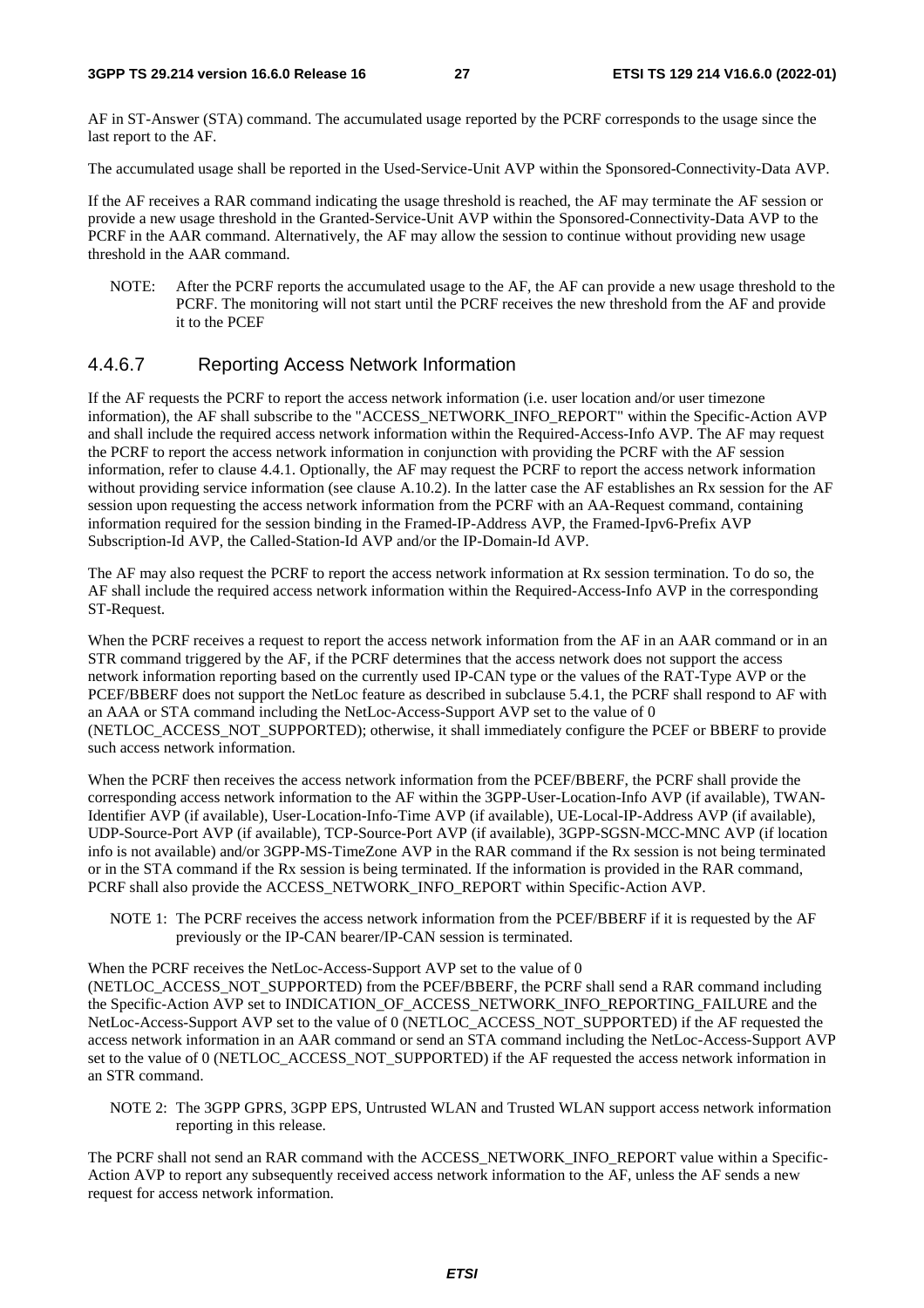# 4.4.6.8 Temporary Network Failure handling

If the PCRF detects that a temporary network failure has occurred (e.g. the SGW has failed for 3GPP-EPS access as defined in clause B.3.14 of 3GPP TS 29.212 [8]) and the AF requests an AF session establishment or modification in an AA-Request command, the PCRF shall respond to the AF with an AA-Answer including the Experimental-Result-Code AVP set to the value TEMPORARY\_NETWORK\_FAILURE.

If the PCRF detects that a temporary network failure has occurred (e.g. the SGW has failed for 3GPP-EPS access) and the AF requests an AF session termination in a ST-Request command, the PCRF shall respond with successful Result-Code AVP to the AF.

- NOTE 1: If the AF includes the Required-Access-Info AVP in the ST-Request command to request the access network information, the PCRF will not include the access network information in the ST-Answer command.
- NOTE 2: Actions over Gx/Gxx reference point when there is a temporary network failure are described in 3GPP TS 29.212 [8]. For example, for S-GW Restoration procedures the PCRF will wait for the SGW recovery before deleting the corresponding PCC/QoS rules,according to clause B.3.14 in that specification.

If the PCRF detects that the PCC/QoS rules related to an AF session cannot be installed or modified because there is a temporary network failure (e.g. SGW failed according to clause B.3.14 in 3GPP TS 29.212 [8]) and if requested by the AF, the PCRF shall send a RA-Request command to the AF with the Specific-Action AVP set to INDICATION OF FAILED RESOURCES ALLOCATION and the content version of a media component within the Content-Version AVP if it was included when the media component was provisioned. If the modification of the PCC/QoS rules fails, the PCRF may provide the status of the related service information within the Media-Component-Status AVP.

# 4.4.6.9 PLMN information change Notification

If the AF has successfully subscribed to PLMN\_CHANGE notification, the PCRF shall send an RAR command when the corresponding event occurs, i.e. when the PLMN where the UE is located has been updated or becomes available. In this case the RAR from the PCRF shall include the Specific-Action AVP set to PLMN\_CHANGE and include the 3GPP-SGSN-MCC-MNC AVP for the PLMN where the UE is located.

# 4.4.7 P-CSCF Restoration Enhancement Support

This clause is applicable when the PCRF-based P-CSCF Restoration Enhancement, as defined in 3GPP TS 23.380 [28], is supported by both P-CSCF and PCRF.

The P-CSCF acting as AF shall send an AAR command including the Rx-Request-Type AVP set to the value PCSCF\_RESTORATION (2) to the PCRF in the case P-CSCF Restoration needs to be performed. This AAR shall include the following information required by the DRA or PCRF to find the corresponding IP-CAN session:

- The UE's IP address as applicable in the Framed-IP-Address AVP or in the Framed-Ipv6-Prefix AVP. If the IP address is not unique (e.g. private IPv4 case), the P-CSCF shall also include the IP-Domain-ID AVP if available.
- If the IP address is not available or if the IP address is not unique and the IP-Domain-ID is not available, the P-CSCF shall include the IMSI in the Subscription-Id AVP and the APN in the Called-Station-Id AVP.

The AF shall also include the Auth-Session-State AVP set to the value NO\_STATE\_MAINTAINED (1) in the AAR command, as described in IETF RFC 6733 [52]. As a consequence, the PCRF shall not maintain any state information about this session.

The PCRF shall acknowledge the AAR command by sending an AAA command to the P-CSCF acting as AF and shall include the Auth-Session-State AVP set to NO\_STATE\_MAINTAINED (1). The PCRF shall send a request for P-CSCF Restoration to the PCEF for the corresponding IP-CAN session.

# 4.4.8 Priority Sharing Request

If PrioritySharing feature is supported, the AF may include the Priority-Sharing-Indicator AVP set to PRIORITY\_SHARING\_ENABLED within the Media-Component-Description AVP in order to indicate to the PCRF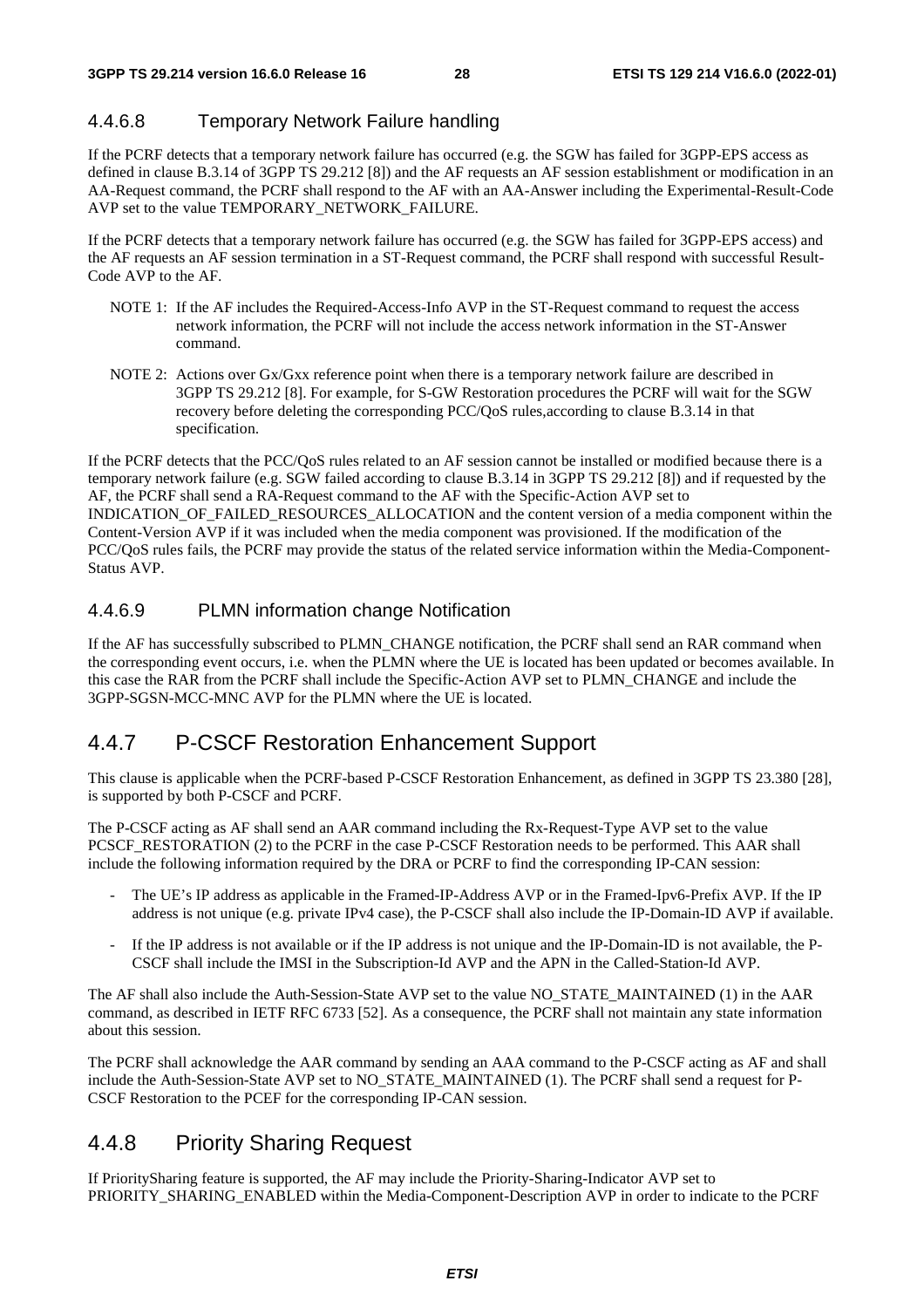that the related media flow is allowed to use the same Allocation and Retention Priority as media flows which are assigned the same QCI in the PCRF belonging to other AF sessions for the same IP-CAN session that also contain the Priority-Sharing-Indicator AVP set to PRIORITY\_SHARING\_ENABLED. If the MCPTT-Preemption feature is supported, the AF may also include the Pre-emption-Capability AVP containing the suggested pre-emption capability value and the Pre-emption-Vulnerability AVP containing the suggested pre-emption vulnerability value within the Media-Component-Description AVP for the PCRF to determine ARP values and include the Pre-emption-Control-Info AVP containing the pre-emption control information at the AAR command level for the PCRF to perform pre-emption control. The AF may also include the INDICATION OF FAILED RESOURCES ALLOCATION within Specific-Action AVP to request notification for resource allocation failure. Upon reception of this information, the PCRF shall behave as described in 3GPP TS 29.212 [8], subclauses 4.5.27 and 4a.5.17. For the handling of MCPTT sessions, see Annex A.13.

- NOTE 1: Service data flow deactivation procedures will apply according to subclause 4.4.6.2.
- NOTE 2: This enhancement avoids the risk that a bearer establishment request is rejected if the maximum number of active bearers is exceeded.

If the AF earlier has indicated a media flow priority sharing to the PCRF by setting the Priority-Sharing-Indicator AVP to PRIORITY\_SHARING\_ENABLED, the AF may include the Priority-Sharing-Indicator AVP set to PRIORITY\_SHARING\_DISABLED within the Media-Component-Description AVP in order to indicate to the PCRF that the related media flow shall not be part of the mechanism for sharing the Allocation and Retention Priority with other media flows any longer.

If this media flow was in priority sharing with other media flows the PCRF should readjust the Allocation and Retention Priority for the remaining services sharing priority as described in 3GPP TS 29.212 [8], subclauses 4.5.27 and4a.5.17 and handle the media flow excluded from priority sharing according to normal PCC/QoS rule provisioning procedures described in 3GPP TS 29.212 [8], subclauses 4.5.2 and 4a.5.2.

If the AF earlier has indicated media flow priority sharing to the PCRF by setting the Priority-Sharing-Indicator AVP to PRIORITY\_SHARING\_ENABLED for media flows and the AF indicates to remove one or more of the media flows in priority sharing with other media flows, the PCRF should readjust the Allocation and Retention Priority for the remaining services sharing priority as described in 3GPP TS 29.212 [8], subclauses 4.5.27 and 4a.5.17 and handle the media flow removed according to normal PCC/QoS rule provisioning procedures described in 3GPP TS 29.212 [8], subclauses 4.5.2 and 4a.5.2.

If the AF session being terminated corresponds to a session that included the Priority-Sharing-Indicator AVP set to PRIORITY\_SHARING\_ENABLED within the Media-Component Description AVP, if the related media flow(s) was in priority sharing with other media flows the PCRF should readjust the Allocation and Retention Priority for the remaining services sharing Allocation and Retention Priority as described in 3GPP TS 29.212 [8] , subclauses 4.5.27 and 4a.5.17 and handle the media flow removed according to normal PCC/QoS rule provisioning procedures described in 3GPP TS 29.212 [8], subclauses 4.5.2 and 4a.5.2.

### 4.4.9 Support for media component versioning

The support of the media component versioning is optional. When the MediaComponentVersioning feature is supported, the AF and the PCRF shall comply with the procedures specified in this subclause.

If required by operator policies, the AF shall assign a content version to the media component related to certain service and provide the PCRF within the Content-Version AVP as part of the Media-Component-Description AVP. Upon each media component modification, if the content version was assigned to a media component, the AF shall assign a new content version. In this case, all the content related to that media component shall be included. The content version shall be unique for the lifetime of the media component.

NOTE 1: The AF will include all the content of the media component in each media component modification in order to ensure that the media component is installed with the proper information regardless of the outcome of the bearer procedure related to previous interactions that are not reported to the PCRF yet.

If the PCRF receives the Content-Version AVP including an content version for certain media component, the PCRF will follow the procedures described in 3GPP TS 29.212 [8], subclause 4.5.28 and subclause 4a.5.18.

When the PCRF is notified about the outcome of the resource allocation related to one content version of a media component as described in subclause 4.5.28 or subclause 4a.5.18 in 3GPP TS 29.212 [8] and if the PCRF is required to notify the AF, the PCRF shall provide the content version of the media component within the Content-Version AVP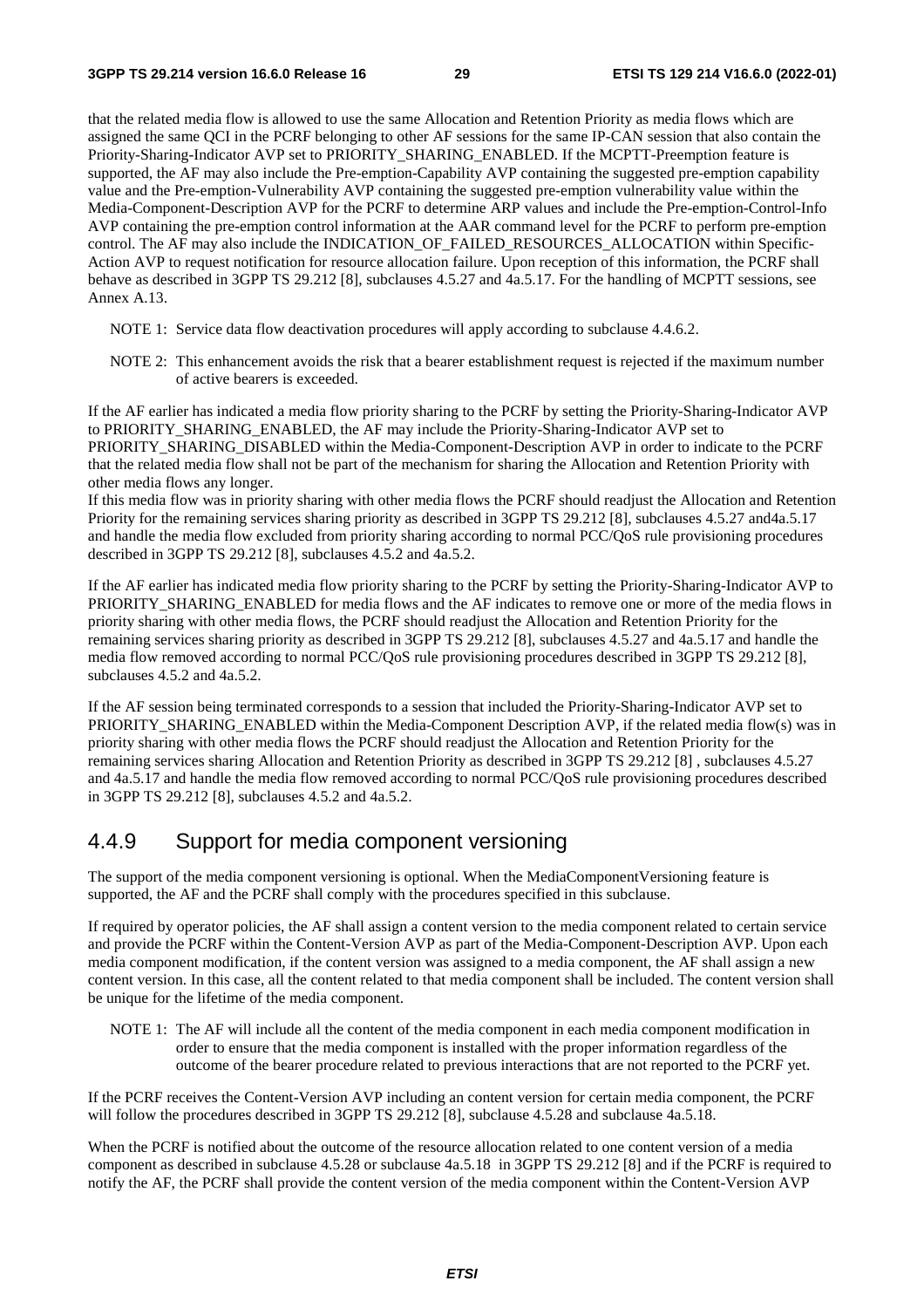corresponding to the value of content version of the PCC/QoS rule and the status of the media component within the Media-Component-Status AVP corresponding to the status of the PCC/QoS rule to the AF as part of the Flows AVP.

The PCRF shall include more than one Content-Version AVPs for the same media component within the Flows AVP in a RAR command if it has received multiple content versions as described in subclause 4.5.28 or subclause 4a.5.18 in 3GPP TS 29.212 [8].

NOTE 2: The AF will use the content version to identify the media component version that failed or succeed when multiple provisions of the same media component occur in a short period of time. How the AF handles such situations is not specified.

### 4.4.10 Extended bandwidth support for EPC supporting Dual Connectivity (E-UTRAN and 5G NR)

When the Extended-Max-Requested-BW-NR feature, the Extended-Min-Requested-BW-NR feature, and/or the Extended-BW-E2EQOSMTSI-NR features are supported, extended bandwidth AVPs representing bitrates in kbps shall be used to represent bandwidth values higher than 2^32-1 bps instead of the bandwidth AVPs with a maximum value of 2^32-1 bps that represent bitrates in bps.

For the Extended-Max-Requested-BW-NR feature:

- Extended-Max-Requested-BW-DL/UL AVPs shall be used instead of Max-Requested-Bandwidth-DL/UL AVPs.

For the Extended-BW-E2EQOSMTSI-NR feature:

- Extended-Max-Supported-BW-DL/UL AVPs shall be used instead of Max-Supported-Bandwidth-DL/UL AVPs.
- Extended-Min-Desired-BW-DL/UL AVPs shall be used instead of Min-Desired-Bandwidth-DL/UL AVPs.

For the Extended-Min-Requested-BW-NR feature:

- Extended-Min-Requested-BW-DL/UL AVPs shall be used instead of Min-Requested-Bandwidth-DL/UL AVPs.

For values lower or equal to  $2^{\wedge}32$ -1 bps AVPs representing bitrates in bps shall be used.

When the Rx session is being established, if the AF supports the corresponding feature (as listed above) and needs to indicate bandwidth values higher than 2^32-1 bps, AVPs representing bitrate in bps shall be provided with value set to 2^32-1 bps and bandwidth AVPs representing bitrate in kbps shall be provided with the actual required bandwidth.

NOTE: When the Diameter session is being established, the originator node does not know yet the features supported by the peer node.

# 5 Rx protocol

# 5.1 Protocol support

The Rx interface in the present release is based on Rx and Gq protocols defined for Release 6 as specified in 3GPP TS 29.211 [7] and 3GPP TS 29.209 [5] respectively. However, to be able to separate the policy and charging rules function (PCRF) of the present release from the policy decision function (PDF) and charging rules function (CRF) of Release 6, the Rx application in the present release has an own vendor specific Diameter application.

The Rx application is defined as an IETF vendor specific Diameter application, where the vendor is 3GPP and the Application-ID for the Rx application in the present release is 16777236. The vendor identifier assigned by IANA to 3GPP [\(http://www.iana.org/assignments/enterprise-numbers](http://www.iana.org/assignments/enterprise-numbers)) is 10415.

NOTE: A route entry can have a different destination based on the application identification AVP of the message. Therefore, Diameter agents (relay, proxy, redirection, translation agents) must be configured appropriately to identify the 3GPP Rx application within the Auth-Application-Id AVP in order to create suitable routeing tables.

Tthe Rx application identification shall be included in the Auth-Application-Id AVP.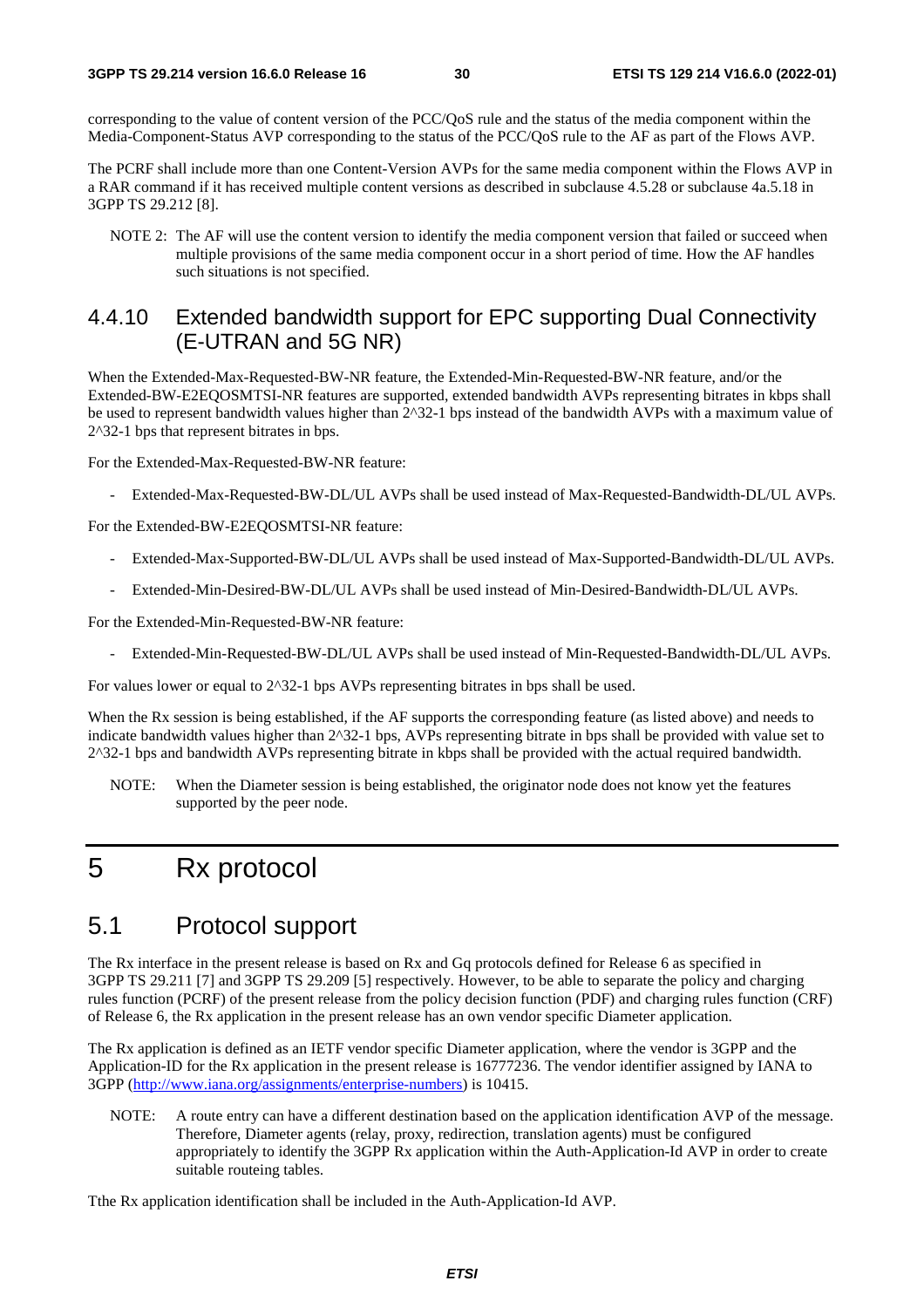With regard to the Diameter protocol defined over the Rx reference point, the PCRF acts as a Diameter server, in the sense that it is the network element that handles AF session authorization requests for a particular realm. The AF acts as the Diameter client, in the sense that is the network element requesting the authorization of resources for an AF session.

# 5.2 Initialization, maintenance and termination of connection and session

The initialization and maintenance of the connection between each AF and PCRF pair is defined by the underlying protocol. Establishment and maintenance of connections between Diameter nodes is described in IETF RFC 6733 [52].

After establishing the transport connection, the PCRF and the AF shall advertise the support of the Rx specific Application by including the value of the application identifier in the Auth-Application-Id AVP and the value of the 3GPP (10415) in the Vendor-Id AVP of the Vendor-Specific-Application-Id AVP contained in the Capabilities-Exchange-Request and Capabilities-Exchange-Answer commands. The Capabilities-Exchange-Request and Capabilities-Exchange-Answer commands are specified in the Diameter Base Protocol (IETF RFC 6733 [52]).

The termination of the Diameter user session is specified in IETF RFC 6733 [52] in clauses 8.4 and 8.5. The description of how to use of these termination procedures in the normal cases is embedded in the procedures description (clause 4.4).

# 5.3 Rx specific AVPs

### 5.3.0 General

Table 5.3.0.1 describes the Diameter AVPs defined for the Rx interface protocol, their AVP Code values, types, possible flag values, whether or not the AVP may be encrypted and which supported feature the AVP is applicable to. The Vendor-Id header of all AVPs defined in the present document shall be set to 3GPP (10415).

NOTE: Most of these AVPs have already been defined in 3GPP TS 29.209 [5] for Rel-6. Their definition is based on the one used for Rel-6 with some possible modifications to be applied to the Rel-7 protocols.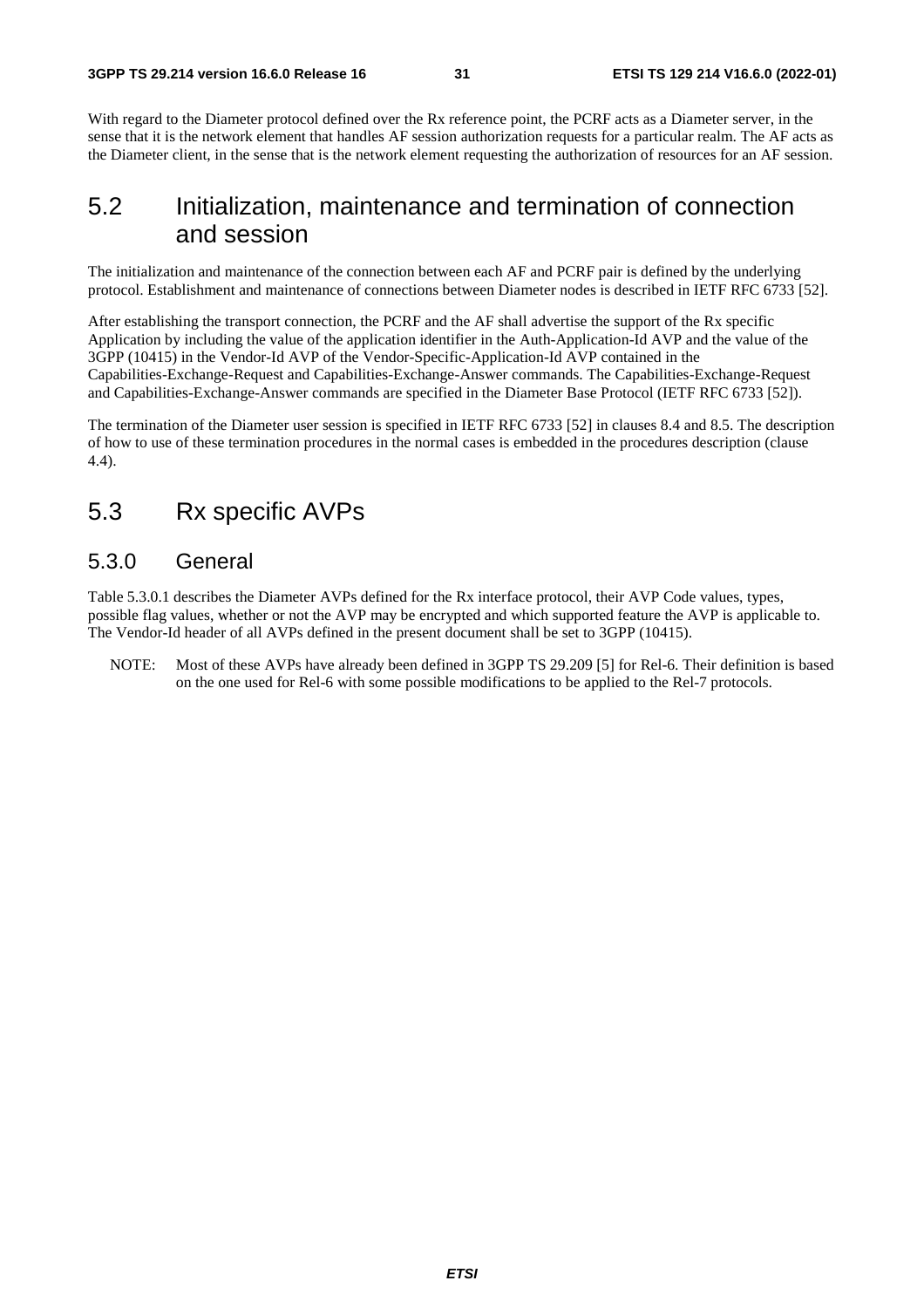#### **Table 5.3.0.1: Rx specific Diameter AVPs**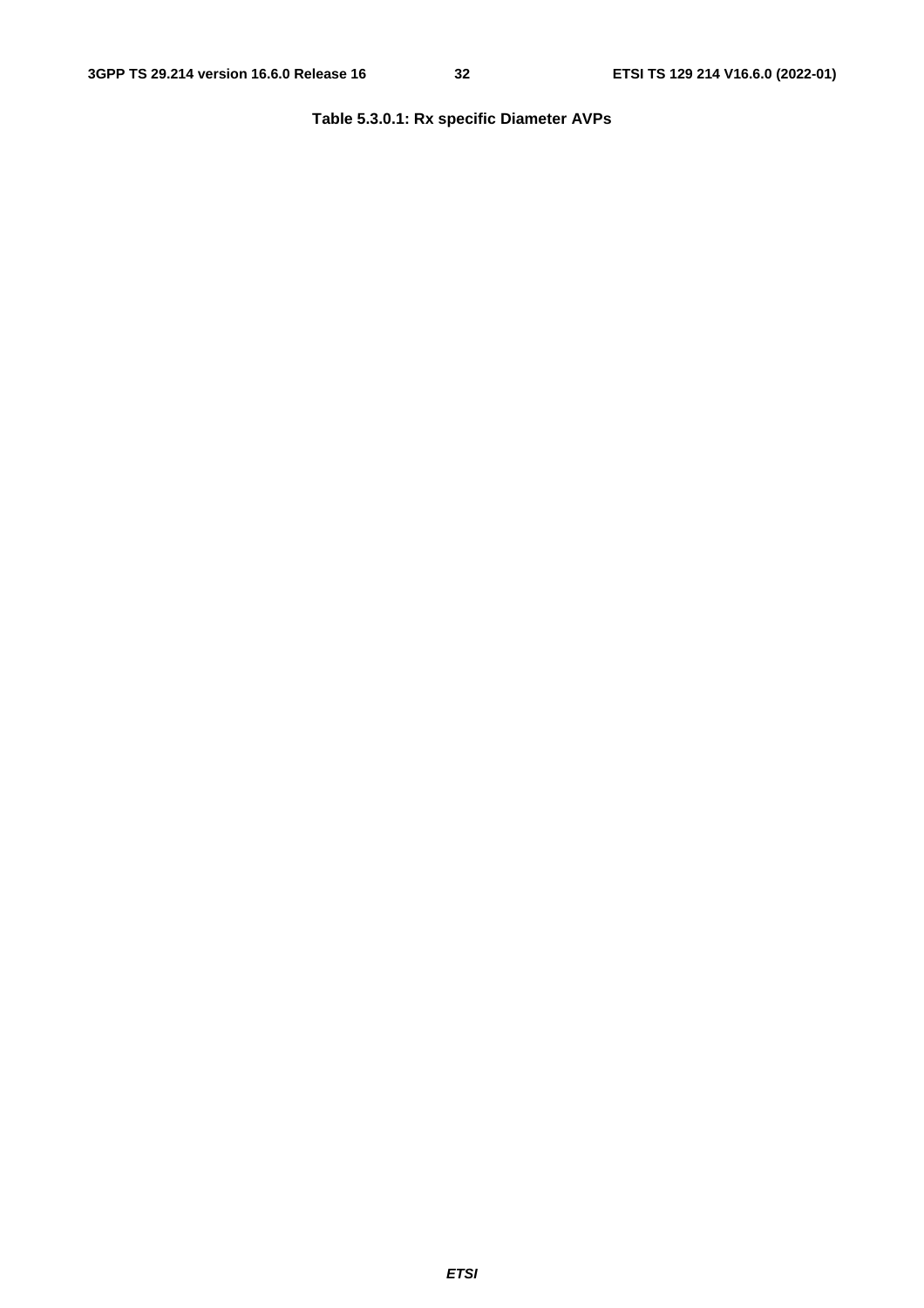Ē

|                                              |                                                 |                               |                         | <b>AVP Flag rules</b>   |                         |     |                         |           |                                         |
|----------------------------------------------|-------------------------------------------------|-------------------------------|-------------------------|-------------------------|-------------------------|-----|-------------------------|-----------|-----------------------------------------|
| <b>Attribute Name</b>                        | (Note 1)<br>Value Type Must May Should Must May |                               |                         |                         |                         |     |                         |           |                                         |
|                                              | <b>AVP</b>                                      | <b>Clause</b><br>Code defined | (Note 2)                |                         |                         | not |                         | not Encr. | <b>Applicability</b><br>(Note 3)        |
| 5GMM-Cause                                   | 573                                             | $\overline{5.3.70}$           | Unsigned32 <sub>V</sub> |                         | $\overline{P}$          |     | M                       | Y         | RAN-NAS-Cause                           |
| 5GS-RAN-NAS-Release-                         | 572                                             | 5.3.69                        | Grouped                 | V                       | $\overline{\mathsf{P}}$ |     | M                       | Y         | RAN-NAS-Cause                           |
| Cause                                        |                                                 |                               |                         |                         |                         |     |                         |           |                                         |
| 5GSM-Cause                                   | 574                                             | 5.3.71                        | Unsigned32 V            |                         | $\overline{P}$          |     | M                       | Y         | RAN-NAS-Cause                           |
| Abort-Cause                                  | 500                                             | 5.3.1                         | Enumerated M, V         |                         | $\overline{\mathsf{P}}$ |     |                         | Ý         |                                         |
| Access-Network-Charging-                     | 501                                             | $\overline{5.3.2}$            | <b>Address</b>          | M, V                    | $\overline{\mathsf{P}}$ |     |                         | Y         |                                         |
| Address                                      |                                                 |                               |                         |                         |                         |     |                         |           |                                         |
| Access-Network-Charging-<br>Identifier       | 502                                             | 5.3.3                         | Grouped                 | M, V                    | $\overline{P}$          |     |                         | Y         |                                         |
| Access-Network-Charging-<br>Identifier-Value | 503                                             | 5.3.4                         | OctetString             | M, V                    | $\overline{\mathsf{P}}$ |     |                         | Y         |                                         |
| Acceptable-Service-Info                      | 526                                             | 5.3.24                        | Grouped                 | M, V                    | $\overline{P}$          |     |                         | Y         |                                         |
| AF-Application-Identifier                    | 504                                             | 5.3.5                         | OctetString             | M, V                    | $\overline{\mathsf{P}}$ |     |                         | Y         |                                         |
| AF-Charging-Identifier                       | 505                                             | 5.3.6                         | OctetString             | M, V                    | $\overline{P}$          |     |                         |           |                                         |
| AF-Requested-Data                            | 551                                             | 5.3.50                        | Unsigned32              | V                       | $\overline{P}$          |     | M                       | Υ         |                                         |
| AF-Signalling-Protocol                       | 529                                             | 5.3.26                        | Enumerated V            |                         | $\overline{P}$          |     | $\overline{\mathsf{M}}$ | Y         | ProvAFsignalFlow                        |
| Application-Service-                         | 532                                             | 5.3.29                        | UTF8String              | V                       | $\overline{\mathsf{P}}$ |     | $\overline{M}$          | Y         | SponsoredConnectivity                   |
| Provider-Identity                            |                                                 |                               |                         |                         |                         |     |                         |           |                                         |
| Callee-Information                           | 565                                             | 5.3.62                        | Grouped                 | V                       | $\overline{\mathsf{P}}$ |     | M                       | Y         | <b>VBCLTE</b>                           |
| Codec-Data                                   | 524                                             | 5.3.7                         | OctetString             | M, V                    | $\overline{P}$          |     |                         | Ý         |                                         |
| Content-Version                              | 552                                             | 5.3.49                        | Unsigned64              | V                       | $\overline{\mathsf{P}}$ |     | M                       | Y         | MediaComponentVersioning                |
| Desired-Max-Latency                          | 567                                             | 5.3.64                        | Float32                 | V                       | $\overline{P}$          |     | M                       | Y         | <b>FLUS</b>                             |
|                                              |                                                 |                               |                         |                         |                         |     |                         |           | QoSHint                                 |
| Desired-Max-Loss                             | 568                                             | 5.3.65                        | Float32                 | $\overline{\mathsf{v}}$ | P                       |     | M                       | Ÿ         | <b>FLUS</b><br>QoSHint                  |
| Extended-Max-Requested-<br><b>BW-DL</b>      | 554                                             | 5.3.52                        | Unsigned32 V            |                         | $\overline{P}$          |     | M                       | Υ         | Extended-Max-Requested-<br><b>BW-NR</b> |
| Extended-Max-Requested-<br><b>BW-UL</b>      | 555                                             | 5.3.53                        | Unsigned32 V            |                         | $\overline{P}$          |     | M                       | Ÿ         | Extended-Max-Requested-<br><b>BW-NR</b> |
| Extended-Max-Supported-<br><b>BW-DL</b>      | 556                                             | 5.3.54                        | Unsigned32 V            |                         | P                       |     | M                       | Y         | Extended-BW-<br>E2EQOSMTSI-NR           |
| Extended-Max-Supported-<br><b>BW-UL</b>      | 557                                             | 5.3.55                        | Unsigned32 V            |                         | $\overline{P}$          |     | M                       | Ÿ         | Extended-BW-<br>E2EQOSMTSI-NR           |
| Extended-Min-Desired-BW-<br><b>DL</b>        | 558                                             | 5.3.56                        | Unsigned32 V            |                         | $\overline{P}$          |     | M                       | Υ         | Extended-BW-<br>E2EQOSMTSI-NR           |
| Extended-Min-Desired-BW-<br>UL               | 559                                             | 5.3.57                        | Unsigned32 V            |                         | P                       |     | M                       | Y         | Extended-BW-<br>E2EQOSMTSI-NR           |
| Extended-Min-Requested-<br>BW-DL             | 560                                             | 5.3.58                        | Unsigned32 V            |                         | $\overline{P}$          |     | $\overline{M}$          | Y         | Extended-Min-Requested-<br><b>BW-NR</b> |
| Extended-Min-Requested-<br><b>BW-UL</b>      | 561                                             | 5.3.59                        | Unsigned32 V            |                         | P                       |     | M                       | Υ         | Extended-Min-Requested-<br><b>BW-NR</b> |
| Flow-Description                             | 507                                             | 5.3.8                         | IPFilterRule M, V       |                         | $\mathsf P$             |     |                         | Y         |                                         |
| Flow-Number                                  | 509                                             | 5.3.9                         | Unsigned32 M, V         |                         | P                       |     |                         | Y         |                                         |
| <b>Flows</b>                                 | 510                                             | 5.3.10                        | Grouped                 | M,V                     | $\overline{\mathsf{P}}$ |     |                         | Y         |                                         |
| <b>Flow-Status</b>                           | 511                                             | $\overline{5.3.11}$           | Enumerated M, V         |                         | Ŀ                       |     |                         |           |                                         |
| Flow-Usage                                   | 512                                             | 5.3.12                        | Enumerated M, V         |                         | $\mathsf{P}$            |     |                         | Ý         |                                         |
| FLUS-Identifier                              | 566                                             | 5.3.63                        | OctetString             | V                       | $\overline{P}$          |     | M                       | Y         | <b>FLUS</b>                             |
| <b>GCS-Identifier</b>                        | 538                                             | 5.3.36                        | OctetString             | V                       | $\overline{\mathsf{P}}$ |     | M                       | Y         | <b>GroupComService</b>                  |
| GLI-Identifier                               | 580                                             | 5.3.77                        | OctetString             | V                       | $\overline{P}$          |     | M                       | Y         | NetLoc-Wireline                         |
| HFC-Node-Identifier                          | 579                                             | $\overline{5.3.76}$           | OctetString             | $\overline{\mathsf{V}}$ | $\overline{\mathsf{P}}$ |     | $\overline{\mathsf{M}}$ | Y         | NetLoc-Wireline                         |
| IMS-Content-Identifier                       | 563                                             | 5.3.60                        | OctetString             | V                       | $\overline{\mathsf{P}}$ |     |                         |           | VBC                                     |
| IMS-Content-Type                             | 564                                             | 5.3.61                        | Enumerated V            |                         | $\overline{P}$          |     |                         | Y         | VBC                                     |
| IP-Domain-Id                                 | 537                                             | 5.3.35                        | OctetString             | IV                      | $\overline{\mathsf{P}}$ |     | M                       | Y         |                                         |
| Line-Type                                    | 581                                             | 5.3.78                        | Unsigned32 V            |                         | $\overline{P}$          |     | M                       | Y         | NetLoc-Wireline                         |
| <b>MA-Information</b>                        | 570                                             | 5.3.66                        | Grouped                 | V                       | $\overline{\mathsf{P}}$ |     | M                       | Y         | <b>ATSSS</b>                            |
| MA-Information-Action                        | 571                                             | 5.3.67                        | Unsigned32 V            |                         | $\overline{\mathsf{P}}$ |     | $\overline{\mathsf{M}}$ | Ý         | <b>ATSSS</b>                            |
| Max-Requested-Bandwidth-<br>DL               | 515                                             | 5.3.14                        | Unsigned32 M, V         |                         | $\overline{P}$          |     |                         | Y         |                                         |
| Max-Requested-Bandwidth-<br>UL               | 516                                             | 5.3.15                        | Unsigned32 M, V         |                         | P                       |     |                         | Y         |                                         |
| Max-Supported-Bandwidth-<br>DL               | 543                                             | $\sqrt{5.3.41}$               | Unsigned32 V            |                         | P                       |     | M                       | Υ         | E2EQOSMTSI                              |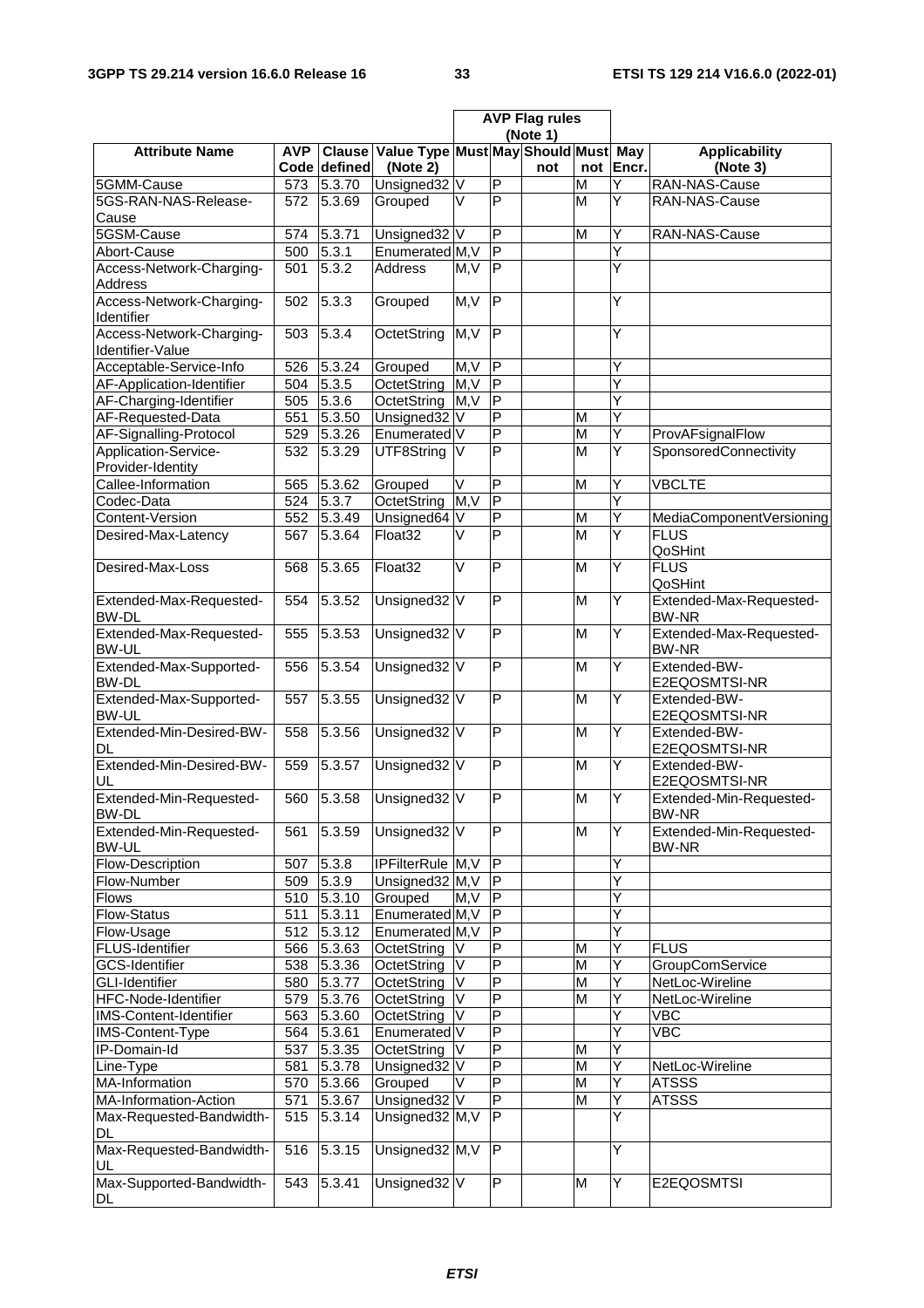| Max-Supported-Bandwidth-<br>UL                                                                                                                                                                                              | 544 | 5.3.42              | Unsigned32 <sub>V</sub> |        | P                                         |  | M                       | Υ      | E2EQOSMTSI            |
|-----------------------------------------------------------------------------------------------------------------------------------------------------------------------------------------------------------------------------|-----|---------------------|-------------------------|--------|-------------------------------------------|--|-------------------------|--------|-----------------------|
| MCPTT-Identifier                                                                                                                                                                                                            | 547 | $\overline{5.3.45}$ | OctetString             | V      | $\overline{P}$                            |  | M                       | Y      | <b>MCPTT</b>          |
| MCVideo-Identifier                                                                                                                                                                                                          | 562 |                     | 5.3.45a OctetString     | $\vee$ | $\overline{\mathsf{P}}$                   |  | $\overline{\mathsf{M}}$ | Y      | <b>MCVideo</b>        |
| Media-Component-                                                                                                                                                                                                            | 517 | $\overline{5.3.16}$ | Grouped                 | M.V    | $\overline{P}$                            |  |                         | Ý      |                       |
| Description                                                                                                                                                                                                                 |     |                     |                         |        |                                           |  |                         |        |                       |
| Media-Component-Number                                                                                                                                                                                                      | 518 | 5.3.17              | Unsigned32 M, V         |        | P                                         |  |                         | Y      |                       |
| Media-Component-Status                                                                                                                                                                                                      | 549 | 5.3.48              | Unsigned32 V            |        | $\overline{P}$                            |  | M                       | Y      |                       |
| Media-Sub-Component                                                                                                                                                                                                         | 519 | 5.3.18              | Grouped                 | M, V   | $\overline{P}$                            |  |                         | Ý      |                       |
| Media-Type                                                                                                                                                                                                                  | 520 | 5.3.19              | Enumerated M, V         |        | $\overline{\mathsf{P}}$                   |  |                         | Ÿ      |                       |
| MPS-Identifier                                                                                                                                                                                                              | 528 | 5.3.30              | OctetString             | V      | $\overline{P}$                            |  | M                       | Ý      | Rel10                 |
| Min-Desired-Bandwidth-DL                                                                                                                                                                                                    | 545 | 5.3.43              | Unsigned32 <sub>V</sub> |        | $\overline{\mathsf{P}}$                   |  | M                       |        | E2EQOSMTSI            |
| Min-Desired-Bandwidth-UL                                                                                                                                                                                                    | 546 | 5.3.44              | Unsigned32 V            |        | $\overline{\mathsf{P}}$                   |  | M                       |        | E2EQOSMTSI            |
| Min-Requested-Bandwidth-                                                                                                                                                                                                    | 534 | 5.3.32              | Unsigned32 V            |        | $\overline{P}$                            |  | $\overline{\mathsf{M}}$ | Y      | Rel10                 |
| DL                                                                                                                                                                                                                          |     |                     |                         |        |                                           |  |                         |        |                       |
| Min-Requested-Bandwidth-<br>UL                                                                                                                                                                                              | 535 | 5.3.33              | Unsigned32 V            |        | $\overline{P}$                            |  | $\overline{M}$          | Ÿ      | Rel10                 |
| NGAP-Cause                                                                                                                                                                                                                  | 575 | 5.3.72              | Grouped                 | V      | $\overline{P}$                            |  | M                       | Υ      | RAN-NAS-Cause         |
| NGAP-Group                                                                                                                                                                                                                  | 576 | 5.3.73              | Unsigned32 <sup>V</sup> |        | $\overline{P}$                            |  | $\overline{\mathsf{M}}$ | Ý      | RAN-NAS-Cause         |
| NGAP-Value                                                                                                                                                                                                                  | 577 | 5.3.74              | Unsigned32 V            |        | $\overline{P}$                            |  | $\overline{\mathsf{M}}$ | Ý      | RAN-NAS-Cause         |
| <b>NID</b>                                                                                                                                                                                                                  | 569 | 5.3.68              | OctetString             | V      | $\overline{P}$                            |  | $\overline{\mathsf{M}}$ | Ý      |                       |
| Priority-Sharing-Indicator                                                                                                                                                                                                  | 550 | 5.3.47              | Enumerated V            |        | P                                         |  | M                       | Y      | PrioritySharing       |
| Pre-emption-Control-Info                                                                                                                                                                                                    | 553 | 5.3.51              | Unsigned32 V            |        | $\overline{\mathsf{P}}$                   |  | $\overline{\mathsf{M}}$ | Y      | MCPTT-Preemption      |
| Required-Access-Info                                                                                                                                                                                                        | 536 | 5.3.34              | Enumerated              |        | $\overline{\mathsf{P}}$                   |  | $\overline{\mathsf{M}}$ | Ý      | NetLoc                |
| Retry-Interval                                                                                                                                                                                                              | 541 | 5.3.39              | Unsigned32 V            |        | $\overline{P}$                            |  | M                       | Ý      | DeferredService       |
| Rx-Request-Type                                                                                                                                                                                                             | 533 | 5.3.31              | Enumerated V            |        | $\overline{P}$                            |  | M                       | Ý      |                       |
| RR-Bandwidth                                                                                                                                                                                                                | 521 | 5.3.20              | Unsigned32 M, V         |        | $\overline{P}$                            |  |                         | Y      |                       |
| RS-Bandwidth                                                                                                                                                                                                                | 522 | 5.3.21              | Unsigned32 M, V         |        | P                                         |  |                         | Ý      |                       |
|                                                                                                                                                                                                                             |     | 5.3.46              |                         |        | $\overline{\mathsf{P}}$                   |  | M                       | Ý      |                       |
| Service-Authorization-Info                                                                                                                                                                                                  | 548 |                     | Unsigned32 V            |        | $\overline{P}$                            |  |                         | Ý      |                       |
| Service-URN                                                                                                                                                                                                                 | 525 | 5.3.23<br>5.3.25    | OctetString M, V        |        | $\overline{P}$                            |  |                         | Ý      |                       |
| Service-Info-Status                                                                                                                                                                                                         | 527 |                     | Enumerated M, V         |        | $\overline{P}$                            |  |                         | Ý      |                       |
| Sharing-Key-DL                                                                                                                                                                                                              | 539 | 5.3.37              | Unsigned32 V            |        | $\overline{P}$                            |  | M                       |        | ResShare              |
| Sharing-Key-UL                                                                                                                                                                                                              | 540 | 5.3.38              | Unsigned32 V            |        | $\overline{\mathsf{P}}$                   |  | M                       | Y<br>Ý | ResShare              |
| Specific-Action                                                                                                                                                                                                             | 513 | 5.3.13              | Enumerated M, V         |        | $\overline{P}$                            |  |                         | Ý      |                       |
| SIP-Forking-Indication                                                                                                                                                                                                      |     | 523 5.3.22          | Enumerated M, V         |        |                                           |  |                         |        |                       |
| Sponsor-Identity                                                                                                                                                                                                            | 531 | 5.3.28              | UTF8String              | IV     | $\overline{P}$<br>$\overline{\mathsf{P}}$ |  | M                       | Υ      | SponsoredConnectivity |
| Sponsored-Connectivity-                                                                                                                                                                                                     | 530 | 5.3.27              | Grouped                 | V      |                                           |  | $\overline{M}$          | Ý      | SponsoredConnectivity |
| Data (NOTE 4)                                                                                                                                                                                                               |     |                     |                         |        |                                           |  |                         |        | SCTimeBasedUM         |
| Sponsoring-Action                                                                                                                                                                                                           |     | 542 5.3.40          | Enumerated V            |        | P                                         |  | M                       | Y      | SponsorChange         |
| Wireline-User-Location-Info                                                                                                                                                                                                 |     | 578 5.3.75          | Grouped                 | V      | $\overline{P}$                            |  | M                       | Ÿ      | NetLoc-Wireline       |
| NOTE 1: The AVP header bit denoted as 'M', indicates whether support of the AVP is required. The AVP header bit<br>denoted as 'V', indicates whether the optional Vendor-ID field is present in the AVP header. For further |     |                     |                         |        |                                           |  |                         |        |                       |

details, see IETF RFC 6733 [52].

NOTE 2: The value types are defined in IETF RFC 6733 [52].

NOTE 3: AVPs marked with a supported feature (e.g. "ProvAFsignalFlow", "SponsoredConnectivity", "Rel10" or "NetLoc") are applicable as described in subclause 5.4.1

NOTE 4: Volume Usage monitoring control functionality is applicable for SponsoredConnectivity supported feature. Time Based Usage monitoring control is applicable for SCTimeBasedUM supported feature.

# 5.3.1 Abort-Cause AVP

The Abort-Cause AVP (AVP code 500) is of type Enumerated, and determines the cause of an abort session request (ASR) or of a RAR indicating a bearer release. The following values are defined:

#### BEARER\_RELEASED (0)

 This value is used when the bearer has been deactivated as a result from normal signalling handling. For GPRS the bearer refers to the PDP Context.

#### INSUFFICIENT\_SERVER\_RESOURCES (1)

This value is used to indicate that the server is overloaded and needs to abort the session.

#### INSUFFICIENT\_BEARER\_RESOURCES (2)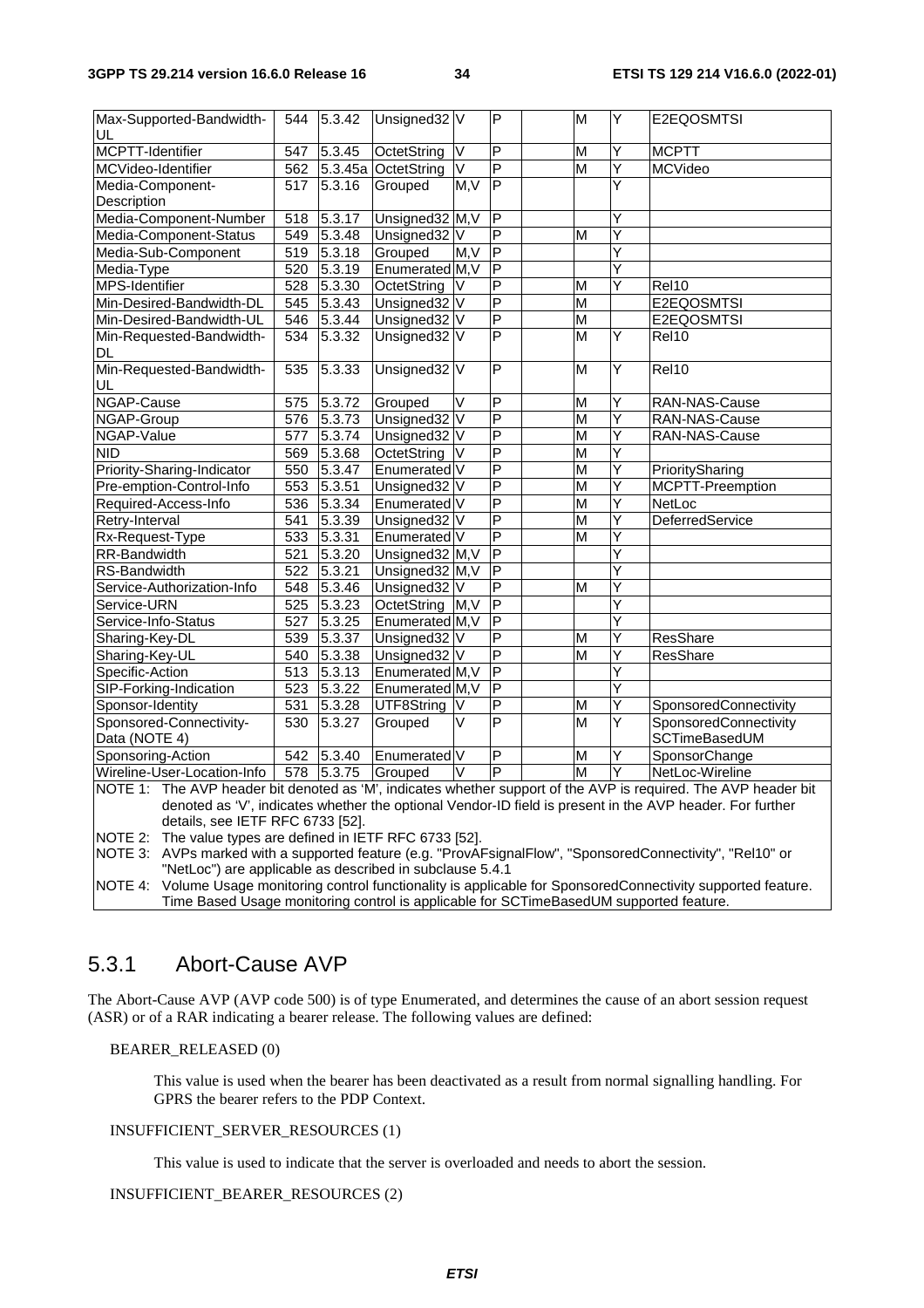This value is used when the bearer has been deactivated due to insufficient bearer resources at a transport gateway (e.g. GGSN for GPRS).

#### PS\_TO\_CS\_HANDOVER (3)

This value is used when the PCRF needs to initiate the AF session termination due to PS to CS handover.

#### SPONSORED\_DATA\_CONNECTIVITY\_DISALLOWED (4)

 This value is used in the ASR when the PCRF needs to initiates the AF session termination due to the operator policy (e.g. disallowing the UE accessing the sponsored data connectivity in the roaming case).

### 5.3.2 Access-Network-Charging-Address AVP

The Access-Network-Charging-Address AVP (AVP code 501) is of type Address, and it indicates the IP Address of the network entity within the access network performing charging (e.g. the GGSN IP address). The Access-Network-Charging-Address AVP should not be forwarded over an inter-operator interface.

### 5.3.3 Access-Network-Charging-Identifier AVP

The Access-Network-Charging-Identifier AVP (AVP code 502) is of type Grouped, and contains a charging identifier (e.g. GCID) within the Access-Network-Charging-Identifier-Value AVP along with information about the flows transported within the corresponding bearer within the Flows AVP. If no Flows AVP is provided, the Access-Network-Charging-Identifier-Value applies for all flows within the AF session.

The Access-Network-Charging-Identifier AVP can be sent from the PCRF to the AF. The AF may use this information for charging correlation with session layer.

AVP Format:

```
Access-Network-Charging-Identifier ::= < AVP Header: 502 > 
            { Access-Network-Charging-Identifier-Value} 
           *[ Flows ]
```
# 5.3.4 Access-Network-Charging-Identifier-Value AVP

The Access-Network-Charging-Identifier-Value AVP (AVP code 503) is of type OctetString, and contains a charging identifier (e.g. GCID).

# 5.3.5 AF-Application-Identifier AVP

The AF-Application-identifier AVP (AVP code 504) is of type OctetString, and it contains information that identifies the particular service that the AF service session belongs to. This information may be used by the PCRF to differentiate QoS for different application services.

For example the AF-Application-Identifier may be used as additional information together with the Media-Type AVP when the QoS class for the bearer authorization at the Gx interface is selected. The AF-Application-Identifier may be used also to complete the QoS authorization with application specific default settings in the PCRF if the AF does not provide full service information.

The AF-Application-Identifier AVP may also be used to trigger the PCRF to indicate to the PCEF/TDF to perform the application detection based on the operator's policy.

# 5.3.6 AF-Charging-Identifier AVP

The AF-Charging-Identifier AVP (AVP code 505) is of type OctetString, contains the AF Charging Identifier that is sent by the AF. This information may be used for charging correlation with bearer layer.

# 5.3.7 Codec-Data AVP

The Codec-Data AVP (AVP code 524) is of type OctetString.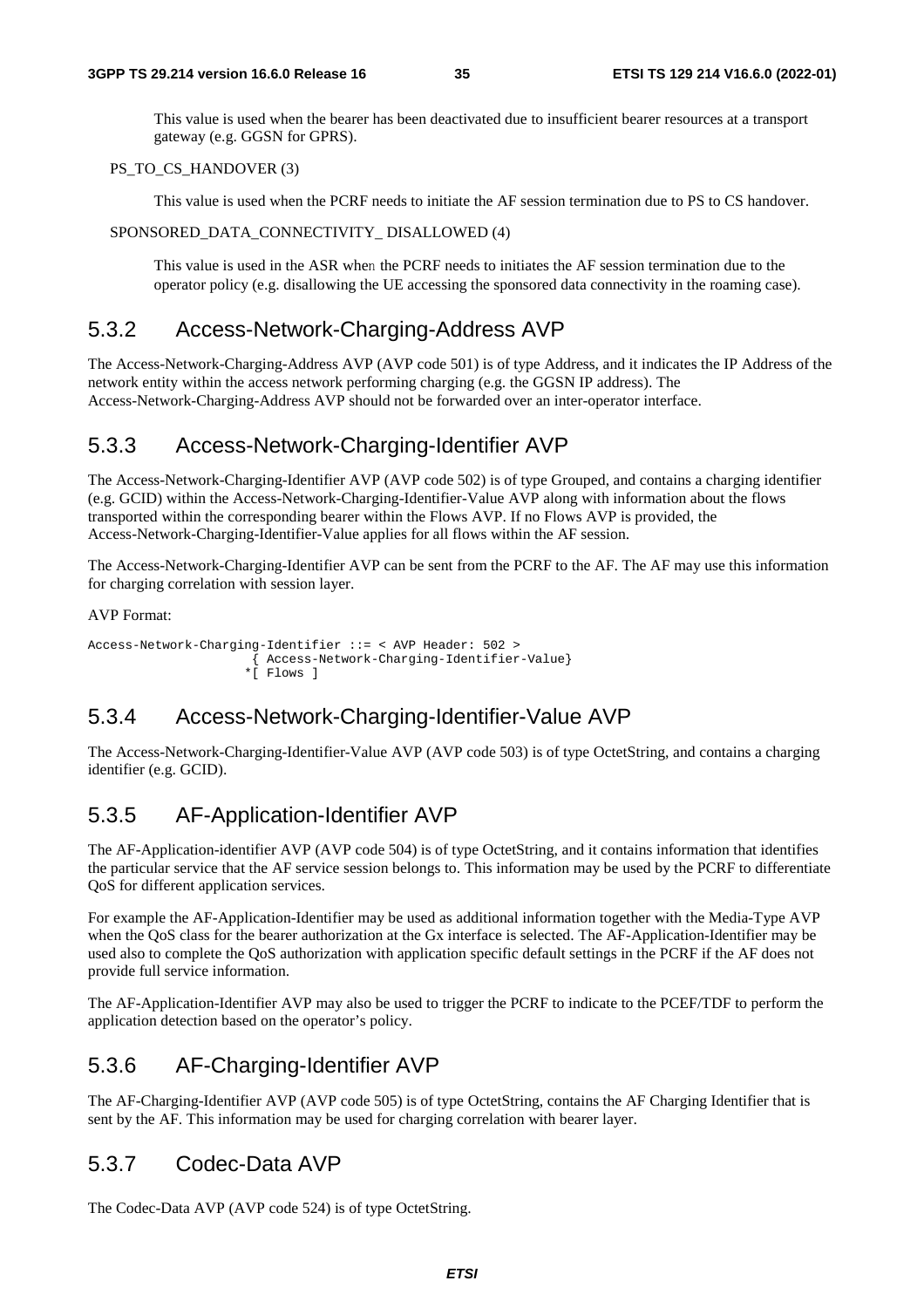The Codec-Data AVP shall contain codec related information known at the AF. This information shall be encoded as follows:

- The first line of the value of the Codec-Data AVP shall consist of either the word "uplink" or the word "downlink" (in ASCII, without quotes) followed by a new-line character. The semantics of these words are the following:
	- "uplink" indicates that the SDP was received from the UE and sent to the network.
	- "downlink" indicates that the SDP was received from the network and sent to the UE.
- NOTE 1: The first line indicates the direction of the source of the SDP used to derive the information. The majority of the information within the Codec-Data AVP indicating "downlink" describes properties, for instance receiver capabilities, of the sender of the SDP, the network in this case and is therefore applicable for IP flows in the uplink direction. Similarly, the majority of the information within the Codec-Data AVP indicating "uplink" describes properties, for instance receiver capabilities, of the sender of the SDP, the UE in this case and is therefore applicable for IP flows in the downlink direction.
- The second line of the value of the Codec-Data AVP shall consist of either the word "offer" or the word "answer", or the word "description" (in ASCII, without quotes) followed by a new-line character. The semantics of these words are the following:
	- "offer" indicates that SDP lines from an SDP offer according to RFC 3264 [18] are being provisioned in the Codec-Data AVP;
	- "answer" indicates that SDP lines from an SDP answer according to RFC 3264 [18] are being provisioned in the Codec-Data AVP;
	- "description" indicates that SDP lines from a SDP session description in a scenario where the offer-answer mechanism of RFC 3264 [18] is not being applied are being provisioned in the Codec-Data AVP. For instance, SDP from an RTSP "Describe" reply may be provisioned.
- The rest of the value shall consist of SDP line(s) in ASCII encoding separated by new-line characters, as specified in IETF RFC 4566 [13]. The first of these line(s) shall be an "m" line. The remaining lines shall be any available SDP "a" and "b" lines related to that "m" line. However, to avoid duplication of information, the SDP "a=sendrecv", "a=recvonly ", "a=sendonly", "a=inactive", "a=bw-info", "b:AS", "b:RS" and "b:RR" lines do not need to be included.
- NOTE 2: For backwards compatibility, it is expected that the codec algorithms in the PCRF described in 3GPP TS 29.213 [9] allow the introduction of new SDP lines without rejecting the request when Codec-Data AVP is provided as part of the Media-Component-Description AVP. The QoS derivation in that case will not take the new SDP line(s) into account.

### 5.3.8 Flow-Description AVP

The Flow-Description AVP (AVP code 507) is of type IPFilterRule, and defines a packet filter for an IP flow with the following information:

- Direction (in or out). The direction "in" refers to uplink IP flows, and the direction "out" refers to downlink IP flows.
- Source and destination IP address (possibly masked).
- Protocol.
- Source and destination port.
- NOTE 1: When "ip" as key word is used in the protocol, the port(s) are used to describe the port(s) of any protocol if available.

The IPFilterRule type shall be used over Rx interface with the following restrictions:

- The Source Port may be omitted to indicate that any source port is allowed. Lists or ranges shall not be used.
- Only the Action "permit" shall be used.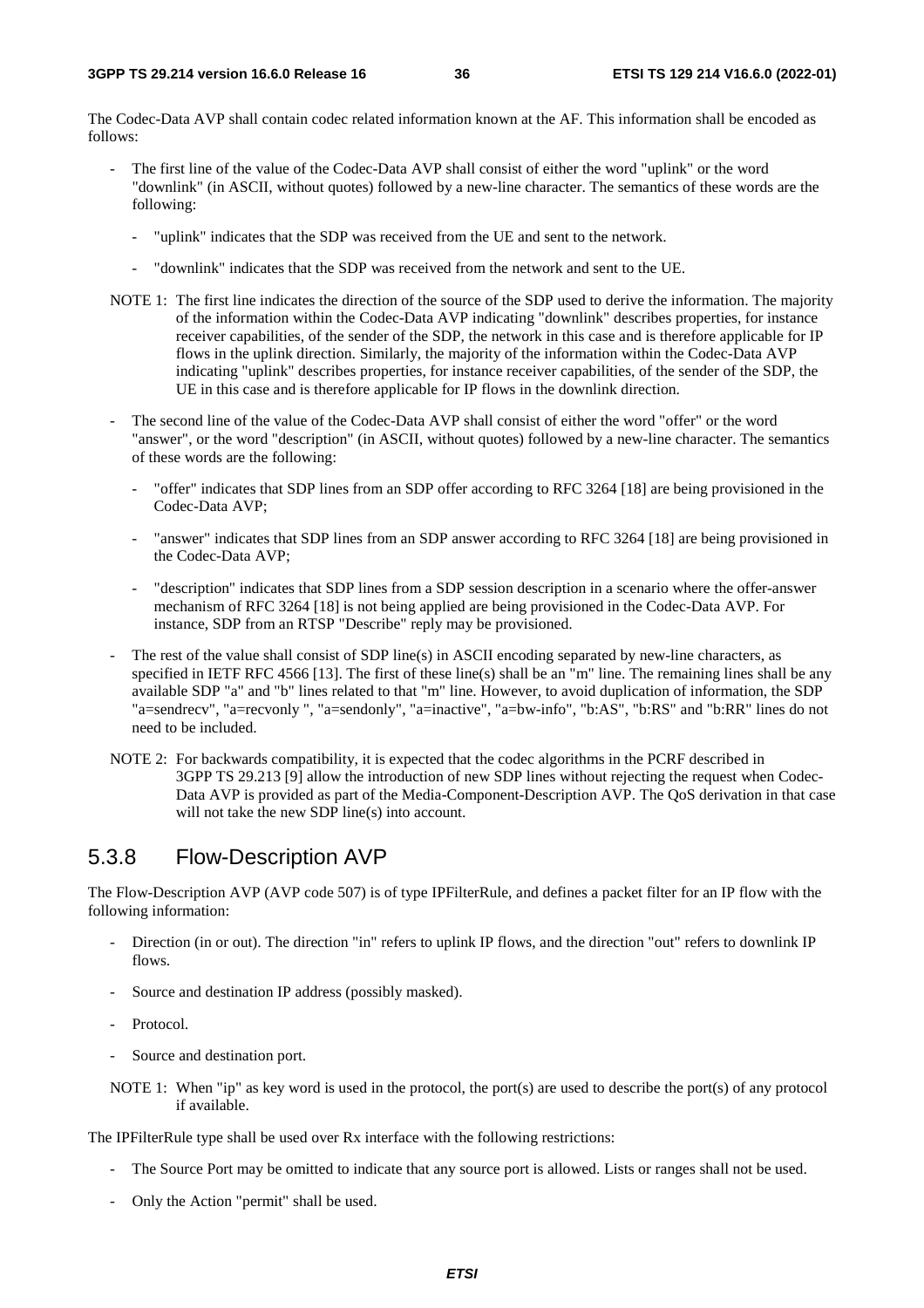- No "options" shall be used.
- The invert modifier "!" for addresses shall not be used.
- The keyword "assigned" shall not be used.

NOTE 2: For TCP protocol, destination port can also be omitted.

If any of these restrictions is not observed by the AF, the server shall send an error response to the AF containing the Experimental-Result-Code AVP with value FILTER\_RESTRICTIONS.

For the Rx interface, the Flow description AVP shall be used to describe a single IP flow.

### 5.3.9 Flow-Number AVP

The Flow-Number AVP (AVP code 509) is of type Unsigned32, and it contains the ordinal number of the IP flow(s), assigned according to the rules in Annex B.

### 5.3.10 Flows AVP

The Flows AVP (AVP code 510) is of type Grouped, and it indicates IP flows via their flow identifiers.

When reporting an out of credit condition, the Final-Unit-Action AVP indicates the termination action applied to the impacted flows.

If no Flow-Number AVP(s) are supplied, the Flows AVP refers to all Flows matching the media component number.

When reporting a resource allocation failure related to the modification of session information, the Media-Component-Status AVP may be included to report the status of the PCC/QoS rules related to the media component.

The Content-Version AVP(s) shall be included if it was included in the Media-Component-Description AVP when the corresponding media component was provisioned.

AVP Format:

```
Flows::= < AVP Header: 510 >
       {Media-Component-Number} 
      *[Flow-Number] 
      *[ Content-Version ] 
       [Final-Unit-Action] 
       [Media-Component-Status] 
      *[AVP]
```
# 5.3.11 Flow-Status AVP

The Flow-Status AVP (AVP code 511) is of type Enumerated, and describes whether the IP flow(s) are enabled or disabled. The following values are defined:

### ENABLED-UPLINK (0)

This value shall be used to enable associated uplink IP flow(s) and to disable associated downlink IP flow(s).

#### ENABLED-DOWNLINK (1)

This value shall be used to enable associated downlink IP flow(s) and to disable associated uplink IP flow(s).

ENABLED (2)

This value shall be used to enable all associated IP flow(s) in both directions.

#### DISABLED (3)

This value shall be used to disable all associated IP flow(s) in both directions.

#### REMOVED (4)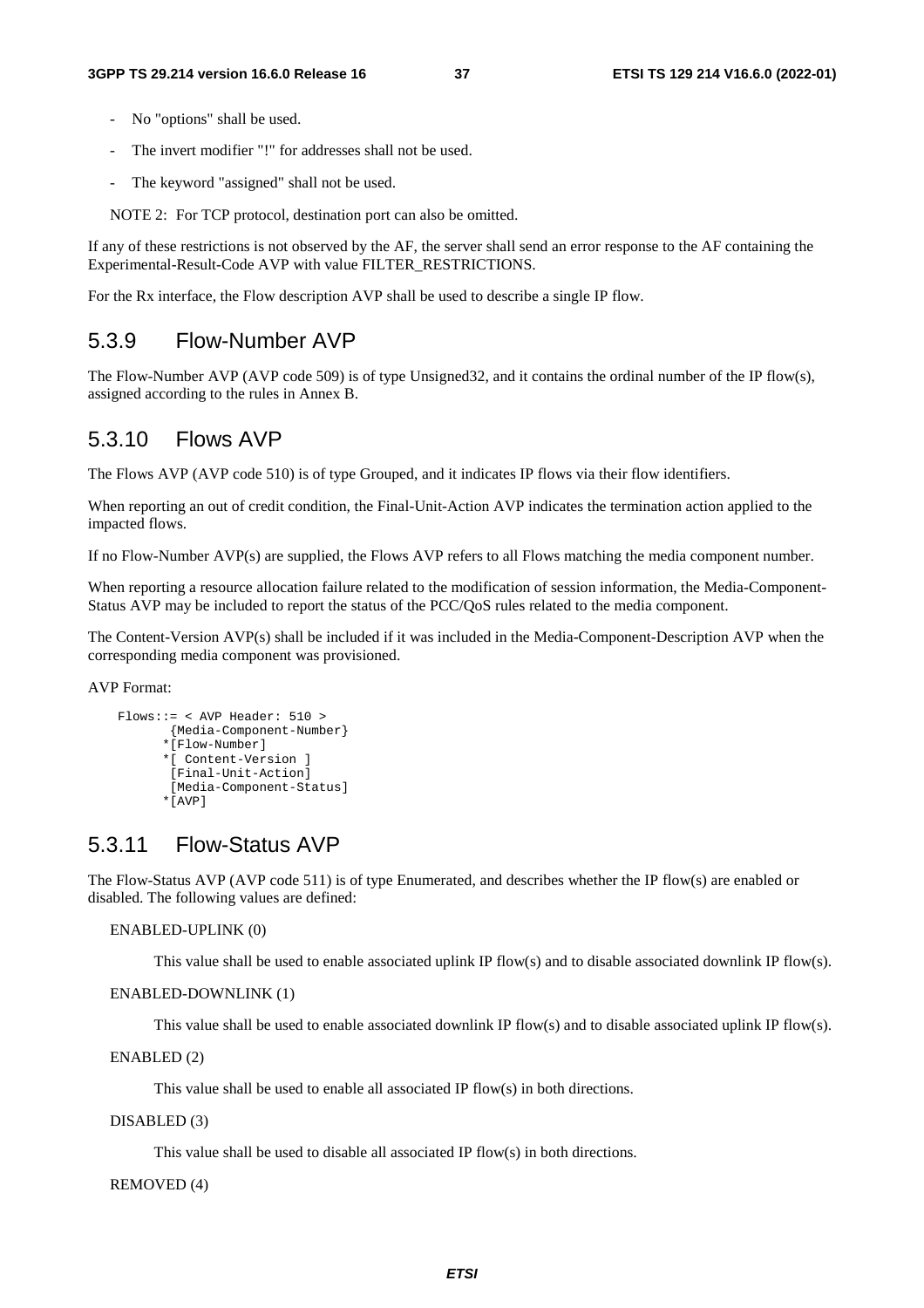This value shall be used to remove all associated IP flow(s). The IP Filters for the associated IP flow(s) shall be removed. The associated IP flows shall not be taken into account when deriving the authorized QoS.

- NOTE 1: The interpretation of values for the RTCP flows in the Rx interface is described within the procedures in clause 4.4.3.
- NOTE 2: The interpretation of values for IMS flows when SIP Forking is supported is described within the procedures in Annex A.3.1.

# 5.3.12 Flow-Usage AVP

The Flow-Usage AVP (AVP code 512) is of type Enumerated, and provides information about the usage of IP Flows. The following values are defined:

#### NO\_INFORMATION (0)

This value is used to indicate that no information about the usage of the IP flow is being provided.

#### $RTCP(1)$

This value is used to indicate that an IP flow is used to transport RTCP.

#### AF\_SIGNALLING (2)

This value is used to indicate that the IP flow is used to transport AF Signalling Protocols (e.g. SIP/SDP).

NO\_INFORMATION is the default value.

NOTE: An AF may choose not to identify RTCP flows, e.g. in order to avoid that RTCP flows are always enabled by the server.

### 5.3.13 Specific-Action AVP

The Specific-Action AVP (AVP code 513) is of type Enumerated.

Within a PCRF initiated Re-Authorization Request, the Specific-Action AVP determines the type of the action.

Within an initial AA request the AF may use the Specific-Action AVP to request any specific actions from the server at the bearer events and to limit the contact to such bearer events where specific action is required. If the Specific-Action AVP is omitted within the initial AA request, no notification of any of the events defined below is requested at this time.

For one time specific actions, as identified in the value descriptions below, the AF may also provide the Specific-Action AVP with the applicable one-time-specific-action value(s) in subsequent AA-Requests. Non-one-time-specific-action value(s) may only be provided in the initial AA-Request and shall then be applicable for the entire lifetime of the Rx session.

- NOTE 1: One time specific actions are reported once the required action is fulfilled and are not reported again unless the AF sends a new request.
- NOTE 2: Unless otherwise stated in the definition of the specific action value, when the AF requests specific actions in the initial AA-Request, the PCRF reports that action whenever new related information is available during the lifetime of the Rx session.
- NOTE 2a: Whether the PCRF decides to report INDICATION\_OF\_RELEASE\_OF\_BEARER (4) or INDICATION\_OF\_FAILED\_RESOURCES\_ALLOCATION (9) upon receipt of a bearer failure from the PCEF is left to the implementation.

The following values are defined:

Void (0)

```
CHARGING_CORRELATION_EXCHANGE (1)
```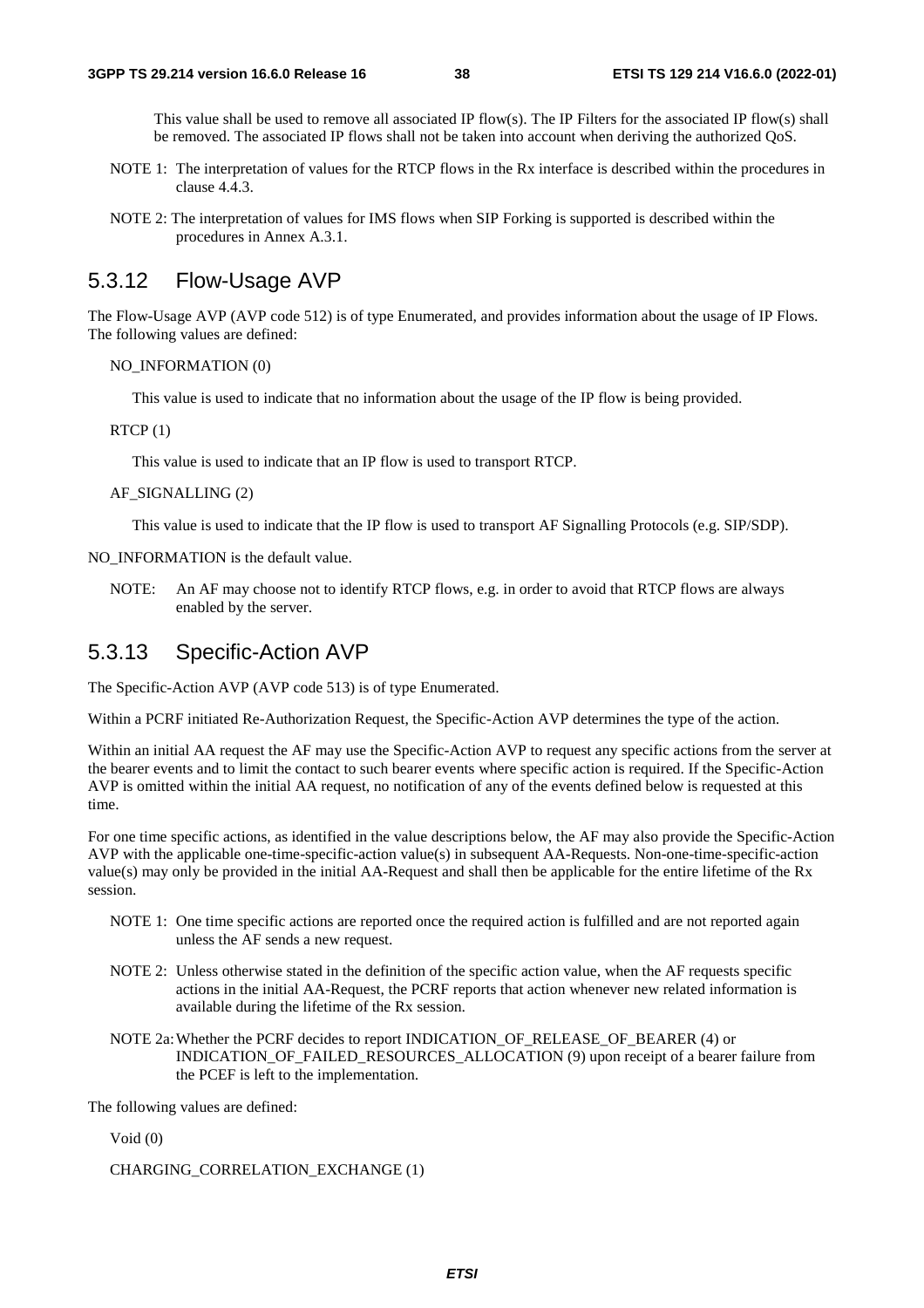Within a RAR, this value shall be used when the server reports the access network charging identifier to the AF. The Access-Network-Charging-Identifier AVP shall be included within the request. In the AAR, this value indicates that the AF requests the server to provide the access network charging identifier to the AF for each authorized flow, when the access network charging identifier becomes known at the PCRF.

#### INDICATION\_OF\_LOSS\_OF\_BEARER (2)

 Within a RAR, this value shall be used when the server reports a loss of a bearer (in the case of GPRS PDP context bandwidth modification to 0 kbit for GBR bearers) to the AF. The SDFs that are deactivated as a consequence of this loss of bearer shall be provided within the Flows AVP. In the AAR, this value indicates that the AF requests the server to provide a notification at the loss of a bearer.

#### INDICATION OF RECOVERY OF BEARER (3)

 Within a RAR, this value shall be used when the server reports a recovery of a bearer (in the case of 3GPP-GPRS or 3GPP-EPS when PGW interoperates with a Gn/Gp SGSN, PDP context bandwidth modification from 0 kbit to another value for GBR bearers) to the AF. The SDFs that are re-activated as a consequence of the recovery of bearer shall be provided within the Flows AVP. In the AAR, this value indicates that the AF requests the server to provide a notification at the recovery of a bearer.

### INDICATION OF RELEASE OF BEARER (4)

Within a RAR, this value shall be used when the server reports the release of a bearer (e.g. PDP context removal for 3GPP-GPRS or bearer/PDP context removal for 3GPP-EPS) to the AF. The SDFs that are deactivated as a consequence of this release of bearer shall be provided within the Flows AVP. In the AAR, this value indicates that the AF requests the server to provide a notification at the removal of a bearer. The content version corresponding to the affected media component may be provided in the Content-Version AVP included within the Flows AVP.

#### Void (5)

#### IP-CAN\_CHANGE (6)

This value shall be used in RAR command by the PCRF to indicate a change in the IP-CAN type or RAT type (if applicable). When used in an AAR command, this value indicates that the AF is requesting subscription to IP-CAN change and RAT change notification. When used in RAR it indicates that the PCRF generated the request because of an IP-CAN or RAT change. IP-CAN-Type AVP, RAT-Type AVP (if applicable) ,AN-Trusted AVP (if applicable) and AN-GW-Address AVP (if applicable) shall be provided in the same request with the new/valid value(s).

If an IP-CAN type or RAT type change is due to IP flow mobility and a subset of the flows within the AF session is affected, the affected service data flows shall be provided in the same request.

If ATSSS feature is supported, and the PDU session is a MA PDU session, the PCF may include the MA-Information AVP in the RAR command with the additional/released IP-CAN type and RAT type (if applicable), with the new/valid values as described in subclause E.4.

#### INDICATION\_OF\_OUT\_OF\_CREDIT (7)

 Within a RAR, this value shall be used when the PCRF reports to the AF that SDFs have run out of credit, and that the termination action indicated by the corresponding Final-Unit-Action AVP applies (3GPP TS 32.240 [23] and 3GPP TS 32.299 [24]. The SDFs that are impacted as a consequence of the out of credit condition shall be provided within the Flows AVP. In the AAR, this value indicates that the AF requests the PCRF to provide a notification of SDFs for which credit is no longer available. Applicable to functionality introduced with the Rel8 feature as described in clause 5.4.1.

#### INDICATION\_OF\_SUCCESSFUL\_RESOURCES\_ALLOCATION (8)

 Within a RAR, this value shall be used by the PCRF to indicate that the resources requested for particular service information have been successfully allocated. The SDFs corresponding to the resources successfully allocated shall be provided within the Flows AVP and the content version within the Content-Version AVP as included when the corresponding media component was provisioned.

In the AAR, this value indicates that the AF requests the PCRF to provide a notification when the resources associated to the corresponding service information have been allocated.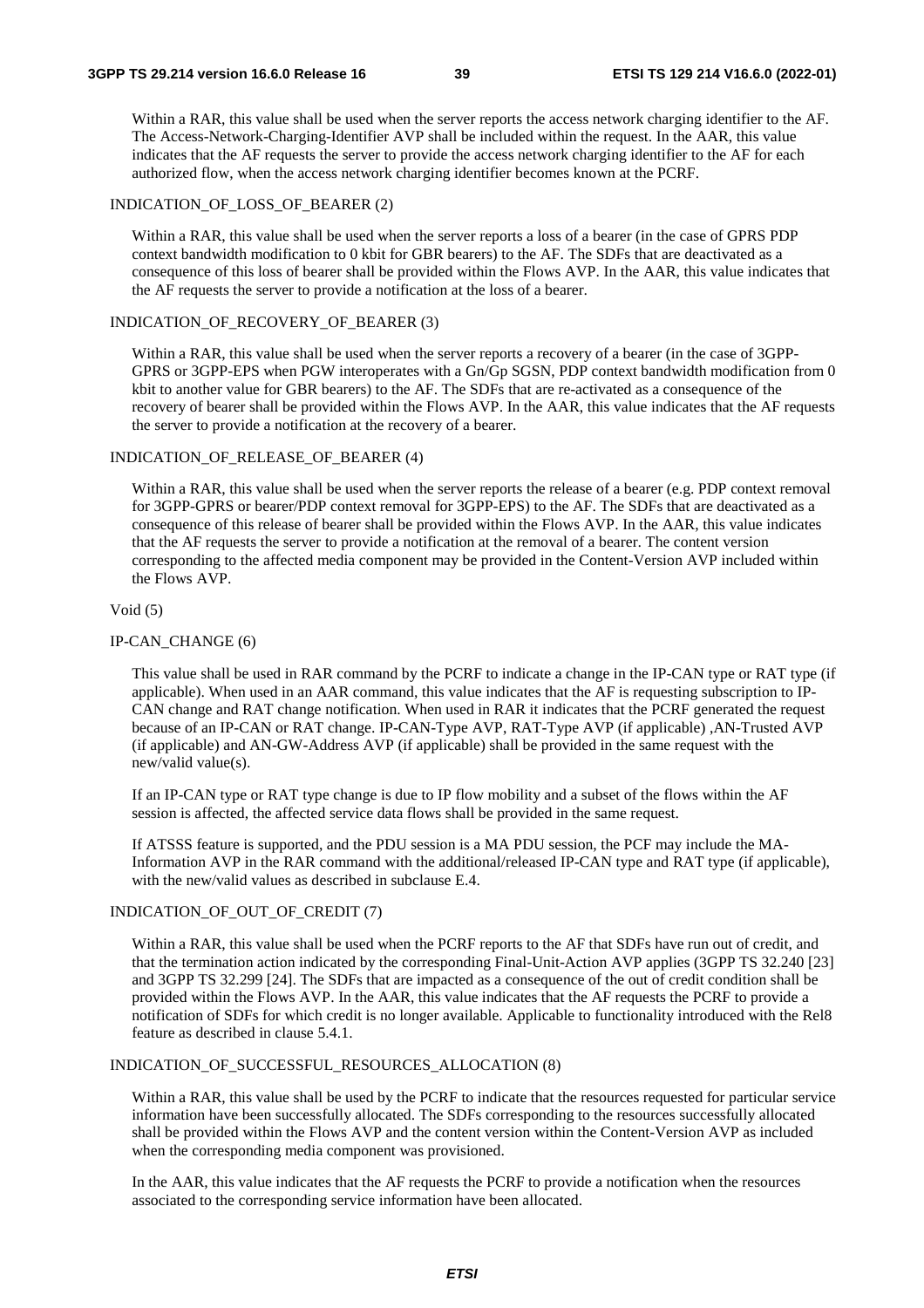Applicable to functionality introduced with the Rel8 feature as described in clause 5.4.1.

NOTE 3: This value applies to applications for which the successful resource allocation notification is required for their operation since subscription to this value impacts the resource allocation signalling overhead towards the PCEF/BBERF.

#### INDICATION\_OF\_FAILED\_RESOURCES\_ALLOCATION (9)

 Within a RAR, this value shall be used by the PCRF to indicate that the resources requested for a particular service information cannot be successfully allocated. The SDFs corresponding to the resources that could not be allocated shall be provided within the Flows AVP. In case of session modification failure, the status of the related service information may be reported in the Media-Component-Status AVP included within the Flows AVP and the content version within the Content-Version AVP as included when the corresponding media component was provisioned.

In the AAR, this value indicates that the AF requests the PCRF to provide a notification when the resources associated to the corresponding service information cannot be allocated. Applicable to functionality introduced with the Rel8 feature as described in clause 5.4.1.

NOTE 4: This value applies to applications for which the unsuccessful resource allocation notification is required for their operation since subscription to this value impacts the resource allocation signalling overhead towards the PCEF/BBERF.

#### INDICATION\_OF\_LIMITED\_PCC\_DEPLOYMENT (10)

Within a RAR, this value shall be used when the PCRF reports the limited PCC deployment (i.e. dynamically allocated resources are not applicable) as specified at Annex K and Annex L in 3GPP TS 23.203 [2] to the AF. In the AAR, this value indicates that the AF requests the PCRF to provide a notification for the limited PCC deployment. Applicable to functionality introduced with the Rel8 feature as described in clause 5.4.1.

#### USAGE\_REPORT (11)

In the RA-Request (RAR), this value shall be used by the PCRF to report accumulated usage volume and/or time of usage when the usage threshold provided by the AF has been reached.

 In the AA-Request (AAR), this value indicates that the AF requests PCRF to report accumulated usage volume and /or time of usage when it reaches the threshold.

Applicable to functionality introduced with the SponsoredConnectivity feature for volume usage reporting and with SCTimeBased UM feature for time usage reporting as described in clause 5.4.1.

#### ACCESS\_NETWORK\_INFO\_REPORT (12)

In the RA-Request (RAR), this value shall be used by the PCRF to report access network information (i.e.user location and/or user timezone information) when the PCRF receiving an Access Network Information report corresponding to the AF session from the PCEF/BBERF.

In the AA-Request (AAR), this value indicates that the AF requests PCRF to report one time access network information when the PCRF receives the first Access Network Information report corresponding to the AF session from the PCEF/BBERF after the AF request for the access network information. The required access information is provided within the Required-Access-Info AVP. Applicable to functionality introduced with the NetLoc feature as described in clause 5.4.1.

The Specific-Action AVP with this value indicates a one time specific action.

#### INDICATION\_OF\_RECOVERY\_FROM\_LIMITED\_PCC\_DEPLOYMENT (13)

 Within a RAR, this value shall be used when the PCRF reports the recovery from limited PCC deployment (i.e. the UE moves from the VPLMN to the HPLMN as specified at Annex K in 3GPP TS 23.203 [2]) to the AF. In the AAR, this value indicates that the AF requests the PCRF to provide a notification for the recovery from limited PCC deployment. Applicable to functionality introduced with the Rel8 feature as described in clause 5.4.1.

NOTE 5: This value is optional and only applicable to the scenario where PCC is deployed in the HPLMN but not in the VPLMN and dynamic policy provisioning only occurs in the home routed roaming cases if no BBERF is employed.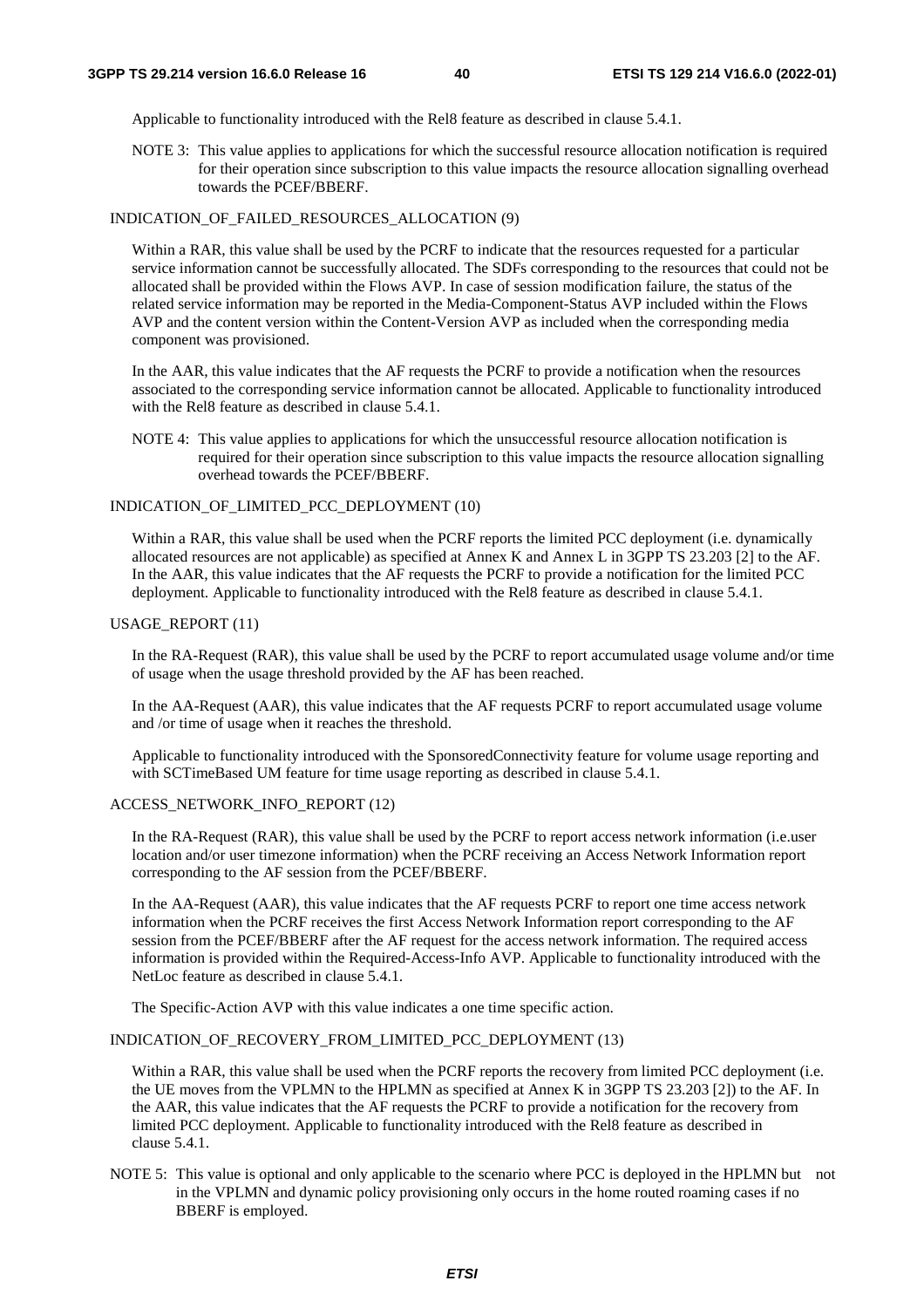### INDICATION\_OF\_ACCESS\_NETWORK\_INFO\_REPORTING\_FAILURE (14)

In the RAR, this value shall be used when the PCRF reports the access network information reporting failure. When applicable, the NetLoc-Access-Support AVP may be provided as well to indicate the reason for the access network information reporting failure. This specific action does not require to be provisioned by the AF. Applicable to functionality introduced with the NetLoc feature as described in clause 5.4.1.

### INDICATION\_OF\_TRANSFER\_POLICY\_EXPIRED (15)

In the RAR, this value shall be used when the PCRF determines that the transfer policy has expired. This specific action does not require to be provisioned by the AF.

### PLMN\_CHANGE (16)

In the AA-Request (AAR), this value indicates that the AF requests PCRF to report changes of PLMN. In the RA-Request (RAR), this value shall be used by the PCRF to indicate that there was a change of PLMN. 3GPP-SGSN-MCC-MNC AVP shall be provided in the same RAR command with the new value and, if available, the NID AVP. Applicable to functionality introduced with the PLMNInfo feature as described in subclause 5.4.1.

The NID AVP is only applicable in 5GS when the serving network is an SNPN, as described in Annex E.

### EPS\_FALLBACK (17)

In the RA-Request (RAR), this value shall be used to report EPS Fallback for the resources requested for a particular service information (media type voice).

In the AA-Request (AAR), this value indicates that the AF requests to provide a notification when the access network initiates EPS Fallback for the requested resources associated to service information for voice media type.

Applicable to functionality introduced with the EPSFallbackReport feature as described in clause 5.4.1.

This value is only applicable to 5GS as described in Annex E.

### INDICATION\_OF\_REALLOCATION\_OF\_CREDIT (18)

Within a RAR, this value shall be used to report to the AF the SDFs for which credit has been reallocated after the former out of credit indication (3GPP TS 32.240 [23] and 3GPP TS 32.299 [24]). The SDFs that are impacted as a consequence of the reallocation of credit condition shall be provided within the Flows AVP. In the AAR, this value indicates the AF requests to provide a notification of SDFs for which credit has been reallocated after the former out of credit indication. Applicable to functionality introduced with the ReallocationOfCredit feature as described in clause 5.4.1.

This value is only applicable to 5GS as described in Annex E.

# 5.3.14 Max-Requested-Bandwidth-DL AVP

The Max-Requested-Bandwidth-DL AVP (AVP code 515) is of type Unsigned32, and it indicates the maximum bandwidth in bits per second for a downlink IP flow. The bandwidth contains all the overhead coming from the IP-layer and the layers above, e.g. IP, UDP, RTP and RTP payload.

When provided in an AA-Request, it indicates the maximum requested bandwidth. When provided in an AA-Answer, it indicates the maximum bandwidth acceptable by PCRF.

When the Extended-Max-Requested-BW-NR feature is supported and the value to be transmitted exceeds  $2^{\wedge}32-1$ , the Extended-Max-Requested-Bandwidth-DL AVP shall be used , see subclause 4.4.10 and subclause 5.3.52.

# 5.3.15 Max-Requested-Bandwidth-UL AVP

The Max –Bandwidth-UL AVP (AVP code 516) is of type Unsigned32, and it indicates the maximum requested bandwidth in bits per second for an uplink IP flow. The bandwidth contains all the overhead coming from the IP-layer and the layers above, e.g. IP, UDP, RTP and RTP payload.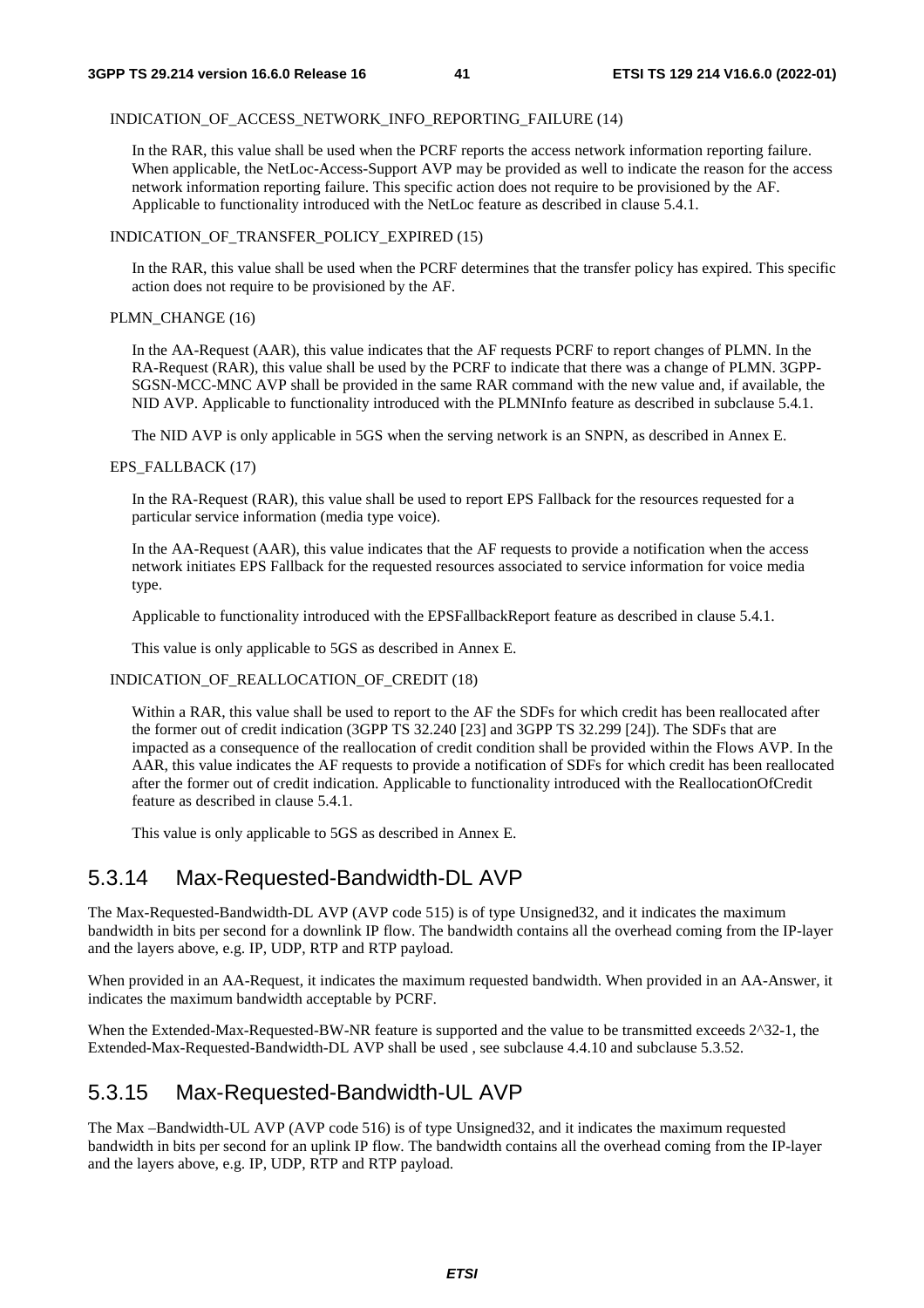When provided in an AA-Request, it indicates the maximum requested bandwidth. When provided in an AA-Answer, it indicates the maximum bandwidth acceptable by PCRF.

When the Extended-Max-Requested-BW-NR feature is supported and the value to be transmitted exceeds  $2^{\wedge}32$ -1, the Extended-Max-Requested-Bandwidth-UL AVP shall be used, see subclause 4.4.10 and subclause 5.3.53.

## 5.3.16 Media-Component-Description AVP

The Media-Component-Description AVP (AVP code 517) is of type Grouped, and it contains service information for a single media component within an AF session or the AF signalling information. The service information may be based on the SDI exchanged between the AF and the AF session client in the UE. The information may be used by the PCRF to determine authorized QoS and IP flow classifiers for bearer authorization and PCC rule selection.

Within one Diameter message, a single IP flow shall not be described by more than one Media-Component-Description AVP.

Bandwidth information and Flow-Status information provided within the Media-Component-Description AVP applies to all those IP flows within the media component, for which no corresponding information is being provided within Media-Sub-Component AVP(s). As defined in 3GPP TS 29.213 [9], the bandwidth information within the media component level Max-Requested-Bandwidth-DL and Max-Requested-Bandwidth-UL AVPs applies separately to each media subcomponent except for RTCP media subcomponent.

The mapping of bandwidth information for RTCP media subcomponent is defined in 3GPP TS 29.213 [9] subclause 6.2.

If CHEM feature is supported, Max-PLR-DL AVP and Max-PLR-UL AVP information is provided within the Media-Component-Description AVP as defined in 3GPP TS 29.213 [9].

If the QoSHint feature is supported the Desired-Max-Latency AVP and/or Desired-Max-Loss AVP may be provided within the Media-Component-Description AVP as defined in 3GPP TS 29.213 [9].

If FLUS feature is supported the FLUS-Identifier AVP may be provided within the Media-Component-Description AVP. Additionally, the Desired-Max-Latency AVP and/or the Desired-Max-Loss AVP may be provided as defined in 3GPP TS 29.213 [9].

The Max-Requested-Bandwidth-UL, Max-Requested-Bandwidth-DL, Max-Supported-Bandwidth-UL, Max-Supported-Bandwidth-DL, Min-Desired-Bandwidth-UL, Min-Desired-Bandwidth-DL, Min-Requested-Bandwidth-UL and Min-Requested-Bandwidth-DL AVPs only represent bandwidth values up 2^32-1 bps. To represent higher values, the Extended-Max-Requested-Bandwidth-UL, Extended-Max-Requested-Bandwidth-DL, Extended-Max-Supported-Bandwidth-UL, Extended-Max-Supported-Bandwidth-DL, Extended-Min-Desired-Bandwidth-UL, Extended-Min-Desired-Bandwidth-DL, Extended-Min-Requested-Bandwidth-UL and Extended-Min-Requested-Bandwidth-DL AVPs may be used as described in subclause 4.4.10.

If a Media-Component-Description AVP is not supplied by the AF, or if optional AVP(s) within a Media-Component-Description AVP are omitted, but corresponding information has been provided in previous Diameter messages, the previous information for the corresponding IP flow(s) remains valid.

All IP flows within a Media-Component-Description AVP are permanently disabled by supplying a Flow Status AVP with value "REMOVED". The server may delete corresponding filters and state information.

Reservation-Priority provided within the Media-Component-Description AVP in the request from the AF applies to all those IP flows within the media component and describes the relative importance of the IP flow as compared to other IP flows. The PCRF may use this value to implement priority based admission. If the Reservation-Priority AVP is not specified the IP flow priority is DEFAULT (0).

Each Media-Component-Description AVP shall contain either zero, or one, or two Codec-Data AVPs. In the case of conflicts, information contained in other AVPs either within this Media-Component-Description AVP, or within the corresponding Media-Component-Description AVP in a previous message, shall take precedence over information within the Codec-Data AVP(s). The AF shall provision all the available information in other applicable AVPs in addition to the information in the Codec-Data AVP, if such other AVPs are specified.

If the SDP offer-answer procedures of IETF RFC 3264 [18] are applicable for the session negotiation between the two ends taking part in the communication (e.g. for IMS), the following applies: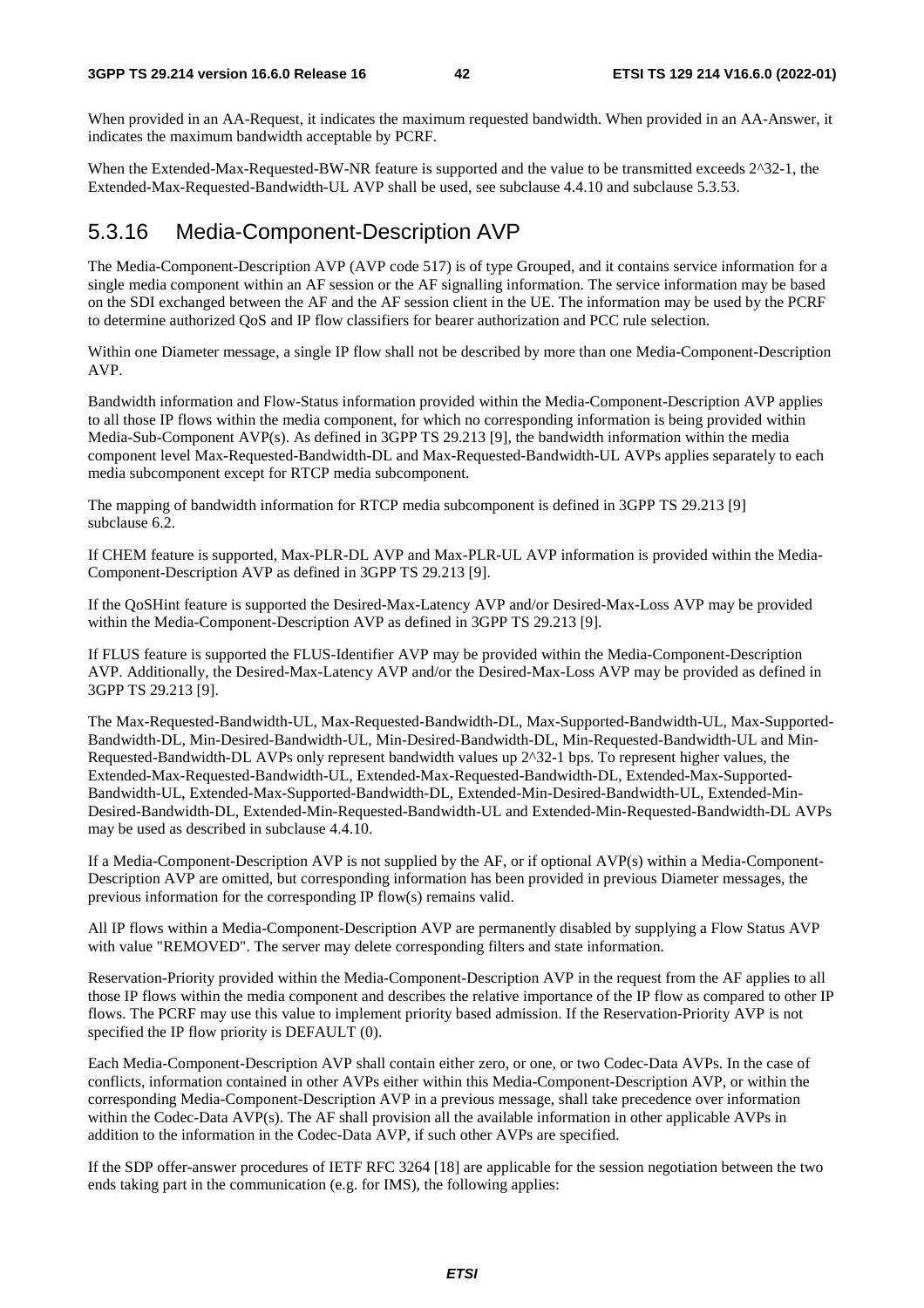- The AF shall provision information derived from an SDP answer and shall also provision information derived from the corresponding SDP offer.
- If the Media-Component-Description AVP contains two Codec-Data AVPs, one of them shall represent an SDP offer and the other one the corresponding SDP answer.
- If the Media-Component-Description AVP contains one Codec-Data AVP, and this AVP represents an SDP offer, the AF shall provision the corresponding SDP answer information in a Codec-Data AVP within a subsequent Rx message.
- NOTE 1: Some SDP parameters for the same codec in the SDP offer and answer are independent of each other and refer to IP flows in opposite directions, for instance some MIME parameters conveyed within "a=fmtp" SDP lines and the packetization time within the "a=ptime" line. Other parameters within the SDP answer take precedence over corresponding parameters within the SDP offer.

If SDP is applied without using the offer-answer procedures, zero or one Codec-Data AVP shall be provisioned.

Sharing-Key-DL AVP and/or Sharing-Key-UL AVP provided within the Media-Component-Description AVP indicates that the media components that include the same value of the Sharing-Key-UL AVP and/or Sharing-Key-DL AVP may share resources in the related direction.

NOTE 2: RTCP traffic is not subject to resource sharing.

The Content-Version AVP may be included in order to indicate the content version of a media component.

The Priority-Sharing-Indicator AVP may be included to indicate that the media component can use the same Allocation and Retention Priority as media flows which are assigned the same QCI in the PCRF belonging to other AF sessions for the same IP-CAN session that also contain the Priority-Sharing-Indicator AVP.

The Pre-emption-Capability AVP and Pre-emption-Vulnerability AVP may be included together with Priority-Sharing-Indicator AVP for PCRF Allocation and Retention Priority decision.

The PCRF may provide the Media-Component-Description AVP(s) within the Acceptable-Service-Info AVP in the AA-Answer command if the service information received from the AF is rejected. For this usage, the Media-Component-Description AVP shall only include the appropriate Media-Component-Number AVP and the Max-Requested-Bandwidth-UL and/or Max-Requested-Bandwidth-DL AVPs and/ or the Extended-Max-Requested-BW-UL AVP and/or the Extended-Max-Requested-BW-DL AVP (see subclause 4.4.10) indicating the maximum acceptable bandwidth.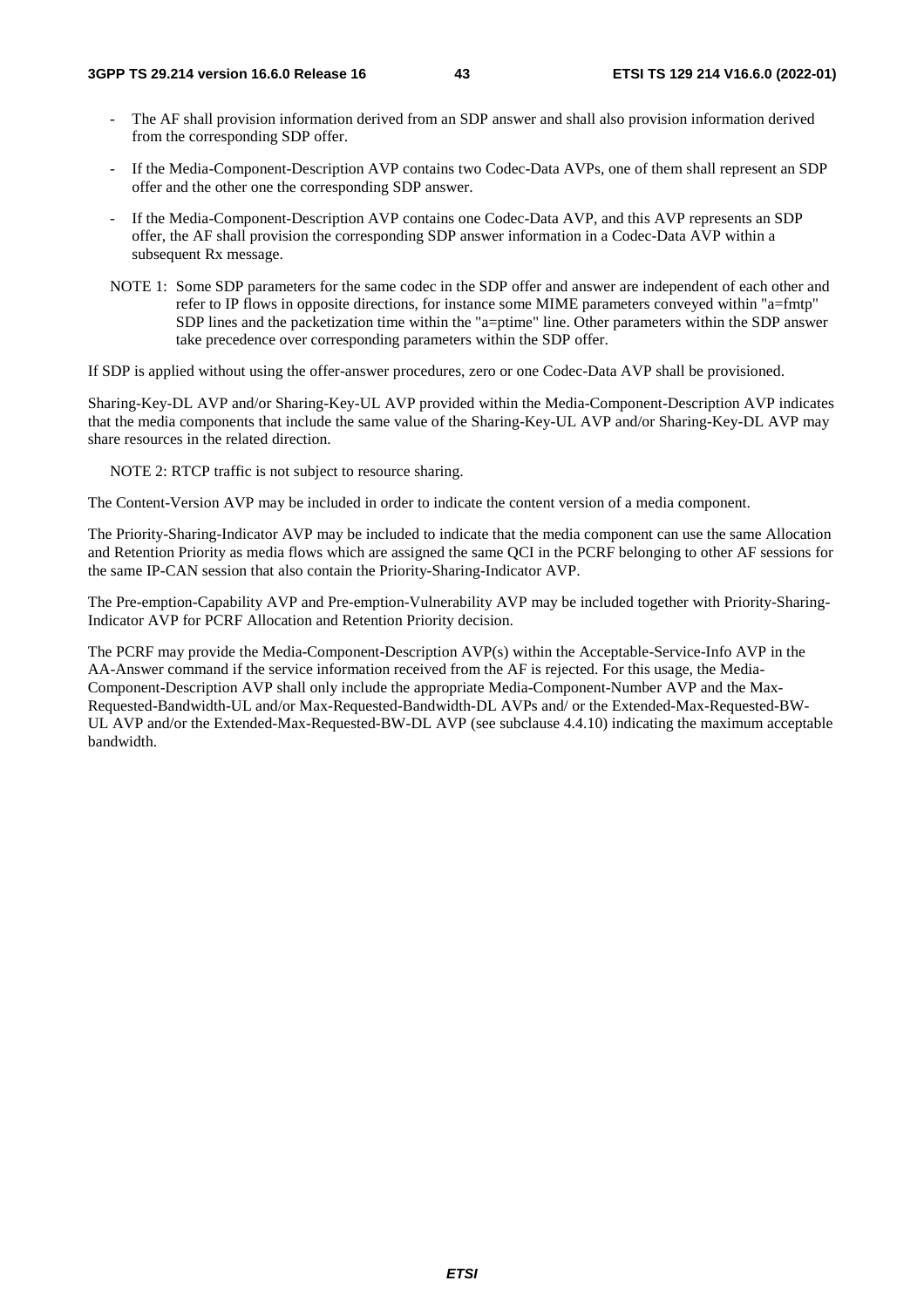#### AVP format:

| Media-Component-Description ::= < AVP Header: 517 >                |
|--------------------------------------------------------------------|
| { Media-Component-Number } ; Ordinal number of the media comp.     |
| *[ Media-Sub-Component ]<br>; Set of flows for one flow identifier |
| [ AF-Application-Identifier ]                                      |
| [ FLUS-Identifier ]                                                |
| [ Media-Type ]                                                     |
| [ Max-Requested-Bandwidth-UL ]                                     |
| [ Max-Requested-Bandwidth-DL ]                                     |
| [ Max-Supported-Bandwidth-UL ]                                     |
| [ Max-Supported-Bandwidth-DL ]                                     |
| [ Min-Desired-Bandwidth-UL ]                                       |
| [ Min-Desired-Bandwidth-DL ]                                       |
| [ Min-Requested-Bandwidth-UL ]                                     |
| [ Min-Requested-Bandwidth-DL ]                                     |
| [ Extended-Max-Requested-BW-UL ]                                   |
| [ Extended-Max-Requested-BW-DL ]                                   |
| [ Extended-Max-Supported-BW-UL ]                                   |
| [ Extended-Max-Supported-BW-DL ]                                   |
| [ Extended-Min-Desired-BW-UL ]                                     |
| [ Extended-Min-Desired-BW-DL ]                                     |
| [ Extended-Min-Requested-BW-UL ]                                   |
| [ Extended-Min-Requested-BW-DL ]                                   |
| [ Flow-Status ]                                                    |
| [ Priority-Sharing-Indicator ]                                     |
| [ Pre-emption-Capability ]                                         |
| [ Pre-emption-Vulnerability ]                                      |
| [ Reservation-Priority ]                                           |
| [ RS-Bandwidth ]                                                   |
| [ RR-Bandwidth ]                                                   |
| $0*2$ Codec-Data ]                                                 |
| [ Sharing-Key-DL ]                                                 |
| [ Sharing-Key-UL ]                                                 |
| [ Content-Version ]                                                |
| [ Max-PLR-DL ]                                                     |
| [ Max-PLR-UL ]                                                     |
| [ Desired-Max-Latency ]                                            |
| [ Desired-Max-Loss ]                                               |
| *f avp 1                                                           |

## 5.3.17 Media-Component-Number AVP

The Media-Component-Number AVP (AVP code 518) is of type Unsigned32, and it contains the ordinal number of the media component, assigned according to the rules in Annex B.

When this AVP refers to AF signalling, this is indicated by using the value 0 according to the rules in Annex B.

## 5.3.18 Media-Sub-Component AVP

The Media-Sub-Component AVP (AVP code 519) is of type Grouped, and it contains the requested bitrate and filters for the set of IP flows identified by their common Flow-Identifier. The Flow-Identifier is defined in Annex B.

Possible Bandwidth information and Flow-Status information provided within the Media-Sub-Component AVP takes precedence over information within the encapsulating Media Component Description AVP. If a Media-Sub-Component- AVP is not supplied, or if optional AVP(s) within a Media-Sub-Component AVP are omitted, but corresponding information has been provided in previous Diameter messages, the previous information for the corresponding IP flow(s) remains valid, unless new information is provided within the encapsulating Media-Component-Description AVP. If Flow-Description AVP(s) are supplied, they replace all previous Flow-Description AVP(s), even if a new Flow-Description AVP has the opposite direction as the previous Flow-Description AVP. The AF may also include the ToS-Traffic-Class AVP for requesting Type of Service or Traffic Class (for IPv4 and IPv6 respectively) based packet filter for the related flow.

The AF-Signalling-Protocol AVP may be included only if the Flow-Usage AVP has a value of 'AF\_SIGNALLING'.

All IP flows within a Media-Sub-Component- AVP are permanently disabled by supplying a Flow Status AVP with value "REMOVED". The server may delete corresponding filters and state information.

AVP format: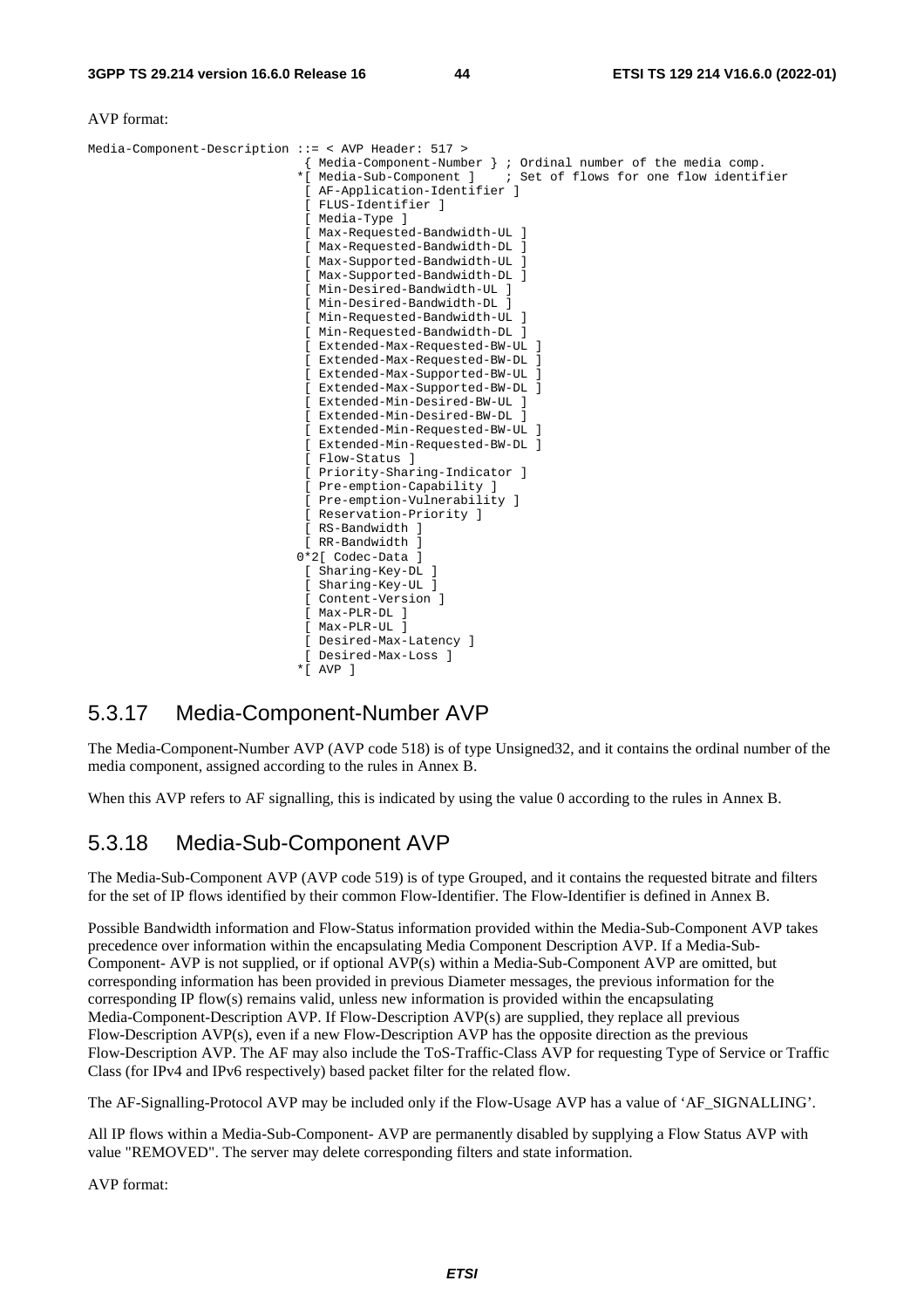```
Media-Sub-Component ::= < AVP Header: 519 > 
                                                              ; Ordinal number of the IP flow<br>; UL and/or DL
                          0*2 [ Flow-Description ]
                              [ Flow-Status ] 
                              [ Flow-Usage ] 
                              [ Max-Requested-Bandwidth-UL ] 
                              [ Max-Requested-Bandwidth-DL ] 
                              [ Extended-Max-Requested-BW-UL ] 
                              [ Extended-Max-Requested-BW-DL ] 
                              [ AF-Signalling-Protocol ] 
                               [ ToS-Traffic-Class ] 
                              *[ AVP ]
```
### 5.3.19 Media-Type AVP

The Media-Type AVP (AVP code 520) is of type Enumerated, and it determines the media type of a session component. The media types indicate the type of media in the same way as the SDP media types with the same names defined in RFC 4566 [13]. The following values are defined:

- AUDIO (0)
- $VIDEO(1)$
- $DATA (2)$
- APPLICATION (3)
- CONTROL (4)
- $TEXT(5)$
- MESSAGE (6)
- OTHER (0xFFFFFFFFF)

### 5.3.20 RR-Bandwidth AVP

The RR-Bandwidth AVP (AVP code 521) is of type Unsigned32, and it indicates the maximum required bandwidth in bits per second for RTCP receiver reports within the session component, as specified in IETF RFC 3556 [11]. The bandwidth contains all the overhead coming from the IP-layer and the layers above, i.e. IP, UDP and RTCP.

### 5.3.21 RS-Bandwidth AVP

The RS-Bandwidth AVP (AVP code 522) is of type Unsigned32, and it indicates the maximum required bandwidth in bits per second for RTCP sender reports within the session component, as specified in RFC 3556 [11]. The bandwidth contains all the overhead coming from the IP-layer and the layers above, i.e. IP, UDP and RTCP.

### 5.3.22 SIP-Forking-Indication AVP

The SIP-Forking-Indication AVP (AVP code 523) is of type Enumerated, and describes if several SIP dialogues are related to one Diameter session:

#### SINGLE\_DIALOGUE (0)

 This value is used to indicate that the Diameter session relates to a single SIP dialogue. This is the default value applicable if the AVP is omitted.

#### SEVERAL\_DIALOGUES (1)

This value is used to indicate that the Diameter session relates to several SIP dialogues.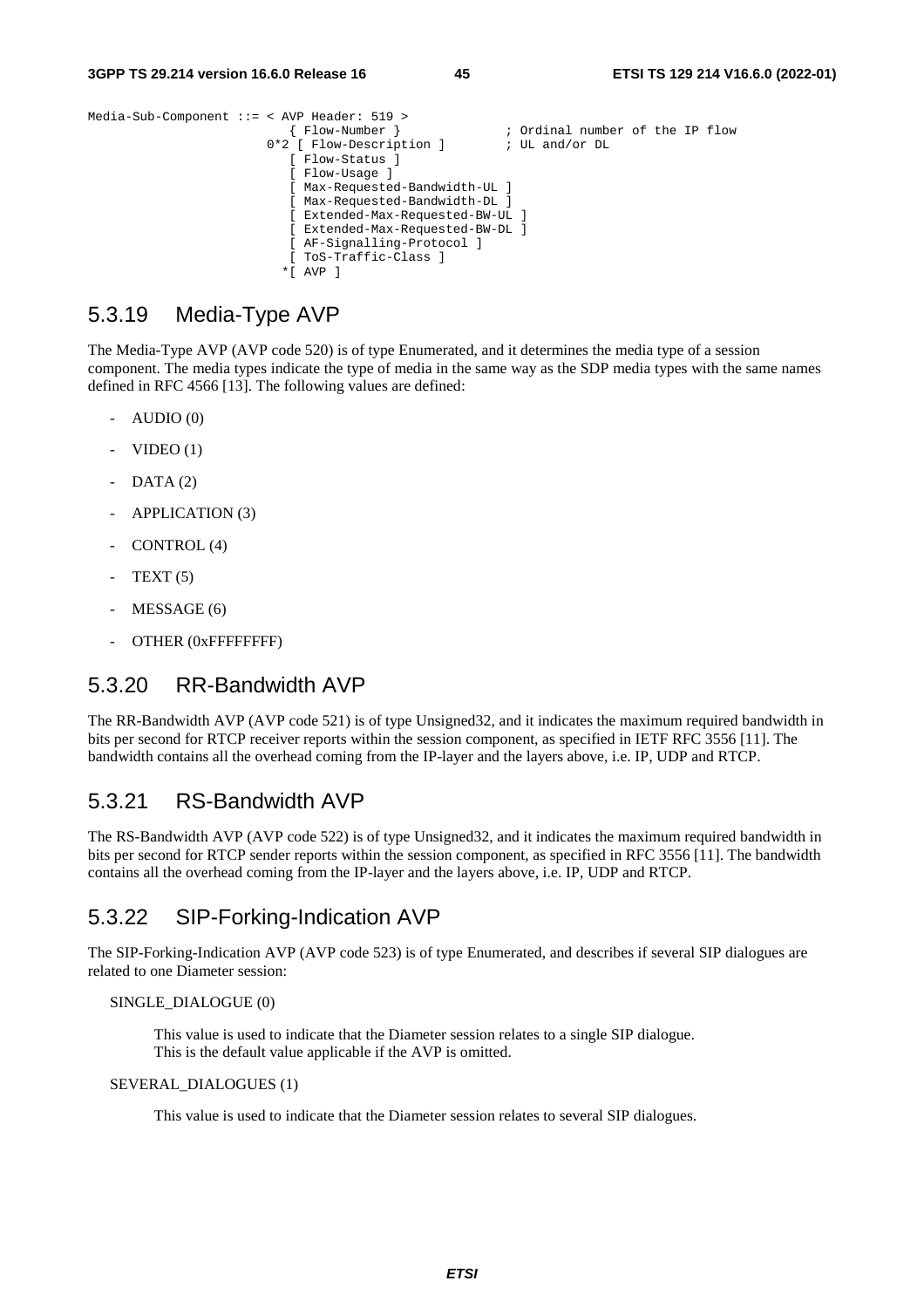# 5.3.23 Service-URN AVP

The Service-URN AVP (AVP code 525) is of type OctetString, and it indicates that an AF session is used for emergency or RLOS traffic.

It contains values of the service URN and it may include subservices, as defined in [21] for emergency and other wellknown services or registered at IANA. The string "urn:service:" in the beginning of the URN shall be omitted in the AVP and all subsequent text shall be included. Examples of valid values of the AVP are "sos", "sos.fire", "sos.police" and "sos.ambulance".

## 5.3.24 Acceptable-Service-Info AVP

The Acceptable-Service-Info AVP (AVP code 526) is of type Grouped, and contains the maximum bandwidth for an AF session and/or for specific media components that will be authorized by the PCRF. The Max-Requested-Bandwidth-DL AVP, the Max-Requested-Bandwidth-UL AVP, the Extended-Max-Requested-BW-DL AVP and the Extended-Max-Requested-BW-UL AVP (see subclause 4.4.10)directly within the Acceptable-Service-Info AVP indicate the acceptable bandwidth for the entire AF session. The Max-Requested-Bandwidth-DL AVP, Max-Requested-Bandwidth-UL AVP, Extended-Max-Requested-BW-DL AVP and Extended-Max-Requested-BW-UL AVP within a Media-Component-Description AVP included in the Acceptable-Service-Info AVP indicate the acceptable bandwidth for the corresponding media component.

If the acceptable bandwidth applies to one or more media components, only the Media-Component-Description AVP will be provided. If the acceptable bandwidth applies to the whole AF session, only the Max-Requested-Bandwidth-DL AVP the Max-Requested-Bandwidth-UL AVP, the Extended-Max-Requested-BW-DL AVP and the Extended-Max-Requested-BW-DL AVP will be included.

```
Acceptable-Service-Info::= < AVP Header: 526 > 
                          *[ Media-Component-Description] 
                           [ Max-Requested-Bandwidth-DL ] 
                           [ Max-Requested-Bandwidth-UL ] 
                           [ Extended-Max-Requested-BW-DL ] 
                           [ Extended-Max-Requested-BW-UL ] 
                          *[ AVP ]
```
# 5.3.25 Service-Info-Status-AVP

The Service-Info-Status AVP (AVP code 527) is of type Enumerated, and indicates the status of the service information that the AF is providing to the PCRF. If the Service-Info-Status AVP is not provided in the AA request, the value FINAL SERVICE INFORMATION shall be assumed.

#### FINAL SERVICE INFORMATION (0)

 This value is used to indicate that the service has been fully negotiated between the two ends and service information provided is the result of that negotiation.

#### PRELIMINARY SERVICE INFORMATION (1)

 This value is used to indicate that the service information that the AF has provided to the PCRF is preliminary and needs to be further negotiated between the two ends (e.g. for IMS when the service information is sent based on the SDP offer).

# 5.3.26 AF-Signalling-Protocol-AVP

The AF-Signalling-Protocol AVP (AVP code 529) is of type Enumerated, and indicates the protocol used for signalling between the UE and the AF. If the AF-Signalling-Protocol AVP is not provided in the AA-Request, the value NO\_INFORMATION shall be assumed.

#### NO\_INFORMATION (0)

This value is used to indicate that no information about the AF signalling protocol is being provided.

 $SIP(1)$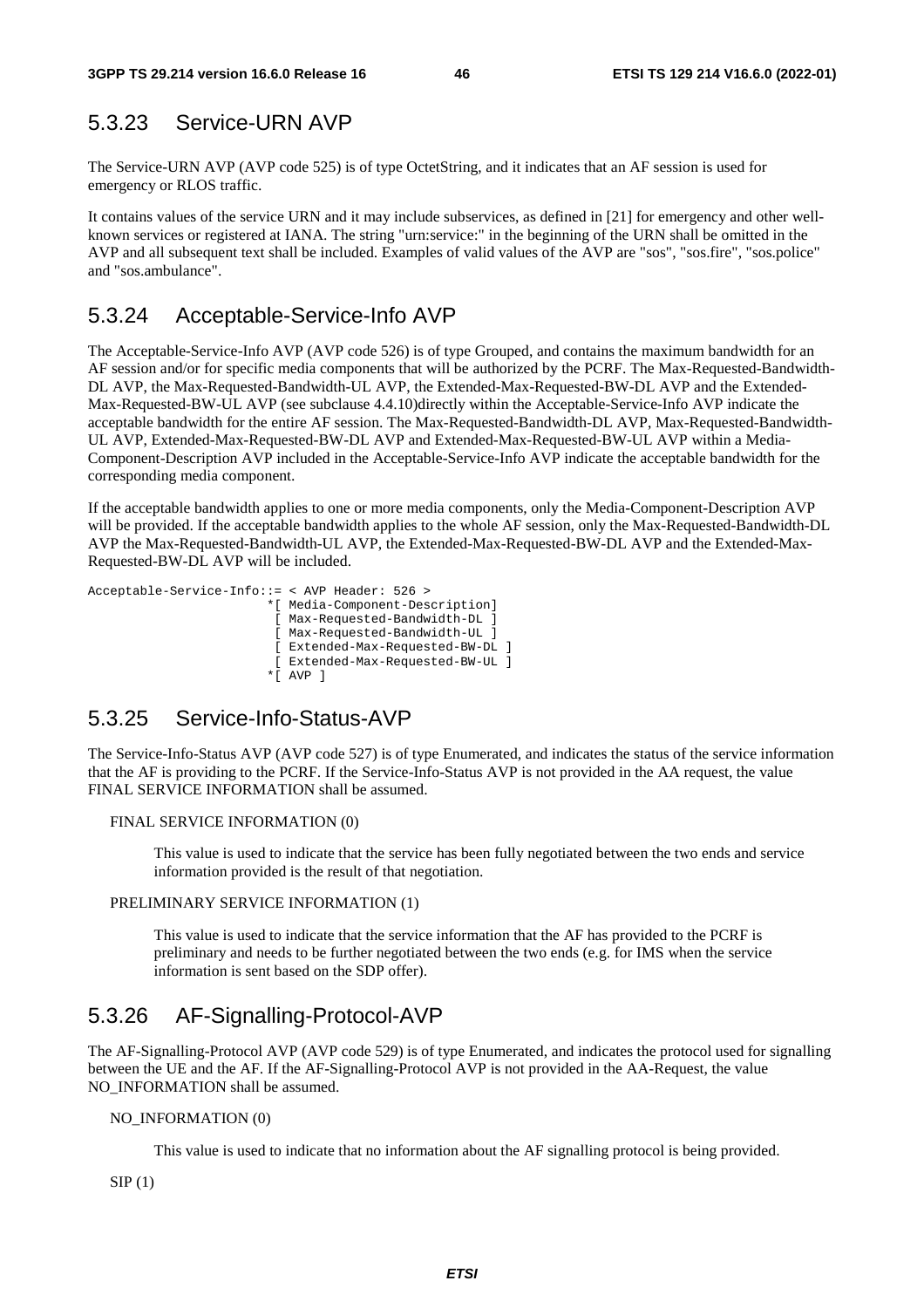This value is used to indicate that the signalling protocol is Session Initiation Protocol.

## 5.3.27 Sponsored-Connectivity-Data AVP

The Sponsored-Connectivity-Data AVP (AVP code 530) is of type Grouped, and contains the data associated with the sponsored data connectivity.

The Sponsor-Identity AVP identifies the sponsor. It shall be included by the AF in the Sponsored-Connectivity-Data AVP except for the case of disabling sponsored data connectivity.

The Application-Service-Provider-Identity AVP identifies the application service provider. It shall be included by the AF in the Sponsored-Connectivity-Data AVP except for the case of disabling sponsored data connectivity.

The Granted-Service-Unit AVP shall be used by the AF to provide usage threshold to the PCRF if the volume and/or time of traffic allowed during the sponsored data connectivity is to be monitored.

The Used-Service-Unit AVP shall be used by the PCRF to provide the measured usage to the AF. Reporting shall be done, as requested by the AF, in CC-Total-Octets, CC-Input-Octets, CC-Output-Octets or CC-Time of the Used-Service-Unit AVP.

Sponsoring-Action AVP shall be used by the AF to provide the indication to the PCRF if sponsored data connectivity is to be enabled or disabled.

AVP format:

```
Sponsored-Connectivity-Data::= < AVP Header: 530 > 
                               [ Sponsor-Identity ] 
                               [ Application-Service-Provider-Identity ] 
                               [ Granted-Service-Unit ] 
                               [ Used-Service-Unit ] 
                               [ Sponsoring-Action ] 
                             *[ AVP ]
```
## 5.3.28 Sponsor-Identity AVP

The Sponsor-Identity AVP (AVP code 531) is of type UTF8String and is used for sponsored data connectivity purposes as an identifier of the sponsor.

### 5.3.29 Application-Service-Provider-Identity AVP

The Application-Service-Provider-Identity AVP (AVP code 532) is of type UTF8String and is used for sponsored data connectivity purposes as an identifier of the application service provider.

## 5.3.30 MPS-Identifier AVP

The MPS-Identifier AVP (AVP code 528) is of type OctetString, and it indicates that an AF session relates to an MPS session. It contains the national variant for MPS service name (e.g., NGN GETS).

## 5.3.31 Rx-Request-Type AVP

The Rx-Request-Type AVP (AVP code 533) is of type Enumerated, and contains the reason for sending the AA-Request message.

The following values are defined:

INITIAL\_REQUEST (0)

An initial request is used to initiate an Rx session and contains information that is relevant to initiation.

UPDATE\_REQUEST (1)

An update request is used to update an existing Rx session.

PCSCF\_RESTORATION (2)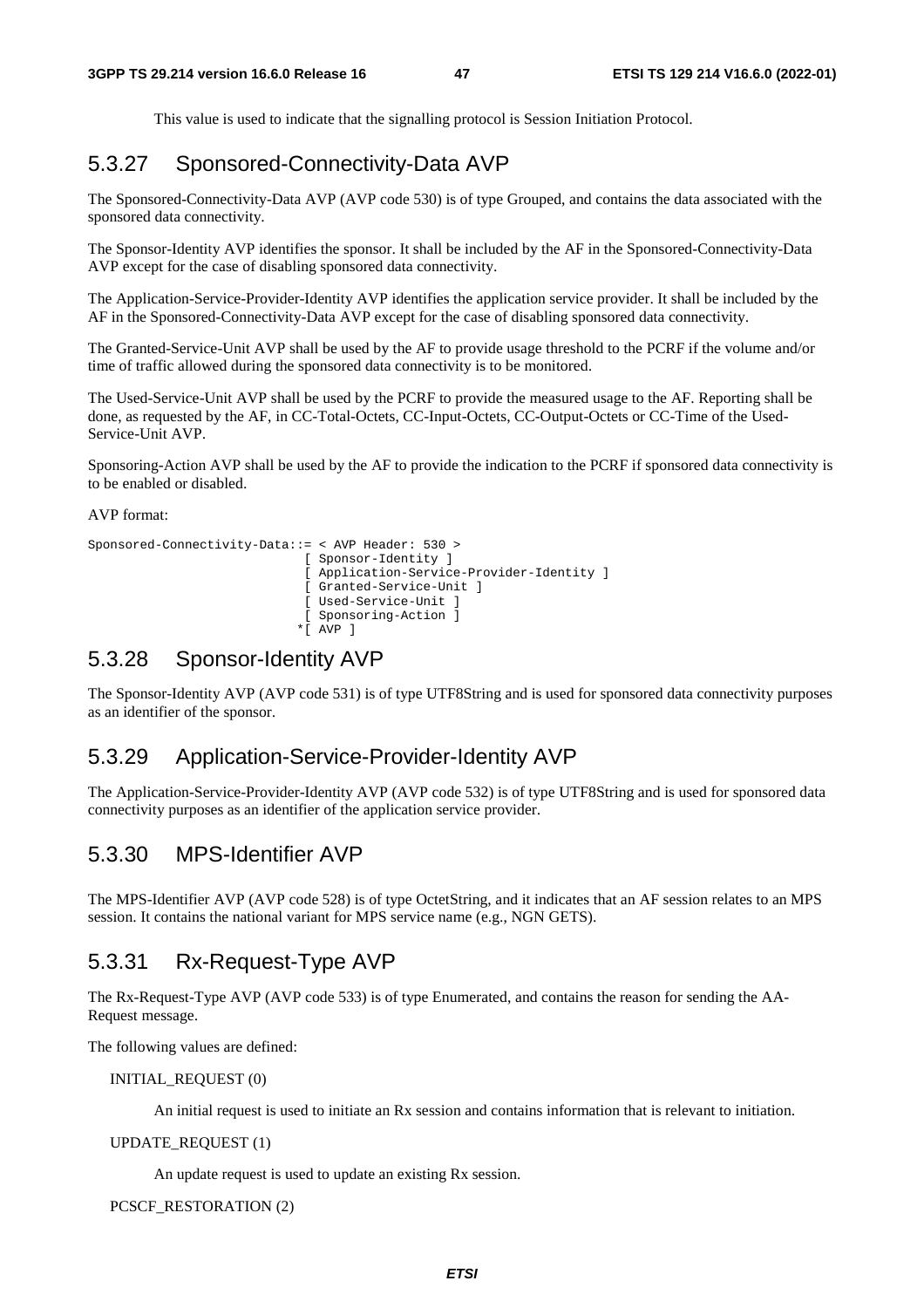A P-CSCF Restoration is requested. This value is only applicable to the PCSCF-Restoration-Enhancement feature defined in clause 5.4.1.

### 5.3.32 Min-Requested-Bandwidth-DL AVP

The Min-Requested-Bandwidth-DL AVP (AVP code 534) is of type Unsigned32, and it indicates the minimum requested bandwidth in bits per second for a downlink IP flow. The bandwidth contains all the overhead coming from the IP-layer and the layers above, e.g. IP, TCP, UDP, HTTP, RTP and RTP payload.

When provided in an AA-Request, it indicates the minimum requested bandwidth.

When the Extended-Min-Requested-BW-NR feature is supported and the value to be transmitted exceeds 2^32-1, the Extended-Min-Requested-Bandwidth-DL AVP shall be used, see subclause 4.4.10 and subclause 5.3.58.

### 5.3.33 Min-Requested-Bandwidth-UL AVP

The Min-Requested-Bandwidth-UL AVP (AVP code 535) is of type Unsigned32, and it indicates the minimum requested bandwidth in bits per second for an uplink IP flow. The bandwidth contains all the overhead coming from the IP-layer and the layers above, e.g. IP, TCP, UDP, HTTP, RTP and RTP payload.

When provided in an AA-Request, it indicates the minimum requested bandwidth.

When the Extended-Min-Requested-BW-NR feature is supported and the value to be transmitted exceeds  $2^{\wedge}32$ -1, the Extended-Min-Requested-Bandwidth-UL AVP shall be used, see subclause 4.4.10 and subclause 5.3.59.

## 5.3.34 Required-Access-Info AVP

The Required-Access-Info AVP (AVP code 536) is of type Enumerated, and contains the access network information required for that AF session.

The following values are defined:

USER\_LOCATION (0)

 Indicates that the user location information shall be reported, the PCRF shall report the user location information within the 3GPP-User-Location-Info AVP (if available), the serving network identifier containing PLMN identifier within the 3GPP-SGSN-MCC-MNC AVP (if available) and NID AVP (if available), the user location information within the TWAN-Identifier (if available) , UE-Local-IP-Address AVP (if available) , UDP-Source-Port AVP (if available), TCP-Source-Port AVP (if available) and User-Location-Info-Time AVP (if available).

The NID AVP is only applicable in 5GS when the serving network is an SNPN, as described in Annex E.

MS\_TIME\_ZONE (1)

 Indicates that the user timezone information shall be reported, the PCRF shall report the user timezone information within the 3GPP-MS-TimeZone AVP.

### 5.3.35 IP-Domain-Id AVP

The IP-Domain-Id AVP (AVP code 537) is of type (OctetString), and indicates the domain information which assists session binding.

## 5.3.36 GCS-Identifier AVP

The GCS-Identifier AVP (AVP code 538) is of type OctetString, and it indicates that an AF session relates to a Group Communication session that requires prioritization.The values that identify the Group Communication session are not specified.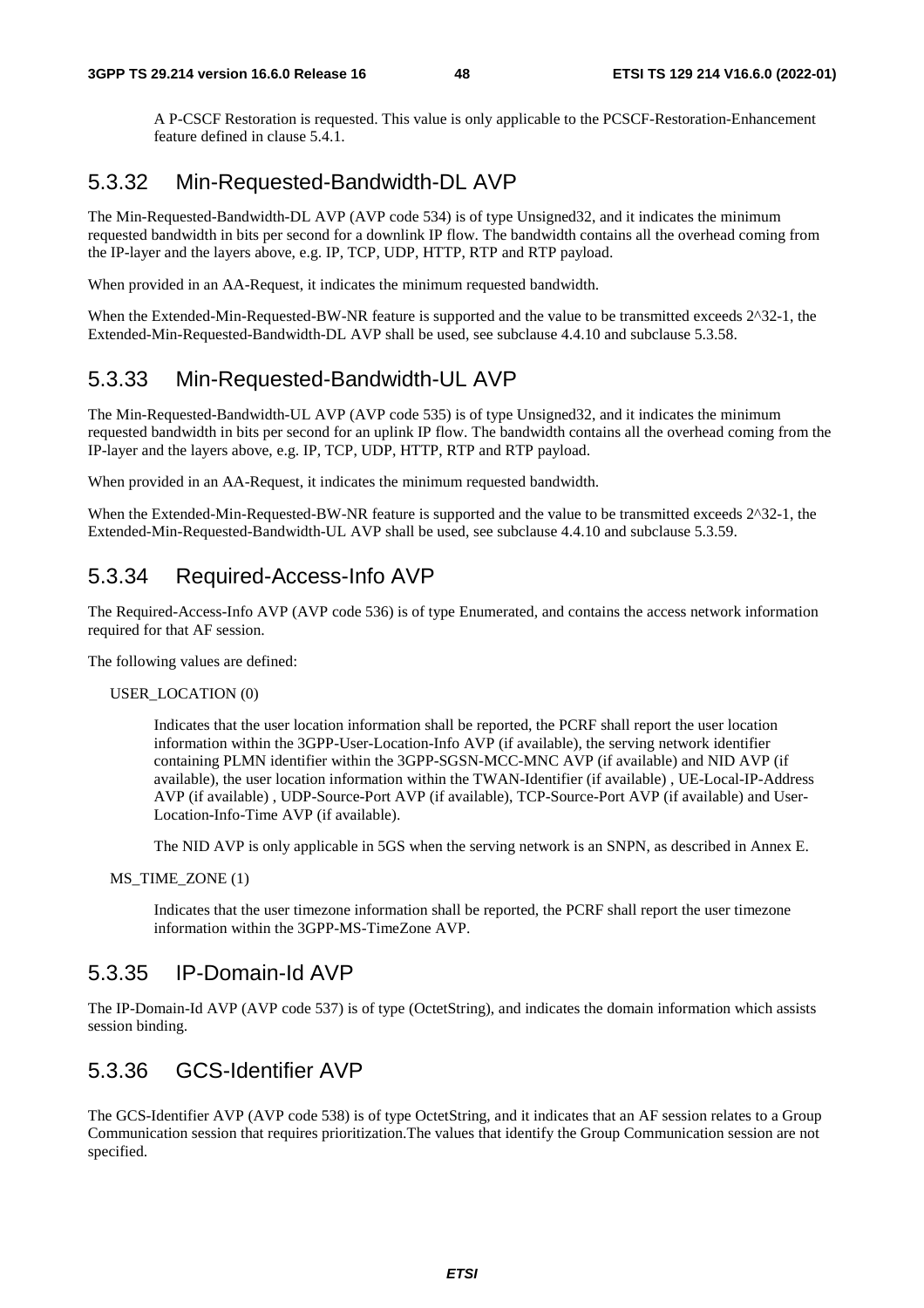## 5.3.37 Sharing-Key-DL AVP

The Sharing-Key-DL AVP (AVP code 539) is of type Unsigned32 and is used to identify what media components may share resource in the downlink direction.

The Sharing-Key-DL AVP shall be used as follows:

- If resource sharing applies between media components across AF sessions for the same user, the same value of the Sharing-Key-DL AVP shall be used;
- If resource sharing does not apply between media components across AF sessions for the same user, a different value of the Sharing-Key-DL AVP shall be used for each media component.

## 5.3.38 Sharing-Key-UL AVP

The Sharing-Key-UL AVP (AVP code 540) is of type Unsigned32 and is used to identify what media components may share resource in the uplink direction.

The Sharing-Key-UL AVP shall be used as follows:

- If resource sharing applies between media components across AF sessions for the same user, the same value of the Sharing-Key-UL AVP shall be used;
- If resource sharing does not apply between media components across AF sessions for the same user, a different value of the Sharing-Key-UL AVP shall be used for each media component.

### 5.3.39 Retry-Interval AVP

The Retry-Interval AVP (AVP code 541) is of type Unsigned32, and it indicates a time interval in seconds to wait until which the AF retries to send the same service information to the PCRF (for the same IP-CAN session) when the service information is temporarily rejected by the PCRF (e.g. due to the detected congestion status of the cell the user is located in).

## 5.3.40 Sponsoring-Action AVP

The Sponsoring-Action AVP (AVP code 542) is of type Enumerated, and contains the indication whether to enable or disable/not enable sponsored data connectivity.

The following values are defined:

DISABLE\_SPONSORING (0)

Disable sponsored data connectivity or not enable sponsored data connectivity

ENABLE\_SPONSORING (1)

Enable sponsored data connectivity.

NOTE: The use of value DISABLE\_SPONSORING (0) to "not enable" sponsored data connectivity is used at initial provisioning of session information to provide sponsor information but not enable it at that point in time and to "disable" sponsored data connectivity is used at modification of session information when disabling sponsored data connectivity previously enabled.

# 5.3.41 Max-Supported-Bandwidth-DL AVP

The Max-Supported-Bandwidth-DL AVP (AVP code 543) is of type Unsigned32, and it indicates the maximum supported bandwidth in bits per second for a downlink IP flow as defined in 3GPP TS 26.114 [41]. The bandwidth contains all the overhead coming from the IP-layer and the layers above, e.g. IP, UDP, RTP and RTP payload.

When the Extended-BW-E2EQOSMTSI-NR feature is supported and the value to be transmitted exceeds  $2^{\wedge}32$ -1, the Extended-Max-Supported-Bandwidth-DL AVP shall be used, see subclause 4.4.10 and subclause 5.3.54.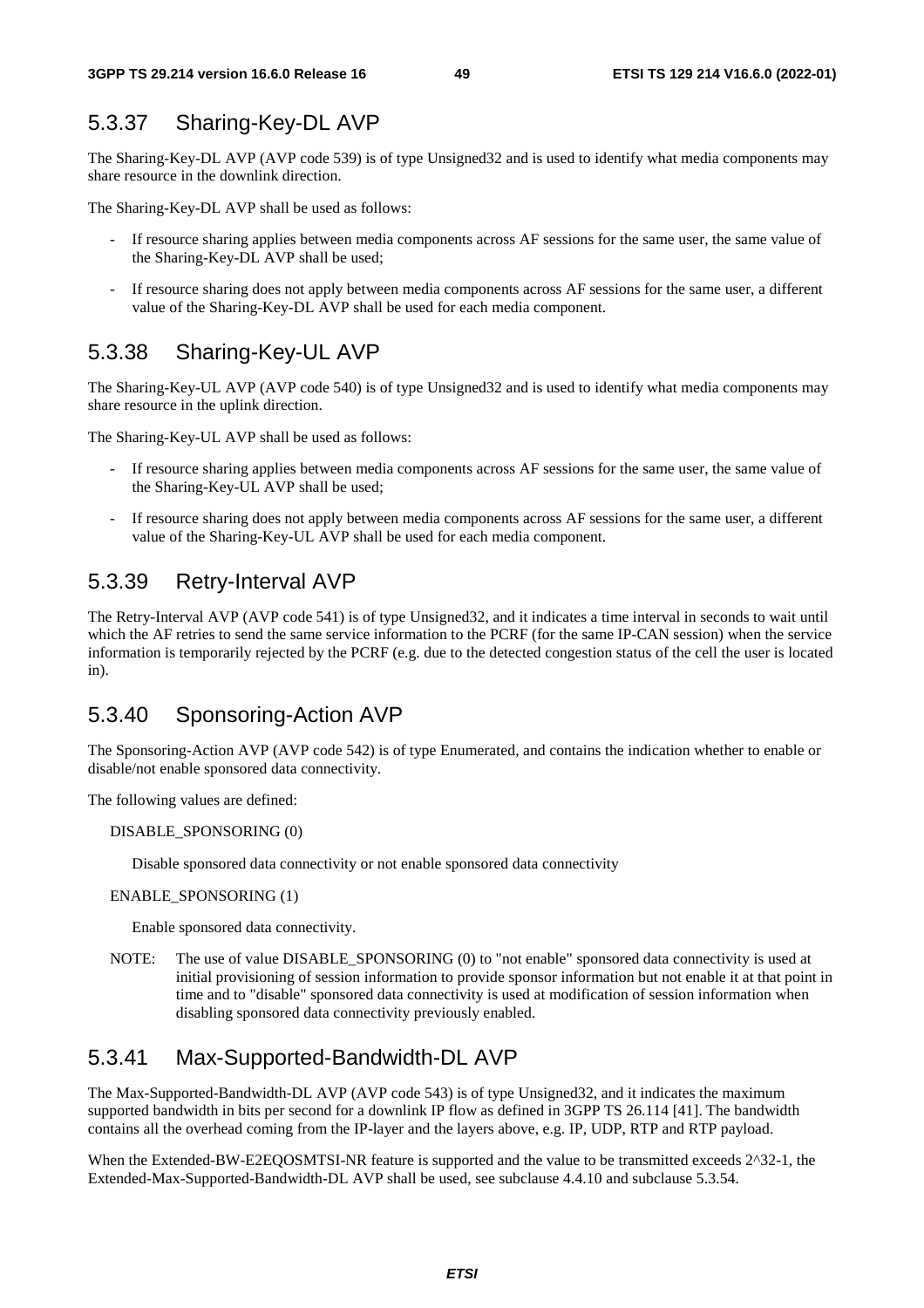# 5.3.42 Max-Supported-Bandwidth-UL AVP

The Max-Supported-Bandwidth-UL AVP (AVP code 544 is of type Unsigned32, and it indicates the maximum supported bandwidth in bits per second for an uplink IP flow as defined in 3GPP TS 26.114 [41]. The bandwidth contains all the overhead coming from the IP-layer and the layers above, e.g. IP, UDP, RTP and RTP payload.

When the Extended-BW-E2EQOSMTSI-NR feature is supported and the value to be transmitted exceeds  $2^{\wedge}32$ -1, the Extended-Max-Supported-Bandwidth-UL AVP shall be used, see subclause 4.4.10 and subclause 5.3.55.

# 5.3.43 Min-Desired-Bandwidth-DL AVP

The Min-Desired-Bandwidth-DL AVP (AVP code 545) is of type Unsigned32, and it indicates the minimum desired bandwidth in bits per second for a downlink IP flow as defined in 3GPP TS 26.114 [41]. The bandwidth contains all the overhead coming from the IP-layer and the layers above, e.g. IP, UDP, RTP and RTP payload.

When the Extended-BW-E2EQOSMTSI-NR feature is supported and the value to be transmitted exceeds  $2^{\wedge}32$ -1, the Extended-Min-Desired-Bandwidth-DL AVP shall be used, see subclause 4.4.10 and subclause 5.3.56.

## 5.3.44 Min-Desired-Bandwidth-UL AVP

The Min-Desired-Bandwidth-DL AVP (AVP code 546) is of type Unsigned32, and it indicates the minimum desired bandwidth in bits per second for an uplink IP flow as defined in 3GPP TS 26.114 [41]. The bandwidth contains all the overhead coming from the IP-layer and the layers above, e.g. IP, UDP, RTP and RTP payload.

When the Extended-BW-E2EQOSMTSI-NR feature is supported and the value to be transmitted exceeds  $2^2$ -1, the Extended-Min-Desired-Bandwidth-UL AVP shall be used, see subclause 4.4.10 and subclause 5.3.57.

## 5.3.45 MCPTT-Identifier AVP

The MCPTT-Identifier AVP (AVP code 547) is of type OctetString, and it includes either one of the namespace values used for MCPTT (see IETF RFC 8101 [45]) and it may include the name of the MCPTT service provider.

## 5.3.45a MCVideo-Identifier AVP

The MCVideo-Identifier AVP (AVP code 562) is of type OctetString, and it includes the name of the MCVideo service provider.

## 5.3.46 Service-Authorization-Info AVP

The Service-Authorization-Info AVP (AVP code 548) is of type Unsigned32, it shall contain a bit mask and indicatethe result of the authorization for the service request from the AF. The bit 0 shall be the least significant bit. For example, to get the value of bit 0, a bit mask of 0x0001 should be used. The meaning of the bits shall be as defined below:

| <b>Bit</b> | <b>Name</b>                                        | <b>Description</b>                                                  |
|------------|----------------------------------------------------|---------------------------------------------------------------------|
|            | The transfer policy is known/unknown.              | This bit, when set, indicates that the transfer policy is unknown.  |
|            | The transfer policy has expired/has not<br>expired | This bit, when set, indicates that the transfer policy has expired. |
|            | The time window of the transfer policy             | This bit, when set, indicates that the time window of the transfer  |
|            | has occurred/has not yet occurred                  | policy has not yet occurred.                                        |

#### **Table 5.3.46: Service-Authorization-Info**

# 5.3.47 Priority-Sharing-Indicator AVP

The Priority-Sharing-Indicator AVP (AVP code 550) is of type Enumerated and is used to indicate that the related media component can use the same Allocation and Retention Priority as media component(s) which are assigned the same QCI in the PCRF belonging to other AF sessions for the same IP-CAN session that also contain the Priority-Sharing-Indicator AVP set to PRIORITY\_SHARING\_ENABLED.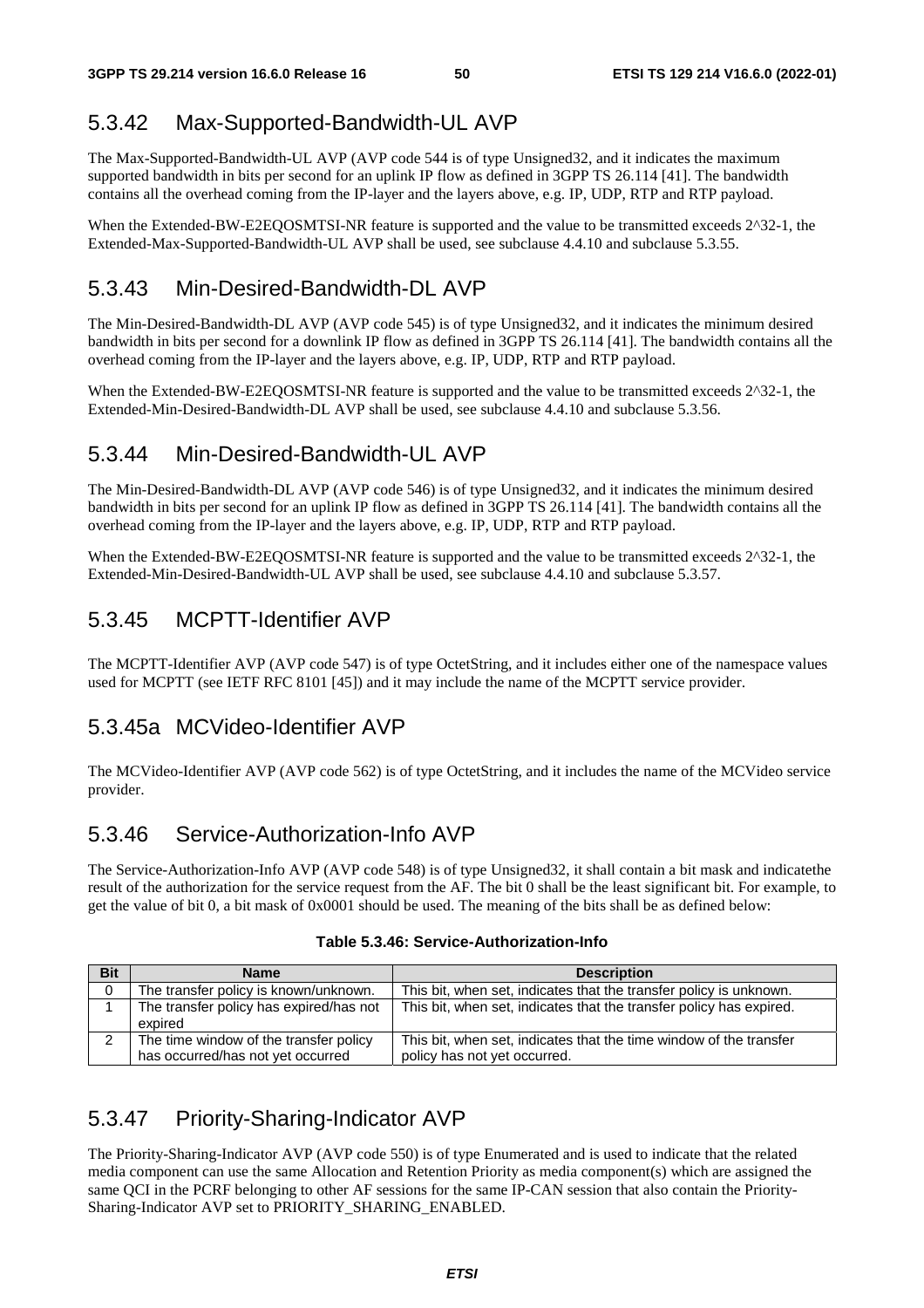The following values are defined:

PRIORITY\_SHARING\_ENABLED (0)

 This value indicates that the related media component is allowed to share the Allocation and Retention Priority with media components belonging to other AF sessions that have also indicated that priority sharing is enabled.

#### PRIORITY\_SHARING\_DISABLED (1)

This value indicates that the related media component is not allowed to share the Allocation and Retention Priority with media components belonging to other AF sessions. This is the default value applicable if this AVP is not supplied.

### 5.3.48 Media-Component-Status AVP

The Media-Component-Status AVP (AVP code 549) is of type Unsigned32, and it describes the status of the PCC/QoS rule(s) related to a media component.

The following values are defined in this specification:

#### 0 (ACTIVE):

This value shall be used to indicate that the PCC/QoS rule(s) related to certain media component are active.

1 (INACTIVE):

 This value shall be used to indicate that the PCC/QoS rule(s) related to certain media component are inactive. This is the default value applicable if this AVP is not supplied.

NOTE: It is assumed that the AF considers the PCC/QoS rule(s) related to the media component(s) for which the Media-Component-Status AVP(s) are not received as inactive when the Specific-Action AVP set to INDICATION\_OF\_FAILED\_RESOURCES\_ALLOCATION (9) is received.

## 5.3.49 Content-Version AVP

The Content-Version AVP (AVP code 552) is of type Unsigned64, and it indicates the version of some content, e.g. of the content of a media component included within the Media-Component-Description AVP. The content version shall be unique for the content and for the lifetime of that content.

NOTE: The method of assigning content versions within the Content-Version AVPs is implementation specific. Example implementations are a monotonically increasing number or a value based on a timestamp.

## 5.3.50 AF-Requested-Data AVP

The AF-Requested-Data AVP (AVP code 551) is of type Unsigned32 and indicates the information that the AF requested to be exposed, it shall contain a bit mask. The bit 0 shall be the least significant bit. For example, to get the value of bit 0, a bit mask of 0x0001 should be used. The meaning of the bits shall be as defined below:

|  |  | Table 5.3.50.1: AF-Requested-Data |
|--|--|-----------------------------------|
|--|--|-----------------------------------|

| <b>Bit</b> | Name                          | <b>Description</b>                                                                                                                                                |
|------------|-------------------------------|-------------------------------------------------------------------------------------------------------------------------------------------------------------------|
|            | EPC-level identities required | This bit, when set, indicates that the AF requests the PCRF to<br>provide the EPC-level identities (MSISDN, IMSI, IMEI(SV)) available<br>for that IP-CAN session. |

### 5.3.51 Pre-emption-Control-Info AVP

The Pre-emption-Control-Info (AVP code 553) is of type Unsigned32, it shall contain a bit mask and indicate that how the PCRF to perform pre-emption among multiple potential media flow candidates of same priority. Pre-emption-Control-Info AVP is provided at the AAR command level and the latest provided value within the Pre-emption-Control-Info AVP shall be applied to all potential media flow candidates. The bit 0 shall be the least significant bit. For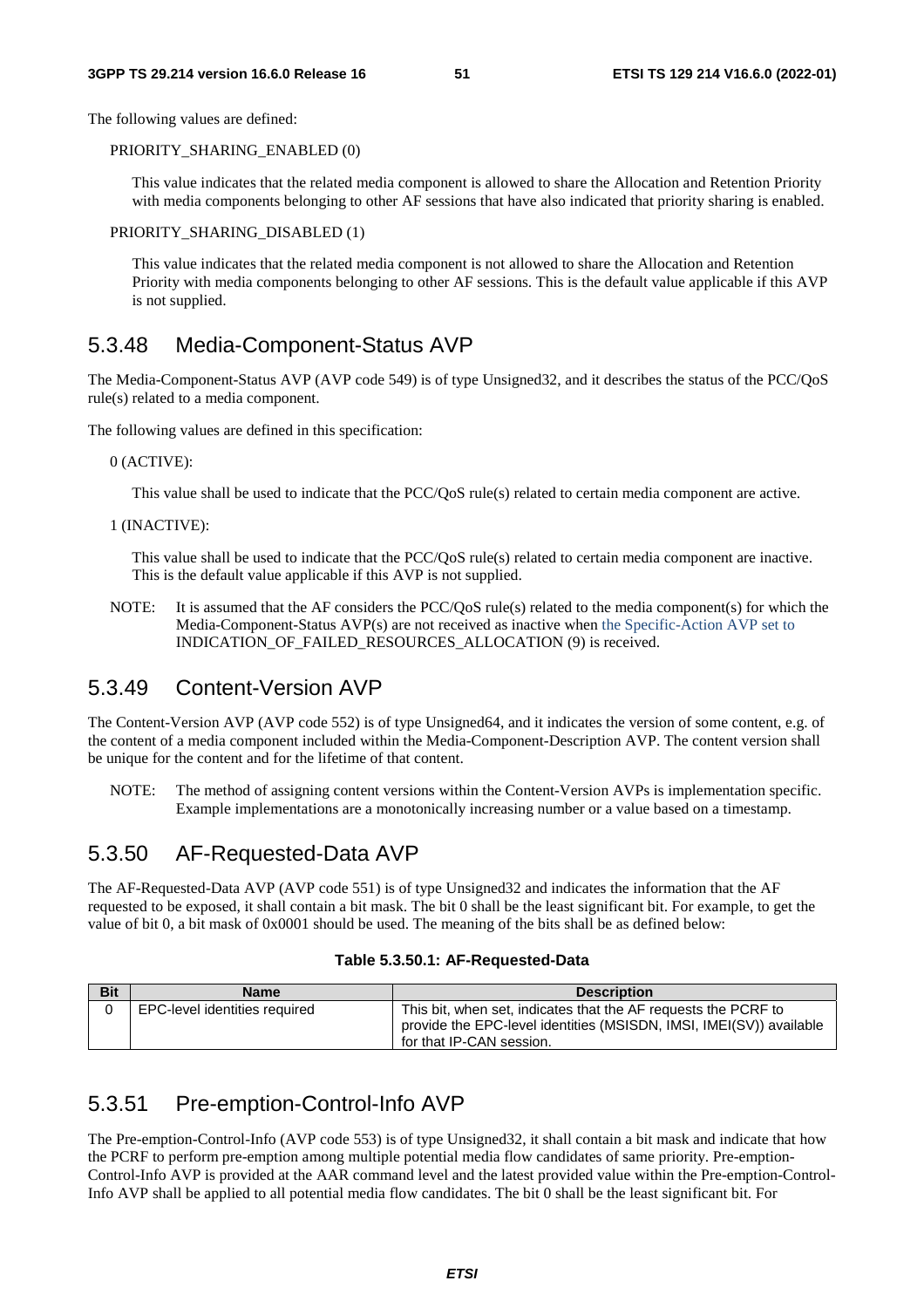example, to get the value of bit 0, a bit mask of 0x0001 should be used. The meaning of the bits shall be as defined below:

The following values are defined, only one bit shall be set at the same time:

| <b>Bit</b> | <b>Name</b>             | <b>Description</b>                                                                     |
|------------|-------------------------|----------------------------------------------------------------------------------------|
|            | Most recent added flow  | This bit, when set, indicates that the most recent added flow is to be<br>pre-empted.  |
|            | Least recent added flow | This bit, when set, indicates that the least recent added flow is to be<br>pre-empted. |
|            | Highest bandwidth flow  | This bit, when set, indicates that the highest bandwidth flow is to be<br>pre-empted.  |

**Table 5.3. 51: Pre-emption-Control-Info** 

# 5.3.52 Extended-Max-Requested-BW-DL AVP

The Extended-Max-Requested-BW-DL AVP (AVP code 554) is of type Unsigned32, and it indicates the maximum requested bandwidth in kbit per second for a downlink IP flow. The bandwidth contains all the overhead coming from the IP-layer and the layers above, e.g. IP, UDP, RTP and RTP payload.

When provided in an AA-Request, it indicates the maximum requested bandwidth. When provided in an AA-Answer, it indicates the maximum bandwidth acceptable by PCRF.

# 5.3.53 Extended-Max-Requested-BW-UL AVP

The Extended-Max–Requested-BW-UL AVP (AVP code 555) is of type Unsigned32, and it indicates the maximum requested bandwidth in kbit per second for an uplink IP flow. The bandwidth contains all the overhead coming from the IP-layer and the layers above, e.g. IP, UDP, RTP and RTP payload.

When provided in an AA-Request, it indicates the maximum requested bandwidth. When provided in an AA-Answer, it indicates the maximum bandwidth acceptable by PCRF.

# 5.3.54 Extended-Max-Supported-BW-DL AVP

The Extended-Max-Supported-BW-DL AVP (AVP code 556) is of type Unsigned32, and it indicates the maximum supported bandwidth in kbit per second for a downlink IP flow as defined in 3GPP TS 26.114 [41]. The bandwidth contains all the overhead coming from the IP-layer and the layers above, e.g. IP, UDP, RTP and RTP payload.

# 5.3.55 Extended-Max-Supported-BW-UL AVP

The Extended-Max-Supported-BW-UL AVP (AVP code 557) is of type Unsigned32, and it indicates the maximum supported bandwidth in kbit per second for an uplink IP flow as defined in 3GPP TS 26.114 [41]. The bandwidth contains all the overhead coming from the IP-layer and the layers above, e.g. IP, UDP, RTP and RTP payload.

# 5.3.56 Extended-Min-Desired-BW-DL AVP

The Extended-Min-Desired-BW-DL AVP (AVP code 558) is of type Unsigned32, and it indicates the minimum desired bandwidth in kbit per second for a downlink IP flow as defined in 3GPP TS 26.114 [41]. The bandwidth contains all the overhead coming from the IP-layer and the layers above, e.g. IP, UDP, RTP and RTP payload.

# 5.3.57 Extended-Min-Desired-BW-UL AVP

The Extended-Min-Desired-BW-UL AVP (AVP code 559) is of type Unsigned32, and it indicates the minimum desired bandwidth in kbit per second for an uplink IP flow as defined in 3GPP TS 26.114 [41]. The bandwidth contains all the overhead coming from the IP-layer and the layers above, e.g. IP, UDP, RTP and RTP payload.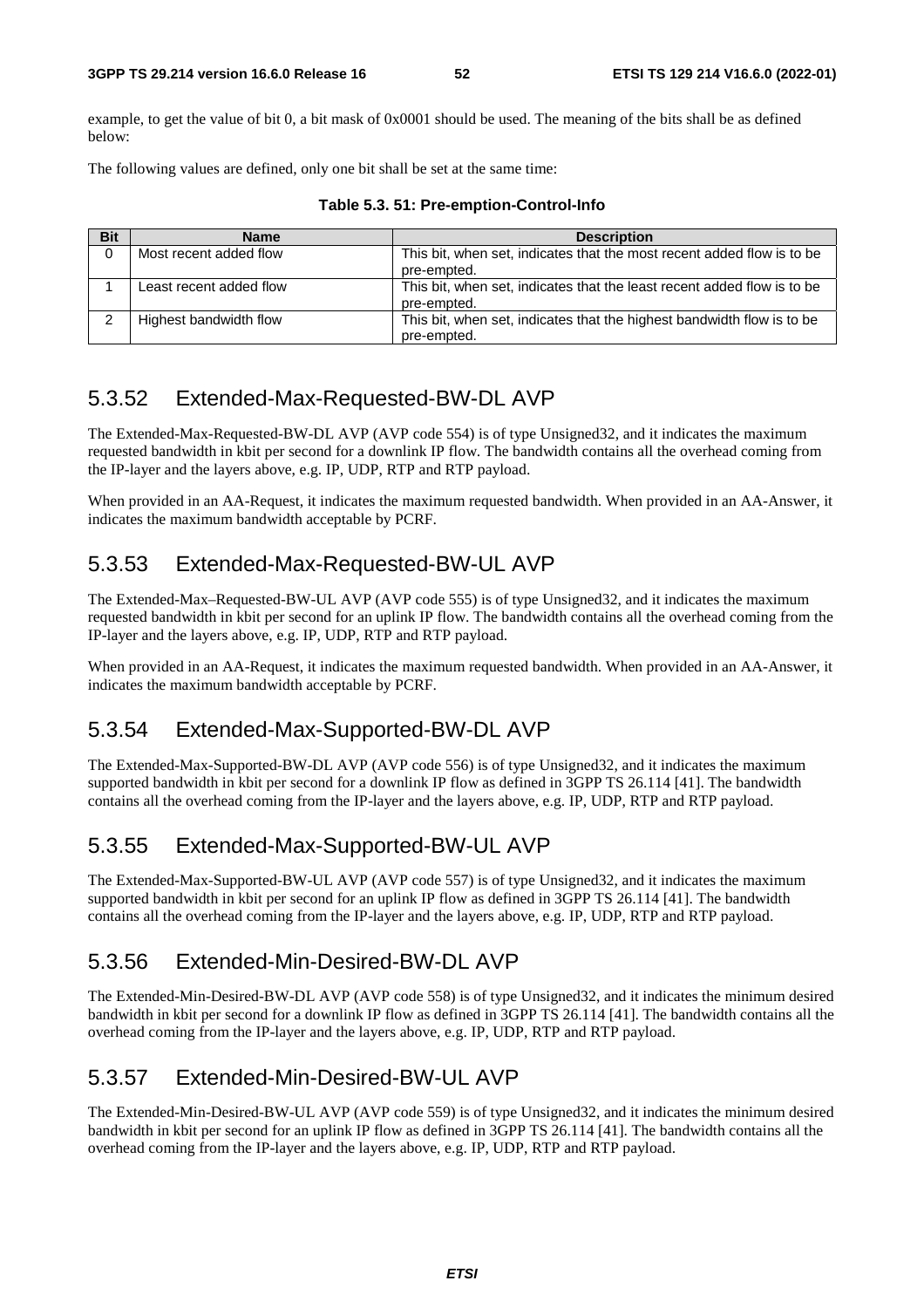## 5.3.58 Extended-Min-Requested-BW-DL AVP

The Extended-Min-Requested-BW-DL AVP (AVP code 560) is of type Unsigned32, and it indicates the minimum requested bandwidth in kbit per second for a downlink IP flow. The bandwidth contains all the overhead coming from the IP-layer and the layers above, e.g. IP, TCP, UDP, HTTP, RTP and RTP payload.

When provided in an AA-Request, it indicates the minimum requested bandwidth.

## 5.3.59 Extended-Min-Requested-BW-UL AVP

The Extended-Min-Requested-Bandwidth-UL AVP (AVP code 561) is of type Unsigned32, and it indicates the minimum requested bandwidth in kbit per second for an uplink IP flow. The bandwidth contains all the overhead coming from the IP-layer and the layers above, e.g. IP, TCP, UDP, HTTP, RTP and RTP payload.

When provided in an AA-Request, it indicates the minimum requested bandwidth.

### 5.3.60 IMS-Content-Identifier AVP

The IMS-Content-Identifier AVP (AVP code 563) is of type OctetString, and it contains information that identifies the particular IMS communication service or communication dialogue that the AF service session belongs to. This information may be used by the PCRF, for example, to differentiate Charging for different communication dialogs in the IMS session.

### 5.3.61 IMS-Content-Type AVP

The IMS-Content-Type AVP (AVP code 564) is of type Enumerated, and it indicates the type of IMS communication service the AF session refers to. The following values are defined:

#### NO\_CONTENT\_DETAIL (0)

 This value is used to indicate that no information about the type of IMS communication service is being provided

 $CAT(1)$ 

This value is used to indicate that the type of IMS communication service is Customized Alerting Tones

#### CONFERENCE (2)

This value is used to indicate that the type of IMS communication service is 3PTY conference

## 5.3.62 Callee-Information AVP

The Callee-Information AVP (AVP code 565) is of type Grouped, and it contains information that identifies the callee information of the AF service session. This information may be used by the PCRF, for example, to provide the callee information in the PCC rule decision for further volume based charging.

AVP Format:

```
 Callee-Information::= < AVP Header: 565 > 
       [Called-Party-Address] 
       *[Requested-Party-Address] 
      *[Called-Asserted-Identity] 
      *[AVP]
```
# 5.3.63 FLUS-Identifier AVP

The FLUS-Identifier AVP (AVP code 566) is of type OctetString, and it indicates that a media component is used for FLUS media.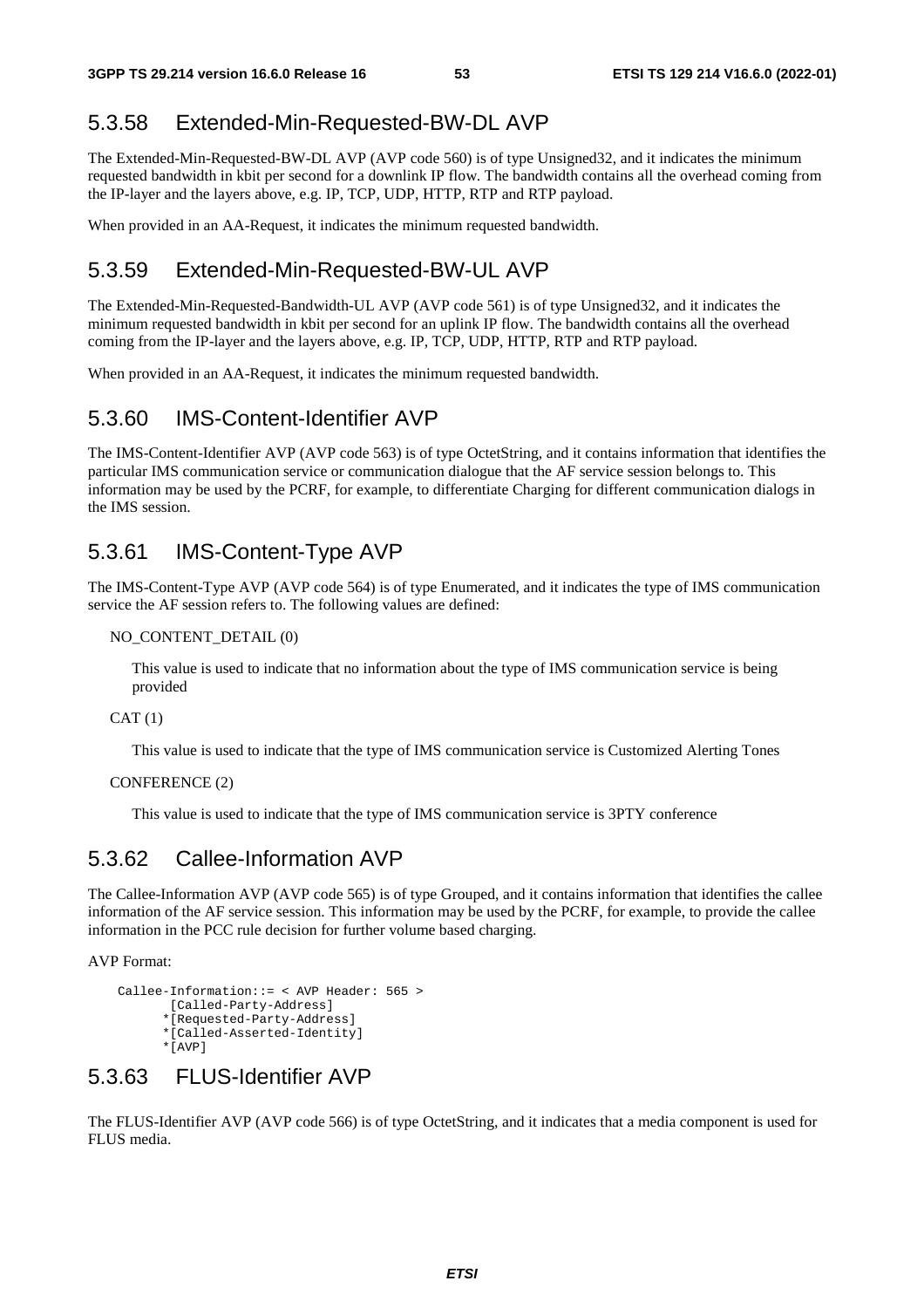It is derived from the media level attribute "a=label:" (see IETF RFC 4574 [68]) obtained from the SDP body. It contains the string after "a=label:" starting with "flus" and may be followed by more characters as described in 3GPP TS 26.238 [69].

### 5.3.64 Desired-Max-Latency AVP

The Desired-Max-Latency AVP (AVP code 567) is of type Float32 and describes the maximum desirable end to end transport level packet latency in milliseconds as a zero-based integer or as a non-zero real value. The value excludes any application level processing in the sender and receivers, such as e.g. application-level retransmission or encoding/decoding.

## 5.3.65 Desired-Max-Loss AVP

The Desired-Max-Loss AVP (AVP code 568) is of type Float32 and describes the maximum desirable end to end transport level packet loss rate in percent (without "%" sign) as a zero-based integer or as a non-zero real value.

### 5.3.66 MA-Information AVP

The MA-Information AVP (AVP code 570) is of type Grouped, and contains the additional or released IP-CAN type and RAT type for a MA PDU session.

```
MA-Information::= < AVP Header: 570 > 
                           [ IP-CAN-Type ] 
                           [ RAT-Type ] 
                           [ MA-Information-Action ]
                          *[ AVP ]
```
### 5.3.67 MA-Information-Action AVP

The MA-Information-Action AVP (AVP code 571) is of type Unsigned32, and it indicates the action to apply to the IP-CAN type and RAT type values included in the MA-Information AVP.

The following values are defined in this specification:

0 (ADD):

 This value shall be used to indicate that the IP-CAN Type/RAT Type included in the MA-Information AVP are available for the MA PDU session.

 This value shall be used to indicate that the IP-CAN Type/RAT Type included in the MA-Information AVP are released and not available for the MA PDU session.

0 (ADD) is the default value.

### 5.3.68 NID AVP

The NID AVP (AVP code 569) is of type OctetString, and it indicates Network Identifier (NID) consisting on 44 bits (11 hexadecimal digits), as specified in 3GPP TS 23.003 [38], subclause 12.7.

The NID AVP is only applicable in 5GS when the serving network is an SNPN, as described in Annex E.

### 5.3.69 5GS-RAN-NAS-Release-Cause AVP (3GPP-5GS and Non-3GPP-5GS access type)

The 5GS-RAN-NAS-Release-Cause AVP (AVP code 572) is of type Grouped, and indicates the RAN or NAS release cause code information in 3GPP-5GS and non-3GPP-5GS access types.

AVP Format:

<sup>1 (</sup>RELEASE):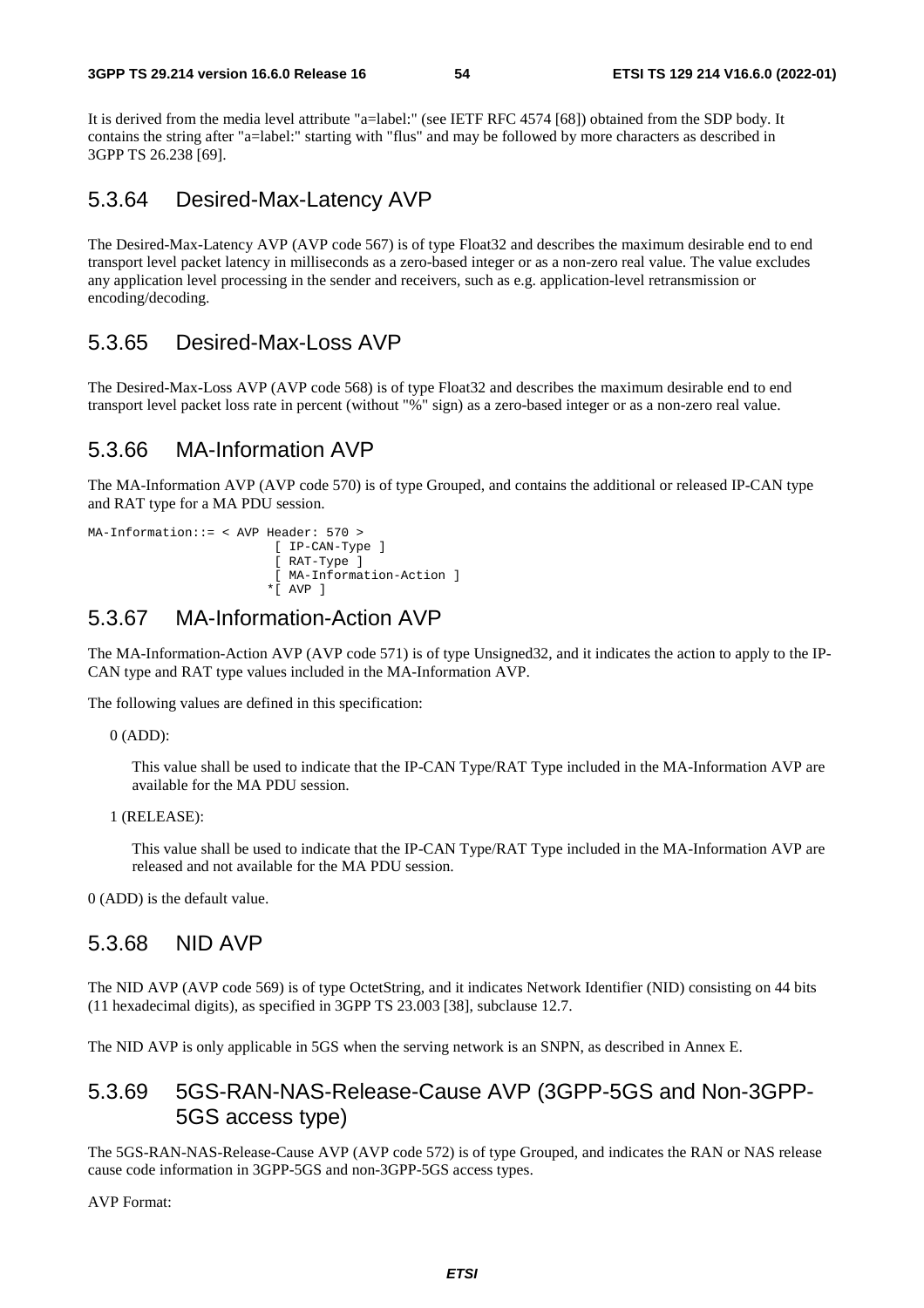```
5GS-RAN-NAS-Release-Cause ::= < AVP Header: 572 > 
                         [5GMM-Cause] 
                         [5GSM-Cause] 
                         [NGAP-Cause] 
                        *[ AVP ]
```
### 5.3.70 5GMM-Cause AVP

The 5GMM-Cause AVP (AVP code 573) is of type Unsigned32 and indicates the 5GMM cause code information. The AVP shall be coded as per the 5GMM Cause in subclause 9.11.3.2 of 3GPP TS 24.501 [70].

## 5.3.71 5GSM-Cause AVP

The 5GSM-Cause AVP (AVP code 574) is of type Unsigned32 and indicates the 5GSM cause code information. The AVP shall be coded as per the 5GSM Cause in subclause 9.11.4.2 of 3GPP TS 24.501 [70].

## 5.3.72 NGAP-Cause AVP

The NGAP-Cause AVP (AVP code 575) is of type Grouped and indicates the NG Application Protocol cause value as specified in subclause 9.4.5 of 3GPP TS 38.413 [71].

AVP Format:

```
NGAP-Cause ::= < AVP Header: 575 > 
                         {NGAP-Group} 
                         {NGAP-Value}
```
### 5.3.73 NGAP-Group AVP

The NGAP-Group AVP (AVP code 576) is of type Unsigned32, and it indicates the group of the NGAP cause. The value of this IE shall equal to the ASN.1 value of the specified NGAP cause group

NGAP supports cause groups defined as separate enumerations, as specified in subclause 9.4.5 of 3GPP TS 38.413 [71]. The following values are defined in this specification:

0:

This value indicates the NGAP cause group is "radioNetwork".

1:

This value indicates the NGAP cause group is "transport".

 $2:$ 

This value indicates the NGAP cause group is "nas".

3:

This value indicates the NGAP cause group is "protocol".

4:

This value indicates the NGAP cause group is "misc".

## 5.3.74 NGAP-Value AVP

The NGAP-Value AVP (AVP code 577) is of type Unsigned32 and indicates the NG AP cause value in specific cause group identified by the NGAP-Group AVP, as specified in subclause 9.4.5 of 3GPP TS 38.413 [71].

### 5.3.75 Wireline-User-Location-Info AVP

The Wireline-User-Location-Info AVP (AVP code 578) is of type Grouped and contains either wireline Cable or wireline BBF user location information.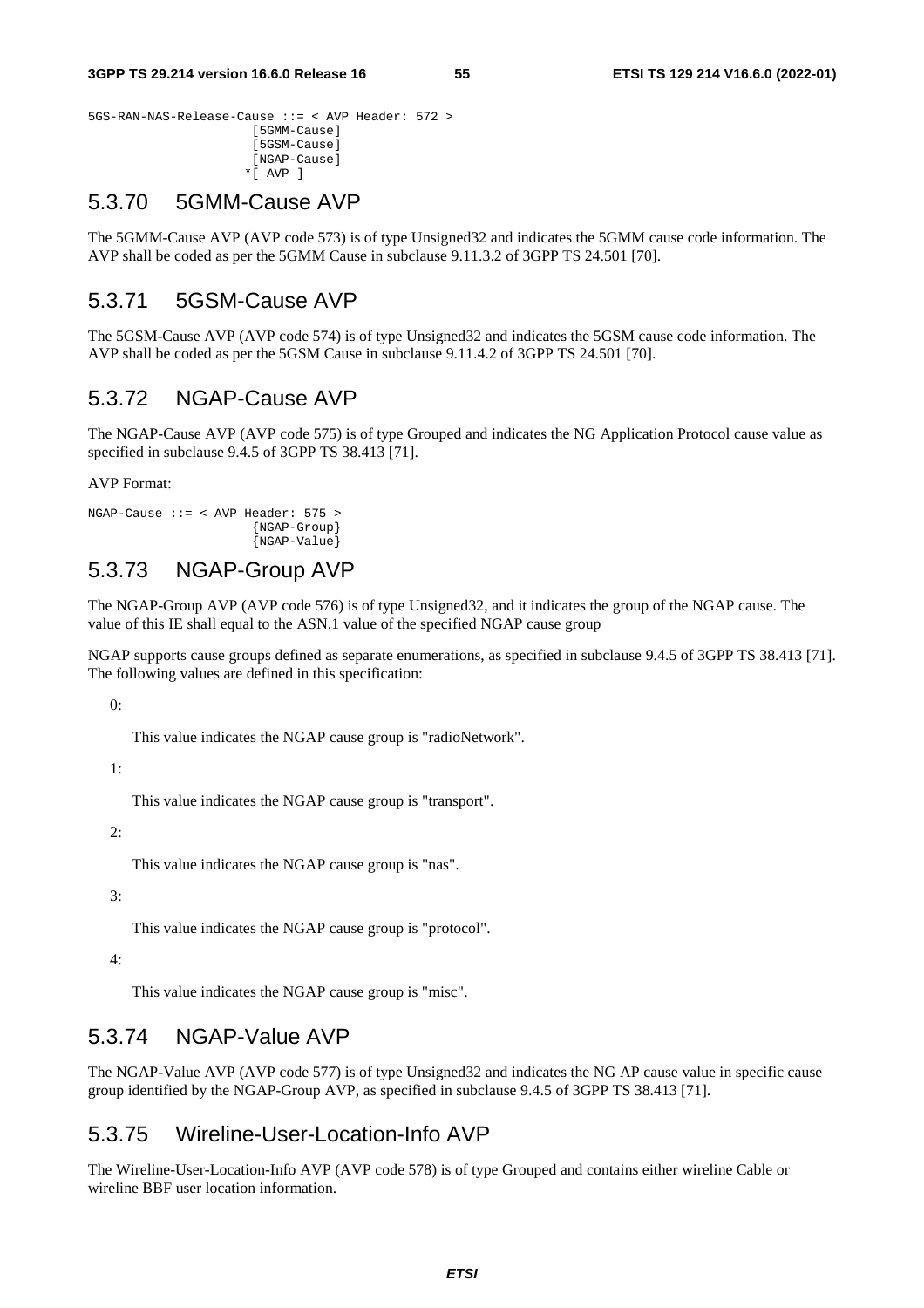The HFC-Node-Identifier AVP indicates wireline cable location and contains an HFC Node Identifer.

The GLI-Identifier AVP indicates wireline BBF location and contains a Global Line Identifier. The Line-Type AVP indicates the type of line included in the GLI-Identifier AVP.

AVP Format:

```
Wireline-User-Location-Info ::= < AVP Header: 578 > 
                       [ HFC-Node-Identifier ] 
                       [ GLI-Identifier ] 
                       [ Line-Type ] 
                     *[ AVP ]
```
### 5.3.76 HFC-Node-Identifier AVP

The HFC-Node-Identifier AVP (AVP code 579) is of type OctetString and contains an HFC Node Identifier as specified in CableLabs WR-TR-5WWC-ARCH [73].

### 5.3.77 GLI-Identifier AVP

The GLI-Identifier AVP (AVP code 580) is of type OctetString and contains a Global Line Identifier (see clause 28.16.3 of 3GPP TS 23.003 [38]) encoded as base64-encoded characters, representing the GLI value (up to 150 bytes) as specified in BBF WT-470 [74].

### 5.3.78 Line-Type AVP

The Line-Type AVP (AVP code 581) is of type Unsigned32 and it indicates the type of wireline (DSL or PON) for the wireline BBF access.

The following values are defined in this specification:

0 (DSL):

This value shall be used to indicate DSL line.

1 (PON):

This value shall be used to indicate PON line.

# 5.4 Rx re-used AVPs

## 5.4.0 General

Table 5.4.0.1 lists the Diameter AVPs re-used by the Rx reference point from existing Diameter Applications, including a reference to their respective specifications and when needed, a short description of their usage within the Rx reference point. Other AVPs from existing Diameter Applications, except for the AVPs from Diameter Base Protocol, do not need to be supported. The AVPs from Diameter Base Protocol are not included in table 5.4.0.1, but they are re-used for the Rx protocol. Unless otherwise stated, re-used AVPs shall maintain their 'M', 'P' and 'V' flag settings. Where 3GPP Radius VSAs are re-used, unless otherwise stated, they shall be translated to Diameter AVPs as described in RFC 4005 [12] with the exception that the 'M' flag shall be set and the 'P' flag may be set.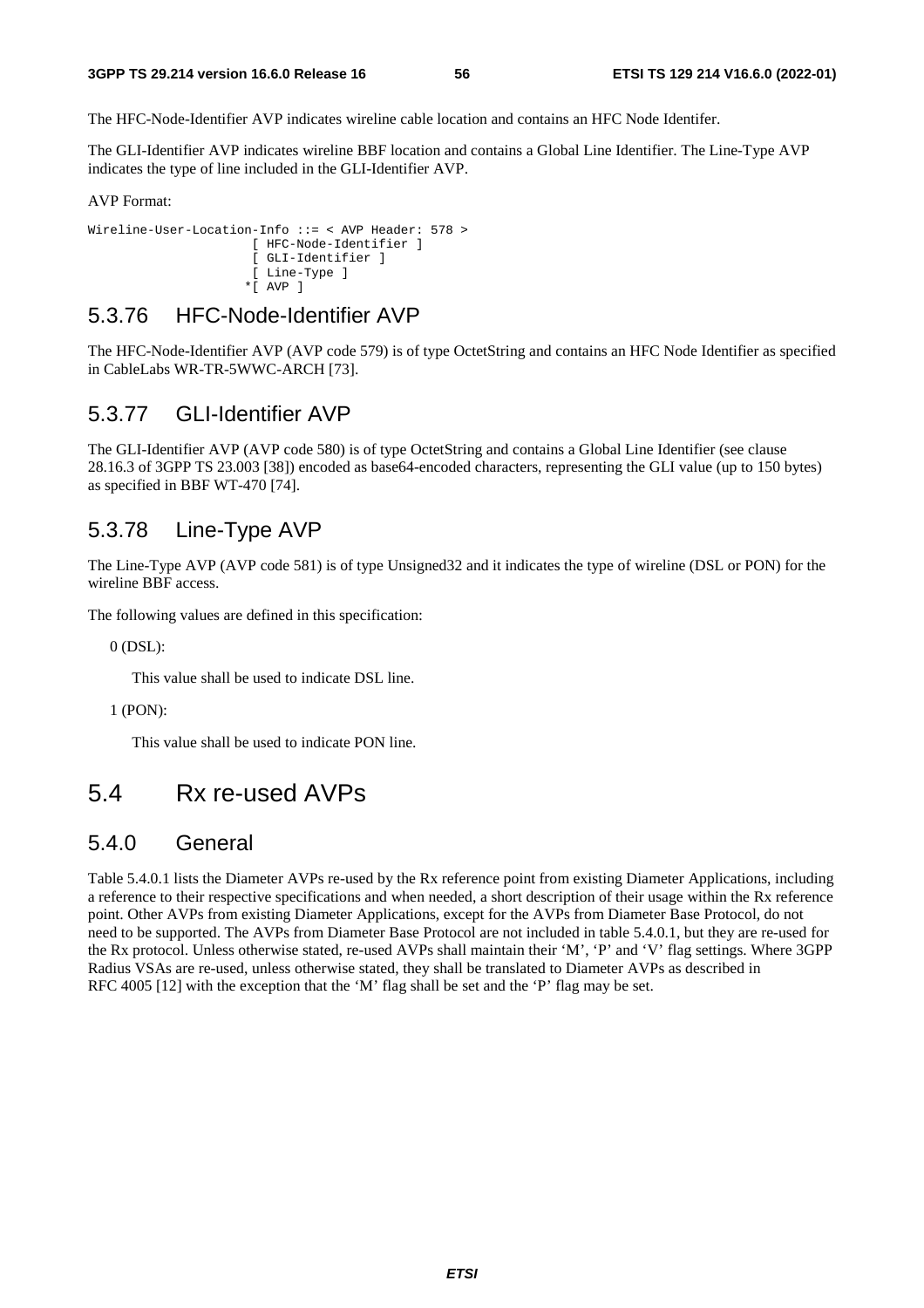### **Table 5.4.0.1: Rx re-used Diameter AVPs**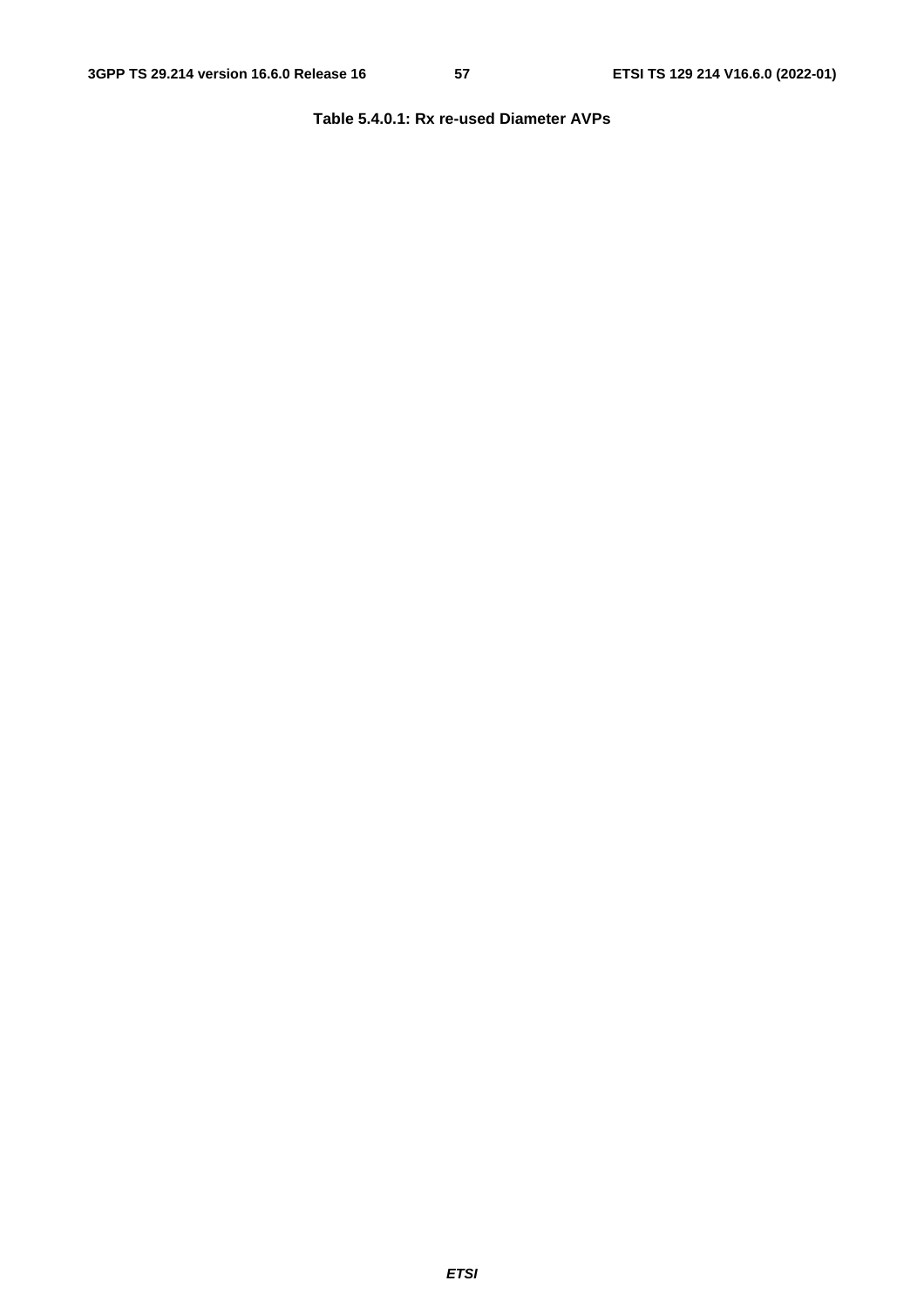| <b>Attribute Name</b>                           | Reference           | <b>Comments</b>                                                                                                                                                                                                                                                                                                                                                                                                               | <b>Applicability</b><br>(notes 1, 2)                              |
|-------------------------------------------------|---------------------|-------------------------------------------------------------------------------------------------------------------------------------------------------------------------------------------------------------------------------------------------------------------------------------------------------------------------------------------------------------------------------------------------------------------------------|-------------------------------------------------------------------|
| 3GPP-MS-TimeZone                                | 3GPP TS 29.061 [34] | Indicates the offset between universal time and<br>local time in steps of 15 minutes of where the MS<br>currently resides.<br>This AVP shall have the 'M' bit cleared.                                                                                                                                                                                                                                                        | NetLoc<br>RAN-NAS-<br>Cause<br>Netloc-<br>Trusted-<br><b>WLAN</b> |
| 3GPP-SGSN-MCC-MNC<br>3GPP TS 29.061 [34]        |                     | Indicates the serving core network operator ID. For NetLoc,<br>GPRS accesses the MCC and the MNC of the<br>SGSN.<br>For EPS the MCC and the MNC provided by the<br>SGW or TWAG.<br>This AVP shall have the 'M' bit cleared.                                                                                                                                                                                                   | Netloc-<br>Trusted-<br><b>WLAN</b><br>RAN-NAS-<br>Cause           |
| 3GPP-User-Location-Info 3GPP TS 29.061 [34]     |                     | Indicates details of where the UE is currently<br>located (e.g. SAI or CGI), Coding shall be done as<br>defined in 3GPP TS 29.274 [33]. The values<br>"NCGI" and "5GS TAI and NCGI" (which are not<br>applicable in some specification using this AVP)<br>shall be applicable.<br>This AVP shall have the 'M' bit cleared.                                                                                                    | NetLoc<br>RAN-NAS-<br>Cause                                       |
| 3GPP TS 29.212 [8]<br>AN-GW-Address             |                     | Carries the IP address of the ePDG used as IPSec<br>tunnel endpoint with the UE.<br>This AVP shall have the 'M' bit cleared.                                                                                                                                                                                                                                                                                                  |                                                                   |
| <b>AN-Trusted</b><br>3GPP TS 29.273 [39]        |                     | Indicates whether the access network is trusted or<br>untrusted for the Non-3GPP access network. This<br>AVP shall have the 'M' bit cleared.                                                                                                                                                                                                                                                                                  |                                                                   |
| 3GPP TS 32.299 [24]<br>Called-Asserted-Identity |                     | The address (Public User ID: SIP URI, E.164, etc.)<br>of the finally asserted called party.                                                                                                                                                                                                                                                                                                                                   | <b>VBCLTE</b>                                                     |
| Called-Party-Address                            | 3GPP TS 32.299 [24] | The address (SIP URI, Tel URI or URN) of the<br>party to whom the call is addressed.                                                                                                                                                                                                                                                                                                                                          | <b>VBCLTE</b>                                                     |
| Called-Station-Id<br>IETF RFC 4005 [12]         |                     | The PDN the user is connected to. For GPRS and<br>EPS the APN. When used to contain the APN, the<br>APN is composed of the APN Network Identifier<br>only, or the APN Network Identifier and the APN<br>Operator Identifier as specified in TS 23.003 [38],<br>clause 9.1. The inclusion of the APN Operator<br>Identifier can be configurable.                                                                               | Rel <sub>8</sub>                                                  |
| 3GPP TS 32.299 [24]<br>Calling-Party-Address    |                     | The address (SIP URI or Tel URI) which identifies<br>the party (Public User Identity or Public Service<br>Identity) initiating a SIP transaction.<br>This information may be used by the PCRF, for<br>example, to provide the caller information in the<br>PCC rule decision for further volume based<br>charging.                                                                                                            | <b>VBCLTE</b>                                                     |
| <b>DRMP</b>                                     | IETF RFC 7944 [43]  | Allows Diameter endpoints to indicate the relative<br>priority of Diameter transactions.                                                                                                                                                                                                                                                                                                                                      |                                                                   |
| Final-Unit-Action                               | IETF RFC 4006 [14]  | The action applied by the PCEF when the user's<br>account cannot cover the service cost.                                                                                                                                                                                                                                                                                                                                      | Rel <sub>8</sub>                                                  |
| Framed-IP-Address<br>IETF RFC 4005 [12]         |                     | The valid routable Ipv4 address that is applicable<br>for the IP Flows towards the UE at the PCEF. The<br>PCRF shall use this address to identify the correct<br>IP-CAN session (session binding). For example,<br>the IP address may actually be that of the network<br>interface of a NAT device between the UE and the<br>GW. The values<br>OxFFFFFFFF and OxFFFFFFFE are not applicable<br>as described in RFC 4005 [12]. |                                                                   |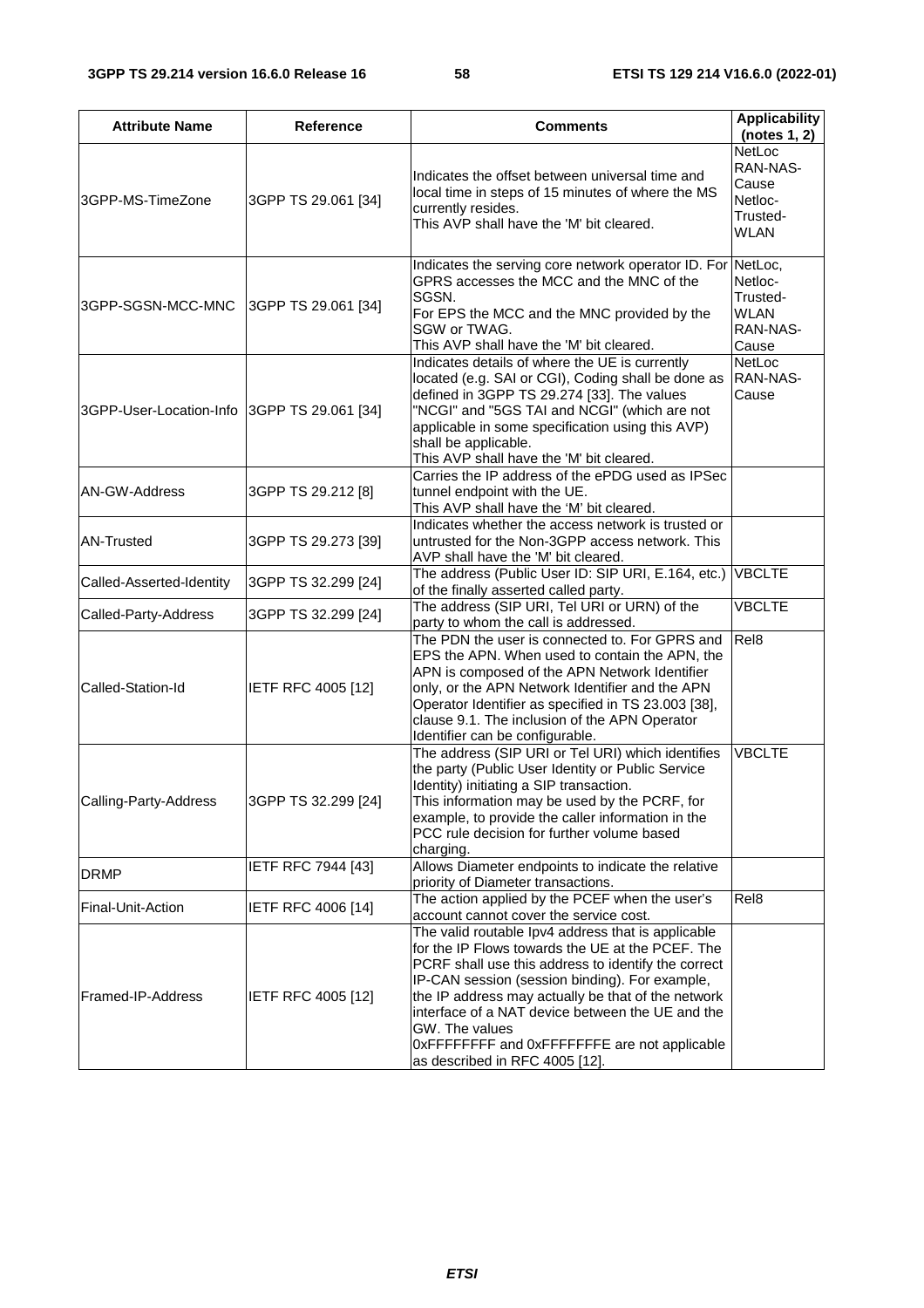| <b>Attribute Name</b><br><b>Reference</b>              |            |                    | <b>Comments</b>                                                                                                                                                                                                                                                                                                                                                                                                                                                                                                                                                                                                                                                                               | <b>Applicability</b><br>(notes 1, 2)                                                 |
|--------------------------------------------------------|------------|--------------------|-----------------------------------------------------------------------------------------------------------------------------------------------------------------------------------------------------------------------------------------------------------------------------------------------------------------------------------------------------------------------------------------------------------------------------------------------------------------------------------------------------------------------------------------------------------------------------------------------------------------------------------------------------------------------------------------------|--------------------------------------------------------------------------------------|
| Framed-Ipv6-Prefix<br>IETF RFC 4005 [12]               |            |                    | A valid full lpv6 address that is applicable to an IP<br>flow or IP flows towards the UE at the PCEF. The<br>PCRF shall use this address to identify the correct<br>IP-CAN session (session binding, refer to<br>TS 29.213 [9]). For example, the IP address may<br>actually be that of the network interface of a NAT<br>device between the UE and the GW.<br>The encoding of the value within this Octet String<br>type AVP shall be as defined in RFC 3162 [20],<br>clause 2.3. The "Reserved", "Prefix-Length" and<br>"Prefix" fields shall be included in this order. The<br>AF shall set the "Prefix Length" to 128 and encode<br>the Ipv6 address of the UE within the "Prefix" field. |                                                                                      |
| Granted-Service-Unit<br>IETF RFC 4006 [14]<br>(NOTE 3) |            |                    | The volume and/or time thresholds for sponsored<br>data connectivity. Only CC-Total-Octets, one of the nnectivity,<br>CC-Input-Octets and CC-Output-Octets, or CC-<br>Time AVPs are reused.<br>This AVP shall have the 'M' bit cleared.                                                                                                                                                                                                                                                                                                                                                                                                                                                       | SponsoredCo<br><b>SCTimeBase</b><br>dUM                                              |
| IP-CAN-Type                                            |            | 3GPP TS 29.212 [8] | IP-CAN type of the user.                                                                                                                                                                                                                                                                                                                                                                                                                                                                                                                                                                                                                                                                      |                                                                                      |
| IETF RFC 8583 [51]<br>Load                             |            |                    | The AVP used to convey load information between<br>Diameter nodes.<br>This AVP and all AVPs within this grouped AVP<br>shall have the 'M' bit cleared.                                                                                                                                                                                                                                                                                                                                                                                                                                                                                                                                        |                                                                                      |
|                                                        | Max-PLR-DL | 3GPP TS 29.212 [8] | indicates ratio of lost packets per number of<br>packets sent in unit of tenth of percent for a<br>downlink voice service data flow.                                                                                                                                                                                                                                                                                                                                                                                                                                                                                                                                                          | <b>CHEM</b>                                                                          |
|                                                        | Max-PLR-UL | 3GPP TS 29.212 [8] | indicates ratio of lost packets per number of<br>packets sent in unit of tenth of percent for a uplink<br>voice service data flow.                                                                                                                                                                                                                                                                                                                                                                                                                                                                                                                                                            | <b>CHEM</b>                                                                          |
| NetLoc-Access-Support                                  |            | 3GPP TS 29.212 [8] | Indicates the level of support for NetLoc<br>procedures provided by the current access<br>network.                                                                                                                                                                                                                                                                                                                                                                                                                                                                                                                                                                                            | NetLoc<br>Netloc-<br>Trusted-<br><b>WLAN</b><br>NetLoc-<br>Untrusted-<br><b>WLAN</b> |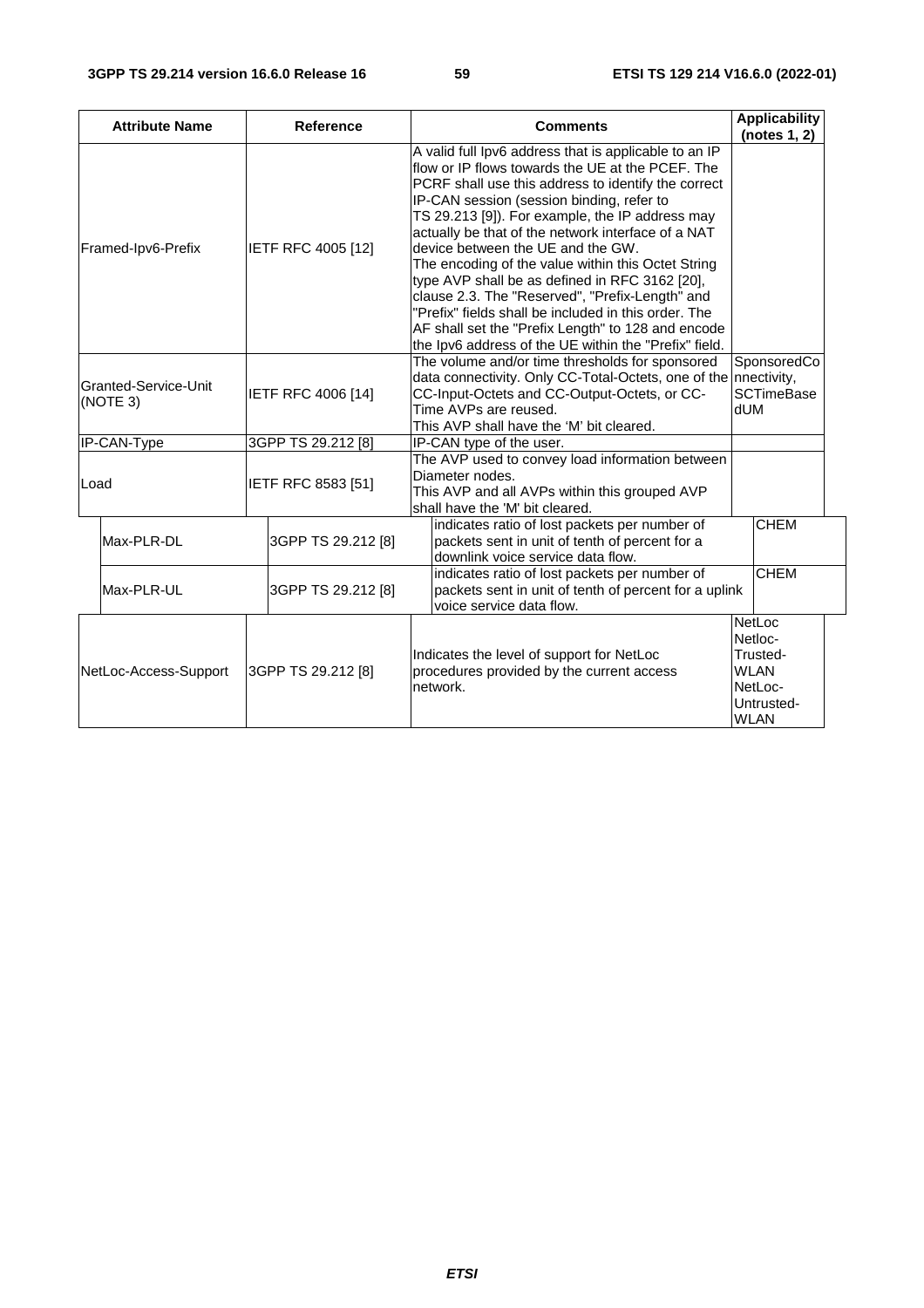| <b>Attribute Name</b>                               | Reference                                   | <b>Comments</b>                                                                                                                                                                                                                                                                                    | <b>Applicability</b><br>(notes 1, 2)                                                            |
|-----------------------------------------------------|---------------------------------------------|----------------------------------------------------------------------------------------------------------------------------------------------------------------------------------------------------------------------------------------------------------------------------------------------------|-------------------------------------------------------------------------------------------------|
| OC-OLR                                              | IETF RFC 7683 [35]                          | Contains the necessary information to convey an<br>overload report                                                                                                                                                                                                                                 |                                                                                                 |
| OC-Supported-Features                               | IETF RFC 7683 [35]                          | Defines the support for the Diameter overload<br>indication conveyence by the sending node                                                                                                                                                                                                         |                                                                                                 |
| Pre-emption-Capability                              | 3GPP TS 29.212 [8]                          | Indicates whether a service data flow can get<br>resources that were already assigned to another<br>service data flow with a lower priority level.                                                                                                                                                 | MCPTT-<br>Preemption                                                                            |
| Pre-emption-Vulnerability                           | 3GPP TS 29.212 [8]                          | Indicates whether a service data flow can lose the<br>resources assigned to it in order to admit a service<br>data flow with higher priority level.                                                                                                                                                | MCPTT-<br>Preemption                                                                            |
| RAN-NAS-Release-<br>Cause                           | 3GPP TS 29.212 [8]                          | Indicates RAN and/or NAS release cause code<br>information. TWAN release cause code information Cause<br>or untrusted WLAN release cause code<br>information.                                                                                                                                      | RAN-NAS-                                                                                        |
| RAT-Type                                            | 3GPP TS 29.212 [8]                          | Indicate which Radio Access Technology is<br>currently serving the UE.                                                                                                                                                                                                                             | Rel8                                                                                            |
| Requested-Party-Address 3GPP TS 32.299 [24]         |                                             | The address (SIP URI, Tel URI or URN) of the<br>party to whom the call was originaly addressed.                                                                                                                                                                                                    | <b>VBCLTE</b>                                                                                   |
| Reference-Id<br><b>Reservation-Priority</b>         | 3GPP TS 29.154 [47]<br>3GPP TS 183.017 [15] | Indicates the transfer policy stored in the SPR.<br>The vendor-id shall be set to ETSI (13019) [15].<br>The support of this AVP shall be advertised in the<br>capabilities exchange mechanisms (CER/CEA) by<br>including the ETSI parameter in the Supported-                                      |                                                                                                 |
| Subscription-Id                                     | IETF RFC 4006 [14]                          | Vendor-Id AVP.<br>The identification of the subscription (IMSI,<br>MSISDN, etc.)                                                                                                                                                                                                                   |                                                                                                 |
| Supported-Features<br>3GPP TS 29.229 [25]           |                                             | If present, this AVP informs the destination host<br>about the features that the origin host requires to<br>successfully complete this command exchange.                                                                                                                                           | Rel8                                                                                            |
| <b>TCP-Source-Port</b><br>3GPP TS 29.212 [8]        |                                             | Contains the TCP source port number in the case<br>that a NAT and firewall are detected and the IKEv2<br>messages exchanged between the UE and the<br>ePDG are transported using the firewall traversal<br>tunnel as described in 3GPP TS 24.302 [50]. This<br>AVP shall have the 'M' bit cleared. | NetLoc-<br>Untrusted-<br><b>WLAN</b>                                                            |
| <b>TWAN-Identifier</b><br>3GPP TS 29.061 [34]       |                                             | Indicates the UE location in a Trusted WLAN or<br>Untrusted WLAN Access Network.<br>This AVP shall have the 'M' bit cleared.                                                                                                                                                                       | Netloc-<br>Trusted-<br><b>WLAN</b><br>RAN-NAS-<br>Cause<br>NetLoc-<br>Untrusted-<br><b>WLAN</b> |
| ToS-Traffic-Class<br>3GPP TS 29.212 [8]             |                                             | Indicates the DSCP code to be used for packet<br>filter. The first octet contains the DSCP code and<br>the second octet contains the mask field set to<br>11111100.                                                                                                                                | <b>DSCP</b>                                                                                     |
| UDP-Source-Port<br>3GPP TS 29.212 [8]               |                                             | Contains the UDP source port number in the case<br>that NAT is detected and the IKEv2 messages<br>exchanged between the UE and the ePDG are<br>encapsulated in the UDP messages according to<br>IETF RFC 3948 [49].<br>This AVP shall have the 'M' bit cleared.                                    | NetLoc-<br>Untrusted-<br><b>WLAN</b>                                                            |
| UE-Local-IP-Address                                 | 3GPP TS 29.212 [8]                          | Indicates the local IP address of the UE.<br>This AVP shall have the 'M' bit cleared.                                                                                                                                                                                                              | NetLoc-<br>Untrusted-<br><b>WLAN</b>                                                            |
| Used-Service-Unit<br>IETF RFC 4006 [14]<br>(NOTE 3) |                                             | The measured volume and/or time for sponsored<br>data connectivity. Only CC-Total-Octets, one of the<br>CC-Input-Octets and CC-Output-Octets, or CC-<br>Time AVPs are reused.<br>This AVP shall have the 'M' bit cleared.                                                                          | SponsoredCo<br>nnectivity<br><b>SCTimeBase</b><br><b>NUD</b>                                    |
| User-Equipment-Info<br><b>IETF RFC 4006 [14]</b>    |                                             | The identification and capabilities of the terminal<br>(IMEISV, etc.)<br>When the User-Equipment-Info-Type is set to<br>IMEISV(0), the value within the User-Equipment-<br>Info-Value shall be a UTF-8 encoded decimal.                                                                            |                                                                                                 |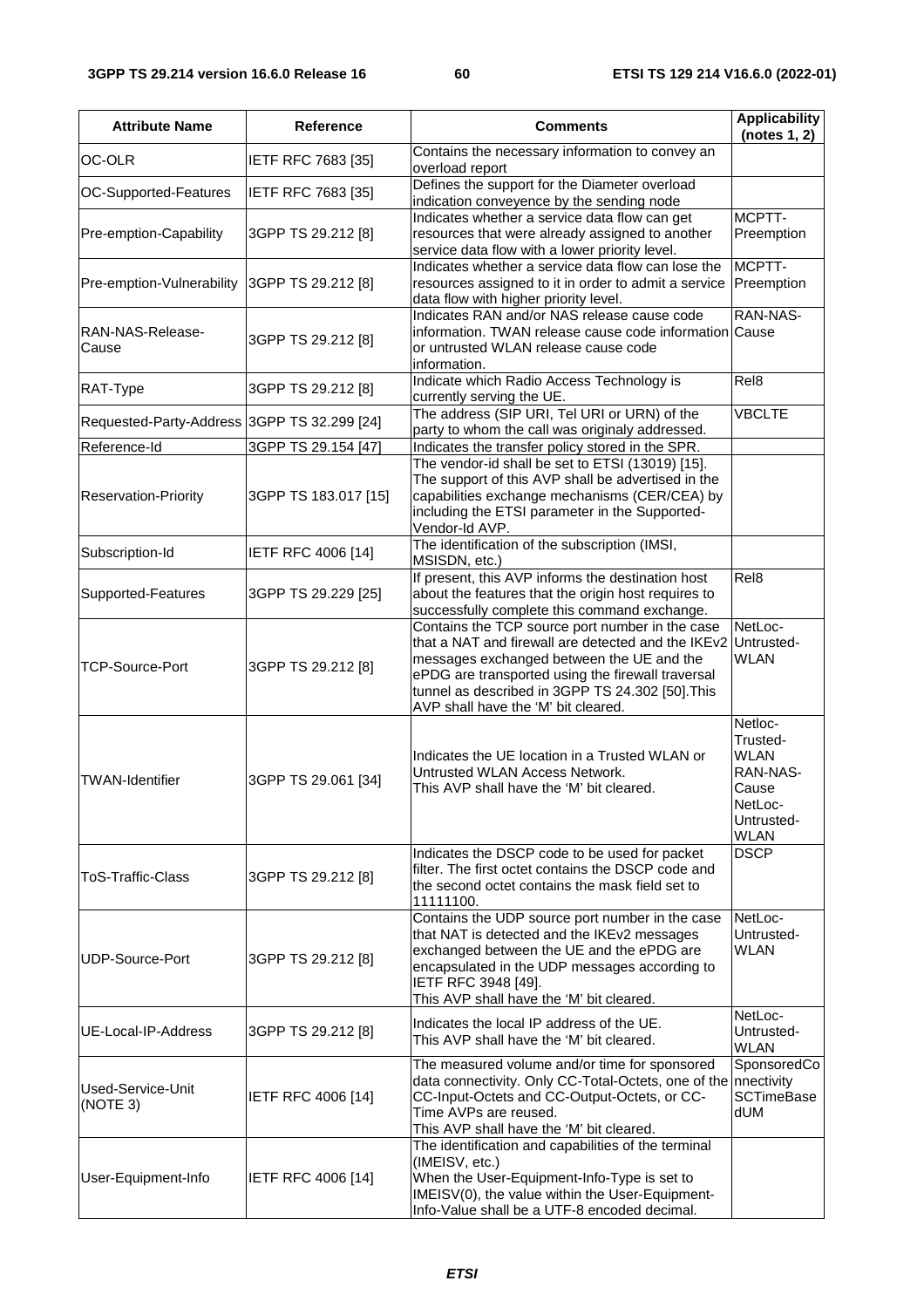| <b>Attribute Name</b>                                                                                                                                                                                                                                                                                                                                                                          | Reference | <b>Comments</b>                                                      | Applicability<br>(notes 1, 2)                                                     |  |
|------------------------------------------------------------------------------------------------------------------------------------------------------------------------------------------------------------------------------------------------------------------------------------------------------------------------------------------------------------------------------------------------|-----------|----------------------------------------------------------------------|-----------------------------------------------------------------------------------|--|
| 3GPP TS 29.212 [8]<br>User-Location-Info-Time                                                                                                                                                                                                                                                                                                                                                  |           | IIndicates the time the UE was last known to be in<br>lthe location. | <b>NetLoc</b><br><b>RAN-NAS-</b><br>Cause<br>NetLoc-<br>Untrusted-<br><b>WLAN</b> |  |
| NOTE 1: AVPs marked with "Rel8" are applicable as described in clause 5.4.1.<br>NOTE 2: AVPs marked with "SponsoredConnectivity" are applicable for sponsored data connectivity.<br>NOTE 3: Volume Usage monitoring control functionality is applicable for SponsoredConnectivity supported feature.<br>Time Based Usage monitoring control is applicable for SCTimeBasedUM supported feature. |           |                                                                      |                                                                                   |  |

# 5.4.1 Use of the Supported-Features AVP on the Rx reference point

The Supported-Features AVP is used during session establishment to inform the destination host about the required and optional features that the origin host supports. The client shall, in the first request of a Diameter session indicate the set of supported features. The server shall, in the first answer within the Diameter session indicate the set of features that it has in common with the client and that the server shall support within the same Diameter session. Any further command messages shall always be compliant with the list of supported features indicated in the Supported-Features AVPs during session establishment. Features that are not advertised as supported shall not be used to construct the command messages for that Diameter session. Unless otherwise stated, the use of the Supported-Features AVP on the Rx reference point shall be compliant with the requirements for dynamic discovery of supported features and associated error handling on the Cx reference point as defined in clause 7.2.1 of 3GPP TS 29.229 [25].

The base functionality for the Rx reference point is the 3GPP Rel-7 standard and a feature is an extension to that functionality. If the origin host does not support any features beyond the base functionality, the Supported-Features AVP may be absent from the Rx commands. As defined in clause 7.1.1 of 3GPP TS 29.229 [25], when extending the application by adding new AVPs for a feature, the new AVPs shall have the M bit cleared and the AVP shall not be defined mandatory in the command ABNF.

As defined in 3GPP TS 29.229 [25], the Supported-Features AVP is of type grouped and contains the Vendor-Id, Feature-List-ID and Feature-List AVPs. On the Rx reference point, the Supported-Features AVP is used to identify features that have been defined by 3GPP and hence, for features defined in this document, the Vendor-Id AVP shall contain the vendor ID of 3GPP (10415). If there are multiple feature lists defined for the Rx reference point, the Feature-List-ID AVP shall differentiate those lists from one another.

On receiving an initial request application message, the destination host shall act as defined in clause 7.2.1 of 3GPP TS 29.229 [25]. The following exceptions apply to the initial and stateless AAR/AAA command pair:

If the AF supporting post-Rel-7 Rx functionality is able to interoperate with a PCRF supporting Rel-7, the AAR shall include the features supported by the AF within Supported-Features AVP(s) with the 'M' bit cleared. Otherwise, the AAR shall include the supported features within the Supported-Features AVP(s) with the M-bit set.

NOTE 1: One instance of Supported-Features AVP is needed per Feature-List-ID.

- If the AAR command does not contain any Supported-Features AVP(s) and the PCRF supports Rel-7 Rx functionality, the AAA command shall not include the Supported-Features AVP. In this case, both AF and PCRF shall behave as specified in the Rel-7 version of this document.
- If the AAR command contains the Supported-Features AVP(s), the PCRF shall include the Supported-Features AVP(s) in the AAA command, with the 'M' bit cleared, indicating only the features that both the PCRF and AF support. In this case, the PCRF should not use the 'M' bit setting of the Supported-Features AVP(s) to determine if the AAR is accepted or rejected.
- NOTE 2: The client will always declare all features that are supported according to table 5.4.1.1. When more than one feature identifying a release is supported by both AF and PCRF, the AF will work according to the latest common supported release.

Once the PCRF and AF have negotiated the set of supported features during session establishment, the set of common features shall be used during the lifetime of the Diameter session.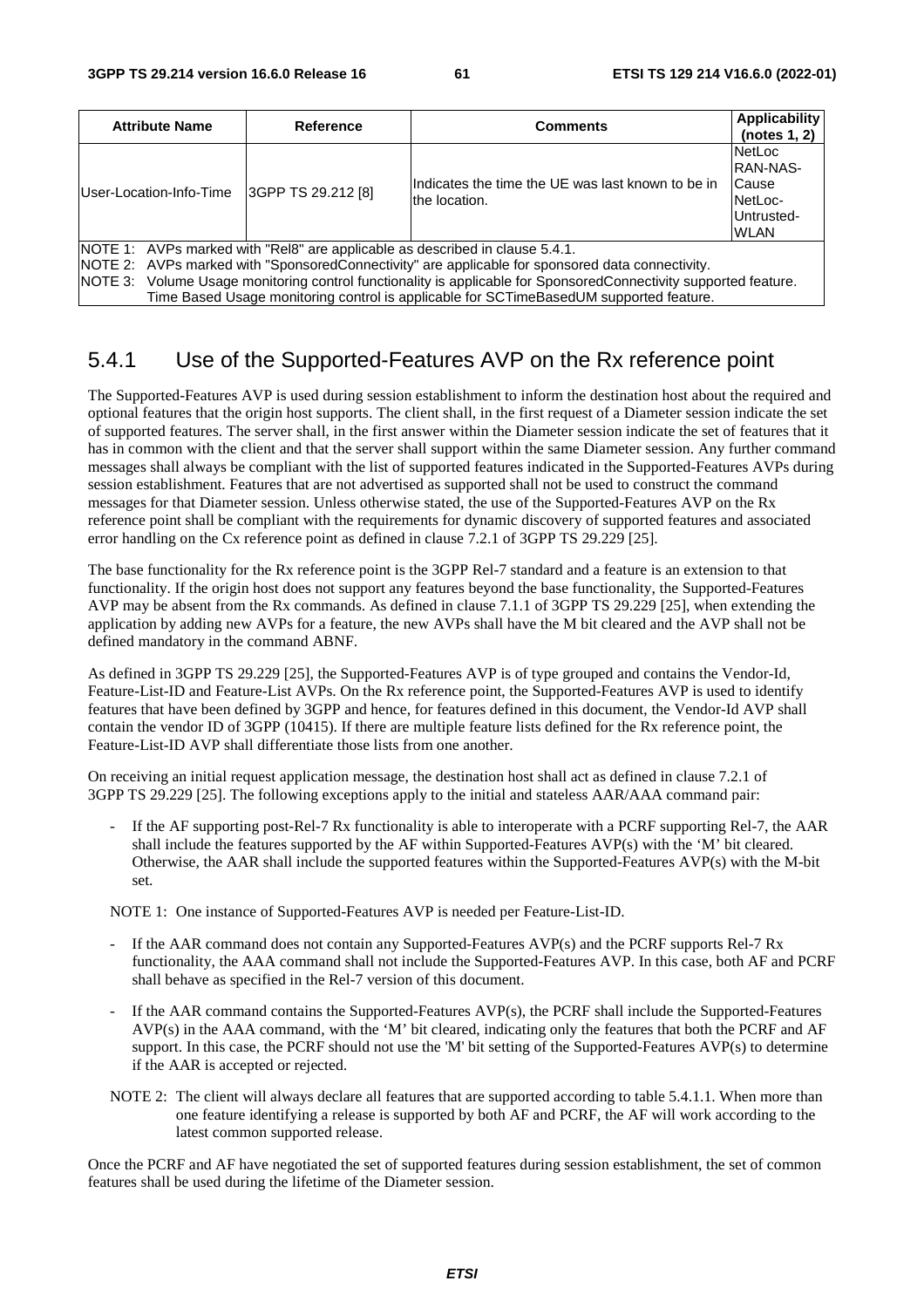The table below defines the features applicable to the Rx interfaces for the feature list with a Feature-List-ID of 1.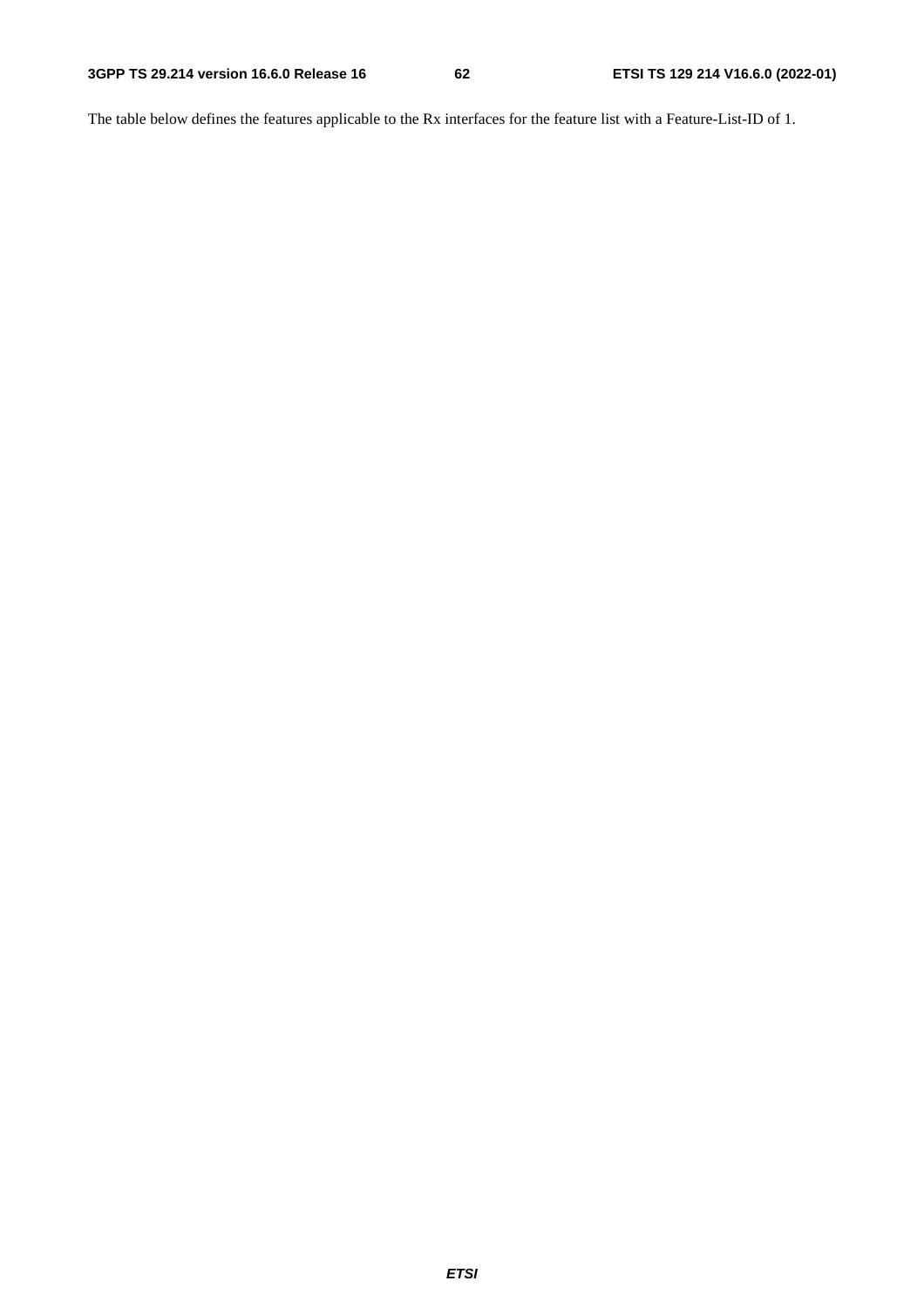**Table 5.4.1.1: Features of Feature-List-ID 1 used in Rx**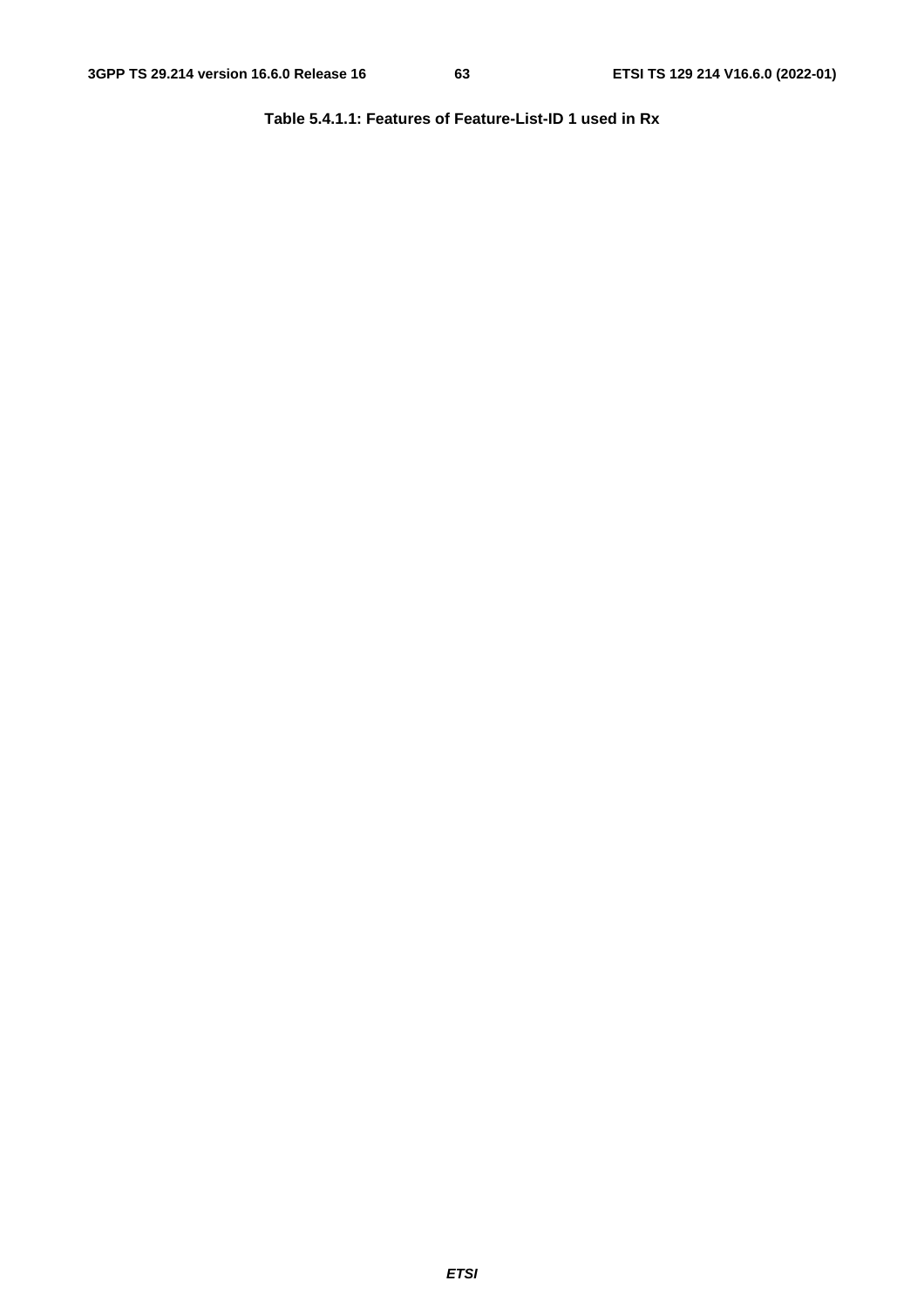| <b>Feature</b><br>bit | <b>Feature</b>           | M/O     | <b>Description</b>                                                                                                                                                                                                                                                                                                                                                                              |
|-----------------------|--------------------------|---------|-------------------------------------------------------------------------------------------------------------------------------------------------------------------------------------------------------------------------------------------------------------------------------------------------------------------------------------------------------------------------------------------------|
| $\Omega$              | Rel <sub>8</sub>         | M       | This feature indicates the support of the base 3GPP Rel-8<br>functionality, including the AVPs and corresponding procedures<br>supported by the base 3GPP Rel-7 Rx standard, but excluding those<br>features represented by separate feature bits. AVPs introduced with<br>this feature are marked with "Rel8" in Table 5.4.0.1.                                                                |
| 1                     | Rel9                     | м       | This feature indicates the support of the base 3GPP Rel-9<br>functionality, including the AVPs and corresponding procedures<br>supported by the ReI8 feature bit, but excluding those features<br>represented by separate feature bits.                                                                                                                                                         |
| $\overline{2}$        | ProvAFsignalFlow         | O       | This indicates support for the feature of provisioning of AF signalling<br>flow information as described in clause 4.4.5a. If the PCRF supports<br>this feature the AF may provision AF signalling flow information.<br>NOTE: This feature is used by the IMS Restoration Procedures to<br>provide to the PDN-Gateway the address of the P-CSCF<br>selected by the UE, refer to TS 23.380 [28]. |
| 3                     | SponsoredConnectivity    | $\circ$ | This feature indicates support for sponsored data connectivity<br>feature. If the PCRF supports this feature, the AF may provide<br>sponsored data connectivity to the subscriber.                                                                                                                                                                                                              |
| 4                     | Rel10                    | M       | This feature indicates the support of the base 3GPP Rel-10<br>functionality, including the AVPs and corresponding procedures<br>supported by the ReI8 and ReI9 feature bit, but excluding those<br>features represented by separate feature bits. AVPs introduced with<br>this feature are marked with "Rel10" in table 5.3.0.1.                                                                |
| 5                     | NetLoc                   | $\circ$ | This feature indicates the support of the Access Network Information<br>Reporting.                                                                                                                                                                                                                                                                                                              |
| $\overline{6}$        | ExtendedFilter           | $\circ$ | This feature indicates the support for the local (i.e. UE) address and<br>mask being present in filters signalled between network and UE.                                                                                                                                                                                                                                                       |
| $\overline{7}$        | SCTimeBasedUM            | O       | This feature indicates support for sponsored data connectivity feature<br>with time-based usage monitoring control required. If the PCRF<br>supports this feature, the AF may provide time threshold for the<br>usage monitoring control.                                                                                                                                                       |
| 8                     | Netloc-Trusted-WLAN      | $\circ$ | This feature indicates the support for the Trusted WLAN access. It<br>requires that NetLoc feature is also supported.                                                                                                                                                                                                                                                                           |
| 9                     | RAN-NAS-Cause            | O       | This feature indicates the support for the release cause code<br>information (NOTE 1) from the access network.                                                                                                                                                                                                                                                                                  |
| 10                    | GroupComService          | $\circ$ | This feature indicates the support of Group Communication services<br>as described in TS 23.468 [36] for unicast services.                                                                                                                                                                                                                                                                      |
| $\overline{11}$       | ResShare                 | O       | This feature indicates the support of resource sharing among several<br>AF sessions.                                                                                                                                                                                                                                                                                                            |
| 12                    | DeferredService          | O       | This feature indicates the support of deferred transfer of service<br>information from the AF.                                                                                                                                                                                                                                                                                                  |
| 13                    | <b>DSCP</b>              | O       | This feature indicates that the AF may provide a DSCP value when<br>describing a service flow by supplying the ToS-Traffic-Class AVP.                                                                                                                                                                                                                                                           |
| $\overline{14}$       | SponsorChange            | $\circ$ | This feature indicates that the AF provides information on whether it<br>wants to enable or disable/not enable sponsoring a service. It<br>requires that SponsoredConnectivity is also supported.                                                                                                                                                                                               |
| $\overline{15}$       | E2EQOSMTSI               | $\circ$ | This feature indicates that the AF supports QoS End-to-end MTSI<br>extensions as defined in 3GPP TS 26.114 [41]                                                                                                                                                                                                                                                                                 |
| 16                    | NetLoc-Untrusted-WLAN    | $\circ$ | This feature indicates the support of the Untrusted WLAN access as<br>described in 3GPP TS 23.203 [2]. It requires that NetLoc feature is<br>also supported.                                                                                                                                                                                                                                    |
| 17                    | <b>MCPTT</b>             | O       | This feature indicates the support of Mission Critical Push To Talk<br>services as described in 3GPP TS 23.179 [44]                                                                                                                                                                                                                                                                             |
| 18                    | PrioritySharing          | O       | This feature indicates that Priority Sharing is supported as described<br>in 3GPP TS 23.203 [2], subclause 6.1.19.                                                                                                                                                                                                                                                                              |
| $\overline{19}$       | <b>PLMNInfo</b>          | $\circ$ | This feature indicates that reporting on changes of PLMN info is<br>supported.                                                                                                                                                                                                                                                                                                                  |
| 20                    | MediaComponentVersioning | O       | This feature indicates the support of media component versioning as<br>defined in subclause 4.4.9.                                                                                                                                                                                                                                                                                              |
| 21                    | MCPTT-Preemption         | O       | This feature indicates the support of service pre-emption based on<br>the information provided by the AF. It requires that both<br>PrioritySharing and MCPTT features are also supported.                                                                                                                                                                                                       |
| 22                    | MCVideo                  | O       | This feature indicates the support of Mission Critical Video services<br>as described in 3GPP TS 23.281 [61].                                                                                                                                                                                                                                                                                   |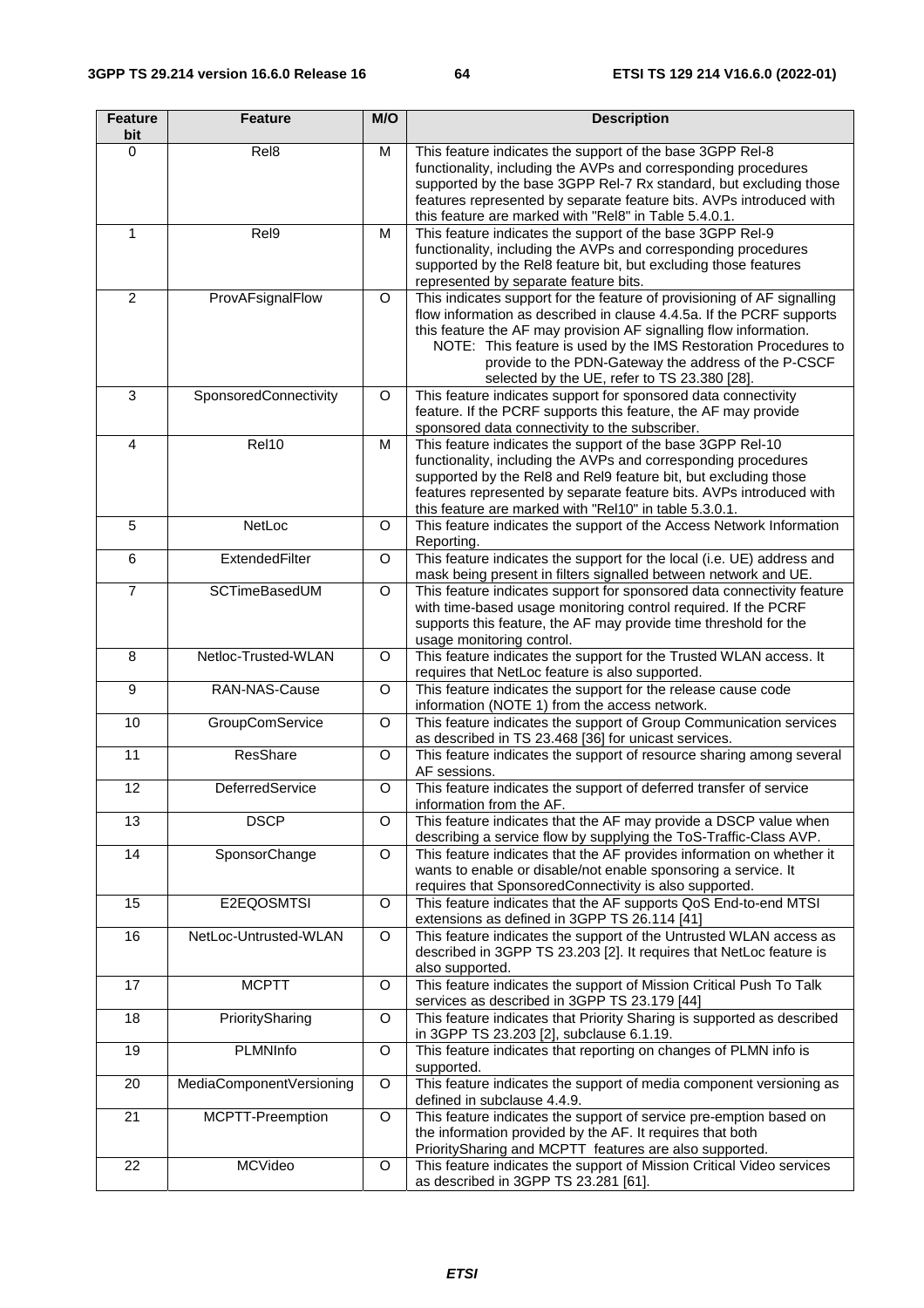Feature bit: The order number of the bit within the Feature-List AVP where the least significant bit is assigned number "0". Feature: A short name that can be used to refer to the bit and to the feature, e.g. "EPS". M/O: Defines if the implementation of the feature is mandatory ("M") or optional ("O"). Description: A clear textual description of the feature.

NOTE 1: In this release, 5GS and EPS release cause code information is supported. The 3GPP-EPS and Non-3GPP EPS release cause code information from the access network is encoded in the RAN-NAS-Release-Cause AVP and can include RAN/NAS release cause(s), a TWAN release cause or an untrusted WLAN release cause. The 3GPP 5GS and Non-3GPP 5GS release cause code is encoded in the 5GS-RAN-NAS-Release-Cause AVP and is only applicable to Rx interworking with N7 as specified in Annex E.

| <b>Feature</b><br>bit                                                                                                          | <b>Feature</b>                    | M/O      | <b>Description</b>                                                                                                                                                                                        |  |
|--------------------------------------------------------------------------------------------------------------------------------|-----------------------------------|----------|-----------------------------------------------------------------------------------------------------------------------------------------------------------------------------------------------------------|--|
| $\Omega$                                                                                                                       | PCSCF-Restoration-<br>Enhancement | O        | This feature indicates support of P-CSCF Restoration Enhancement. It is<br>used for the PCRF and the P-CSCF to indicate if they support P-CSCF<br><b>Restoration Enhancement.</b>                         |  |
| $\mathbf{1}$                                                                                                                   | Extended-Max-<br>Requested-BW-NR  | O        | This feature indicates the support of the extended Max-Requested-<br>Bandwidth for NR.                                                                                                                    |  |
| 2                                                                                                                              | Extended-Min-<br>Requested-BW-NR  | $\circ$  | This feature indicates the support of the extended Min-Requested-<br>Bandwidth for NR. It requires that Rel-10 feature is also supported.                                                                 |  |
| 3                                                                                                                              | Extended-BW-<br>E2EQOSMTSI-NR     | O        | This feature indicates the support of the extended E2EQOSMTSI<br>bandwidth values for NR. It requires that E2EQOSMTSI feature and the<br>Extended-Max-Requested-BW-NR are also supported.                 |  |
| $\overline{4}$                                                                                                                 | <b>VBC</b>                        | $\circ$  | This feature indicates the support of Volume Based Charging of IMS<br>services as defined in subclause A.16.                                                                                              |  |
| $\overline{5}$                                                                                                                 | <b>CHEM</b>                       | $\Omega$ | This feature indicates the support of Coverage and Handover<br>Enhancements for Media (CHEM)                                                                                                              |  |
| 6                                                                                                                              | <b>VBCLTE</b>                     | O        | This feature indicates the support of providing the caller and callee<br>information as defined in subclause A.16.                                                                                        |  |
| $\overline{7}$                                                                                                                 | <b>FLUS</b>                       | $\circ$  | This feature indicates the support of FLUS functionality as described in<br>3GPP TS 26.238 [69].                                                                                                          |  |
| 8                                                                                                                              | EPSFallbackReport                 | O        | This feature indicates the support of the report of EPS Fallback as<br>defined in subclause E.3.                                                                                                          |  |
| 9                                                                                                                              | <b>ATSSS</b>                      | O        | This feature indicates the support of the report of multiple IP-CAN types<br>for a MA PDU session as defined in subclause E.4.                                                                            |  |
| 10                                                                                                                             | QoSHint                           | $\Omega$ | This feature indicates the support of specific QoS hint parameters as<br>described in 3GPP TS 26.114 [41], subclause 6.2.10.                                                                              |  |
| 11                                                                                                                             | <b>ReallocationOfCredit</b>       | O        | This feature indicates the support of the report of reallocation of credit. It<br>only applies to 5GS as defined in Annex E.                                                                              |  |
| 12                                                                                                                             | Netloc-Trusted-N3GA               | $\circ$  | This feature indicates the support for the Trusted N3GA access. It<br>requires that NetLoc-Trusted-WLAN feature is also supported.                                                                        |  |
| 13                                                                                                                             | NetLoc-Wireline                   | O        | This feature indicates the support for the Wireline access as specified in<br>in 3GPP TS 23.316 [72]. It only applies to 5GS as defined in Annex E. It<br>requires that NetLoc feature is also supported. |  |
| Feature bit: The order number of the bit within the Feature-List AVP where the least significant bit is assigned number<br>"በ" |                                   |          |                                                                                                                                                                                                           |  |

**Table 5.4.1.2: Features of Feature-List-ID 2 used in Rx** 

"0".

Feature: A short name that can be used to refer to the bit and to the feature, e.g. "EPS". M/O: Defines if the implementation of the feature is mandatory ("M") or optional ("O").

Description: A clear textual description of the feature.

# 5.5 Rx specific Experimental-Result-Code AVP values

## 5.5.1 Permanent Failures

Errors that fall within the Permanent Failures category shall be used to inform the peer that the request failed, and should not be attempted again.

IETF RFC 6733 [52] specifies the Experimental-Result AVP containing Vendor-ID AVP and Experimental-Result-Code AVP. The Experimental-Result-Code AVP (AVP Code 298) is of type Unsigned32 and contains a vendorassigned value representing the result of processing a request. The Vendor-ID AVP shall be set to 3GPP (10415).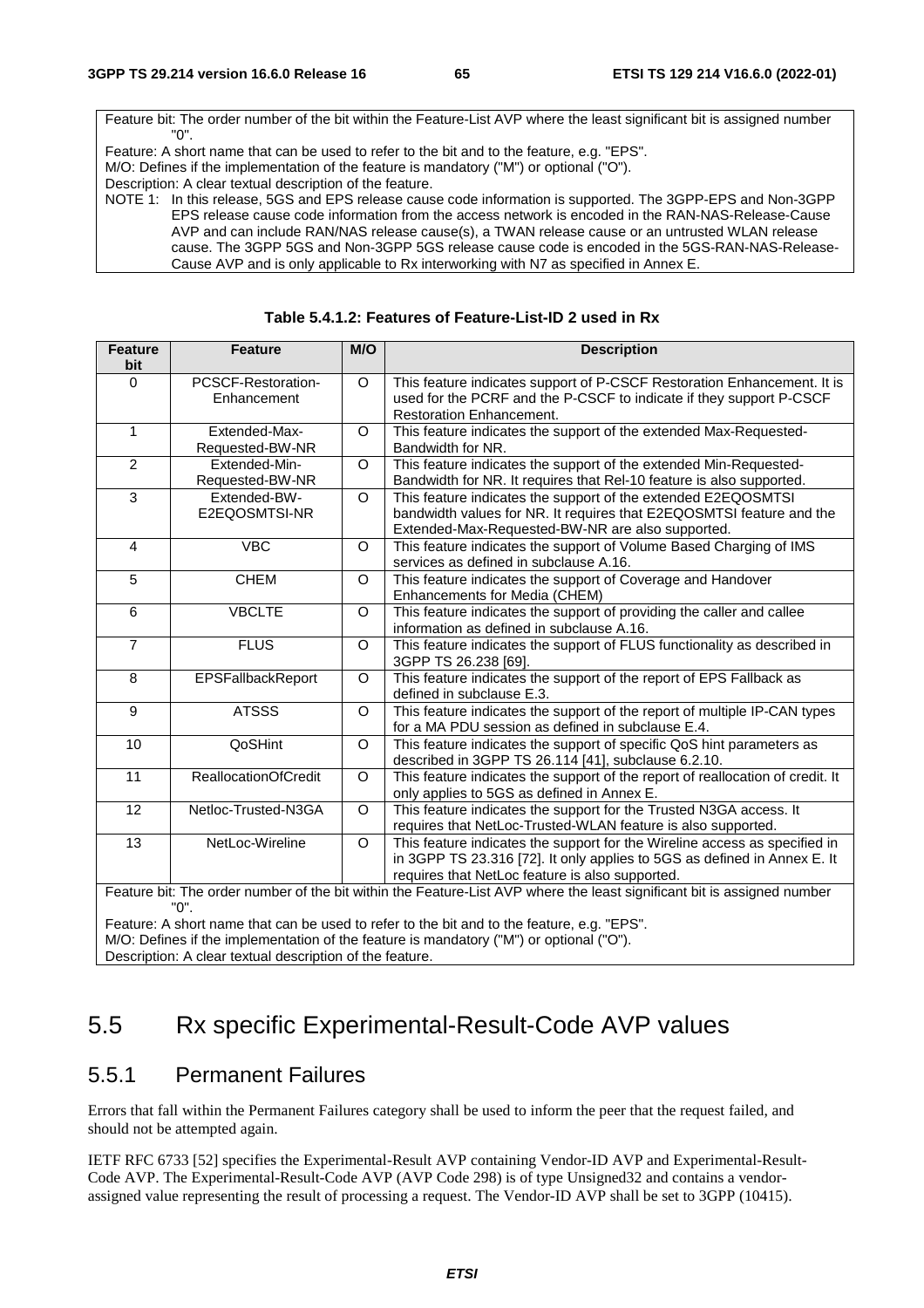Specific values of the Rx specific Experimental-Result-Code AVP are:

#### INVALID\_SERVICE\_INFORMATION (5061)

 The PCRF rejects new or modified service information the service information provided by the AF is invalid or insufficient for the server to perform the requested action.

### FILTER\_RESTRICTIONS (5062)

 The PCRF rejects new or modified service information because the Flow-Description AVP(s) cannot be handled by the server because restrictions defined in clause 5.3.8 are not observed.

### REQUESTED\_SERVICE\_NOT\_AUTHORIZED (5063)

 The PCRF rejects new or modified service information because the requested service, as described by the service information provided by the AF, is not consistent with either the related subscription information, operator defined policy rules and/or the supported features in the IP-CAN network.

#### DUPLICATED\_AF\_SESSION (5064)

 The PCRF rejects a new Rx session setup because the new Rx session relates to an AF session with another related active Rx session, e.g. if the AF provided the same AF charging identifier for this new Rx session that is already in use for the other ongoing Rx session.

### IP-CAN\_SESSION\_NOT\_AVAILABLE (5065)

 The PCRF rejects a new Rx session setup when it fails to associate the described service IP flows within the session information received from the AF to an existing IP-CAN session.

### UNAUTHORIZED\_NON\_EMERGENCY\_SESSION (5066)

 The PCRF rejects a new Rx session setup because the session binding function associated a non-Emergency IMS session to an IP-CAN session established to an Emergency APN.

### UNAUTHORIZED\_SPONSORED\_DATA\_CONNECTIVITY (5067)

 The PCRF rejects a new Rx session setup because the PCRF can't authorize the sponsored data connectivity based on the sponsored data connectivity profile or the operator policy (e.g. the sponsored data connectivity not authorized in the roaming case).

### TEMPORARY\_NETWORK\_FAILURE (5068)

 The PCRF rejects new or modified service information because there is a temporary failure in the access network (e.g. the SGW has failed).

### UNAUTHORIZED\_NON\_RLOS\_SESSION (5069)

 The PCRF rejects a new Rx session setup because the session binding function associated a non-RLOS IMS session to an IP-CAN session established to an RLOS APN.

# 5.5.2 Transient Failures

Errors that fall within the transient failures category are used to inform a peer that the request could not be satisfied at the time it was received, but may be able to satisfy the request in the future.

The Result-Code AVP values defined in Diameter Base IETF RFC 6733 [52] are applicable. Also the following specific Rx Experimental-Result-Code value is defined for transient failures:

REQUESTED\_SERVICE\_TEMPORARILY\_NOT\_AUTHORIZED (4261)

 The PCRF temporarily rejects new or modified service information because the network is temporarily not able to provide the service delivery that the AF requested, e.g. due to the service information is not consistent with the operator defined policy rules for the congestion status of the user.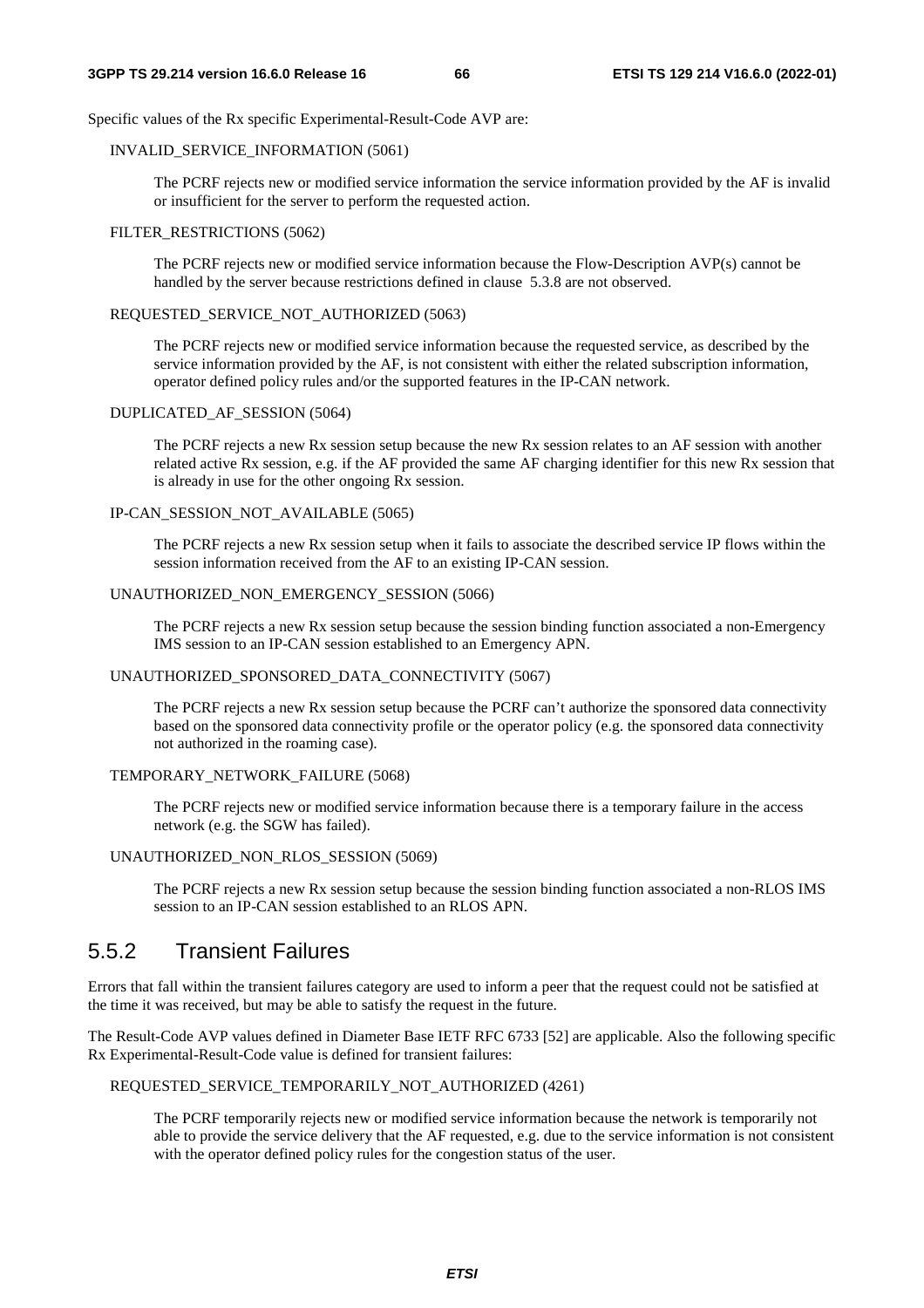# 5.6 Rx messages

### 5.6.0 General

Existing Diameter command codes from the Diameter base protocol IETF RFC 6733 [52] and the NASREQ Diameter application (RFC 4005 [12]) are used with the Rx specific AVPs. An Rx specific Auth-Application id is used together with the command code to identify the R<sub>x</sub> messages.

- NOTE 1: The notion of NAS (Network Access Server) is not used here, NASREQ is just used for protocol purposes, not for its functional meaning.
- NOTE 2: Some of the AVPs included in the messages formats below are in bold to highlight that these AVPs are used by this specific protocol and do not belong to the original Diameter Base Protocol IETF RFC 6733 [52].
- NOTE3: Multiple instances of the Subscription-Id AVP in the AAR or RAR command correspond to multiple types of identifier for the same subscriber, for example IMSI and MSISDN.

### 5.6.1 AA-Request (AAR) command

The AAR command, indicated by the Command-Code field set to 265 and the 'R' bit set in the Command Flags field, is sent by an AF to the PCRF in order to provide it with the Session Information.

Message Format:

```
<AA-Request> ::= < Diameter Header: 265, REQ, PXY > 
                   < Session-Id > 
                   [ DRMP ] 
                   { Auth-Application-Id } 
                   { Origin-Host } 
                   { Origin-Realm } 
                   { Destination-Realm } 
                   [ Destination-Host ] 
                  [ IP-Domain-Id ] 
                  [ Auth-Session-State ] 
                  [ AF-Application-Identifier ] 
                  *[ Media-Component-Description ] 
                   [ Service-Info-Status ] 
                  [ AF-Charging-Identifier ] 
                  [ SIP-Forking-Indication ] 
                  *[ Specific-Action ] 
                 *[ Subscription-Id ] 
                  [ OC-Supported-Features ] 
                  *[ Supported-Features ] 
                  [ Reservation-Priority ] 
                   [ Framed-IP-Address ] 
                   [ Framed-Ipv6-Prefix ] 
                   [ Called-Station-Id ] 
                  [ Service-URN ] 
                   [ Sponsored-Connectivity-Data ] 
                   [ MPS-Identifier ] 
                  [ GCS-Identifier ] 
                   [ MCPTT-Identifier ] 
                   [ MCVideo-Identifier ] 
                  [ IMS-Content-Identifier ] 
                   [ IMS-Content-Type ] 
                  *[ Calling-Party-Address ] 
                  [ Callee-Information ] 
                   [ Rx-Request-Type ]
                 *[ Required-Access-Info ] 
                  [AF-Requested-Data ] 
                  [ Reference-Id ] 
                  [ Pre-emption-Control-Info ]
                   [ Origin-State-Id ] 
                  *[ Proxy-Info ] 
                  *[ Route-Record ] 
                  *[ AVP ]
```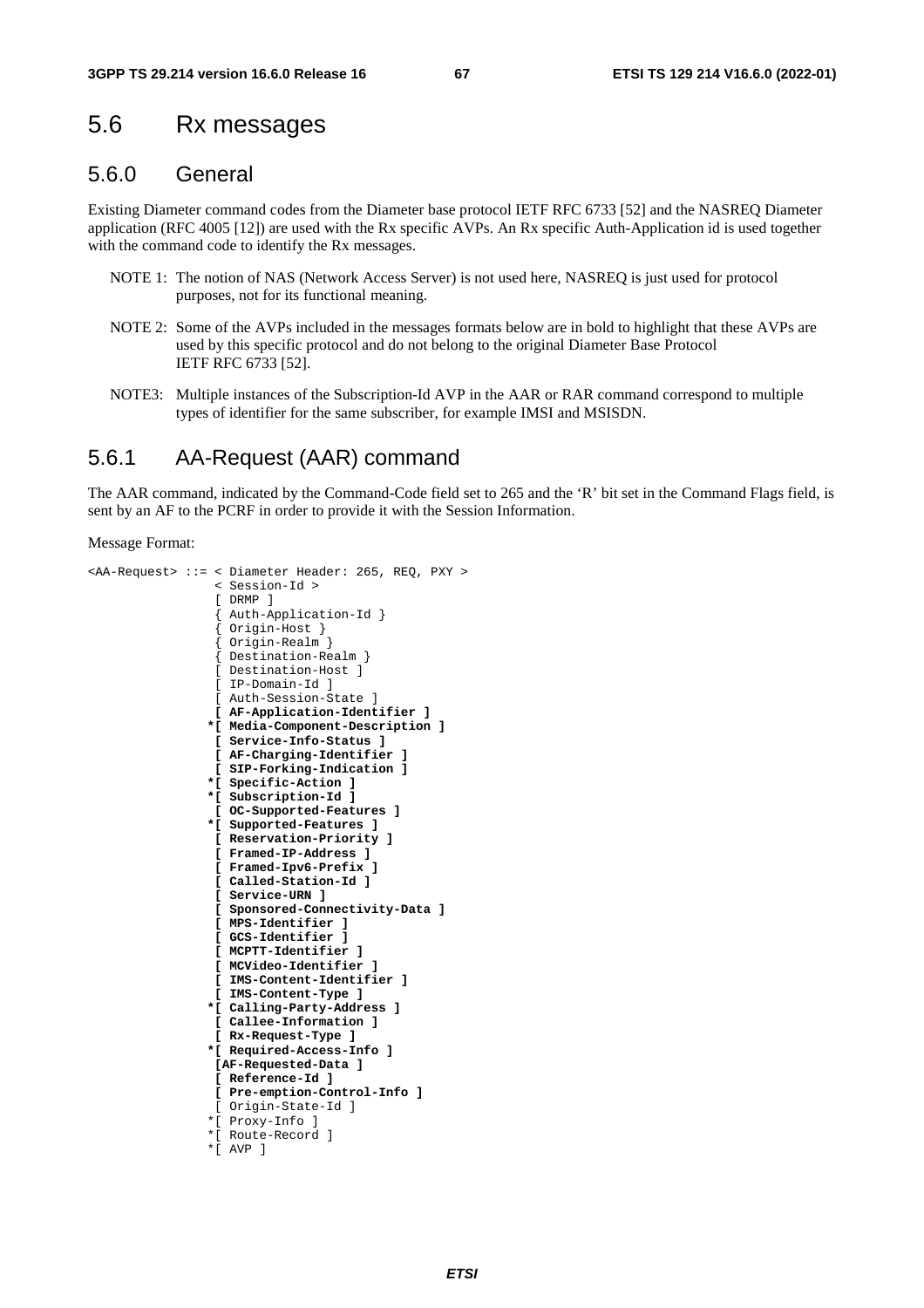## 5.6.2 AA-Answer (AAA) command

The AAA command, indicated by the Command-Code field set to 265 and the 'R' bit cleared in the Command Flags field, is sent by the PCRF to the AF in response to the AAR command.

```
Message Format:
```

```
<AA-Answer> ::= < Diameter Header: 265, PXY > 
                   < Session-Id > 
                   [ DRMP ] 
                   { Auth-Application-Id } 
                   { Origin-Host } 
                   { Origin-Realm } 
                   [ Result-Code ] 
                  [ Experimental-Result ] 
                   [ Auth-Session-State ] 
                  *[ Access-Network-Charging-Identifier ] 
                  [ Access-Network-Charging-Address ] 
                   [ Acceptable-Service-Info ] 
               0*2[ AN-GW-Address ] 
                   [ AN-Trusted ] 
                   [ Service-Authorization-Info ] 
                   [ IP-CAN-Type ] 
                   [ MA-Information ] 
                  [ NetLoc-Access-Support ] 
                   [ RAT-Type ] 
                  *[ Flows ] 
                  [ OC-Supported-Features ] 
                  [ OC-OLR ] 
                  *[ Supported-Features ] 
                  *[ Subscription-Id ] 
                   [ User-Equipment-Info ] 
                  [ 3GPP-SGSN-MCC-MNC ] 
                  [ NID ] 
                  *[ Class ] 
                  [ Error-Message ] 
                  [ Error-Reporting-Host ] 
                   [ Failed-AVP ] 
                  [ Retry-Interval ] 
                   [ Origin-State-Id ] 
                  *[ Redirect-Host ] 
                  [ Redirect-Host-Usage ] 
                   [ Redirect-Max-Cache-Time ] 
                  *[ Proxy-Info ] 
                  *[ Load ] 
                 *[ AVP ]
```
### 5.6.3 Re-Auth-Request (RAR) command

The RAR command, indicated by the Command-Code field set to 258 and the 'R' bit set in the Command Flags field, is sent by the PCRF to the AF in order to indicate an Rx specific action.

```
Message Format:
```

```
<RA-Request> ::= < Diameter Header: 258, REQ, PXY > 
                 < Session-Id > 
                 [ DRMP ] 
                 { Origin-Host } 
                 { Origin-Realm } 
{ Destination-Realm } 
{ Destination-Host } 
                 { Auth-Application-Id } 
                *{ Specific-Action }
                 [ OC-Supported-Features ] 
                *[ Access-Network-Charging-Identifier ] 
                 [ Access-Network-Charging-Address ] 
              0*2[ AN-GW-Address ] 
                 [ AN-Trusted ] 
                 *[ Flows ] 
                *[ Subscription-Id ] 
                 [ Abort-Cause ] 
                 [ IP-CAN-Type ] 
                 [ MA-Information ] 
                 [ NetLoc-Access-Support ] 
                 [ RAT-Type ] 
                 [ Sponsored-Connectivity-Data ]
```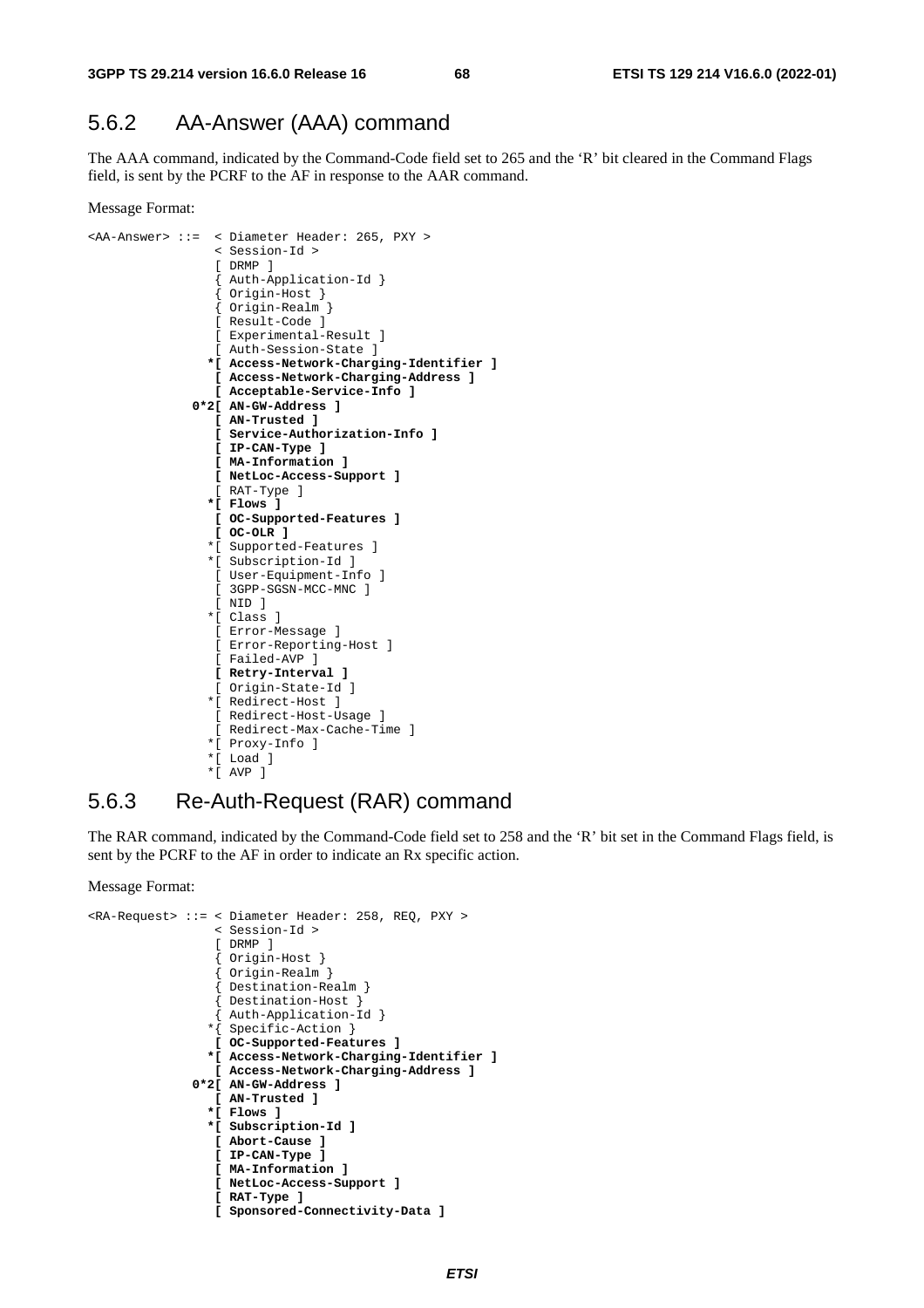```
 [ 3GPP-User-Location-Info ] 
[ User-Location-Info-Time ]
[ 3GPP-MS-TimeZone ] 
*[ RAN-NAS-Release-Cause ] 
*[ 5GS-RAN-NAS-Release-Cause ] 
 [ 3GPP-SGSN-MCC-MNC ] 
 [ NID ] 
 [ TWAN-Identifier ] 
 [ TCP-Source-Port ] 
 [ UDP-Source-Port ] 
 [ UE-Local-IP-Address ] 
 [ Wireline-User-Location-Info ] 
 [ Origin-State-Id ] 
*[ Class ] 
*[ Proxy-Info ] 
*[ Route-Record ] 
*[ AVP ]
```
### 5.6.4 Re-Auth-Answer (RAA) command

The RAA command, indicated by the Command-Code field set to 258 and the 'R' bit cleared in the Command Flags field, is sent by the AF to the PCRF in response to the RAR command.

Message Format:

```
<RA-Answer> ::= < Diameter Header: 258, PXY > 
                   < Session-Id > 
                   [ DRMP ] 
                   { Origin-Host } 
                   { Origin-Realm } 
                   [ Result-Code ] 
                   [ Experimental-Result ] 
                  [ OC-Supported-Features ] 
                  [ OC-OLR ] 
                  *[ Media-Component-Description ] 
                  [ Service-URN ] 
                  [ Origin-State-Id ]
                  *[ Class ]
                  [ Error-Message ] 
                   [ Error-Reporting-Host ] 
                  *[ Redirect-Host ] 
                  [ Redirect-Host-Usage ] 
                   [ Redirect-Max-Cache-Time ] 
                   [ Failed-AVP ] 
                  *[ Proxy-Info ] 
                  *[ AVP ]
```
# 5.6.5 Session-Termination-Request (STR) command

The STR command, indicated by the Command-Code field set to 275 and the 'R' bit set in the Command Flags field, is sent by the AF to inform the PCRF that an established session shall be terminated.

Message Format:

```
<ST-Request> ::= < Diameter Header: 275, REQ, PXY > 
                 < Session-Id > 
                 [ DRMP ] 
                  { Origin-Host } 
                  Origin-Realm<sup>1</sup>
                  { Destination-Realm } 
{ Auth-Application-Id } 
{ Termination-Cause } 
                 [ Destination-Host ] 
                 [ OC-Supported-Features ] 
                *[ Required-Access-Info ]
                *[ Class ] 
                 [ Origin-State-Id ] 
                *[ Proxy-Info ] 
                *[ Route-Record ] 
                *[ AVP ]
```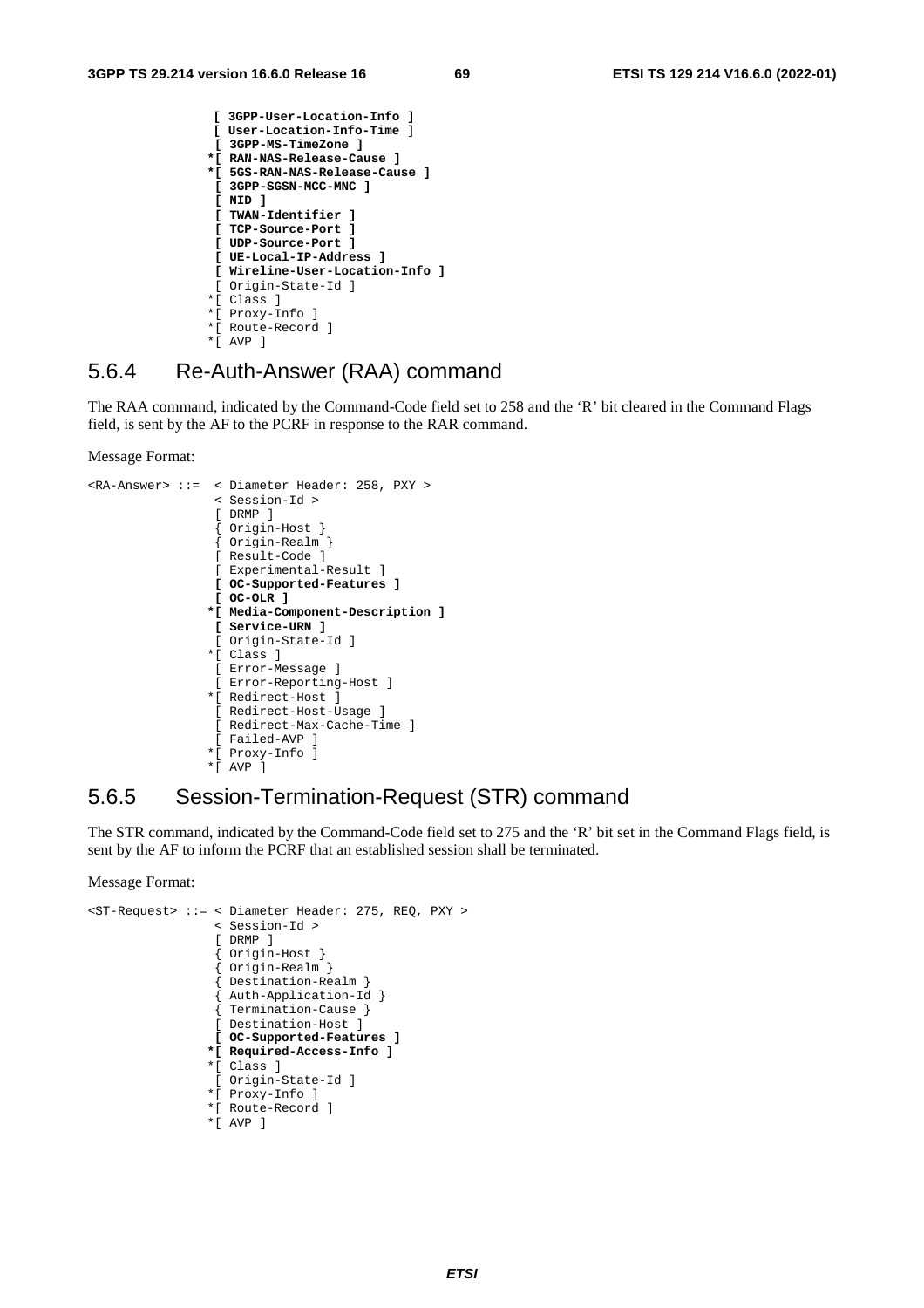### 5.6.6 Session-Termination-Answer (STA) command

The STA command, indicated by the Command-Code field set to 275 and the 'R' bit cleared in the Command Flags field, is sent by the PCRF to the AF in response to the STR command.

```
Message Format:
```

```
<ST-Answer> ::= < Diameter Header: 275, PXY > 
                   < Session-Id > 
                   [ DRMP ] 
                   { Origin-Host } 
                   { Origin-Realm } 
                   [ Result-Code ] 
                   [ Error-Message ] 
                   [ Error-Reporting-Host ] 
                  [ OC-Supported-Features ] 
                   [ OC-OLR ] 
                   [ Failed-AVP ] 
                   [ Sponsored-Connectivity-Data ] 
                   [ Origin-State-Id ] 
                  [ 3GPP-User-Location-Info ] 
                  [ User-Location-Info-Time ] 
                   [ 3GPP-MS-TimeZone ] 
                  *[ RAN-NAS-Release-Cause ] 
                  *[ 5GS-RAN-NAS-Release-Cause ] 
                  [ 3GPP-SGSN-MCC-MNC ] 
                   [ NID ] 
                  [ TWAN-Identifier ] 
                   [ TCP-Source-Port ] 
                   [ UDP-Source-Port ] 
                   [ UE-Local-IP-Address ] 
                   [ Netloc-Access-Support ] 
                  [ Wireline-User-Location-Info ] 
                  *[ Class ] 
                  *[ Redirect-Host ] 
                  [ Redirect-Host-Usage ] 
                   [ Redirect-Max-Cache-Time ] 
                  *[ Proxy-Info ] 
                  *[ Load ] 
                  *[ AVP ]
```
### 5.6.7 Abort-Session-Request (ASR) command

The ASR command, indicated by the Command-Code field set to 274 and the 'R' bit set in the Command Flags field, is sent by the PCRF to inform the AF that bearer for the established session is no longer available.

Message Format:

```
<AS-Request> ::= < Diameter Header: 274, REQ, PXY > 
                  < Session-Id > 
                 [ DRMP ] 
                 { Origin-Host } 
                 { Origin-Realm } 
                 { Destination-Realm } 
{ Destination-Host } 
{ Auth-Application-Id } 
                 [ OC-Supported-Features ] 
                 { Abort-Cause } 
                 [ Origin-State-Id ]
                *[ Proxy-Info ] 
                *[ Route-Record ] 
                *[ AVP ]
```
### 5.6.8 Abort-Session-Answer (ASA) command

The ASA command, indicated by the Command-Code field set to 274 and the 'R' bit cleared in the Command Flags field, is sent by the AF to the PCRF in response to the ASR command.

Message Format:

```
<AS-Answer> ::= < Diameter Header: 274, PXY > 
                   < Session-Id > 
                   [ DRMP ] 
                   { Origin-Host }
```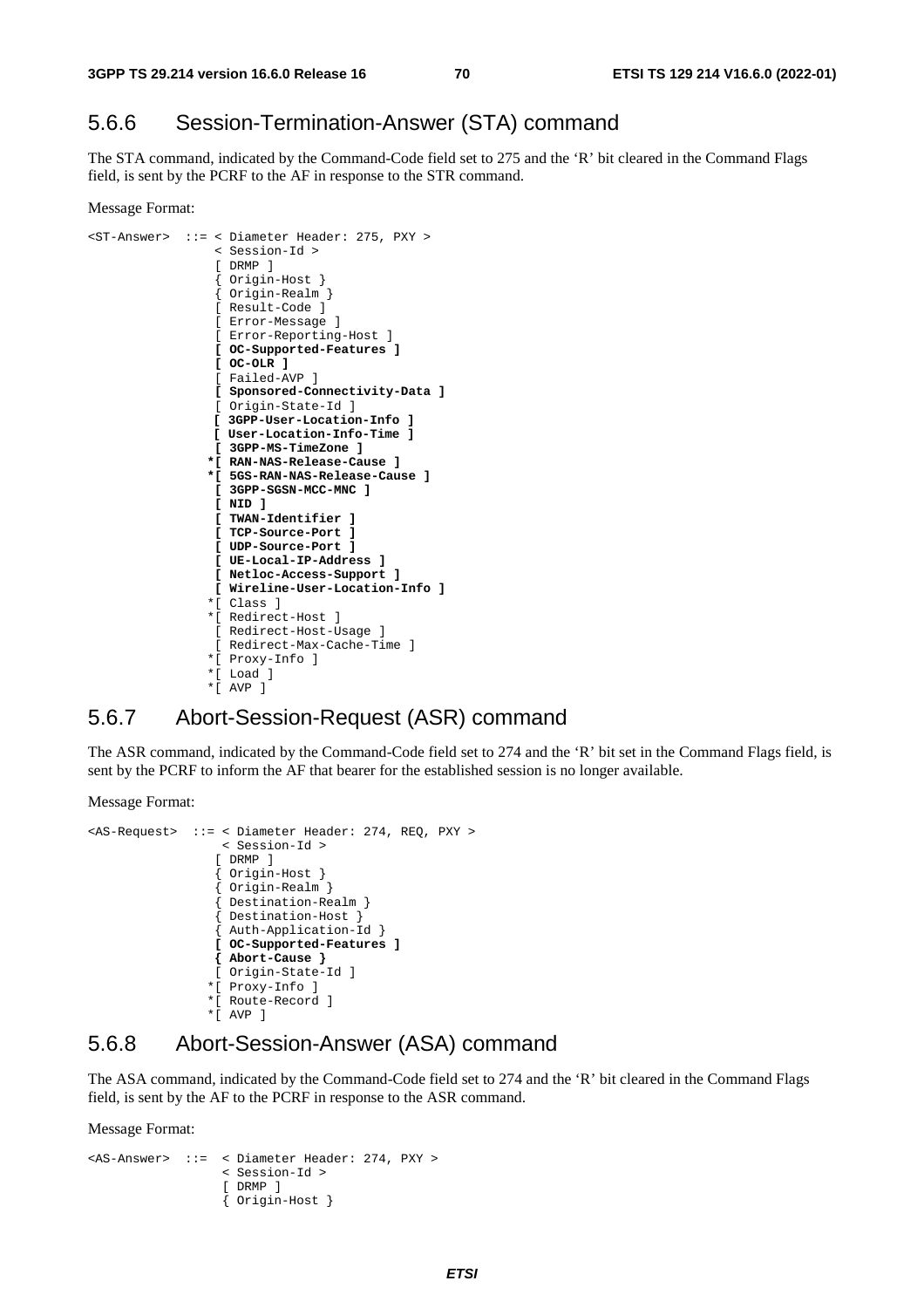- { Origin-Realm } [ Result-Code ]  **[ OC-Supported-Features ] [ OC-OLR ]**  [ Origin-State-Id ] [ Error-Message ] [ Error-Reporting-Host ] [ Failed-AVP ] \*[ Redirect-Host ] [ Redirect-Host-Usage ]
- [ Redirect-Max-Cache-Time ]
- \*[ Proxy-Info ] \*[ AVP ]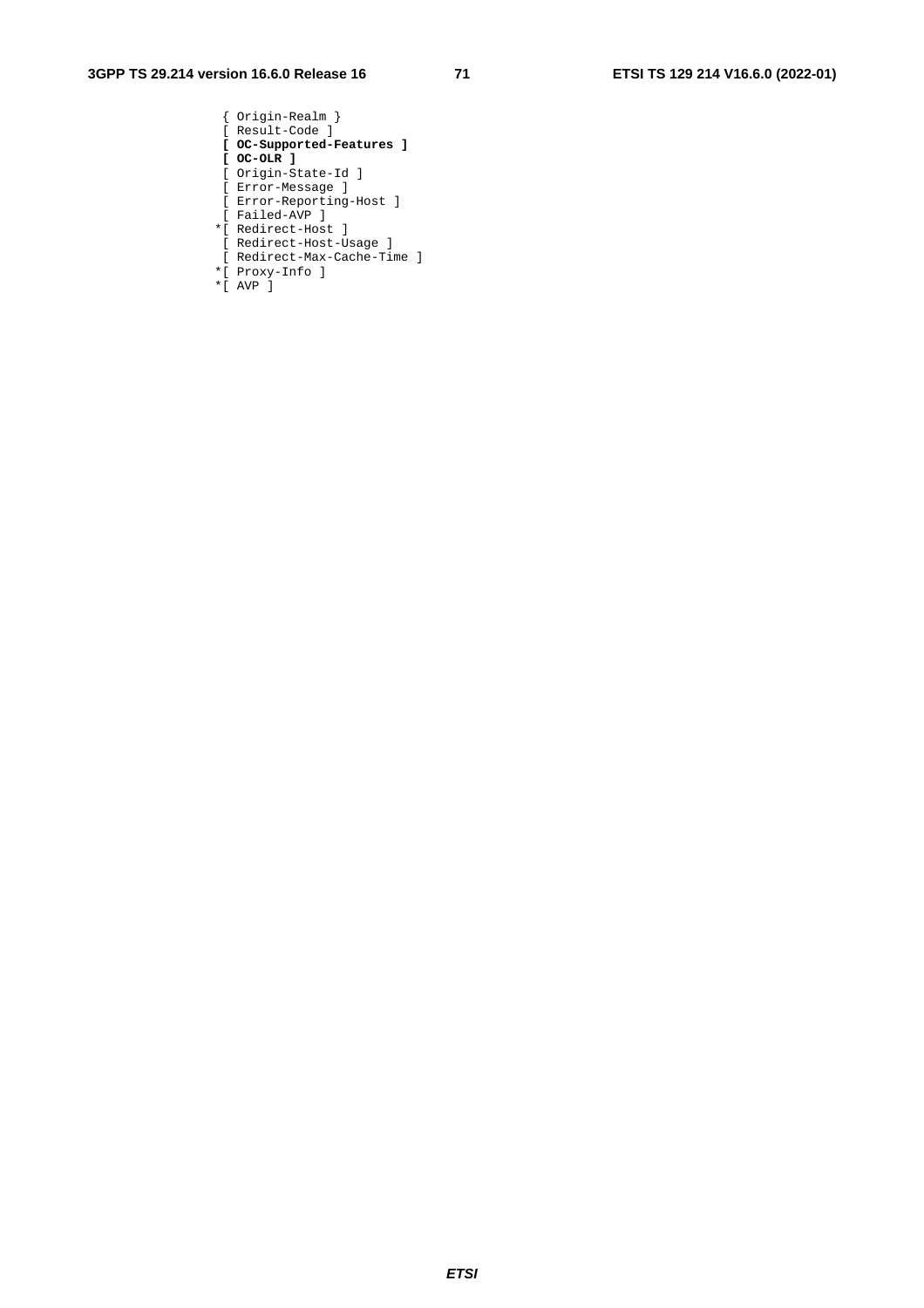# Annex A (normative): IMS Related P-CSCF Procedures over Rx

## A.1 Provision of Service Information at P-CSCF

The P-CSCF shall send service information to the PCRF upon every SIP message that includes an SDP answer payload for the purpose of authorizing the IP flows and the QoS resources required for a negotiated IMS session, unless the SDP payload only relates to a circuit-switched bearer (i.e. "c=" line set to "PSTN" and an "m=" line set to "PSTN", refer to 3GPP TS 24.292 [26]). The service information shall be derived both from the SDP offer and the SDP answer. This ensures that the PCRF receives proper information to perform media authorization for all possible IMS session set-up scenarios, and that the PCRF is also capable of handling session modifications. The P-CSCF may include the Service-Info-Status AVP with the value set to FINAL\_SERVICE\_INFORMATION.

Additionally, the P-CSCF may send service information to the PCRF when receiving a SIP message that includes an SDP offer payload for the purpose of performing an early bandwidth authorization check, or for enabling preauthorization for a UE terminated IMS session establishment or modification with UE initiated resource reservation, or for the retrieval of network provided access network information (see clause A.10.2). The P-CSCF shall send service information to the PCRF when receiving a SIP message that includes an SDP offer payload when the IMS session is an MPS session that requires priority treatment. For a UE terminated session the P-CSCF may send the service information derived from the SDP offer when the SDP offer either does not include any preconditions information or includes preconditions information indicating that the local preconditions (i.e. the preconditions related to the remote peer) are already met. In this case, the P-CSCF shall derive the service information only from the SDP offer and shall include the Service-Info-Status AVP with the value set to PRELIMINARY SERVICE INFORMATION.

NOTE 1: For a UE terminated session setup, when the SDP offer either does not include any preconditions information or includes preconditions information indicating that the local preconditions (i.e. the preconditions related to the remote peer) are already met, the terminating UE can request a resource modification prior to sending the SDP answer. Even if the IP address and port information in the session information derived from the SDP offer can be insufficient for PCC rule authorization, the policy to handle such UE initiated requests at the PCRF can take into account the fact that an IMS session establishment is ongoing, for instance in deciding whether to authorize the request and in selecting an appropriate charging key and a gating policy.

The P-CSCF shall derive Flow-Description AVP within the service information from the SDP as follows:

- An uplink Flow-Description AVP shall be formed as follows: The destination address shall be taken from the SDP information received by the P-CSCF in downlink direction, while the source IP address may be formed from the address present in the SDP received by the P-CSCF in uplink direction (taking into account only the 64 bit prefix of the Ipv6 address) Source and destination ports shall be derived according to rules provided in 3GPP TS 29.213 [9] clause 6.2.
- EXAMPLE 1: Assuming UE A sends an SDP to UE B, the PCRF of UE B uses the address present in this SDP for the destination address of UE B's uplink Flow-Description AVP, while the PCRF of the UE A uses the 64 bit prefix of the same address for the source address of UE A's uplink Flow-Description AVP. If the source address is not formed from the 64 bit prefix, the source address shall be wildcarded.
- A downlink Flow-Description AVP shall be formed as follows: The destination address shall be taken from the SDP information received by the P-CSCF in uplink direction, while the source IP address may be formed (in order to reduce the possibilities of bearer misuse) from the destination address in the SDP received by the P-CSCF in downlink direction (taking into account only the 64 bit prefix of the Ipv6 address) Source and destination ports shall be derived according to rules provided in 3GPP TS 29.213 [9] clause 6.2.
- EXAMPLE 2: Assuming UE A sends an SDP to UE B, the PCRF of UE A uses the address present in this SDP for the destination address of UE A's downlink Flow-Description AVP, while the PCRF of UE B uses the 64 bit prefix of the same address for the source address of UE B's downlink Flow-Description AVP. If the source address is not formed from the 64 bit prefix, the source address shall be wildcarded.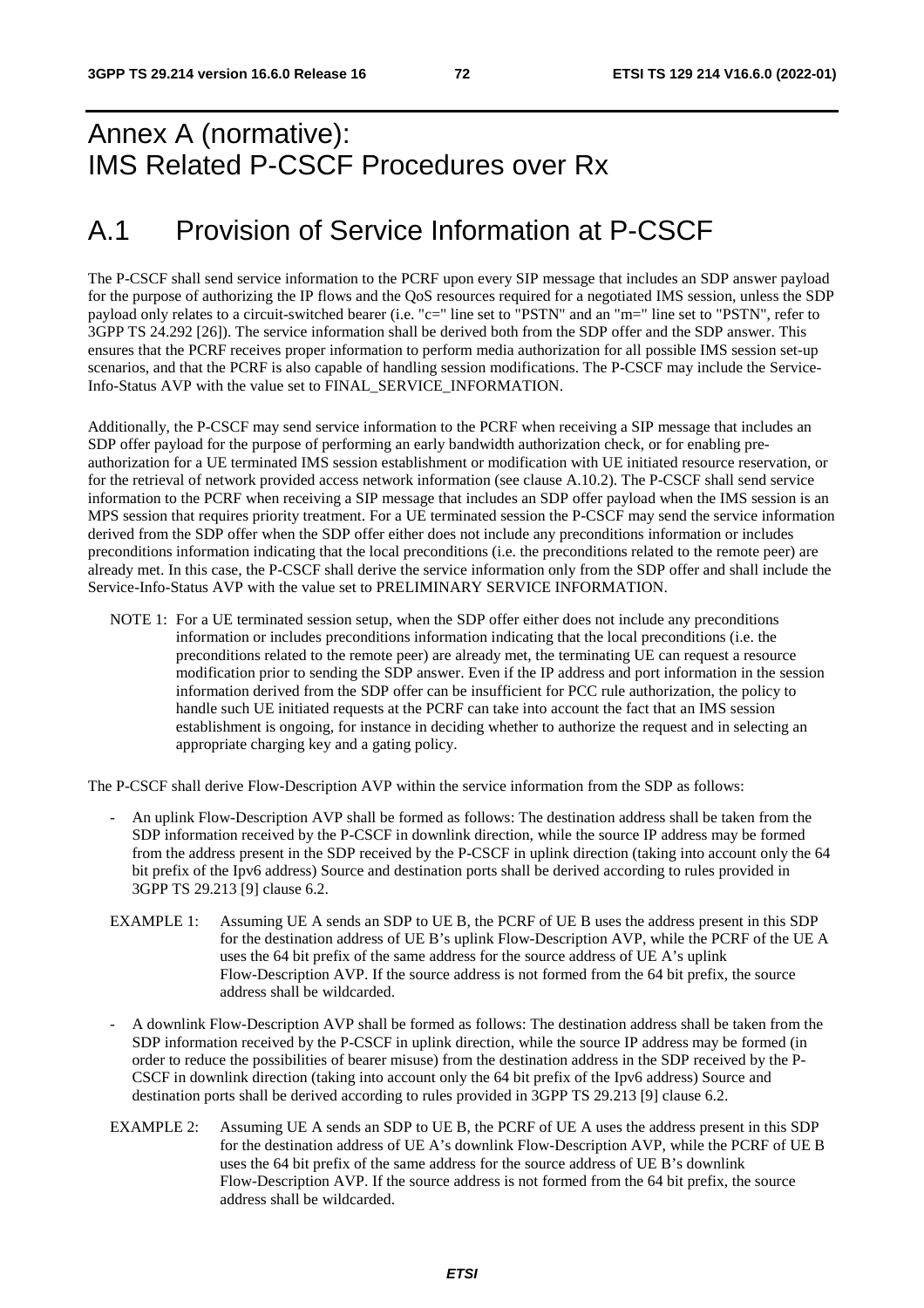The P-CSCF shall derive the bandwidth information within the service information, from the "b=AS" SDP parameter and "a=bw-info" SDP parameter, if available and if the E2EMTSIQOS feature is supported. If "a=bw-info" is used for bandwidth derivation, the P-CSCF shall use the SDP attribute line that contains the bandwidth properties for the IP version used by the UE, as detailed in 3GPP TS 29.213 [9] clause 6.2. If the received "a=bw-info" SDP attribute line(s) contain only bandwidth properties for an IP version that is not used by the UE, the P-CSCF shall re-compute the bandwidth properties for the used IP version and use that value for the bandwidth derivation as defined in 3GPP TS 26.114 [41].

NOTE 2: If no IP version is included for any of the "a=bw-info" SDP attribute lines related to a certain payload type and direction then IPv6 is assumed for all bandwidth properties related to the same direction and payload type, on all of the related "a=bw-info" SDP attribute lines, see clause 19 of 3GPP TS 26.114 [41].

If "a=bw-info" is used for bandwidth derivation and it includes both known and unknown bandwidth properties, the P-CSCF shall only consider the known bandwidth properties to derive the bandwidth information and ignore the unknown ones. If the" a=bw-info" line is received with an unknown directionality, then the entire "a=bw-info" line shall be ignored.

For the possibly associated RTCP IP flows, the P-CSCF shall use the SDP "b=RR" and "b=RS" parameters, if present, as specified in 3GPP TS 29.213 [9] clause 6.2. The "b=AS", "b=RR" and "b=RS" parameters in the SDP contain all the overhead coming from the IP-layer and the layers above, e.g. IP, UDP, RTP and RTCP payload, or IP, UDP and RTCP.

For multiplexed RTP/RTCP flows (as negotiated using the"a=rtcp-mux" SDP attribute defined in IETF RFC 5761 [42], a P-CSCF supporting RTP/RTCP transport multiplexing shall derive the bandwidth information within the service information as specified in 3GPP TS 29.213 [9] subclause 6.2.

However, if service information is received containing the "b=TIAS" SDP parameter that corresponds to an SDP answer payload, and if the P-CSCF supports this parameter, the P-CSCF may derive the bandwidth from this parameter rather than from the "b=AS" SDP parameter, as detailed in 3GPP TS 29.213 [9] clause 6.2.

When available, the P-CSCF shall also indicate to PCRF, as a complement to the Service Information, the IMS Communication Service Identifier within the AF-Application-Identifier AVP. The originating P-CSCF shall take the IMS Communication Service Identifier value from the SIP response. The terminating P-CSCF shall take the IMS Communication Service Identifier value from the SIP request. Otherwise, the P-CSCF may not be able to provide an IMS Communication Service Identifier value to the PCRF. The format and specific headers where IMS communication service identifiers are transported within SIP are defined in 3GPP TS 24.229 [17].

NOTE 3: In order to indicate the IMS Communication Service Identifier to the PCRF, the originating P-CSCF sets the AF-Application-Identifier AVP to the ICSI contained in the topmost occurance of the "+g.3gpp.icsiref" header field parameter of the Feature-Caps header field(s) of 18x or 2xx SIP response (Feature-Caps: \*;+g.3gpp.icsi-ref="urn%Aurn-7%A3gpp-service.ims.icsi.mmtel") and the terminating P-CSCF sets the AF-Application-Identifier AVP to the ICSI of the P-Asserted-Service header information received in the SIP request (e.g. P-Asserted-Service: urn:urn-7:3gpp-service.ims.icsi.mmtel). Since the headers and the format of the ICSI can vary depending on the case, the PCRF has to be prepared to accept the complete ICSI information received in different formats, as described in subclause 7.2A.8.2 in 3GPP TS 24.229 [17].

Additionally, the P-CSCF may include the Sharing-Key-DL AVP and/or Sharing-Key-UL AVP within the Media-Component-Description AVP in order to indicate the PCRF that resource sharing should apply for the media components in the related direction with the same value for the Sharing-Key-DL AVP and/or Sharing-Key-UL AVP.

Additionally, if PrioritySharing feature is supported, the P-CSCF may provide the Priority-Sharing-Indicator AVP within the Media-Component-Description AVP as described in subclause 4.4.47.

- NOTE 4: The P-CSCF obtains this information from the Application Server as described in 3GPP TS 23.228 [16], subclause 5.4.7.9.
- NOTE 5: RTCP flows are not subject to resource sharing. This requirement cannot be met for multiplexed RTP/RTCP flows as in this case there is no mechanism in the current release to distinguish between RTP and RTCP flows.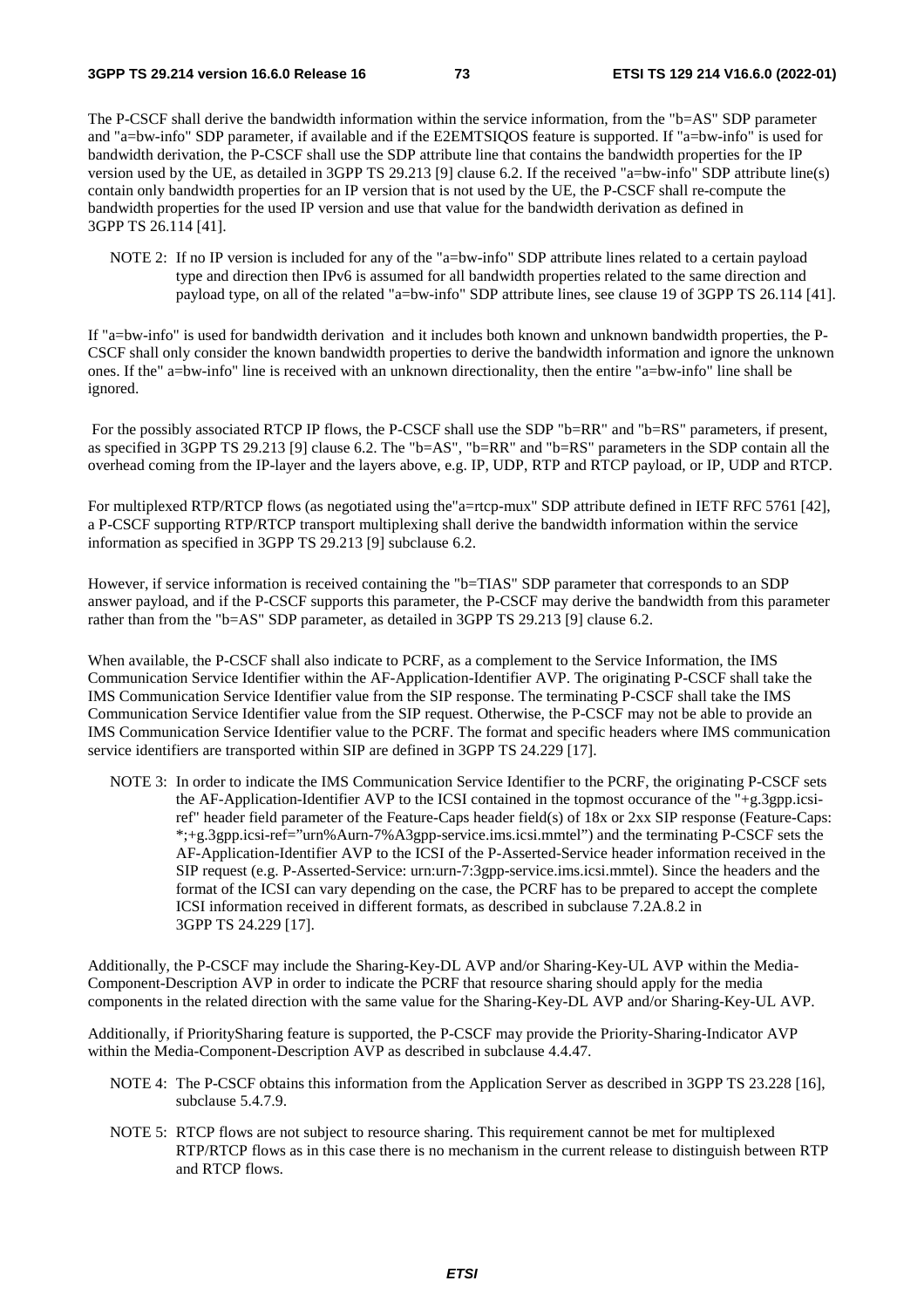If the Service-URN AVP does not include an emergency service URN, i.e. a top-level service type of "sos" as specified in IETF RFC 5031 [21] and possibly additional sub-service information on the type of the emergency service and the PCRF binds the IMS service session to an IP-CAN session established to an Emergency APN, the PCRF shall return an AAA command with Experimental-Result-Code AVP set to the value

UNAUTHORIZED\_NON\_EMERGENCY\_SESSION to the P-CSCF. Upon receiving an AAA with Experimental-Result-Code AVP set to the value UNAUTHORIZED\_NON\_EMERGENCY\_SESSION the P-CSCF shall apply the procedures defined in 3GPP TS 24.229 [17].

NOTE 6: The PCRF determines whether an IP-CAN session is established to an Emergency APN based on the information received over Gx and operator configuration.

If the AF-Requested-Data AVP is provided in the AA-Request command indicating "EPC-level Identities required", the PCRF shall provide the available user information for the IP-CAN session within the Subscription-Id AVP (s) and/or User-Equipment-Info AVP.

The PCRF may decide not to authorize requested service information. The PCRF will indicate it to the P-CSCF by sending an AA-Answer with Experimental-Result-Code AVP set to the value

REQUESTED\_SERVICE\_NOT\_AUTHORIZED. Upon receiving an AA-Answer with Experimental-Result-Code AVP set to the value REQUESTED\_SERVICE\_NOT\_AUTHORIZED the P-CSCF shall apply the procedures defined in 3GPP TS 24.229 [17].

## A.2 Enabling of IP Flows

#### A.2.0 General

Prior to the completion of the SIP session set-up, i.e. until the 2xx response to the INVITE request is received, the P-CSCF may enable or disable media IP flows depending on operator policy, thus allowing or forbidding early media in forward and/or backward direction. The P-CSCF may set the values of the Flow-Status AVPs derived from the SDP direction attributes as defined in 3GPP TS 29.213 [9] clause 6.2 or set the values of the Flow-Status AVPs considering the em-param of the P-Early-Media header field according to subclause A.2.1 or downgrade the values of the Flow-Status AVPs derived from the SDP direction attribute based on the configuration in the P-CSCF according to subclause A.2.2. However for multiplexed RTP/RTCP flows (as negotiated using the "a=rtcp-mux" SDP attribute defined in IETF RFC 5761 [42]), a P-CSCF supporting RTP/RTCP transport multiplexing shall set the Flow-Status set to "ENABLED" to prevent that RTCP is blocked. If the P-CSCF chooses to modify the values of the Flow-Status AVPs as received from the SDP direction attribute, the P-CSCF shall store the last received SDP.

When a 2xx response is received, the P-CSCF shall enable all media IP flows according to the direction attribute within the last received SDP, as specified in 3GPP TS 29.213 [9] clause 6.2. When a 2xx response is received and the P-CSCF previously provided the values of the Flow-Status AVPs different from the value derived from the SDP direction attribute in the session information, the P-CSCF shall provide service information with values of the Flow-Status AVPs corresponding to the last received SDP.

NOTE: In most cases a 2xx response is a 200 (OK) response.

If the P-CSCF receives SDP answers after the completion of the SIP session set-up, i.e. after the 2xx response to the INVITE request is received, the P-CSCF shall provide the Flow-Status AVP, based on the last received SDP answer. The Flow-Status AVP shall be derived from the SDP according to 3GPP TS 29.213 [9] clause 6.2.

#### A.2.1 Gate control procedures considering the P-Early-Media header field

Prior to the completion of the SIP session set-up, the P-CSCF may use the em-param of the P-Early-Media header field defined in IETF RFC 5009 [48] in order to enable or disable early media in forward and/or backward direction. If the P-CSCF uses the em-param of the P-Early-Media header field for the gate control of early media, the P-CSCF shall perform the following procedures.

In the terminating P-CSCF, when a SIP message with the P-Early-Media header field is received from the UE and the policies configured in the P-CSCF indicate that the UE is authorized to send early media, then:

- 1) the P-CSCF shall set the Flow-Status AVP to "ENABLED" if:
	- the received em-param(s) in the P-Early-Media header field includes "sendrecv" and the last received SDP direction attribute from the UE is "sendrecv" or no SDP direction attribute has been received; or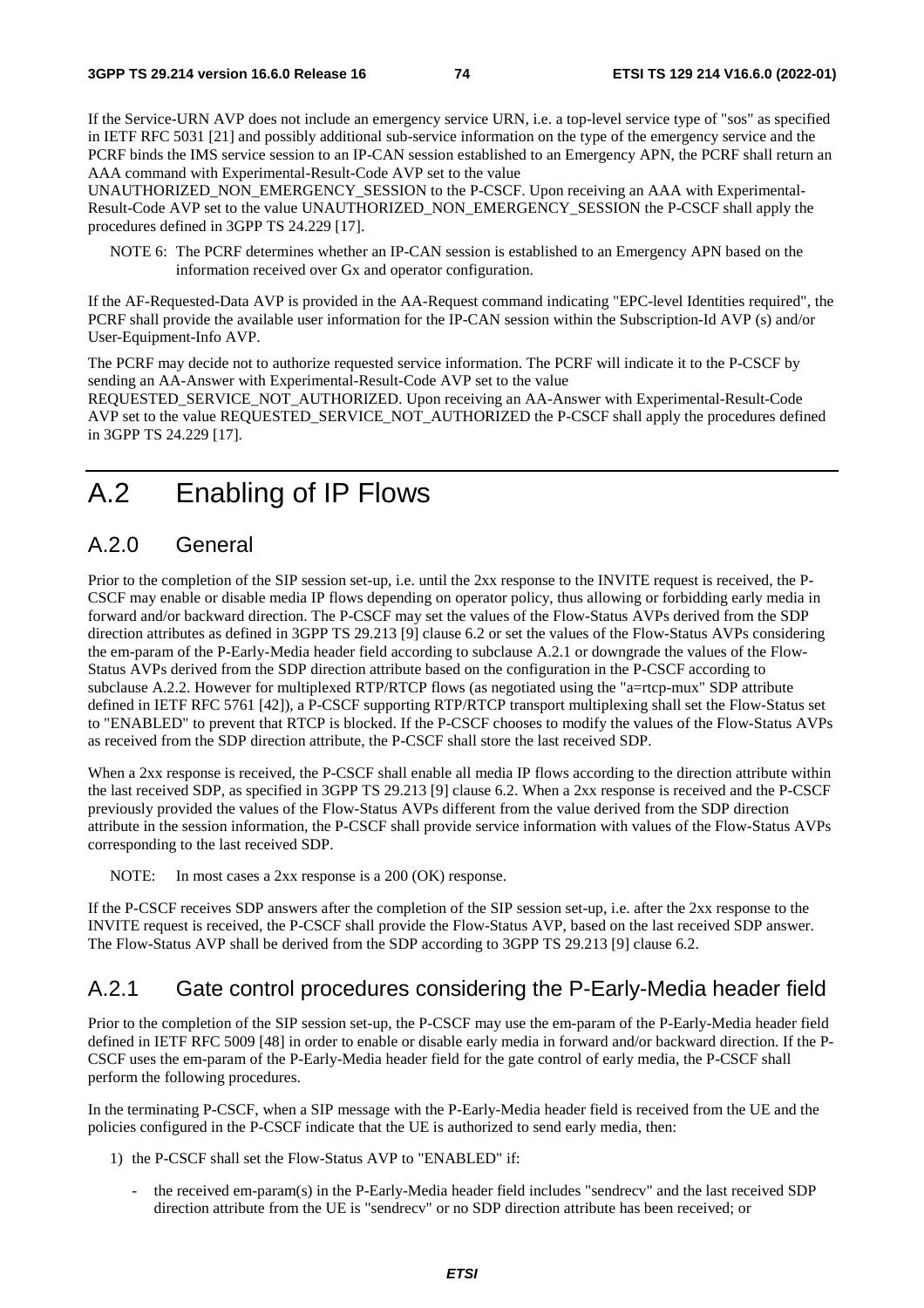- 2) the P-CSCF shall set the Flow-Status AVP to "ENABLED-UPLINK" if:
	- the received em-param(s) in the P-Early-Media header field includes "sendrecv" and the last received SDP direction attribute from the UE is "sendonly"; or
	- the received em-param(s) in the P-Early-Media header field includes "sendonly" and the last received SDP direction attribute from the UE is "sendrecv" or "sendonly" or no SDP direction attribute has been received; or
- 3) the P-CSCF shall set the Flow-Status AVP to "ENABLED-DOWNLINK" if:
	- the received em-param(s) in the P-Early-Media header field includes "sendrecv" and the last received SDP direction attribute from the UE is "recvonly"; or
	- the received em-param(s) in the P-Early-Media header field includes "recvonly" and the last received SDP direction attribute from the UE is "sendrecv" or "recvonly" or no SDP direction attribute has been received; or
- 4) the P-CSCF shall set the Flow-Status AVP to "DISABLED" if either the received em-param(s) in the P-Early-Media header field or the last received SDP direction attribute from the UE includes "inactive"; or
- 5) the P-CSCF may set the Flow-Status AVP to "DISABLED" or apply the rules defined in subclause A.2.2 if the received em-param(s) in the P-Early-Media header field includes "sendonly" or "recvonly" and the last received SDP direction attribute from the UE is "recvonly" or "sendonly" respectively.
- NOTE 1: If the UE is authorized to send early media, the P-CSCF will not remove or modify the P-Early-Media header field according to 3GPP TS 24.229 [17].

When a SIP message with the P-Early-Media header field is received from the functional entity within the trust domain, and if:

- the P-Early-Media header field includes the "gated" parameter, then the P-CSCF may decide not to perform the gate control of early media; or
- the P-Early-Media header field does not include the "gated" parameter, then the P-CSCF shall perform the following procedures:
	- 1) the P-CSCF shall set the Flow-Status AVP to"ENABLED" if:
		- the received em-param(s) in the P-Early-Media header field includes "sendrecv" and the last received SDP direction attribute from the functional entity is "sendrecv" or no SDP direction attribute has been received; or
	- 2) the P-CSCF shall set the Flow-Status AVP to "ENABLED-DOWNLINK" if:
		- the received em-param(s) in the P-Early-Media header field includes "sendrecv" and the last received SDP direction attribute from the functional entity is "sendonly"; or
		- the received em-param(s) in the P-Early-Media header field includes "sendonly" and the last received SDP direction attribute from the functional entity is "sendrecv" or "sendonly" or no SDP direction parameter has been received; or
	- 3) the P-CSCF shall set the Flow-Status AVP to "ENABLED-UPLINK" if:
		- the received em-param(s) in the P-Early-Media header field includes "sendrecv" and the last received SDP direction attribute from the functional entity is "recvonly"; or
		- the received em-param(s) in the P-Early-Media header field includes "recvonly"and the last received SDP direction attribute from the functional entity is "sendrecv" or "recvonly" or no SDP direction parameter has been received ; or
	- 4) the P-CSCF shall set the Flow-Status AVP to "DISABLED" if either the received em-param(s) in the P-Early-Media header field or the last received SDP direction attribute from the functional entity includes "inactive"; or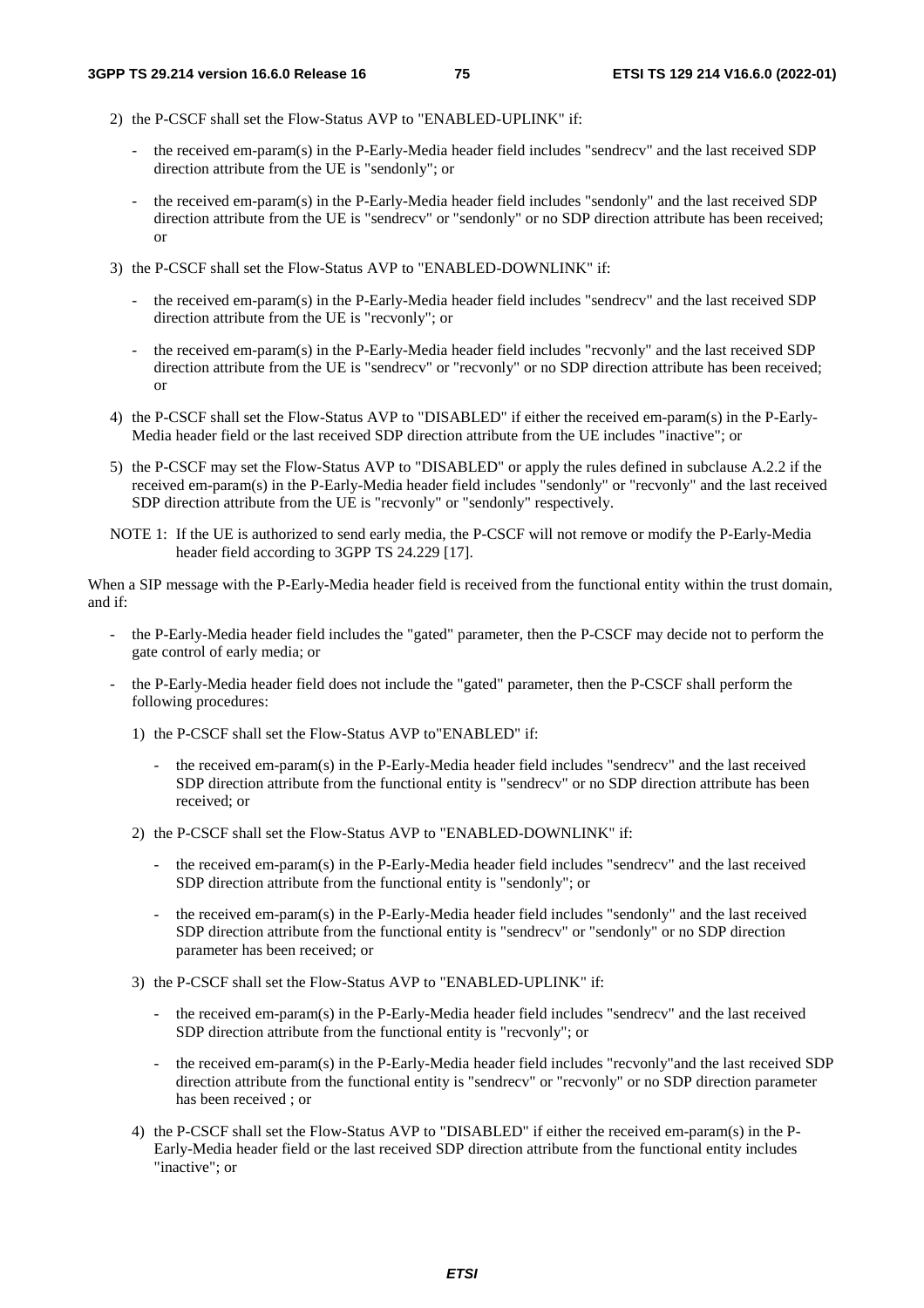- 5) the P-CSCF may set the Flow-Status AVP to "DISABLED" or apply the rules defined in subclause A.2.2 if the received em-param(s) in the P-Early-Media header field includes "sendonly" or "recvonly" and the last received SDP direction attribute from the functional entity is "recvonly" or "sendonly" respectively.
- NOTE 2: According to IETF RFC 5009 [48], the non-direction parameter "gated" can be included after the direction parameter (e.g. "sendrecv") in the parameter list. The proxy performing gating of early media can add the parameter before forwarding the SIP message.

When a SIP message without the P-Early-Media header field is received from either the functional entity within the trust domain or the UE that is authorized to send early media, then the P-CSCF may set the Flow-Status AVP to "DISABLED" or apply the rules defined in subclause A.2.2 or apply the rules defined in 3GPP TS 29.213 [9] clause 6.2.

NOTE 3: As indicated in IETF RFC 5009 [48] the applicable preconditions need to be met in order to allow early media in a particular direction.

When a SIP message is received from the functional entity other than the functional entity within the trust domain or the UE that is authorized to send early media, then the P-CSCF shall not use the received em-param(s) in the P-Early-Media header field and may apply the rules defined in subclause A.2.2 or apply the rules defined in 3GPP TS 29.213 [9] clause 6.2.

NOTE 4: The P-CSCF will remove or modify the P-Early-Media header field in the above case.

#### A.2.2 Gate control procedures based on the configuration in the P-CSCF

Prior to the completion of the SIP session set-up, the P-CSCF may downgrade the values of the Flow-Status AVPs derived from the SDP direction attributes based on the configuration in the P-CSCF. If the P-CSCF has the configuration for the gate control of early media, the P-CSCF shall perform the following procedures.

NOTE: The gate control of early media can be configured in the P-CSCF per UE basis.

When the Flow-Status AVP derived from the SDP direction attribute is "ENABLED", then the P-CSCF may downgrade the value of the Flow-Status AVP to the value "DISABLED", "ENABLED\_UPLINK", or "ENABLED\_DOWNLINK" based on the configuration in the P-CSCF.

When the Flow-Status AVP derived from the SDP direction attribute is "ENABLED\_UPLINK" or "ENABLED\_DOWNLINK", then the P-CSCF may downgrade the value of the Flow-Status AVP to the value "DISABLED" based on the configuration in the P-CSCF.

## A.3 Support for SIP forking

The P-CSCF shall be able to handle forking when PCC is applied. Forking can occur as specified in 3GPP TS 23.228 [16]. The related UE procedures are described in 3GPP TS 24.229 [17].

#### A.3.1 PCC rule provisioning for early media for forked responses

When a SIP session has been originated by a connected UE, the P-CSCF may receive multiple provisional responses due to forking before the first final answer is received. Multiple early media session may be established during this process.

The UE and the P-CSCF become aware of the forking only when a subsequent provisional response arrives for a new early dialogue. After the first early media session is established, for each subsequent provisional response establishing an additional early media session,, the P-CSCF shall use an AA request within the existing Diameter session containing the SIP-Forking-Indication AVP with value SEVERAL\_DIALOGUES and include the service information derived from the latest provisional response.

The P-CSCF shall also provision the service information derived from any subsequent SDP offer-answer exchange within an early dialogue (e.g. in PRACK and OK(PRACK), or UPDATE and OK(UPDATE) ) using an AA request within the existing Diameter session containing the SIP-Forking-Indication AVP with value SEVERAL\_DIALOGUES and the derived service information.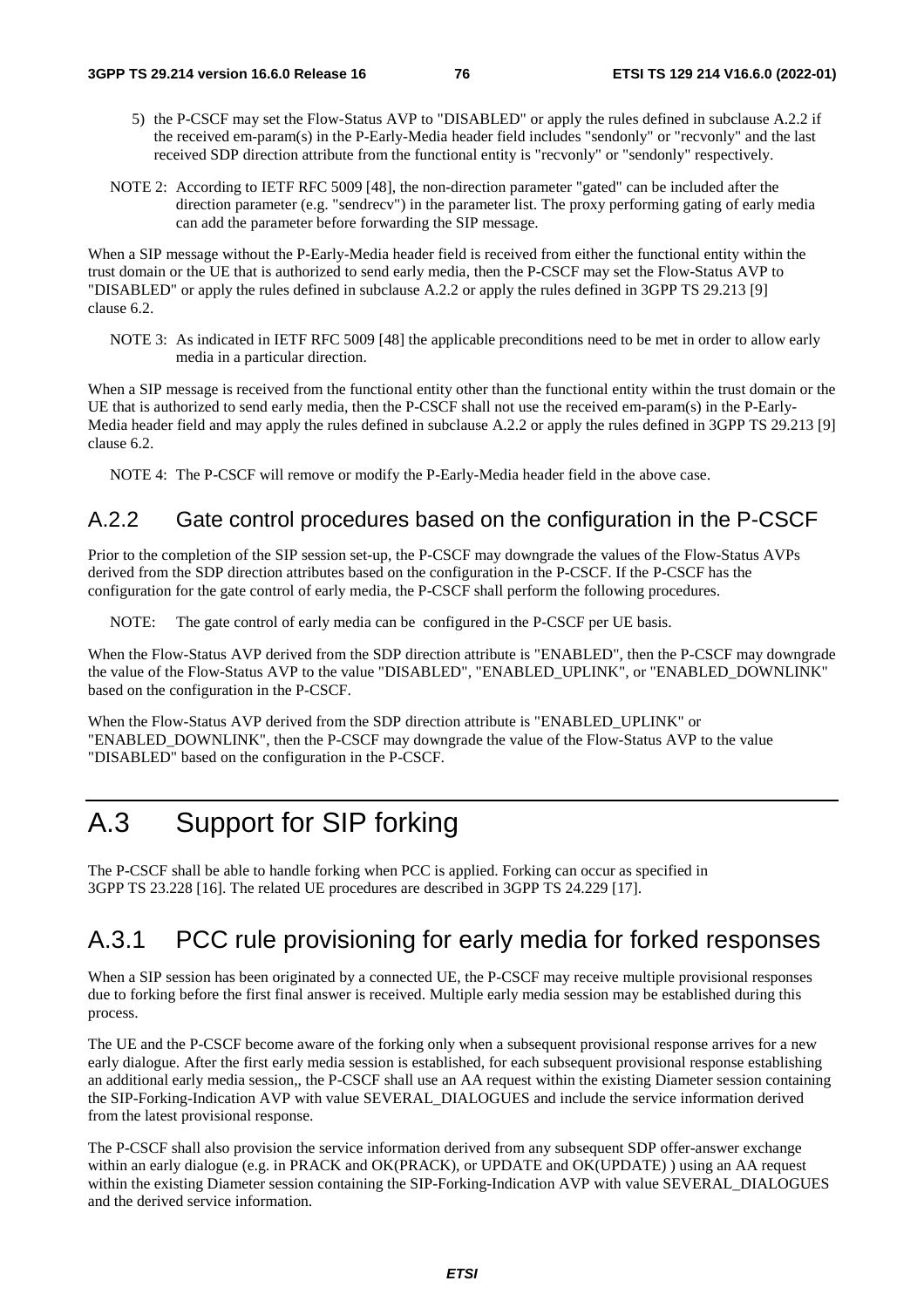When receiving an AA request containing the SIP-Forking-Indication AVP with value SEVERAL\_DIALOGUES, the PCRF shall identify the existing authorization information for that AF session. The PCRF shall send additional PCC Rules or individual service data flow filters to already provide PCC rules as required by the Flow Description AVPs within the session information to the PCEF. The PCRF shall authorize any additional media components and any increased QoS requirements for the previously authorized media components, as requested within the service information. The PCRF shall authorize the maximum bandwidth required by any of the dialogues, but not the sum of the bandwidths required by all dialogues. Thus, the QoS authorized for a media component is equal to the highest QoS requested for that media component by any of the forked responses. The PCRF shall open or close the gates for service flows depending on the flow status that is being provisioned. However, if a flow ID has been enabled in uplink or downlink direction or both way within previous service information, it shall remain enabled even if the PCRF receives service information that disable this flow ID within an AA request containing the SIP-Forking-Indication AVP with value SEVERAL\_DIALOGUES.

If the P-CSCF provides one or more Media-Component-Description AVP with the Flow-Status AVP set to "REMOVED" for previously authorized media component(s) the media component shall remain as authorized and the PCRF shall not take any action on that media component(s).

NOTE: There can be cases where a forked response could not support some of the media components included in the SDP Offer (e.g. when early session disposition SDP as described in Annex A.7 applies, the forked response related to the early session could include the port set to zero for those media components not related to the early session or when a subsequent SDP Offer-Answer to indicate that some media is disabled). For those cases the P-CSCF will indicate the PCRF about the removal of the corresponding media component. However this media component is already supported by other UEs and the PCRF needs to maintain the corresponding PCC rules until the final SDP answer is received in the P-CSCF in order to avoid the release of resources in the network.

### A.3.2 Updating the provisioned PCC rules at the final answer

The P-CSCF shall store the SDP information for each early dialogue separately till the first final SIP answer is received. Then the related early dialogue is progressed to an established dialogue to establish the final SIP session. All the other early dialogues are terminated. The service information for the SIP session is updated to match the requirements of the remaining early dialogue only.

When receiving the first final SIP response, the P-CSCF shall send an AA request without the SIP-Forking-Indication AVP and include the service information derived from the SDP corresponding to the dialogue of the final response. The P-CSCF shall provision the full service information including the applicable Flow-Description AVP(s) and Flow-Status AVP(s).

When receiving an AA request with no SIP-Forking-Indication AVP or with a SIP-Forking-Indication AVP with value SINGLE\_DIALOGUE, the PCRF shall update installed PCC Rules information and Authorized-QoS information to match only the requirements of the service information within this AA request. The PCRF should immediately remove PCC Rule(s) or individual service data flow filters not matching IP flow(s) in the updated Service Information, to reduce the risk for initial clipping of the media stream, and to minimize possible misuse of resources. The PCRF shall also open or close the gates for service flows according to the flow status in the received service information.

## A.4 Notification of AF Signalling Transmission Path **Status**

When the P-CSCF receives an initial REGISTER SIP message from an attached UE, the P-CSCF may subscribe to notifications of the status of the AF Signalling transmission path using the procedures specified in clause 4.4.5. Once the P-CSCF has subscribed, the P-CSCF may receive notifications from the PCRF according to clause 4.4.6.3.

- NOTE 1: When the Standardised QCI characteristics as defined in 3GPP TS 23.203 [2] are followed, the QCI for IMS signalling will correspond to a non-GBR bearer. In this case, the P-CSCF will not receive notifications related to the Specific-Action with value "INDICATION\_OF\_LOSS\_OF\_BEARER".
- NOTE 2: This procedure is not applicable for IMS registrations for Emergency sessions.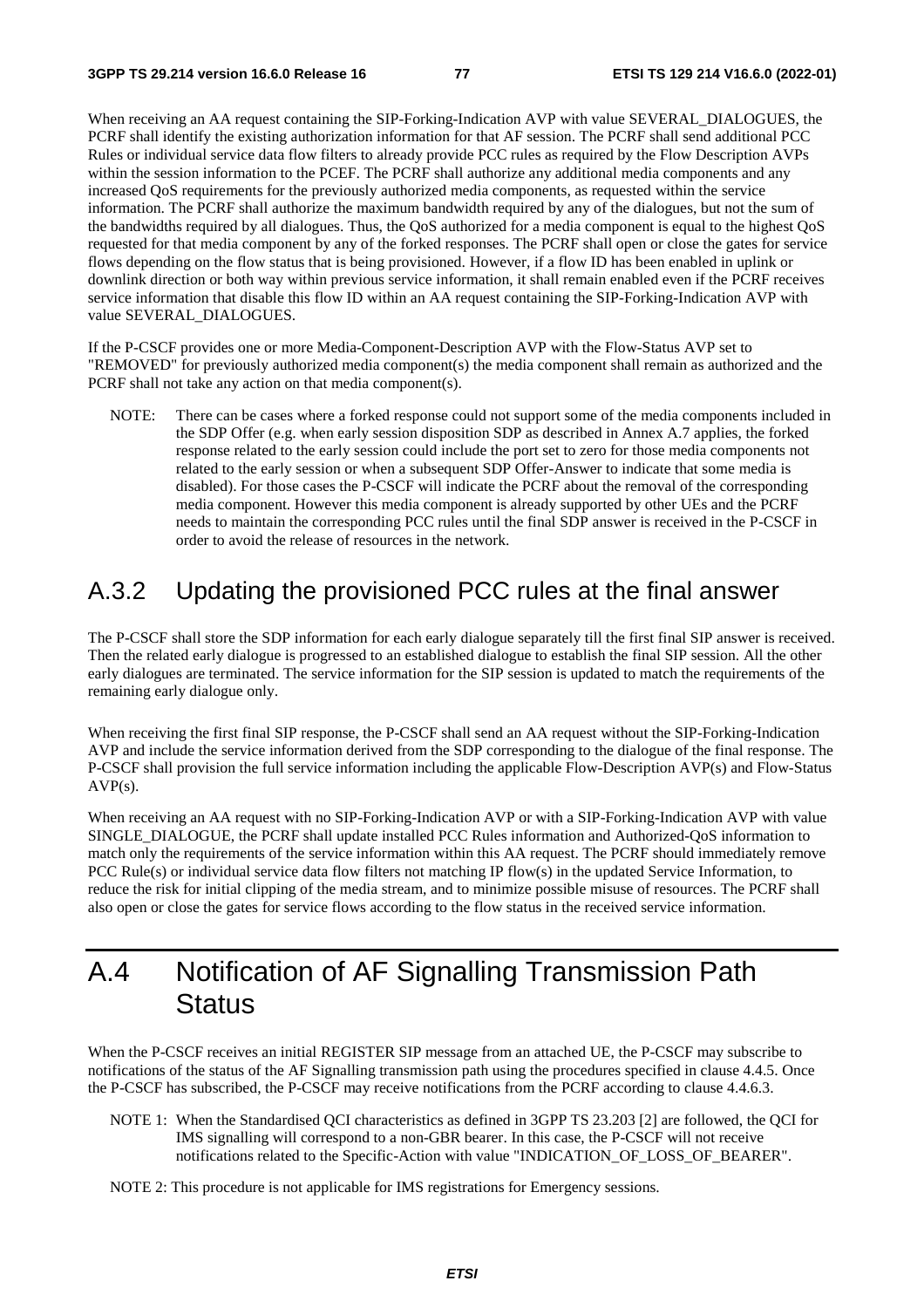The P-CSCF shall cancel the subscription to notification of the status of the AF Signalling transmission path when the AF Signalling to that particular user is terminated (i.e. when the user is de-REGISTERED from the IM CN subsystem).

When the P-CSCF receives a notification of loss of signalling connectivity from the PCRF, the P-CSCF shall behave as defined in 3GPP TS 24.229 [17].

## A.5 Indication of Emergency Registration and Session **Establishment**

When the P-CSCF receives an initial REGISTER SIP message for an IMS emergency registration or an INVITE SIP message for an emergency session and the P-CSCF determines that there are no IMS-level roaming interfaces, the P-CSCF may request the PCRF to provide the EPC-level identities (MSISDN, IMSI, IMEI(SV)) available for that IP-CAN session using the procedure as specified in this subclause (for an IMS emergency registration) or A.1 (for an IMS emergency session establishment). An P-CSCF may request the PCRF to provide the EPC-level identities (MSISDN, IMSI, IMEI(SV)) available for that IP-CAN session when no service information is available in the AF.To do so, the P-CSCF shall open an Rx Diameter session with the PCRF for the AF signalling using an AA-Request command. The P-CSCF shall provide the UE's IP address (using either the Framed-IP-Address AVP or the Framed-Ipv6-Prefix AVP) and the AF-Requested-Data AVP set to "EPC-level identities required". The AF shall include the Service-URN AVP set to the value "sos", in order to indicate that the new AF session relates to emergency traffic that is not related to a specific emergency service.

When the PCRF receives an AA-Request command as described in the preceding paragraphs from the P-CSCF, the PCRF shall perform session binding as described in 3GPP TS 29.213 [9]. When the PCRF receives the Service-URN AVP indicating an emergency session, the PCRF may apply special policies, for instance prioritising service flows relating to the AF session or allowing these service flows free of charge. When the Service-URN AVP indicates that the AF session relates to emergency traffic and the AF-Requested-Data AVP is received indicating "EPC-level Identities required", the PCRF shall provide the requested available user information (MSISDN, IMSI) for the IP-CAN session within the Subscription-Id AVP(s) and/or the IMEI(SV) within the User-Equipment-Info AVP in the AA-Answer command.

When the P-CSCF receives the AA-Answer with the EPC-level identities from the PCRF, the P-CSCF stores the information received within the Subscription-Id AVP(s) and/or User-Equipment-Info AVP provided by the PCRF and behaves as defined in 3GPP TS 24.229 [17].

NOTE: The user information received within the User-Equipment-Info AVP and/or Subscription-Id AVP(s) can be used to support PSAP callback functionality for anonymous IMS emergency sessions. See 3GPP TS 23.167 [53] for further information.

The P-CSCF may decide to terminate the Rx session at any time. In that case, the AF shall use a Session-Termination-Request (STR) command to the PCRF, which shall be acknowledged with a Session-Termination-Answer (STA) command.

A SIP INVITE request can contain a service URN as defined in IETF RFC 5031 [21] within the request URI. If the service within this URN is "sos", possibly with additional sub-service information, the P-CSCF shall provision this service and sub-service information within the Service-URN AVP towards the PCRF. The P-CSCF may also provision possible information about other services received within the service URN.

# A.6 Notification IP-CAN Type Change

When the P-CSCF receives an initial REGISTER SIP message or an INVITE SIP message from an attached UE, the P-CSCF may request from the PCRF the information about the type of IP-CAN the UE is attached to using the procedure specified in clause 4.4.1.

NOTE 1: This procedure is not applicable for IMS registrations for Emergency sessions.

NOTE 2: The P-CSCF can request information about the type of IP-CAN as part of the SIP session setup when it is only interested in the related information when the IMS session is ongoing.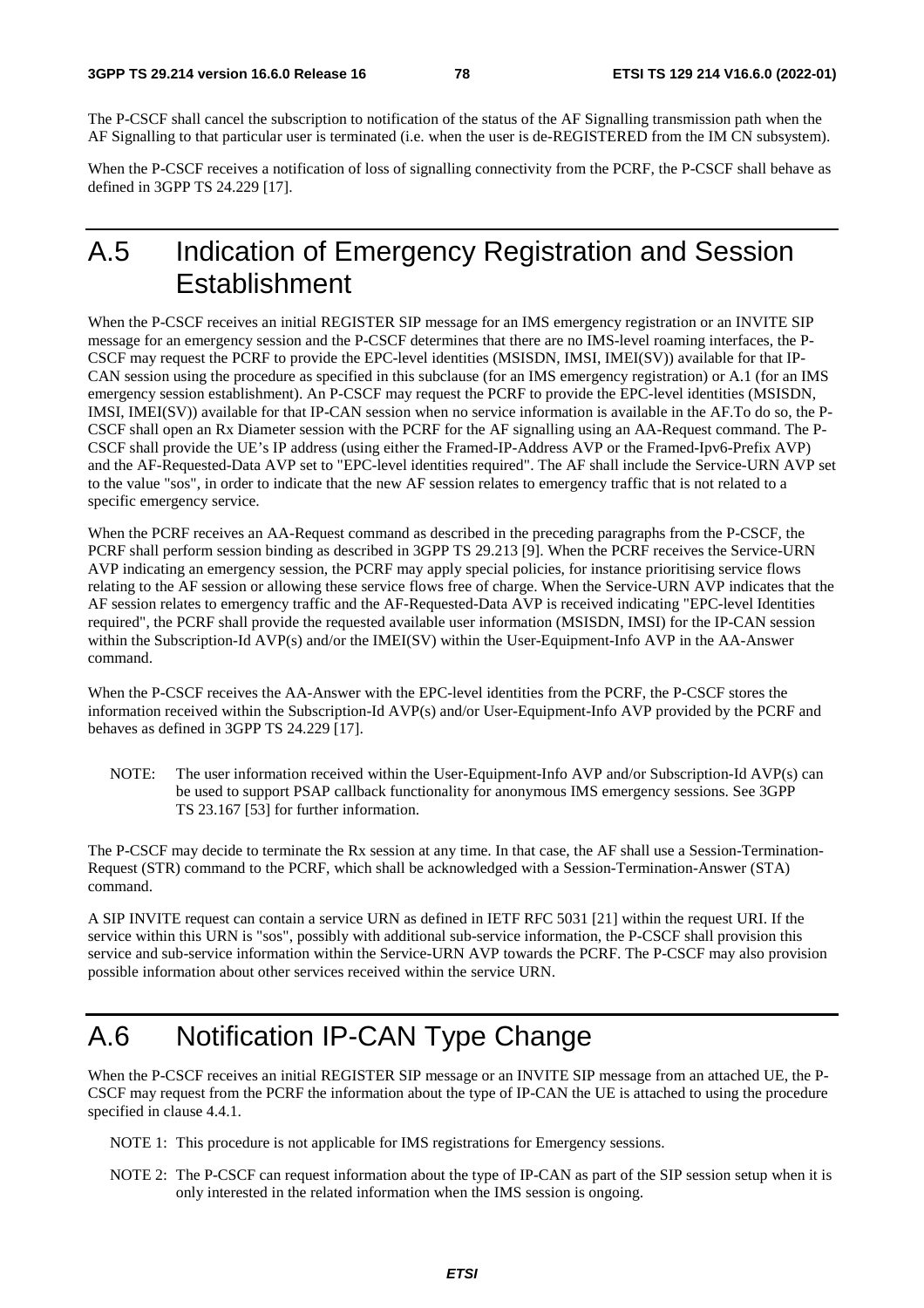If the P-CSCF requests information about the type of IP-CAN, the P-CSCF shall also subscribe within the same AAR command operation to notifications for changes of the IP-CAN type used by the UE. The P-CSCF shall include a Specific-Action AVP in the AAR that is set to the value of IP-CAN\_CHANGE.

When the P-CSCF receives the AA-Answer or RA-Request from the PCRF, the P-CSCF stores the IP-CAN type information received within the IP-CAN-Type AVP and the RAT type information received within the RAT-Type AVP and AN-Trusted AVP (if also provided by the PCRF) and behaves as defined in 3GPP TS 24.229 [17].

The P-CSCF may receive notifications for changes of the IP-CAN type from the PCRF according to clause 4.4.6.4. When the P-CSCF receives a notification of the change of the IP-CAN used by the UE, the P-CSCF stores the new IP-CAN type information and RAT type information and behaves as defined in 3GPP TS 24.229 [17].

NOTE 3: The subscription to receive information about the type of IP-CAN will be cancelled when the corresponding Rx session is terminated by the AF (i.e. when the UE is de-REGISTERED or the related SIP call is torn down).

# A.7 Support for Early Session disposition SDP

## A.7.1 General

As a network option, the P-CSCF may support the PCC procedures in the present Clause to handle "early session" disposition type SDP, as standardised in IETF RFC 3959 [27].

### A.7.2 Service Information Provisioning for Early Media

The P-CSCF can receive "early session" disposition SDP in addition to "session" disposition SDP in SIP early dialogues.

The P-CSCF shall then provision service information derived both from the "early session" disposition SDP and "session" disposition SDP applying the procedures in Clauses A.1, A.2, and A.3, and in the present Clause.

The P-CSCF shall apply the mapping rules in Annex B.1.2.2.2 to derive the flow identifiers from "early session" disposition SDP.

If a single media line with one media type (e.g. "audio" or "video") is contained in "early session" disposition SDP and a single media line with the same media type is contained in the "session" disposition SDP of the same SIP dialogue, and both media lines describe service flows of the same directionality (uplink, downlink, or bidirectional), the P-CSCF should describe those SDP media lines in the same session information media component (with the same flow ID).

The "early session" disposition SDP can also contain media lines of a type not included in the "session" disposition SDP, or several media lines of the same type. Such media components shall be described in own media components in the service information.

If the P-CSCF desires to invoke special policies or separate event notifications for an "early session" disposition media line, it may choose to provision a separate session information media component even if a media line with the same media type and directionality is contained in "session" disposition SDP.

NOTE 1: A PCRF is then likely to supply separate PCC rules for early media and the corresponding final media. This may lead to an over provisioning of resources during call establishment and a subsequent reconfiguration of the radio bearer, or even to a call failure if the extra resources are not authorized or available.

If the P-CSCF receives "early session" disposition SDP before any "session" disposition SDP and supplies service information derived from the "early session" disposition SDP at this point of time, it shall use dedicated media components relating only to the "early session" disposition SDP in the service information.

NOTE 2: The "session" disposition SDP offer will frequently occur before the "early session" disposition SDP offer, but can also occur in parallel or in exceptional cases afterwards. The "session" disposition SDP answer can be contained in the same SIP message as the "early session" disposition SDP offer, or can be sent in a 200 OK (INVITE), i.e. after the "early session" disposition SDP answer.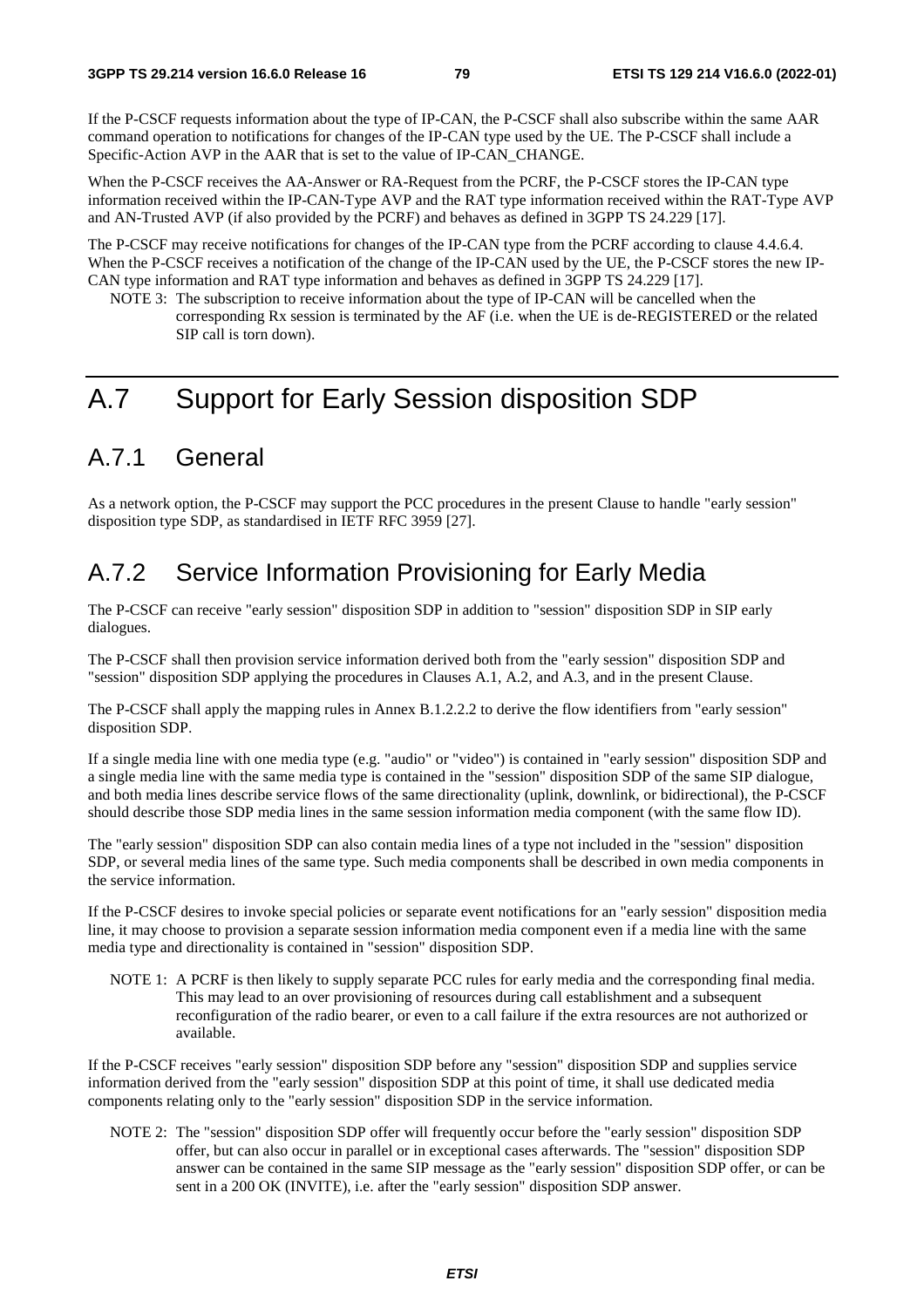If the P-CSCF includes any media component relating both to "early session" disposition SDP and "session" disposition SDP in the service information, the P-CSCF shall:

- provision the service information derived from "early session" disposition SDP and the service information derived from "session" disposition SDP in separate Rx AA-Requests, and shall send a new Rx AA-Request only after any previous Rx AA-Request has been acknowledged; and
- provision the first service information (either derived from "early session" disposition SDP or "session" disposition SDP) without the SIP-Forking-Indication AVP, or with the SIP-Forking-Indication AVP with value SINGLE\_DIALOGUE; and
- provision all subsequent service information during ongoing call establishment with the SIP-Forking-Indication AVP with value SEVERAL\_DIALOGUES; and
- if an SDP answer has been received and Codec-Data AVPs are provisioned within a Media-Component-Description AVP, provision a Codec-Data AVP derived from the corresponding offer together with a Codec-Data AVP derived from the SDP answer.
- NOTE 3: The P-CSCF needs to provision the service information derived from "early session" disposition SDP and the service information derived from "session" disposition SDP in separate Rx AA-Requests because the encoding of the media-component does not allow for the simultaneous provisioning of two corresponding filters.
- NOTE 4: The PCRF will treat service information containing the SIP-Forking-Indication AVP as described in Clause A.3.

#### A.7.3 Updating the Provisioned Service Information when Dialogue is established

The P-CSCF shall store the SDP information for the "session" disposition type until the first final SIP answer is received. Then the early media described in the "early session" disposition type SDP are terminated.

The P-CSCF shall then update the service information to match the requirements of the media described in the "session" disposition type SDP only:

- If the P-CSCF included any media component relating both to "early session" disposition SDP and "session" disposition SDP in the service information, the P-CSCF shall send an AA request without the SIP-Forking-Indication AVP or with a SIP-Forking-Indication AVP with value SINGLE\_DIALOGUE and shall include the service information derived from the "session" disposition SDP. The P-CSCF shall provision the full service information including the applicable Flow-Description AVP(s) and Flow-Status AVP(s).
- The P-CSCF shall disable any media component(s) in the service information that relate to early media only by setting their flow status to "removed".

## A.8 Provision of Signalling Flow Information at P-CSCF

When the P-CSCF has successfully concluded the initial registration of an attached UE, i.e., when the P-CSCF has sent to the UE a SIP 200 (OK) response to the SIP REGISTER request, the P-CSCF may provision information about the SIP signalling flows between the UE and itself using the procedure specified in clause 4.4.5a. If the P-CSCF already has an open Rx Diameter session with the PCRF related to the signalling with the UE, e.g. one that has been opened according to the procedure described in clause A.6 and/or in clause A.4, the P-CSCF shall reuse the already open session to provision the SIP Signalling IP Flow information.

NOTE: This procedure is not applicable for IMS registrations for Emergency sessions.

If the P-CSCF provisions information about SIP signalling flows, the P-CSCF shall ensure that for each signalling IP flow information it provides, the Flow-Description AVP shall accurately reflect the IP flow information as seen in the IP header 'on the wire'. The P-CSCF shall set the value of the AF-Signalling-Protocol AVP to 'SIP'.

When the P-CSCF de-registers the UE and terminates SIP Signalling to the UE, the P-CSCF shall de-provision the SIP Signalling IP flow information from the PCRF as described in clause 4.4.5a.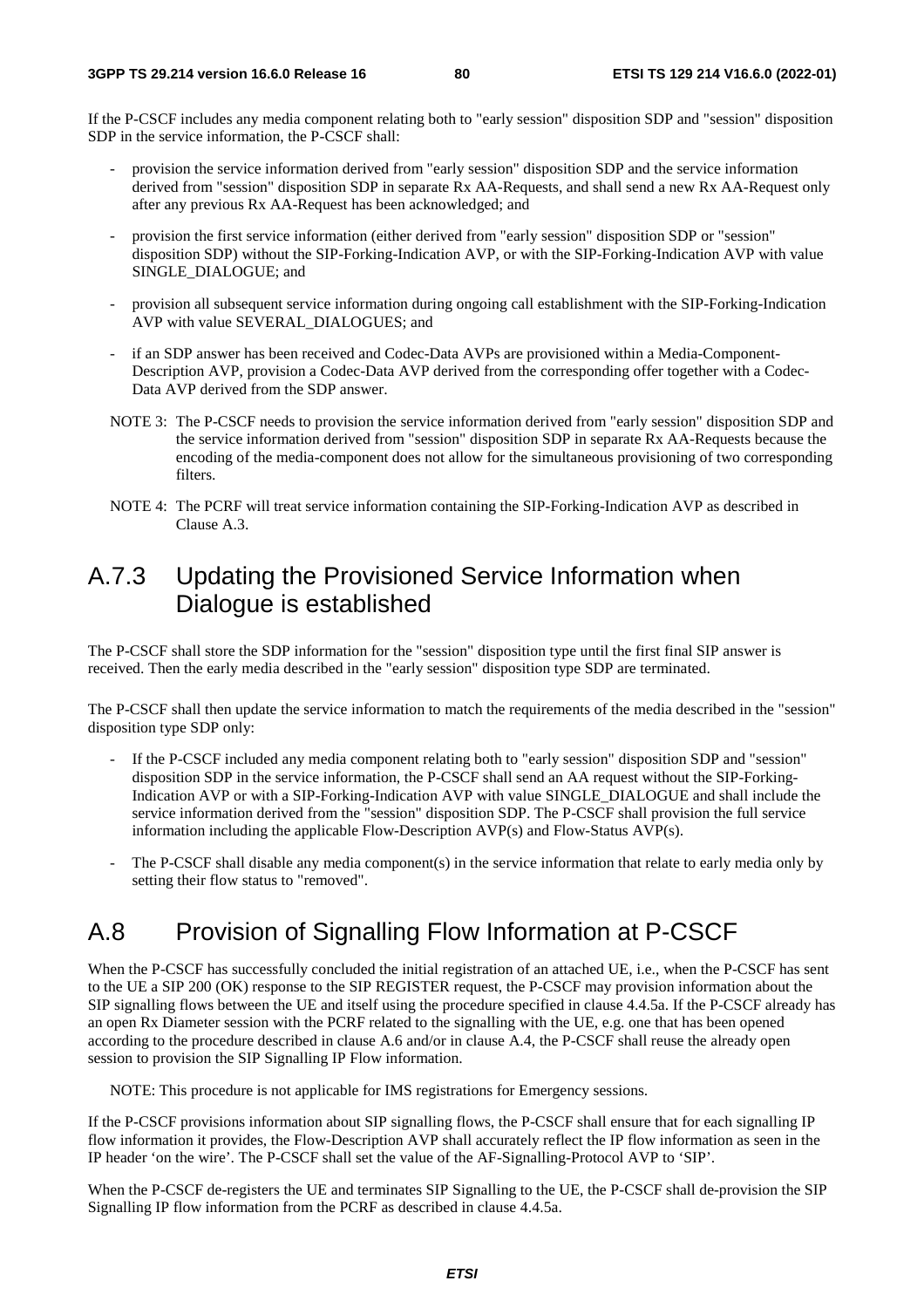# A.9 Handling of MPS Session

When the P-CSCF receives an authorised Resource-Priority header field or a temporarily authorised Resource-Priority header field containing an appropriate namespace and priority value in SIP signaling, and recognizes the need for priority treatment as specified in 3GPP TS 24.229 [17], the P-CSCF shall include the MPS-Identifier AVP and Reservation-Priority AVP in the AAR command towards the PCRF. The MPS-Identifier AVP shall contain the national variant for MPS service name indicating an MPS session. The Reservation-Priority AVP shall include the priority value of the related priority service. The Reservation-Priority AVP shall be populated with a default value if the priority value is unknown.

- NOTE 1: Various mechanisms can be applied to recognize the need for priority treatment in the P-CSCF (e.g., based on the dialled digits), according to national regulation and network configuration, as stated in 3GPP TS 24.229 [17].
- NOTE 2: Lowest user priority value is mapped in the corresponding lowest enumerated value of the Reservation-Priority AVP.

If the P-CSCF supports the Diameter message priority mechanism for an MPS session, it shall include the DRMP AVP towards the PCRF as described in 3GPP TS 29.213 [9], Annex J.

NOTE 3: If the P-CSCF supports the Diameter message priority mechanism for an MPS session, it includes the DRMP AVP with a priority value equivalent to the Reservation-Priority AVP priority value. Highest user priority value is mapped in the corresponding lowest enumerated value of the DRMP AVP.

Upon reception of a request that requires MPS treatment, the PCRF shall derive the PCC/QoS Rules corresponding to the MPS session, as appropriate. The PCRF shall take specific actions on the corresponding IP-CAN to ensure that the MPS session is prioritized, as described in 3GPP TS 29.212 [8], clause 4.5.19.1.3.

When the P-CSCF terminates the MPS session, the PCRF shall delete the PCC/QoS Rules corresponding to the MPS session. The PCRF shall revoke the actions related to the prioritization of the MPS session in the corresponding IP-CAN, as described in 3GPP TS 29.212 [8], clause 4.5.19.1.3.

## A.10 Retrieval of network provided location information

## A.10.1 General

According to Annex E.7 of 3GPP TS 23.228 [16], the P-CSCF can use PCC to retrieve network provided location information. Information flows related to the distribution of network provided location information within the IMS are provided in Annex R of 3GPP TS 23.228 [16].

This sublause provides optional PCC procedures to support the retrieval of network provided location information.

The originating P-CSCF can, depending on operator policy, retrieve the user location and/or UE Time Zone information either before sending the INVITE towards the terminating side or upon reception of the SDP answer from the terminating side.

## A.10.2 Retrieval of network provided location information at originating P-CSCF for inclusion in SIP Request

If the originating P-CSCF is required by operator policy to retrieve network provided location information before forwarding a SIP INVITE request, upon reception of an INVITE/UPDATE request, the P-CSCF shall send an AA-Request according to clause 4.4.1 (SIP INVITE request) or 4.4.2 (SIP INVITE/UPDATE request) including:

- the "ACCESS\_NETWORK\_INFO\_REPORT" value within the Specific-Action AVP; and
- the required access network information within the Required-Access-Info AVP.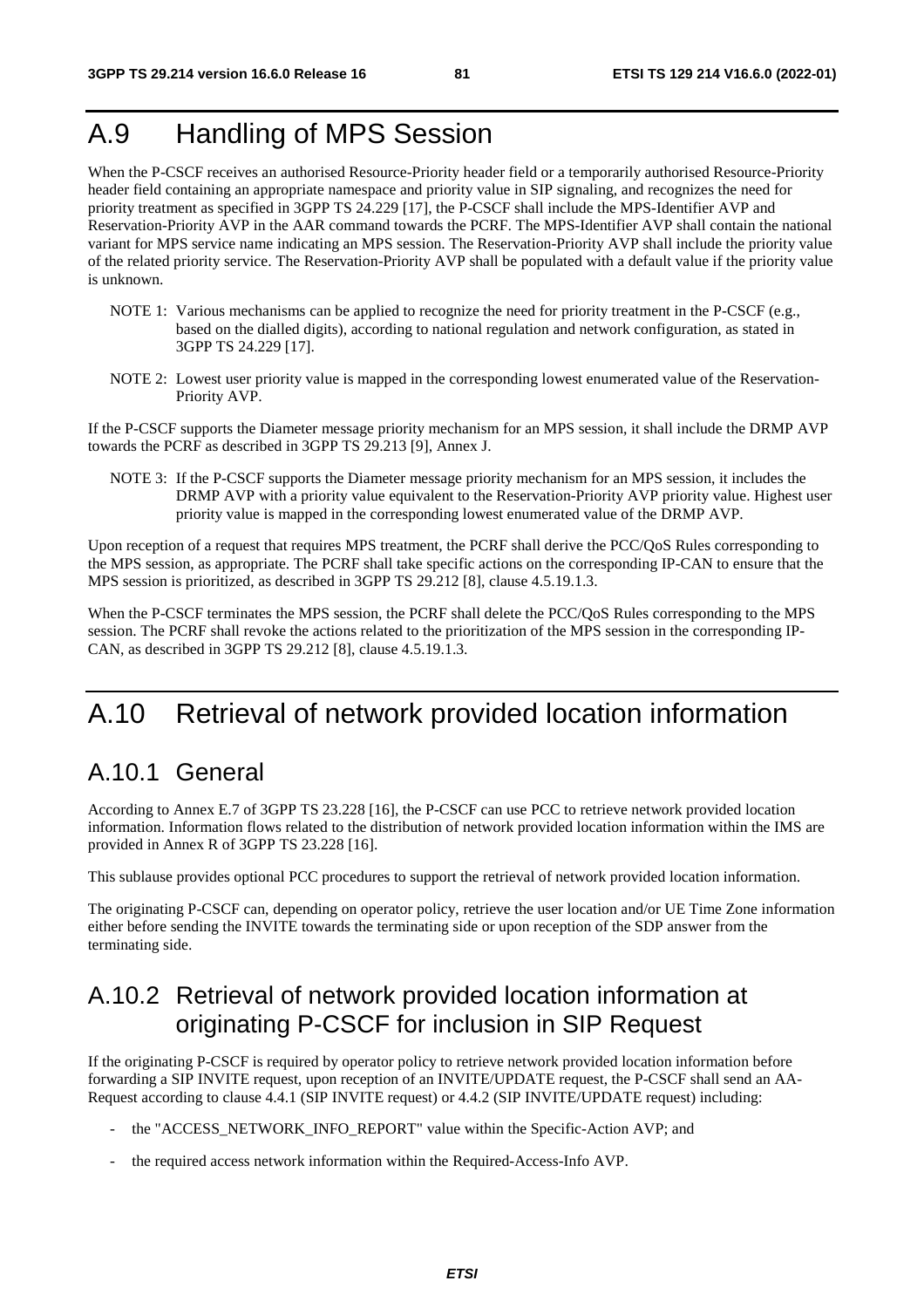If the SIP INVITE request is an initial SIP INVITE request, the P-CSCF shall establish an Rx session for the new SIP session with the AA-Request according to clause 4.4.6.7 (if no session information is included) or 4.4.1 (if preliminary session information is included).

The P-CSCF will receive the access network information from the PCRF in an RAR, and should include this access network information in the SIP INVITE/UPDATE requests that it forwards. When the retrieved access network information corresponds to the TWAN-Identifier AVP, the P-CSCF may also map the retrieved access network information to a Geographical Identifier for routing, as specified in Annex E.8 of 3GPP TS 23.228 [16].

## A.10.3 Retrieval of network provided location information at originating P-CSCF for inclusion in SIP response confirmation

If an originating P-CSCF is required by operator policy to retrieve network provided location information before forwarding an SDP answer, the P-CSCF shall apply the following procedures:

Upon reception of an SDP offer, the P-CSCF may send an AA-Request to the PCRF according to clause A.1 and may include in this AA-request:

- the "ACCESS\_NETWORK\_INFO\_REPORT" value within the Specific-Action AVP; and
- the required access network information within the Required-Access-Info AVP.

Upon reception of an SDP answer, the P-CSCF will send an AA-Request to the PCRF according to clause A.1. If the P-CSCF has not requested access network information upon reception of the SDP offer, the P-CSCF shall include in this AA-request:

- the "ACCESS\_NETWORK\_INFO\_REPORT" value within the Specific-Action AVP; and
- the required access network information within the Required-Access-Info AVP.

The P-CSCF will receive the access network information from the PCRF in an RAR, and should include this access network information in the SIP message with the response confirmation before forwarding it. When the retrieved access network information corresponds to the TWAN-Identifier AVP, the P-CSCF may also map the retrieved access network information to a Geographical Identifier for routing, as specified in Annex E.8 of 3GPP TS 23.228 [16].

### A.10.4 Retrieval of network provided location information at terminating P-CSCF

If a terminating P-CSCF is required by operator policy to retrieve network provided location information at session establishment and/or modification, the P-CSCF shall apply the following procedures:

The terminating P-CSCF may request network provided location information upon reception of a SIP INVITE request : in the following manner:

- If the SIP INVITE request is an initial SIP INVITE request, the P-CSCF shall establish an Rx session for the new SIP session with the AA-Request according to subclause 4.4.6.7 (if no session information is included) or 4.4.1 (if preliminary session information is included).
- If the SIP INVITE includes an SDP offer, the P-CSCF shall send an AA-Request including:
	- the "ACCESS\_NETWORK\_INFO\_REPORT" value within the Specific-Action AVP;
	- the required access network information within the Required-Access-Info AVP;
	- service information derived from the SDP offer; and
	- the Service-Info-Status AVP with the value set to PRELIMINARY SERVICE INFORMATION.
- If the SIP INVITE includes no SDP offer, the P-CSCF shall send an AA-Request including:
	- the "ACCESS\_NETWORK\_INFO\_REPORT" value within the Specific-Action AVP; and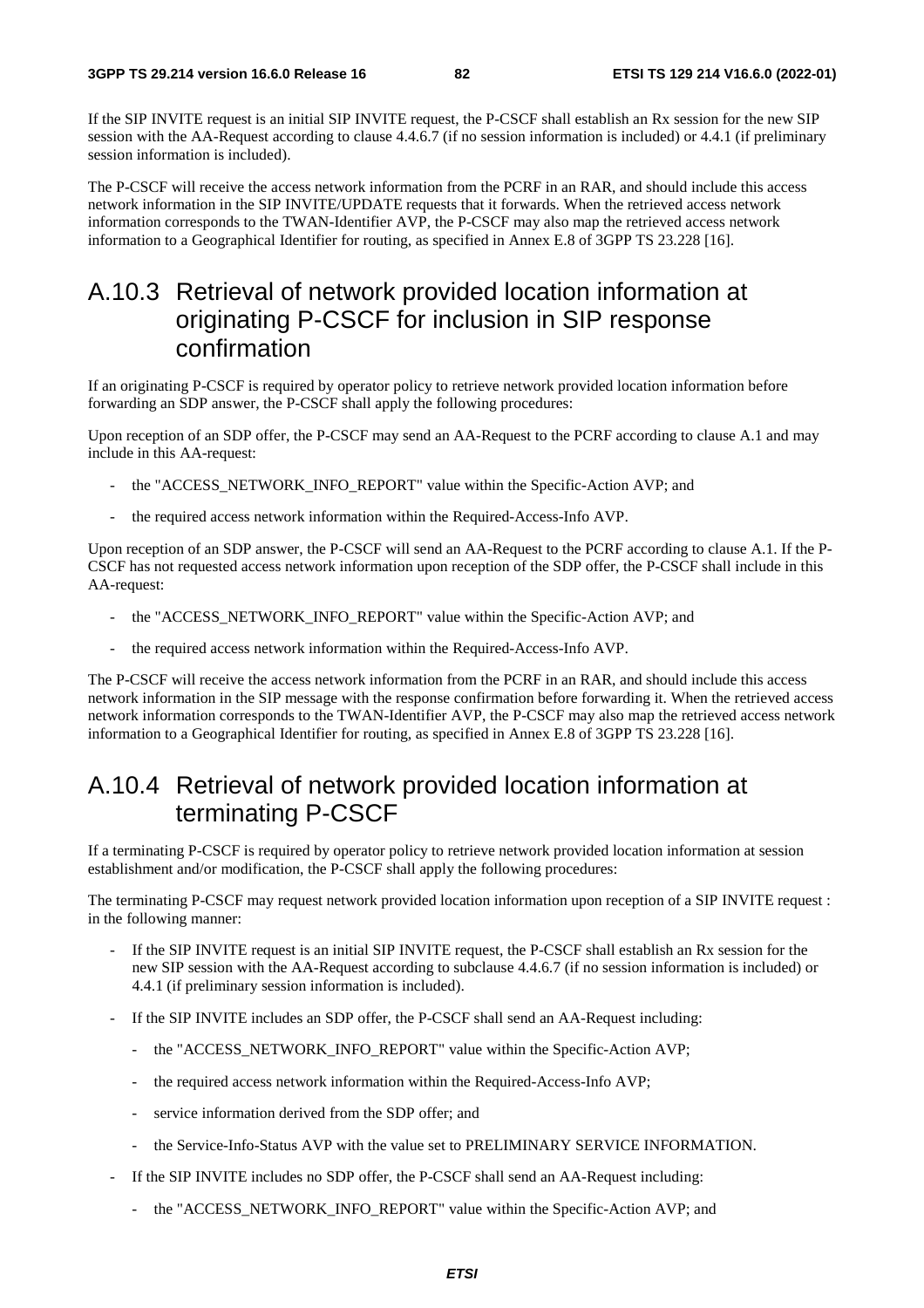the required access network information within the Required-Access-Info AVP.

Upon reception of a SIP response that requires the inclusion of access network information, if the P-CSCF has not already requested network provided location information upon reception of the corresponding SIP INVITE, the P-CSCF shall request network provided location information in the following manner:

- If an Rx session related to service data has not yet been established, the P-CSCF shall establish an Rx session for the new SIP session with the AA-Request according to clause 4.4.6.7 (if no session information is included) or 4.4.1 (if session information is included).
- If the SIP response includes an SDP answer, the P-CSCF will send an AA-Request to the PCRF according to clause A.1; the P-CSCF shall include in this AA-request:
	- the "ACCESS\_NETWORK\_INFO\_REPORT" value within the Specific-Action AVP; and
	- the required access network information within the Required-Access-Info AVP.
- If the SIP response includes no SDP, the P-CSCF shall send an AA-Request including:
	- the "ACCESS\_NETWORK\_INFO\_REPORT" value within the Specific-Action AVP; and
	- the required access network information within the Required-Access-Info AVP.
- If the SIP reponse includes an SDP offer, the P-CSCF shall send an AA-Request including:
	- the "ACCESS\_NETWORK\_INFO\_REPORT" value within the Specific-Action AVP;
	- the required access network information within the Required-Access-Info AVP;
	- service information derived from an SDP offer within the SIP response; and
	- the Service-Info-Status AVP with the value set to PRELIMINARY SERVICE INFORMATION.

The P-CSCF will receive the access network information from the PCRF in an RAR, and should include this access network information in the appropriate SIP response before forwarding it. When the retrieved access network information corresponds to the TWAN-Identifier AVP, the P-CSCF may also map the retrieved access network information to a Geographical Identifier for routing, as specified in Annex E.8 of 3GPP TS 23.228 [16].

## A.10.5 Provisioning of network provided location information at SIP session release

If a P-CSCF is required by operator policy to include network provided location information in SIP session release signalling, the P-CSCF shall apply the following procedures:

Upon reception of a SIP session release request that requires the inclusion of network provided location information, the P-CSCF will send an ST-Request and shall include in this request the required access network information within the Required-Access-Info AVP.

The P-CSCF will receive the access network information from the PCRF in the corresponding ST-Answer, and should include this access network information either in the SIP session termination request (at the originating side) or a reply to the SIP session termination request (at the terminating side). When the retrieved access network information corresponds to the TWAN-Identifier AVP, the P-CSCF may also map the retrieved access network information to a Geographical Identifier for routing, as specified in Annex E.8 of 3GPP TS 23.228 [16].

## A.11 Handling of RAN/NAS release cause values

If the P-CSCF is required by operator policy to provide the RAN/NAS release cause information, it includes this information in the corresponding SIP message as specified in 3GPP TS 24.229 [17] when received from the PCRF (see clause 4.4.4, 4.4.6.1, 4.4.6.2, 4.4.6.3 and 4.4.6.7).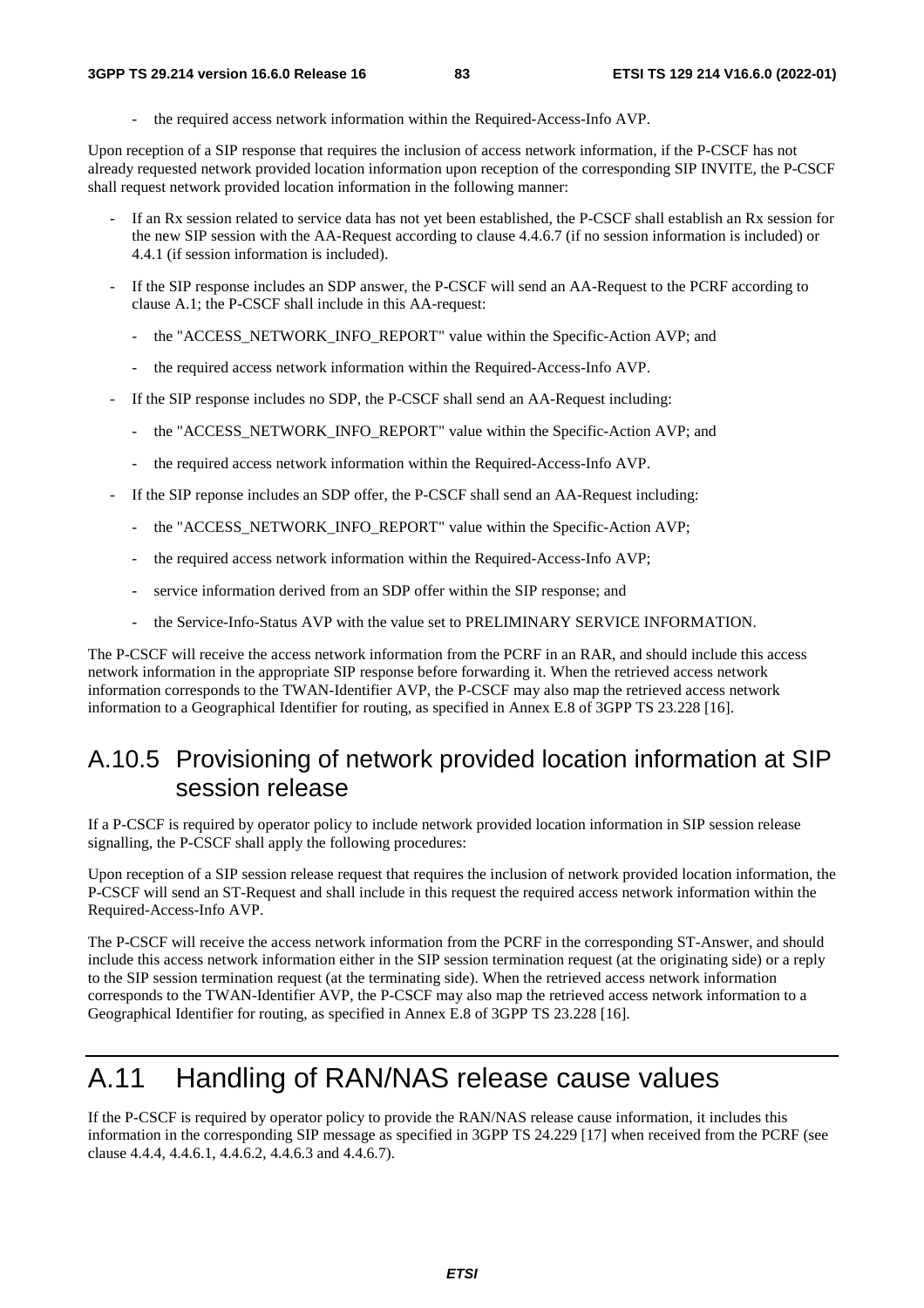## A.12 Resource Sharing

The P-CSCF may indicate to the PCRF that media of an AF session may share resources with media belonging to other AF sessions according to 3GPP TS 23.228 [16].

If the P-CSCF determines that resource sharing is possible, it may at establishment of a new AF session, include the Sharing-Key-UL AVP and/or Sharing-Key-DL AVP indicating that media resources may be shared in the related direction. The P-CSCF shall assign a distinct value for the Sharing-Key-UL AVP and/or Sharing-Key-DL AVP for each media component identified by the Media-Component-Description AVP for the AF session.

NOTE 1: When resource sharing applies to both directions for a certain media component, the P-CSCF can assign the same value for Sharing-Key-UL AVP and Sharing-Key-DL AVP within the same media component.

The P-CSCF shall not include the Sharing-Key-UL AVP and/or Sharing-Key-DL AVP within the Media-Component-Description AVP when the AF session relates to an Emergency Session.

The PCRF shall not include the Sharing-Key-DL AVP and/or Sharing-Key-UL AVP for those PCC/QoS Rules related to the RTCP traffic.

Trigger conditions that require applying or stopping resource sharing are described in 3GPP TS 24.229 [17].

NOTE 2: When P-CSCF needs to stop sharing according to the procedures described in 3GPP TS 24.229 [17], the P-CSCF will provide new values for the Sharing-Key-UL AVP and/or Sharing-Key-DL AVP that are not being used by any other AF sessions for the same user.

# A.13 Handling of MCPTT priority call

#### A.13.1 General

Within the framework of MCPTT, when the SIP Core (3GPP TS 23.379 [54]) is implemented by an IMS core network, if the P-CSCF receives a SIP request message including a Resource-Priority header field with a namespace field and priority value defined for MCPTT for adjusting the priority of an MCPTT session, the P-CSCF shall provide the Reservation-Priority AVP and the MCPTT-Identifier AVP in the AA-Request command as defined in subclause A.13.2 to allow the PCRF to set the corresponding PCC rule(s) according to the prioritized MCPTT service. Additionally, if PrioritySharing feature is supported, the P-CSCF may provide the Priority-Sharing-Indicator AVP within the Media-Component-Description AVP as described in subclause A.1. For MCPTT the service priority and the priority sharing indicator are defined in 3GPP TS 23.379 [54].

- NOTE 1: The process of adjusting priority may occur several times during the course of one session, e.g. a normal MCPTT group call elevated to an MCPTT emergency group call, returned to a normal priority MCPTT group call, elevated to an MCPTT imminent peril group call and returned to a normal priority MCPTT group call.
- NOTE 2: Upon reception of a request that requires the adjustment of the MCPTT priority, the PCRF is expected to derive the PCC Rules corresponding to the this MCPTT session, as appropriate according to operator policies.
- NOTE 3: The PCRF can identify an MCPTT call using the IMS Communication Service Identifier specific to MCPTT, which is provided by the P-CSCF in the AF-Application-Identifier AVP in the AA-Request sent to PCRF.

### A.13.2 Determination of MCPTT priority parameter values

When the P-CSCF receives an authorized Resource-Priority header field containing an appropriate namespace and priority value used for MCPTT in SIP signaling, the P-CSCF shall include the MCPTT-Identifier AVP and Reservation-Priority AVP in the AAR command towards the PCRF.

The MCPTT-Identifier AVP shall include the namespace defined for MCPTT as received within the Resource-Priority header field.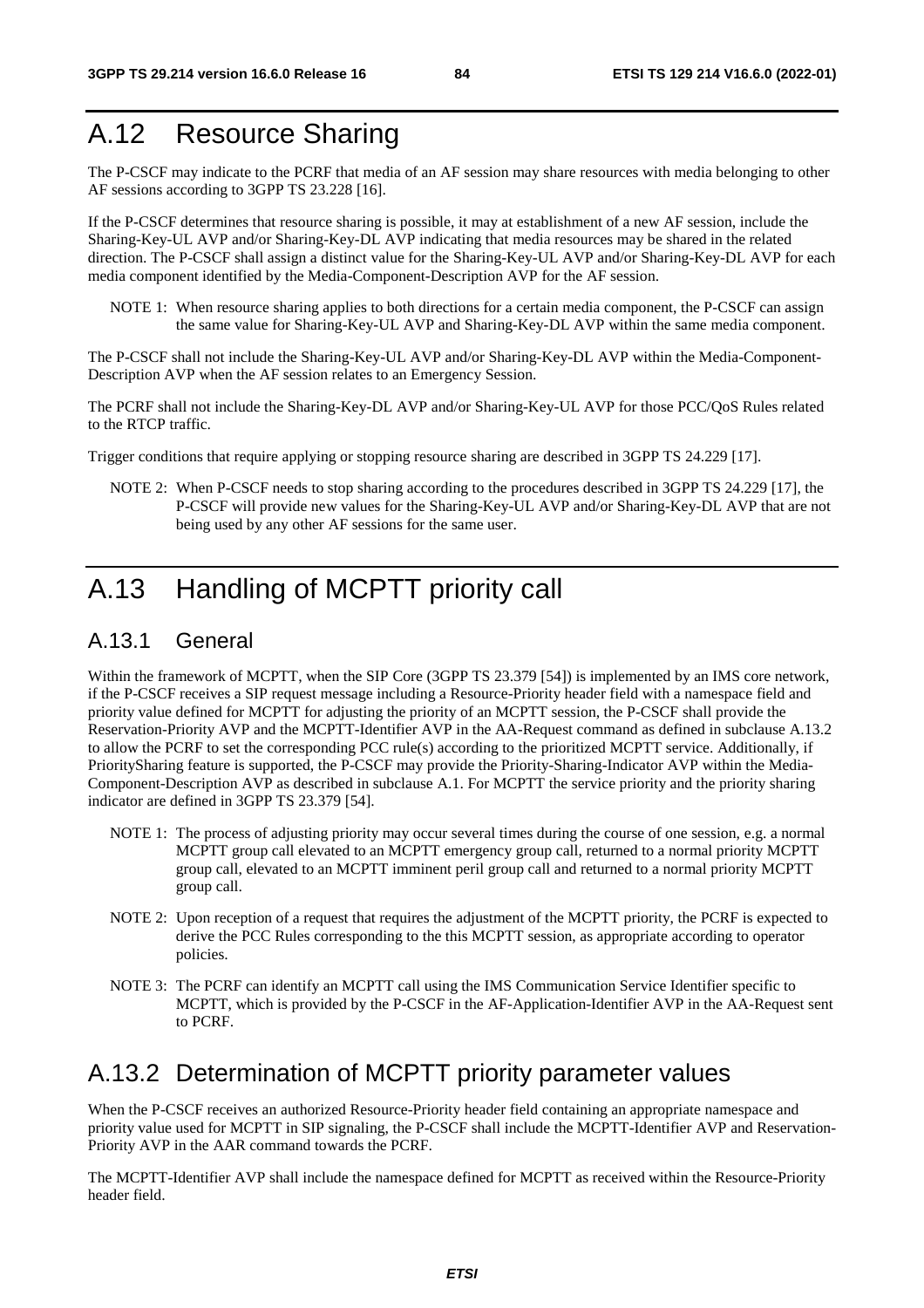NOTE: Two different values are defined for the MCPTT-Identifier AVP, one for each namespace value defined for MCPTT (see IETF RFC 8101 [45]).

The Reservation-Priority AVP shall contain the priority value of the Resource-Priority header; the lowest priority shall be mapped to to DEFAULT (0), the next after the lowest to PRIORITY-ONE (1), and so on up to the highest priority which shall be mapped to PRIORITY-FIFTEEN (15).

Additionally, when the P-CSCF receives information about priority sharing from an MCPTT server that supports simultaneous sessions and that needs to share a common priority for several MCPTT sessions and if PrioritySharing feature is supported, the P-CSCF may include the Priority-Sharing-Indicator AVP within the Media-Component-Description AVP in the AAR command. See 3GPP TS 23.379 [54] for further information.

## A.14 Notification of PLMN Change

When the P-CSCF receives an initial REGISTER SIP message from an attached UE, the P-CSCF may subscribe to notifications of PLMN ID changes corresponding to the PLMN where the UE is located using the procedure specified in subclause 4.4.6.9.

When the P-CSCF receives the AA-Answer or RA-Request from the PCRF, the P-CSCF stores the PLMN identifier received within 3GPP-SGSN-MCC-MNC AVP and behaves as defined in 3GPP TS 24.229 [17].

The P-CSCF shall cancel the subscription to notification for changes of the PLMN used by the UE when the user is deregistered from the IM CN subsystem.

# A.15 Handling of MCVideo priority call

## A.15.1 General

Within the framework of MCVideo, when the SIP Core (3GPP TS 23.281 [6x]) is implemented by an IMS core network, if the P-CSCF receives a SIP request message including a Resource-Priority header field with a namespace field and priority value defined for MCVideo for adjusting the priority of an MCVideo session, the P-CSCF shall provide the Reservation-Priority AVP and the MCVideo-Identifier AVP in the AA-Request command as defined in subclause A.1x.2 to allow the PCRF to set the corresponding PCC rule(s) according to the prioritized MCVideo service.

- NOTE 1: The process of adjusting priority may occur several times during the course of one session, e.g. a normal MCVideo group call elevated to an MCVideo emergency group call and returned to a normal priority MCVideo group call, elevated to an MCVideo imminent peril group call and returned to a normal priority MCVideo group call.
- NOTE 2: Upon reception of a request that requires the adjustment of the MCVideo priority, the PCRF is expected to derive the PCC Rules corresponding to the this MCVideo session, as appropriate according to operator policies.
- NOTE 3: The PCRF can identify an MCVideo call using the IMS Communication Service Identifier specific to MCVideo, which is provided by the P-CSCF in the AF-Application-Identifier AVP in the AA-Request sent to PCRF.

\*\*\* 9th Change \*\*\*

### A.15.2 Determination of MCVideo priority parameter values

When the P-CSCF receives an authorized Resource-Priority header field containing an appropriate namespace and priority value used for MCVideo in SIP signaling, the P-CSCF shall include the MCVideo-Identifier AVP and Reservation-Priority AVP in the AAR command towards the PCRF.

The MCVideo-Identifier AVP shall include the namespace defined for MCVideo as received within the Resource-Priority header field.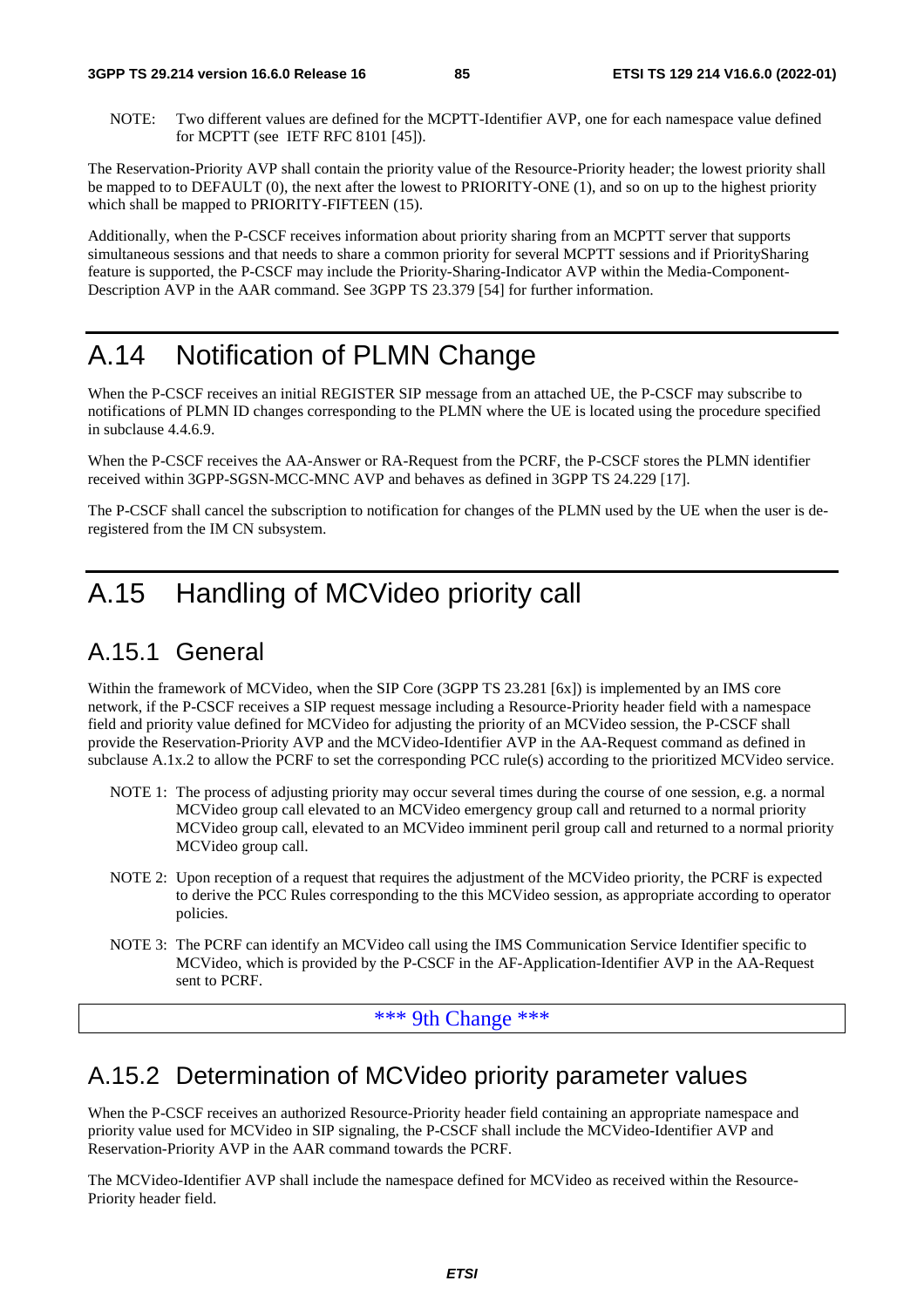The Reservation-Priority AVP shall contain the priority value of the Resource-Priority header; the lowest priority shall be mapped to to DEFAULT (0), the next after the lowest to PRIORITY-ONE (1), and so on up to the highest priority which shall be mapped to PRIORITY-FIFTEEN (15).

## A.16 Support for volume based charging of IMS services

As a network option, when VBC feature is supported, the P-CSCF may be able to indicate to the PCRF the establishment and termination of specific IMS communication services (e.g. CAT and voice calls, 3PTY conference) or the establishment and termination of different communication dialogues to separate parties. This enables PCC to apply different Policy and Charging control. During AF session establishment, the P-CSCF may include the IMS-Content-Identifier AVP and the IMS-Content-Type AVP in the AAR command towards the PCRF. The PCRF derives the PCC rules to categorise the service data flows by rating group or combination of rating group and service id.

During AF session modification, the P-CSCF may include the IMS-Content-Identifier AVP and the IMS-Content-Type AVP in the AAR command towards the PCRF. The PCRF updates the PCC rules to categorise the service data flows by rating group or combination of rating group and service id.

The IMS-Content-Type AVP indicates the type of IMS content of a session component. The P-CSCF determines the type of IMS content as follows:

- If the SDP payload refers to the Customized Alerting Tones (CAT) service (i.e. SDP body contains a media-level "a=content" SDP attribute with a value "g.3gpp.cat" defined in 3GPP TS 24.182 [62]), the P-CSCF sets the IMS-Content-Type AVP with the value "CAT".
- If the SDP payload refers to the 3PTY conference service (i.e. SDP body contains an "a=content" media-level attribute line with value of "g.3gpp.conf" defined in 3GPP TS 24.147 [63]), the P-CSCF sets the IMS-Content-Type AVP with the value "CONFERENCE".
- Otherwise, the P-CSCF sets the IMS-Content-Type AVP with the value "NO\_CONTENT\_DETAIL".

The IMS-Content-Identifier AVP contains information that identifies a particular IMS communication service or a particular communication dialogue in the IMS session. This information may be used by the PCRF to apply different charging characteristics to the different parties in a 3PTY conference scenario.

As a network option, if VBCLTE feature is further supported, the P-CSCF shall be able to indicate to the PCRF caller and callee information.

During AF session establishment, the P-CSCF may include the Calling-Party-Address AVP and the Callee-Information AVP in the AAR command towards the PCRF. The PCRF derives the PCC rules including the information of caller and callee.

During AF session modification, the P-CSCF may include the Callee-Information AVP in the AAR command towards the PCRF. The PCRF updates the PCC rules to categorise the service data flows by rating group or combination of rating group and service id.

The Calling-Party-Address AVP indicates the caller of the IMS service. The P-CSCF determines the caller as defined in subclause 7.2.33 of 3GPP TS 32.299 [24].

The Callee-Information AVP indicates the callee of the IMS service. The P-CSCF determines the callee as follows:

- The Called-Party-Address holds the address of the party (Public User ID or Public Service ID) to whom the SIP transaction is posted in the context of an end-to-end SIP transaction as defined in subclause 7.2.32 in 3GPP TS 32.299 [24].
- The Requested-Party-Address holds the address of the party (Public User ID or Public Service ID) to whom the SIP transaction was originally posted as defined in subclause 7.2.176 in 3GPP TS 32.299 [24].

NOTE: This AVP is only applicable when the ATCF is collocated with the P-CSCF.

The Called-Asserted-Identity holds the address or addresses (SIP URI and/or Tel URI) of the party (Public User ID or Public Service ID) of the finally asserted called party as defined in subclause 7.2.31 of 3GPP TS 32.299 [24].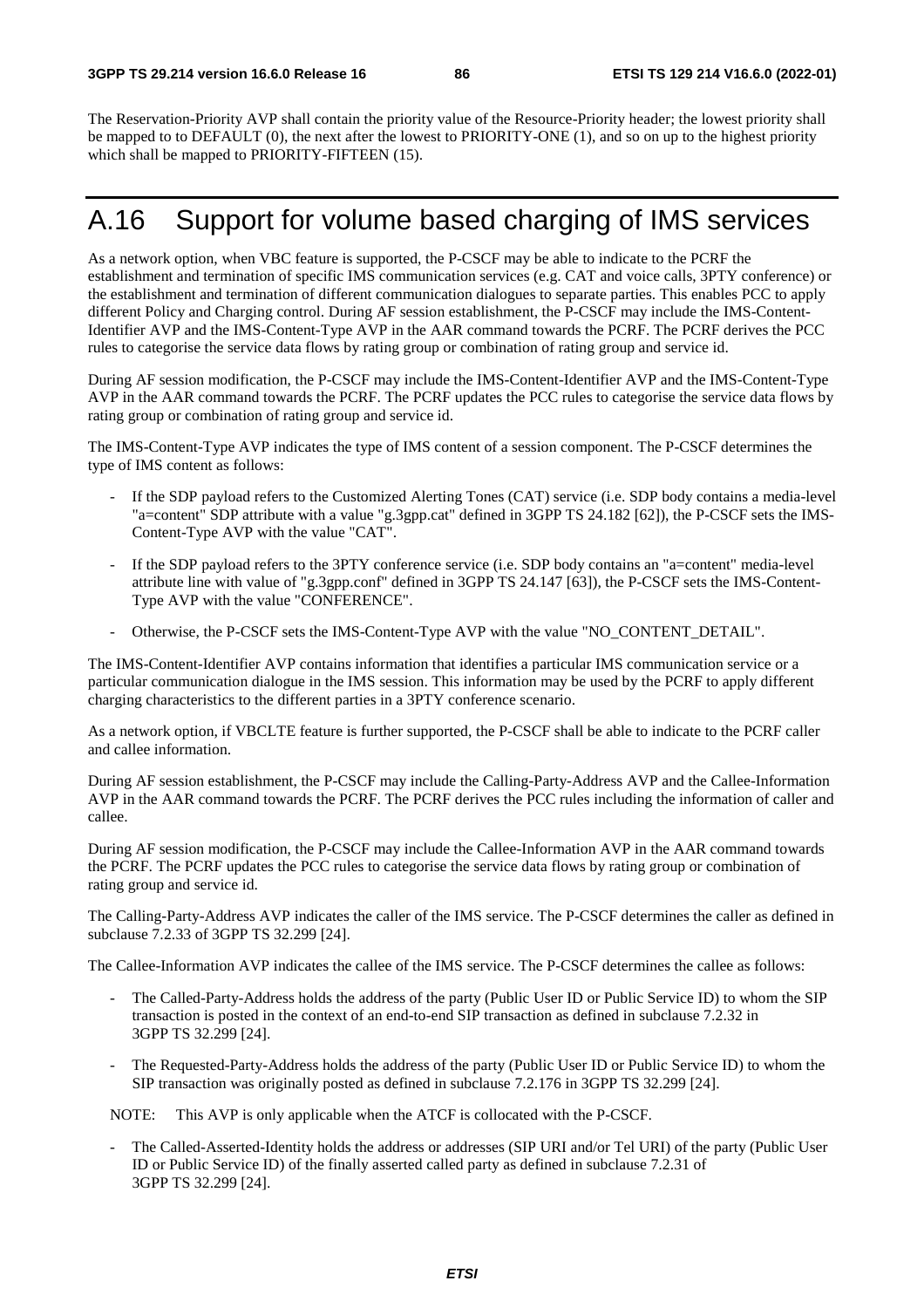# A.17 Indication of Restricted Local Operator Services Support

RLOS is an optional feature supported in certain countries. Service requirements of RLOS are defined in 3GPP TS 22.101 [65] and the architectural requirements are defined in 3GPP TS 23.221 [66]. The RLOS stage 2 services description for the Evolved Packet System (EPS) is specified in 3GPP TS 23.401 [67]. The policy and charging control architecture is described in 3GPP TS 23.203 [2].

RLOS may be supported as described in subclause A.5 with the following differences:

- emergency registration is replaced by RLOS registration;
- emergency session is replaced by RLOS session;
- emergency traffic is replaced by RLOS traffic;
- value "sos" is replaced by "g.3gpp.rlos";
- UNAUTHORIZED\_NON\_RLOS\_SESSION session is returned when the service-URN AVP does not include an RLOS value, and the PCRF binds the IMS session to an IP-CAN established to an RLOS APN;
- RLOS services are not prioritized services; and
- the call back functionality is not required.

## A.18 Coverage and Handoff Enhancements using Multimedia error robustness feature (CHEM)

As a network option, the P-CSCF may support the PCC procedures in the present clause to handle the Coverage and Handoff Enhancements using Multimedia error robustness feature (CHEM)

NOTE 1: When the CHEM feature is supported, improved error robustness can be enabled by packet-loss handling procedures of the codec, codec mode, or codec configuration to avoid, delay, or reduce the need to handoff a terminal due to degradation in the media quality. Communicating the level of robustness of the media to the network enables the eNB to use this information to determine a threshold for when the terminal should be handed off to another cell, domain (circuit-switched vs. packet-switched), or radio access technology.

When a session is initiated or modified the P-CSCF supporting the CHEM feature shall derive the Max-PLR-DL AVP and Max-PLR-UL AVP based on the PLR\_adapt and maxe2e-PLR attribute values in both the SDP offer and/or SDP answer to determine the maximum tolerable end-to-end PLR budget distributed across the uplink and downlink in a media transport path as described in 3GPP TS 29.213 [9] clause 6.2.

Upon reception of SDP offer and answer, P-CSCF should check whether a= PLR adapt line is present in both SDP offer and answer to derive Max-PLR-DL and Max-PLR-UL AVP in Media-Component-Description AVP else downlink and uplink maximum packet loss are not included by AF.

The originating P-CSCF should derive Max-PLR-DL AVP to the maximum value of Max-PLR-DL among all the RTP payload types. For each RTP payload type Max-PLR-DL is computed as described in 3GPP TS 29.213 [9] clause 6.2.

- If maxe2e-PLR is included in the SDP offer then Max-PLR-DL for a payload type is derived as value of maxe2e-PLR in the SDP offer - maxUL-PLR in the SDP answer if present else the default value is ½ maxe2e-PLR value present in the SDP offer.
- If maxe2e-PLR is not included in the SDP offer then then Max-PLR-DL for a payload type is derived from the default value in end-to-end Maximum End-to-End Packet Loss Rate for the decoder of the RTP payload type as recommended in 3GPP TS 26.114 [41] clause X.1.2 for application layer redundancy or X.1.1 for partial redundancy - maxUL-PLR in the SDP answer if present else the default value is ½ default value in end-to-end Maximum End-to-End Packet Loss Rate for the decoder of the RTP payload type as recommended in 3GPP TS 26.114 [41].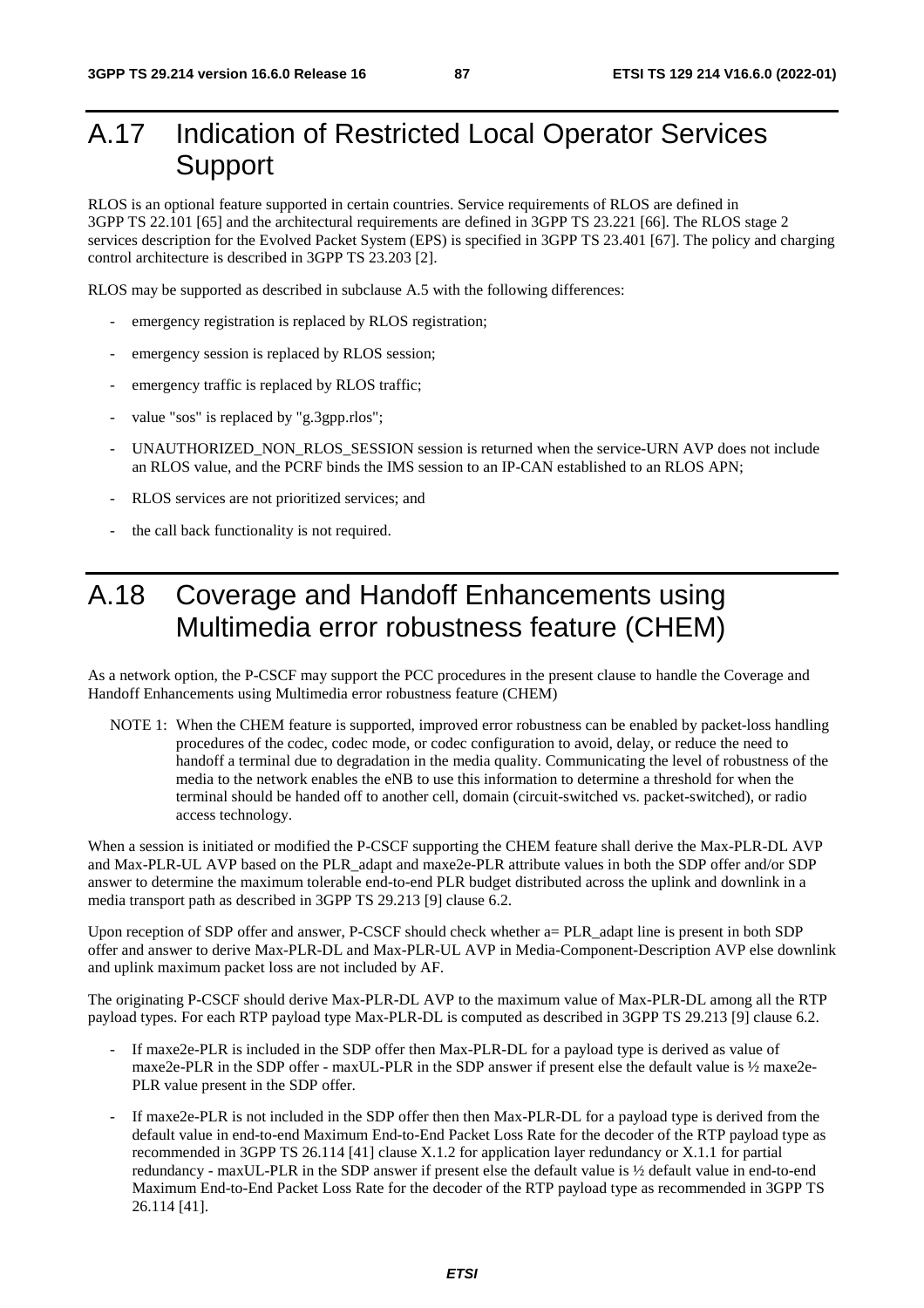The originating P-CSCF should derive Max-PLR-UL AVP to the maximum value of Max-PLR-UL among all the RTP payload types. For each RTP payload type Max-PLR-UL is computed as described in 3GPP TS 29.213 [9] clause 6.2.

- If maxe2e-PLR is included in the SDP answer then Max-PLR-UL for a payload type is derived as value of maxe2e-PLR in the SDP answer - maxDL-PLR in the SDP ANSWER if present else the default value is  $\frac{1}{2}$ maxe2e-PLR value present in the SDP answer.
- If maxe2e-PLR is not included in the SDP answer then then Max-PLR-UL for a payload type is derived as the  $\frac{1}{2}$ default value in end-to-end Maximum End-to-End Packet Loss Rate for the decoder of the RTP payload type as recommended in 3GPP TS 26.114 [41] clause X.1.2 for application layer redundancy or X.1.1 for partial redundancy.

The terminating P-CSCF should derive Max-PLR-DL AVP to the maximum value of Max-PLR-DL among all the RTP payload types. For each RTP payload type Max-PLR-DL is computed as described in 3GPP TS 29.213 [9] clause 6.2.

- If maxe2e-PLR is included in the SDP answer then Max-PLR-DL for a payload type is derived as value of value of maxDL-PLR in the SDP answer if present else the default value is ½ maxe2e-PLR value present in the SDP answer.
- If maxe2e-PLR is not included in the SDP answer then then Max-PLR-DL for a payload type is derived as the  $\frac{1}{2}$ default value in end-to-end Maximum End-to-End Packet Loss Rate for the decoder of the RTP payload type as recommended in 3GPP TS 26.114 [41] clause X.1.2 for application layer redundancy or X.1.1 for partial redundancy.

The terminating P-CSCF should derive Max-PLR-UL AVP to the maximum value of Max-PLR-UL among all the RTP payload types. For each RTP payload type Max-PLR-UL is computed as described in 3GPP TS 29.213 [9] clause 6.2.

- If maxe2e-PLR is included in the SDP offer then Max-PLR-UL for a payload type is derived as value of value of maxUL-PLR in the SDP answer if present else the default value is ½ maxe2e-PLR value present in the SDP offer.
- If maxe2e-PLR is not included in the SDP offer then then Max-PLR-UL for a payload type is derived as the  $\frac{1}{2}$ default value in end-to-end Maximum End-to-End Packet Loss Rate for the decoder of the RTP payload type as recommended in 3GPP TS 26.114 [41] clause X.1.2 for application layer redundancy or X.1.1 for partial redundancy.

# A.19 Handling of a FLUS session

If the P-CSCF receives a SIP request that requires provisioning of service information to the PCRF, the "FLUS" feature is supported and an SDP attribute "a=label:flus…" is included in one or more of the received SDP media descriptions, the P-CSCF shall provide the string after "a=label:" starting with "flus" within the FLUS-Identifier AVP within the affected Media-Component-Description AVP(s) in the AA-Request to the PCRF.

NOTE: During the first interaction with the PCRF, the P-CSCF does not know if the "FLUS" feature is supported by the PCRF. In this case the P-CSCF will include the information as if supported.

If additionally the P-CSCF receives the "a=3gpp-qos-hint" media-level SDP attribute in the SIP request, the P-CSCF shall provide the PCRF with the Desired-Max-Latency AVP and/or Desired-Max-Loss AVP as described in 3GPP TS 29.213 [9], subclause 6.2.

Upon receiving the information from the P-CSCF and if the "FLUS" feature is supported, the PCRF shall derive the QoS information as described in 3GPP TS 29.213 [9], subclause 6.3.

## A.20 QoS hint support for data channel media

If the P-CSCF receives a SIP request that requires provisioning of a service information to the PCRF, the QoSHint feature is supported and an SDP attribute "a=3gpp-qos-hint" is included in one or more of the received data channel media descriptions, the P-CSCF may provide the Desired-Max-Latency AVP and/or Desired-Max-Loss AVP for each affected application media component within the Media-Component-Description AVP(s) in the AA-Request to the PCRF.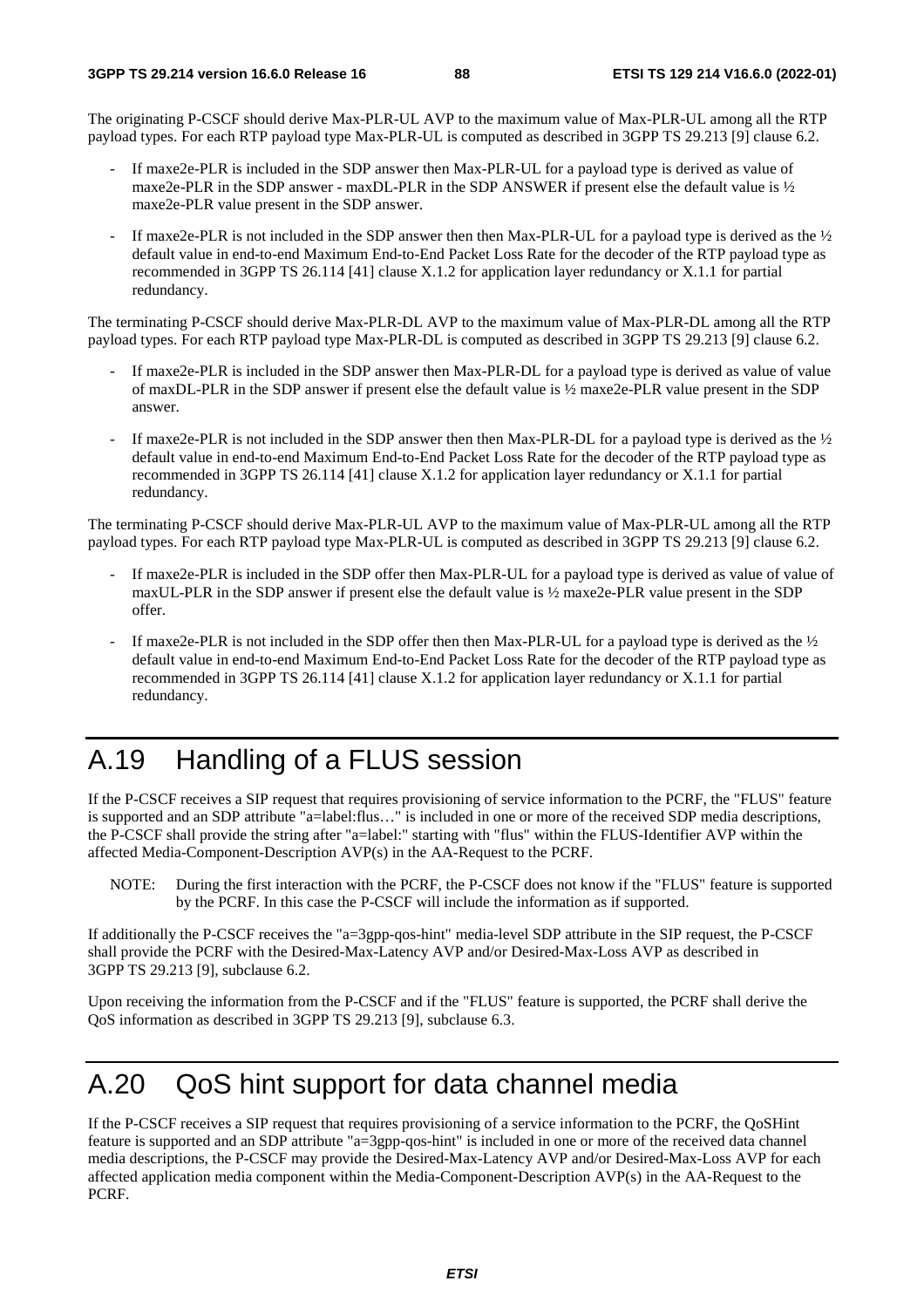NOTE: During the first interaction with the PCRF, the P-CSCF does not know if the QoSHint feature is supported by the PCRF. In this case the P-CSCF will include the information as if supported.

Upon receiving the information from the P-CSCF and if the QoSHint feature is supported, the PCRF shall derive the QoS information as described in 3GPP TS 29.213 [9], subclause 6.3.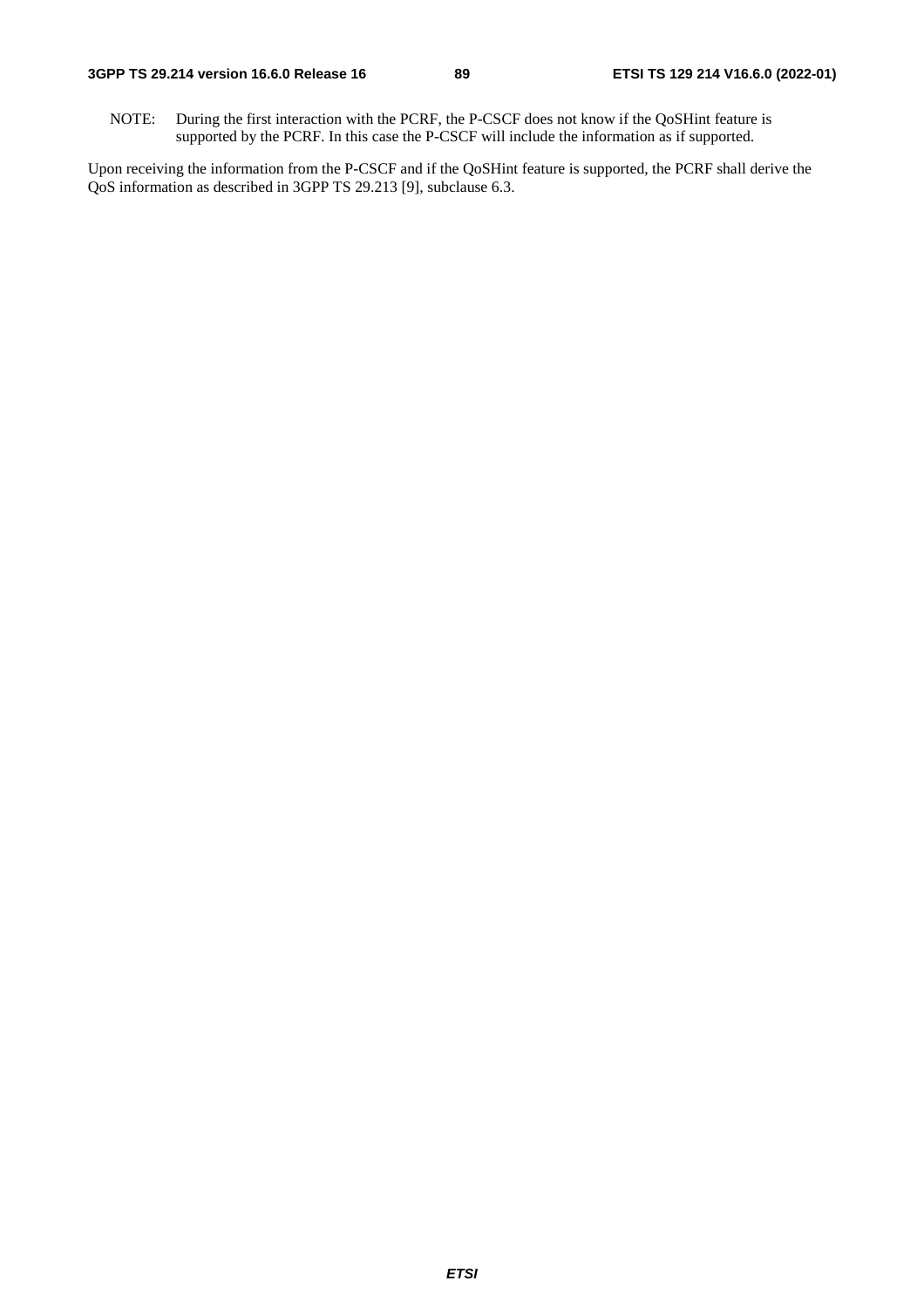## Annex B (normative): Flow identifiers: Format definition and examples

## B.1 Format of a flow identifier

#### B.1.1 General

A flow identifier is expressed as a 2-tuple as follows:

 <The ordinal number of the position of the media component description in the SDI , The ordinal number of the IP flow(s) within the media component description assigned in the order of increasing downlink port numbers as detailed below >

where both are numbered starting from 1. The encoding of the flow identifier is as indicated in 3GPP TS 24.008 [12].

If UE and AF share an algorithm for a given application, which guarantees that UE and AF assign the same ordinal number to each media component, the ordinal numbers of the IP Flows within a media component shall be assigned according to the following rules:

- All IP flow(s) or bidirectional combinations of two IP flow(s) within the media component, for which a downlink destination port number is available, shall be assigned ordinal numbers in the order of downlink destination port numbers.
- All IP flows, where no downlink destination port number is available, shall be assigned the next higher ordinal numbers in the order of uplink destination port numbers.

The ordinal number of a media component shall not be changed when the session description information is modified.

If no SDI with fixed and unique positions for media components is exchanged between UE and AF, the UE and AF may assign the ordinal numbers of the media components in another application-dependent algorithm which guarantees that UE and AF assign the same ordinal number to each media component.

If UE and AF do not share an algorithm for a given application, which guarantees that UE and AF assign the same ordinal number to each media component, the ordinal number of the media component shall be set to zero and the ordinal number of the IP flows shall be assigned according to the following rules:

- 1. If ordinal numbers for several IP flows are assigned at the same time, all uplink IP flows shall be assigned lower ordinal number than all downlink IP flows.
- 2. If ordinal numbers for several IP flows are assigned at the same time, all uplink and all downlink IP flows shall separately be assigned ordinal numbers according to increasing internet protocol number assigned by IANA (e.g. 6 for TCP and 17 for UDP)
- 3. If ordinal numbers for several IP flows are assigned at the same time, for each internet protocol with a port concept, all uplink and all downlink IP flows of this internet protocol shall separately be assigned ordinal numbers according to increasing port numbers.
- 4. If IP flows are removed from an existing session, the previously assigned binding info shall remain unmodified for the remaining IP flows.
- 5. If IP flows are added to an existing session, the previously assigned binding info shall remain unmodified and the new IP flows shall be assigned ordinal numbers following the rules 1. To 3., starting with the first previously unused ordinal number. The numbers freed in step 4. Shall not be reused.

If the IP flows correspond to AF signalling (e.g. SIP signalling IP Flows), and no IP flow information is provided both the ordinal number of the media component and the IP flows shall be set to zero. In the case when the IP flow information of the AF signalling is provided, the ordinal number of the media component will be set to zero, and the ordinal number(s) of the IP flows shall follow the rules set above for the case when the UE and AF do not share an algorithm for a given application.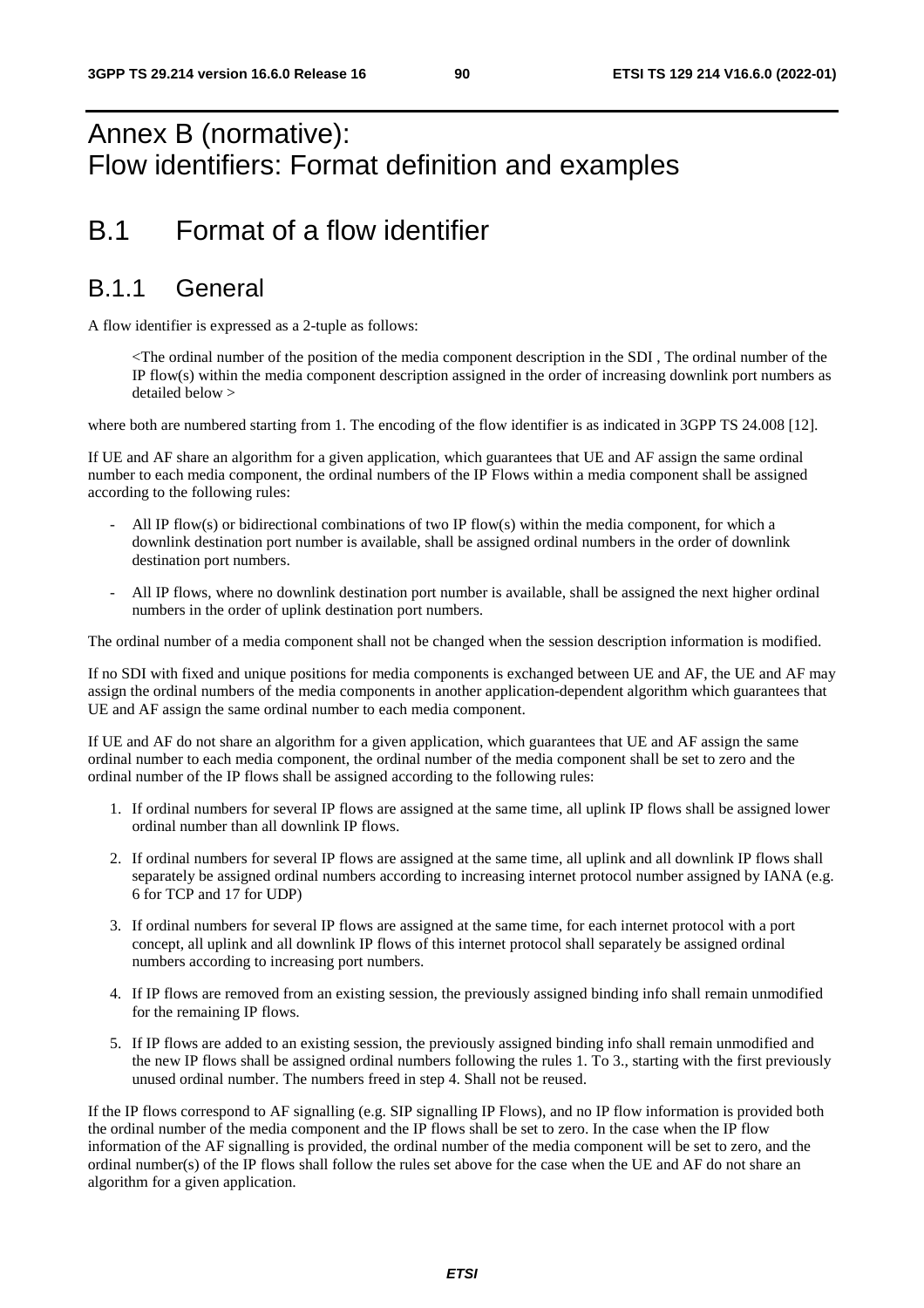## B.1.2 Derivation of Flow Identifiers from SDP

#### B.1.2.1 Standard Procedure

The procedure in Table B.1.2.1.1 shall be applied for SDP of "session" disposition type within SIP and for all SDP outside SIP.

#### **Table B.1.2.1.1: Standard Procedure to derive Flow Identifiers from SDP**

| The ordinal number of the position of the media                   | The ordinal number of the IP flow(s) within the media                                                                                                                                                                                                                                                                                                                                                                                                                                                                                                                       |
|-------------------------------------------------------------------|-----------------------------------------------------------------------------------------------------------------------------------------------------------------------------------------------------------------------------------------------------------------------------------------------------------------------------------------------------------------------------------------------------------------------------------------------------------------------------------------------------------------------------------------------------------------------------|
| component                                                         | component description                                                                                                                                                                                                                                                                                                                                                                                                                                                                                                                                                       |
| The ordinal number of the position of the "m=" line<br>in the SDP | The ordinal number of the IP flow(s) within the " $m=$ " line<br>assigned in the order of increasing downlink destination port<br>numbers, if downlink destination port numbers are available. For<br>uplink or inactive unicast media IP flows, a downlink destination<br>port number is nevertheless available, if SDP offer-answer<br>according to RFC 3264 is used.<br>The ordinal number of the IP flow(s) within the " $m =$ " line<br>assigned in the order of increasing uplink destination port<br>numbers, if no downlink destination port numbers are available. |

#### B.1.2.2 SDP with "early session" disposition type

The procedure in Table B.1.2.2.1 shall be applied for SDP of "early session" disposition type within SIP. The "early session" disposition type is specified within IETF RFC 3959 [27].

#### **Table B.1.2.2.1: Procedure to derive Flow Identifiers from "early session" disposition SDP**

| The ordinal number of the position of the media<br>component | The ordinal number of the IP flow(s) within the media<br>component description |
|--------------------------------------------------------------|--------------------------------------------------------------------------------|
| If a single media component with one media type              | As in table B.1.2.1.1.                                                         |
| (e.g. "audio" or "video") is contained in "early             |                                                                                |
| session" disposition SDP and a single media                  |                                                                                |
| component with the same media type is contained              |                                                                                |
| in the "session" disposition SDP of the same SIP             |                                                                                |
| dialogue, and if both SDP media components are               |                                                                                |
| described in a single Rx service information media           |                                                                                |
| component, that Rx service information media                 |                                                                                |
| component shall obtain the media component                   |                                                                                |
| number derived from "session" disposition SDP                |                                                                                |
| following the rules in table B.1.2.1.1.                      |                                                                                |
| Otherwise each media component shall obtain the              |                                                                                |
| ordinal number of the position of the "m=" line in           |                                                                                |
| the "early session" disposition SDP plus 1000 as             |                                                                                |
| media component ordinal number.                              |                                                                                |

# B.2 Example 1

An UE, as the offerer, sends a SDP session description, as shown in table B.2.1, to an application server (only relevant SDP parameters are shown):

#### **Table B.2.1: The values of the SDP parameters sent by the UE in example 1.**

 $\overline{V=0}$ o=ecsreid 3262464865 3262464868 IN IP6 2001:0646:00F1:0045:02D0:59FF:FE14:F33A s=MM01 i=One unidirectional audio media and one unidirectional video media and one bidirectional application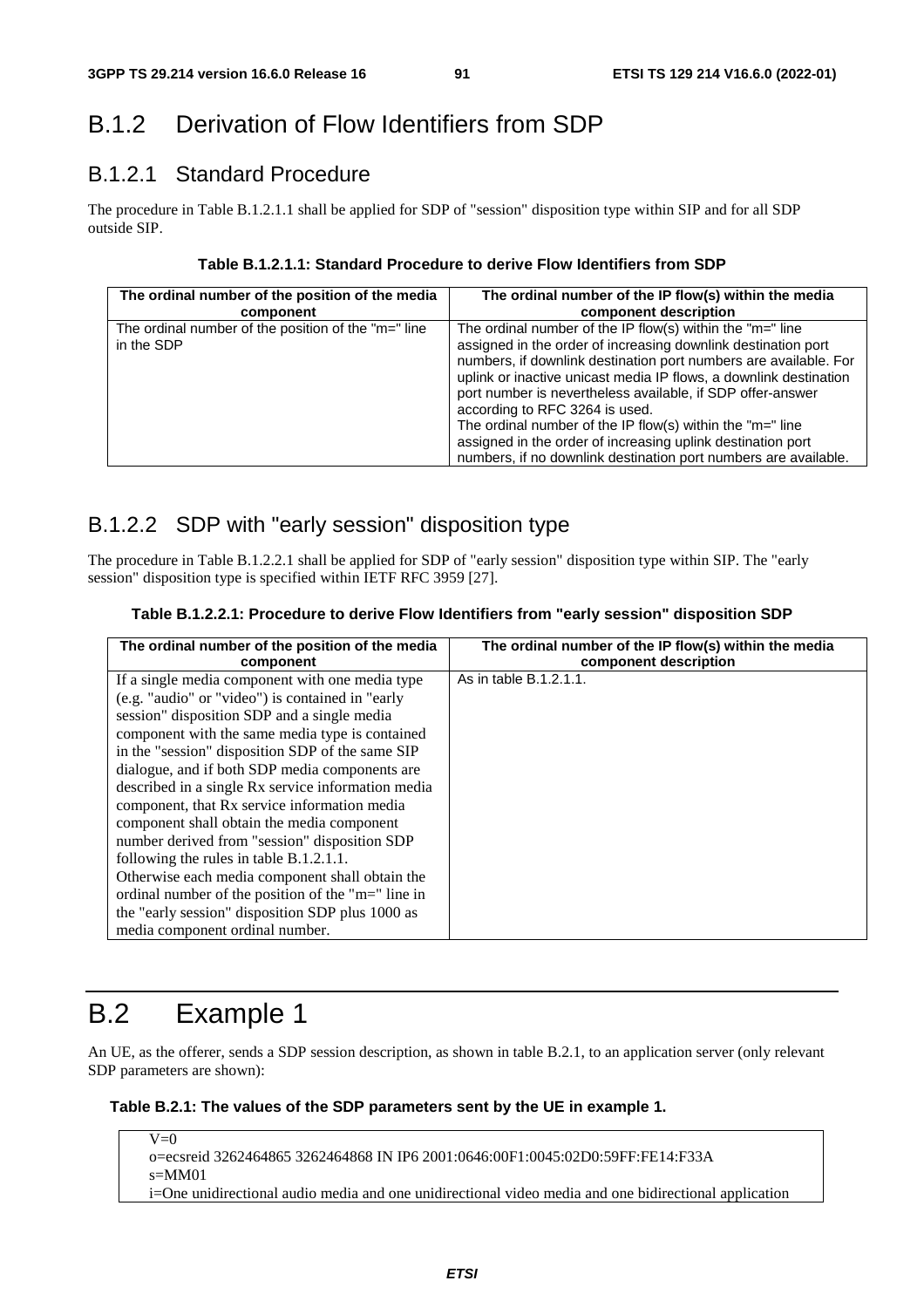| media                                            |
|--------------------------------------------------|
| t=3262377600 3262809600                          |
| m=video 50230 RTP/AVP 31                         |
| c=IN IP6 2001:0646:00F1:0045:02D0:59FF:FE14:F33A |
| a=recvonly                                       |
| m=audio 50330 RTP/AVP $\theta$                   |
| c=IN IP6 2001:0646:00F1:0045:02D0:59FF:FE14:F33A |
| a=sendonly                                       |
| m=application 50430 udp wb                       |
| c=IN IP6 2001:0646:00F1:0045:02D0:59FF:FE14:F33A |
| $a =$ sendrec $v$                                |
|                                                  |

and receives the SDP parameters, as shown in table B.2.2, from the application server:

#### **Table B.2.2: The values of the SDP parameters sent by the application server in example 1.**

| $V=0$                                                                                                 |
|-------------------------------------------------------------------------------------------------------|
| o=ecsreid 3262464865 3262464868 IN IP6 2001:0646:00F1:0045:02D0:59FF:FE14:F33A                        |
| $s = MM01$                                                                                            |
| i=One unidirectional audio media and one unidirectional video media and one bidirectional application |
| media                                                                                                 |
| t=3262377600 3262809600                                                                               |
| m=video $51372$ RTP/AVP 31                                                                            |
| c=IN IP6 2001:0646:000A:03A7:02D0:59FF:FE40:2014                                                      |
| $a =$ sendonly                                                                                        |
| m=audio 49170 RTP/AVP $\theta$                                                                        |
| c=IN IP6 2001:0646:000A:03A7:02D0:59FF:FE40:2014                                                      |
| a=recvonly                                                                                            |
| m=application $32416$ udp wb                                                                          |
| c=IN IP6 2001:0646:000A:03A7:0250:DAFF:FE0E:C6F2                                                      |
| $a =$ sendrec $v$                                                                                     |
|                                                                                                       |

From this offer–answer exchange of SDP parameters the UE and the PCRF each creates a list of flow identifiers comprising the IP flows as shown in table B.2.3:

**Table B.2.3: Flow identifiers in example 1.** 

| Order of<br>$'m='-line$ | Type of IP flows     | Destination IP address / Port number of the IP flows | <b>Flow identifier</b> |
|-------------------------|----------------------|------------------------------------------------------|------------------------|
|                         | RTP (Video) DL       | 2001:0646:00F1:0045:02D0:59FF:FE14:F33A / 50230      | <1,1>                  |
|                         | RTCP DL              | 2001:0646:00F1:0045:02D0:59FF:FE14:F33A / 50231      | <1,2>                  |
|                         | <b>RTCP UL</b>       | 2001:0646:000A:03A7:02D0:59FF:FE40:2014 / 51373      | <1,2>                  |
|                         | RTP (Audio) UL       | 2001:0646:000A:03A7:02D0:59FF:FE40:2014 / 49170      | <2,1>                  |
|                         | RTCP DL              | 2001:0646:00F1:0045:02D0:59FF:FE14:F33A / 50331      | 2,2>                   |
|                         | <b>RTCP UL</b>       | 2001:0646:000A:03A7:02D0:59FF:FE40:2014 / 49171      | 2,2>                   |
| 3                       | UDP (application) DL | 2001:0646:00F1:0045:02D0:59FF:FE14:F33A / 50430      | <3,1>                  |
| 3                       | UDP (application) UL | 2001:0646:000A:03ª7:0250:DAFF:FE0E:C6F2 / 32416      | <3.1>                  |

## B.3 Example 2

In the general case, multiple ports may be specified with a "number of ports" qualifier as follows, RFC 2327 [17]:

m=<media> <port>/<number of ports> <transport> <fmt list>

An UE, as the offerer, sends a SDP session description, as shown in table B.3.1, to an application server (only relevant SDP parameters are shown):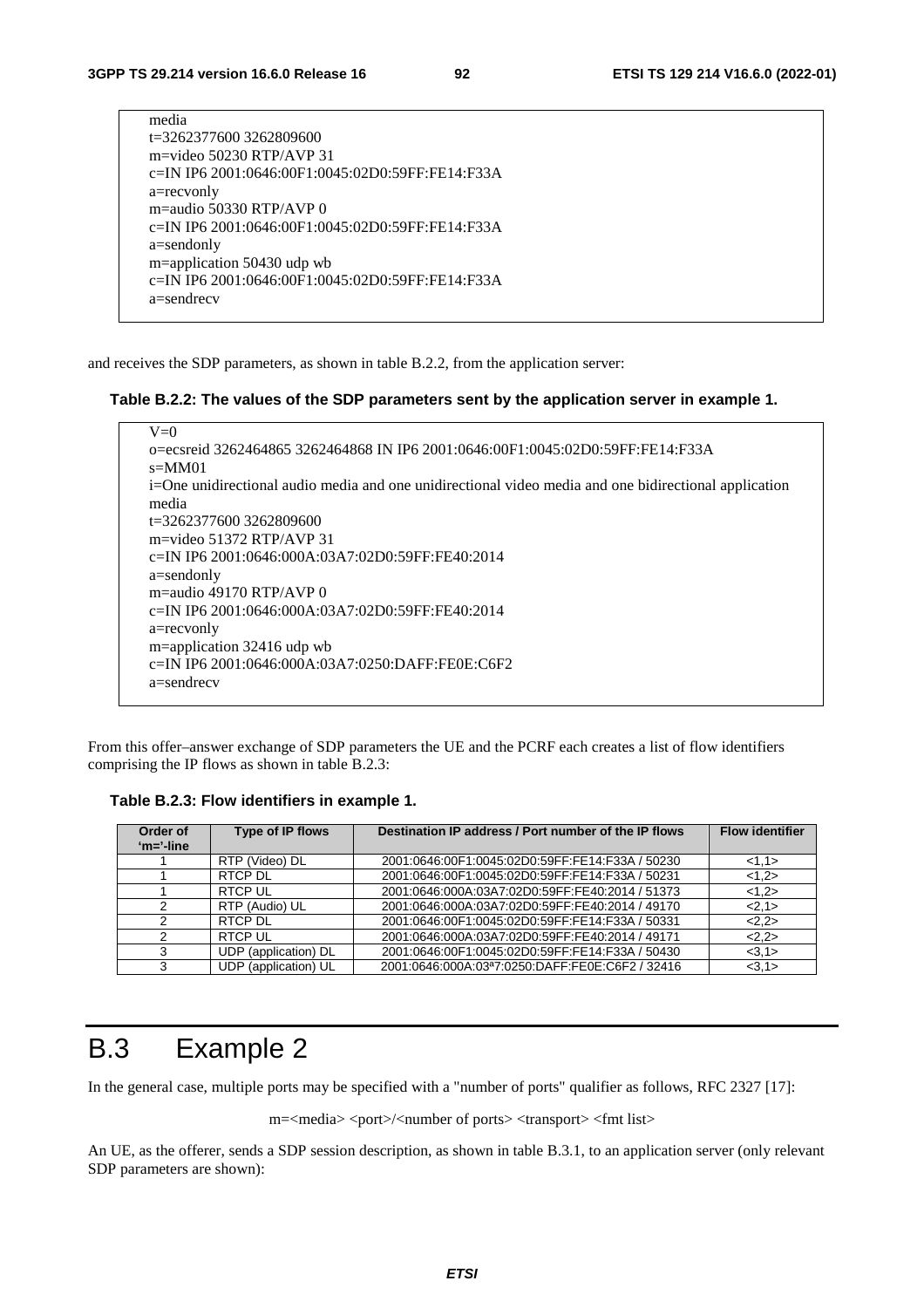#### **Table B.3.1: The values of the SDP parameters sent by the UE in example 2.**

| $v=0$                                                                                    |
|------------------------------------------------------------------------------------------|
| o=ecsreid 3262464321 3262464325 IN IP6 2001:0646:00F1:0045:02D0:59FF:FE14:F33A           |
| $s=MM02$                                                                                 |
| i=One unidirectional audio media consisting of two media IP flows described by one media |
| component                                                                                |
| $t=32623776003262809600$                                                                 |
| m=audio 50330/2 RTP/AVP 0                                                                |
| c=IN IP6 2001:0646:00F1:0045:02D0:59FF:FE14:F33A                                         |
| a=recvonly                                                                               |

and receives the SDP parameters, as shown in table B.3.2, from the application server:

#### **Table B.3.2: The values of the SDP parameters sent by the application server in example 2.**

```
v=0o=ecsreid 3262464321 3262464325 IN IP6 2001:0646:00F1:0045:02D0:59FF:FE14:F33A 
s=MM02 
i=One unidirectional audio media consisting of two media IP flows described by one media 
component 
t=3262377600 3262809600 
m=audio 49170/2 RTP/AVP 0 
c=IN IP6 2001:0646:000A:03A7:02D0:59FF:FE40:2014 
a=sendonly
```
From this offer–answer exchange of SDP parameters the UE and the PCRF each creates a list of flow identifiers comprising the IP flows as shown in table B.3.3:

**Table B.3.3: Flow identifiers in example 2.** 

| Order of<br>$'m='-line$ | Type of IP flows | Destination IP address / Port number of the IP flows | <b>Flow identifier</b> |
|-------------------------|------------------|------------------------------------------------------|------------------------|
|                         | RTP (audio) DL   | 2001:0646:00F1:0045:02D0:59FF:FE14:F33A / 50330      | 1,1>                   |
|                         | RTCP DL          | 2001:0646:00F1:0045:02D0:59FF:FE14:F33A / 50331      | <1,2>                  |
|                         | <b>RTCP UL</b>   | 2001:0646:000A:03A7:02D0:59FF:FE40:2014 / 49171      | <1.2>                  |
|                         | RTP (audio) DL   | 2001:0646:00F1:0045:02D0:59FF:FE14:F33A / 50332      | <1,3>                  |
|                         | RTCP DI          | 2001:0646:00F1:0045:02D0:59FF:FE14:F33A / 50333      | <1.4>                  |
|                         | <b>RTCP UL</b>   | 2001:0646:000A:03A7:02D0:59FF:FE40:2014 / 49173      | <1.4>                  |

## B.4 Example 3 without media components.

The UE and AF do not exchange SDP for an application and do not share an algorithm, which guarantees that UE and AF assign the same ordinal number to each media component.

At the AF session initiation, the UE and AF agree to set up the following IP flows:

- Uplink UDP flow with destination port 100.
- Downlink UDP flow with destination port 100.
- Downlink TCP flow with destination port 100.
- Uplink TCP flow with destination port 100.
- Uplink UDP flow with destination port 200.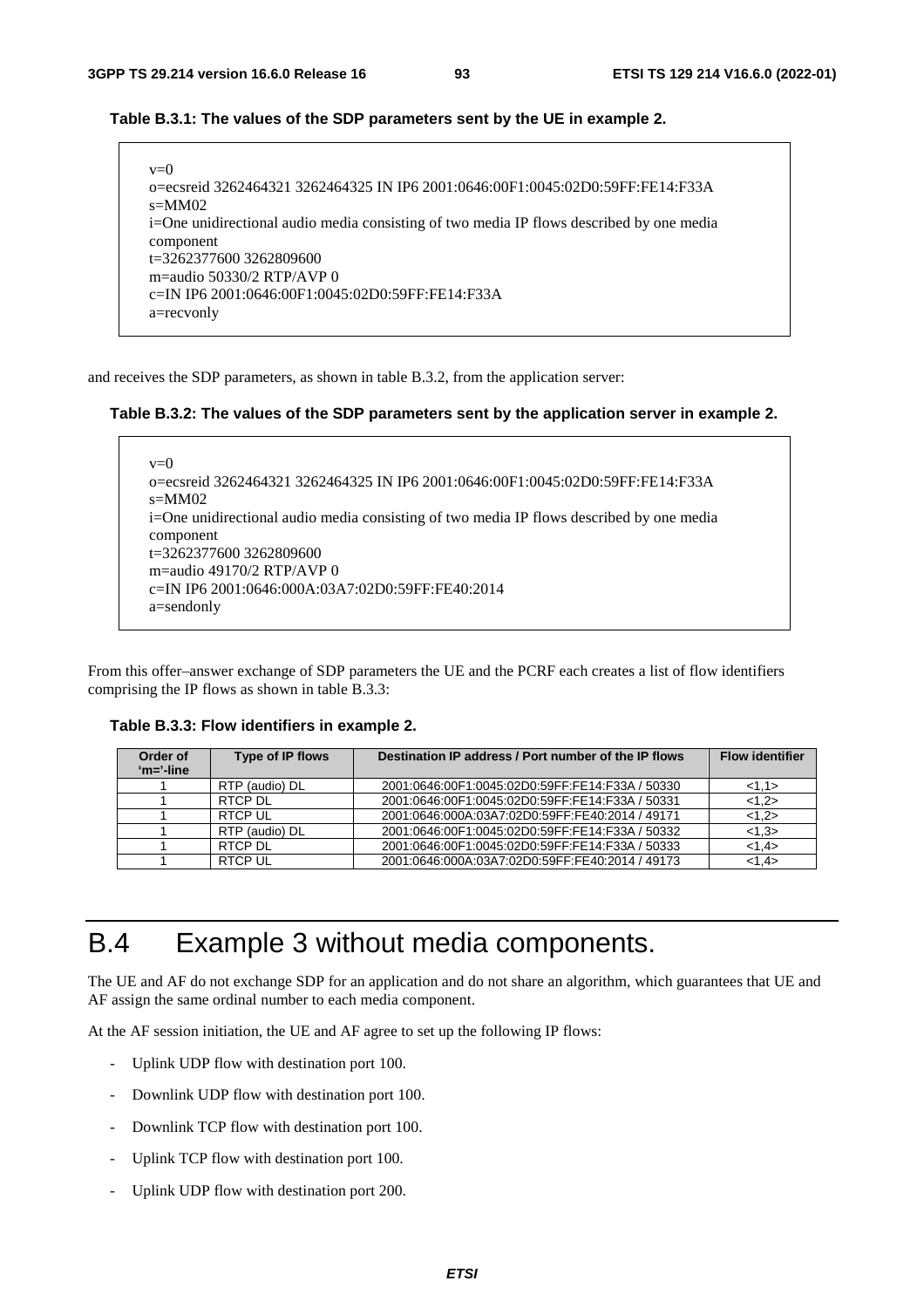#### **3GPP TS 29.214 version 16.6.0 Release 16 94 ETSI TS 129 214 V16.6.0 (2022-01)**

The following binding info is assigned to these IP flows.

- Uplink UDP flow with destination port  $100$ :  $(0, 2)$
- Downlink UDP flow with destination port 100: (0, 5)
- Downlink TCP flow with destination port 100: (0, 4)
- Uplink TCP flow with destination port 100: (0, 1)
- Uplink UDP flow with destination port  $200$ :  $(0, 3)$

At a later stage in the session, the TCP IP flows are removed and the following IP flows are added:

- Uplink UDP flow with destination port 150.
- Downlink UDP flow with destination port 50.

The following binding info is assigned to the IP flows existing at this stage:

|                     | - Uplink UDP flow with destination port 100: | (0, 2) |
|---------------------|----------------------------------------------|--------|
| $\sim$ $^{-1}$      | Downlink UDP flow with destination port 100: | (0, 5) |
|                     | - Uplink UDP flow with destination port 200: | (0, 3) |
|                     | - Uplink UDP flow with destination port 150: | (0, 6) |
| $\omega_{\rm{max}}$ | Downlink UDP flow with destination port 50:  | (0, 7) |

## B.5 Example 4

In this example, the SDP "a=rtcp" attribute defined in IETF RFC 3605 is used.

An UE, as the offerer, sends a SDP session description, as shown in table B.5.1, to an application server (only relevant SDP parameters are shown):

#### **Table B.5.1: The values of the SDP parameters sent by the UE in example 1.**

```
V=0o=ecsreid 3262464865 3262464868 IN IP6 2001:0646:00F1:0045:02D0:59FF:FE14:F33A 
s=MM01 
i=One unidirectional video media 
t=3262377600 3262809600 
m=video 50230 RTP/AVP 31 
c=IN IP6 2001:0646:00F1:0045:02D0:59FF:FE14:F33A 
a=recvonly 
a=rtcp: 49320
```
and receives the SDP parameters, as shown in table B.5.2, from the application server:

#### **Table C.5.2: The values of the SDP parameters sent by the application server in example 1.**

 $V=0$ o=ecsreid 3262464865 3262464868 IN IP6 2001:0646:00F1:0045:02D0:59FF:FE14:F33A  $s=MM01$ i=One unidirectional video media t=3262377600 3262809600 m=video 51372 RTP/AVP 31 c=IN IP6 2001:0646:000A:03A7:02D0:59FF:FE40:2014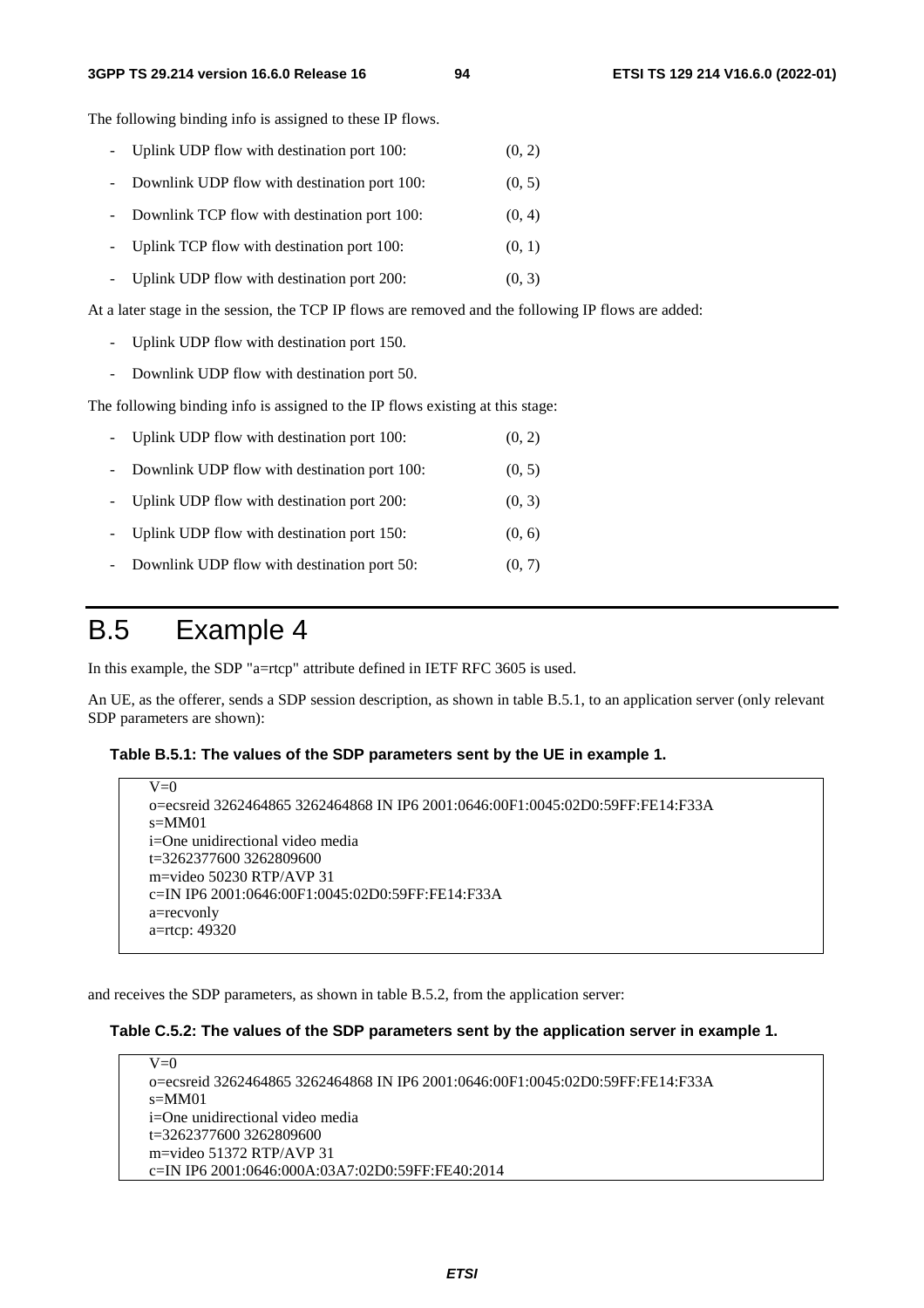| a=sendonly<br>a=rtcp:53020 |  |  |
|----------------------------|--|--|
|                            |  |  |

From this offer–answer exchange of SDP parameters the UE and the PCRF each creates a list of flow identifiers comprising the IP flows as shown in table B.5.3:

#### **Table B.5.3: Flow identifiers in example 4.**

| Order of<br>'m='-line | <b>Type of IP flows</b> | Destination IP address / Port number of the IP flows | <b>Flow identifier</b> |
|-----------------------|-------------------------|------------------------------------------------------|------------------------|
|                       | RTP (Video) DL          | 2001:0646:00F1:0045:02D0:59FF:FE14:F33A / 50230      | <1.2>                  |
|                       | RTCP DL                 | 2001:0646:00F1:0045:02D0:59FF:FE14:F33A / 49320      | <1.1>                  |
|                       | RTCP UL                 | 2001:0646:000A:03A7:02D0:59FF:FE40:2014 / 53020      | <1.1>                  |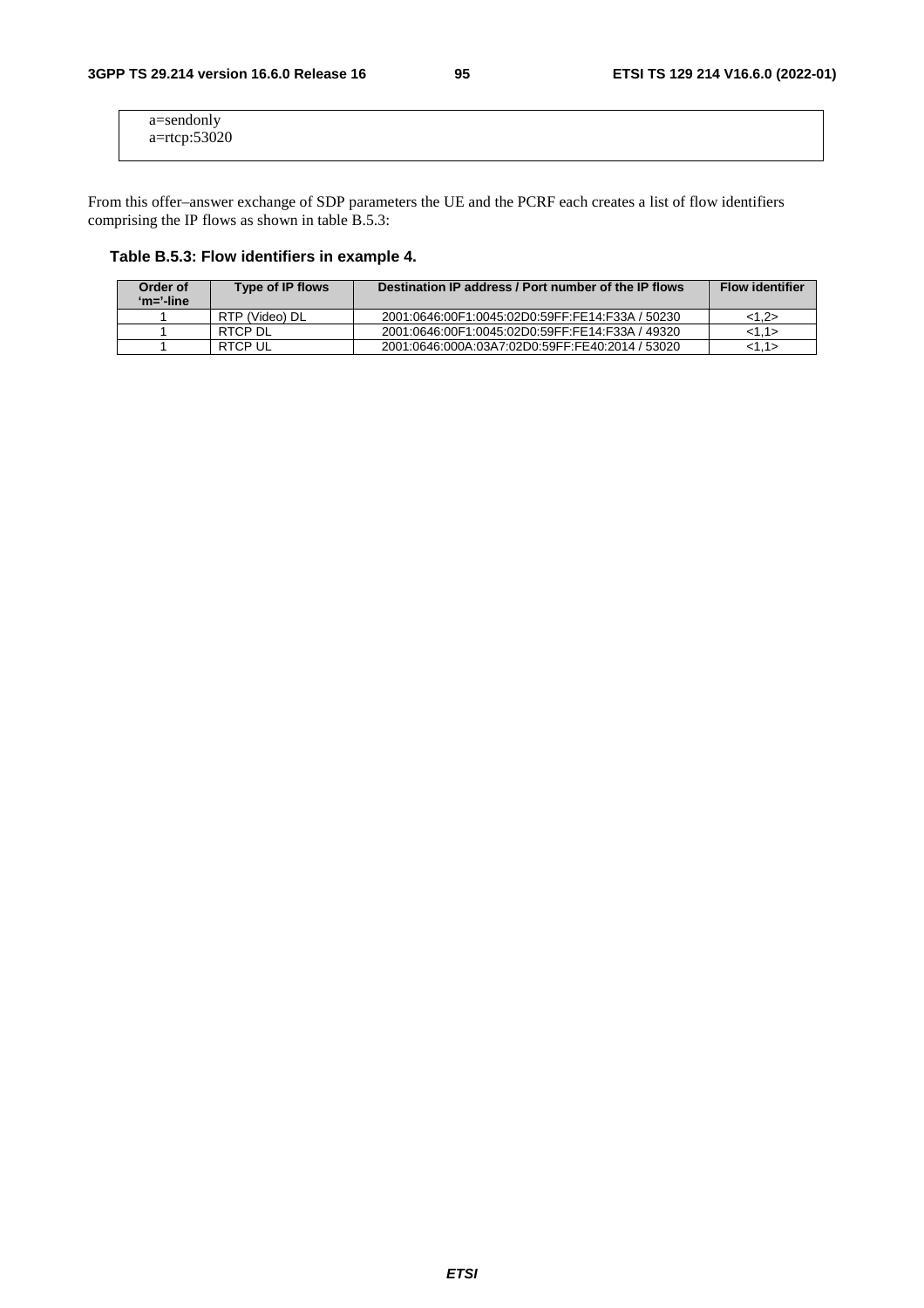Annex C (informative): Void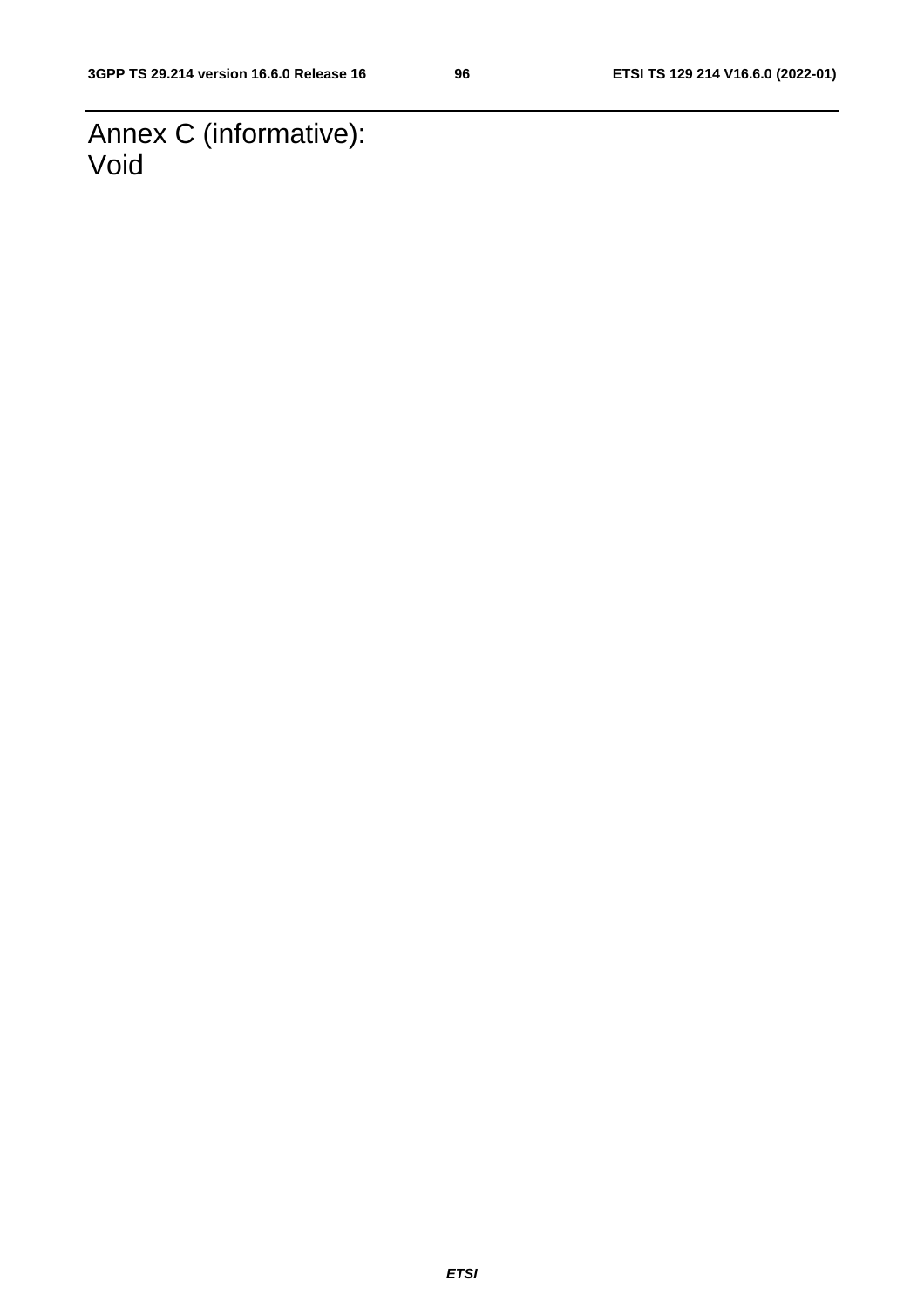# Annex D (normative): Monitoring Related SCEF Procedures over Rx

## D.1 Monitoring events support, using SCEF procedures over Rx

If SCS/AS has requested monitoring of events and operator policies in the SCEF indicate that monitoring shall be performed via PCRF, the SCEF shall initiate the applicable Rx procedures acting as an AF as described in 3GPP TS 23.682 [40].

The following monitoring events are supported;

- Location reporting according to the Access Network Information Report procedures described in subclause 4.4.6.7. This functionality requires the support of NetLoc, NetLoc-Untrusted-WLAN and/or NetLoc-Trusted-WLAN supported features.
- Communication Failure reporting as described in subclauses 4.4.4, 4.4.6.2 and 4.4.6.3. This functionality requires the support of RAN-NAS-Cause supported feature.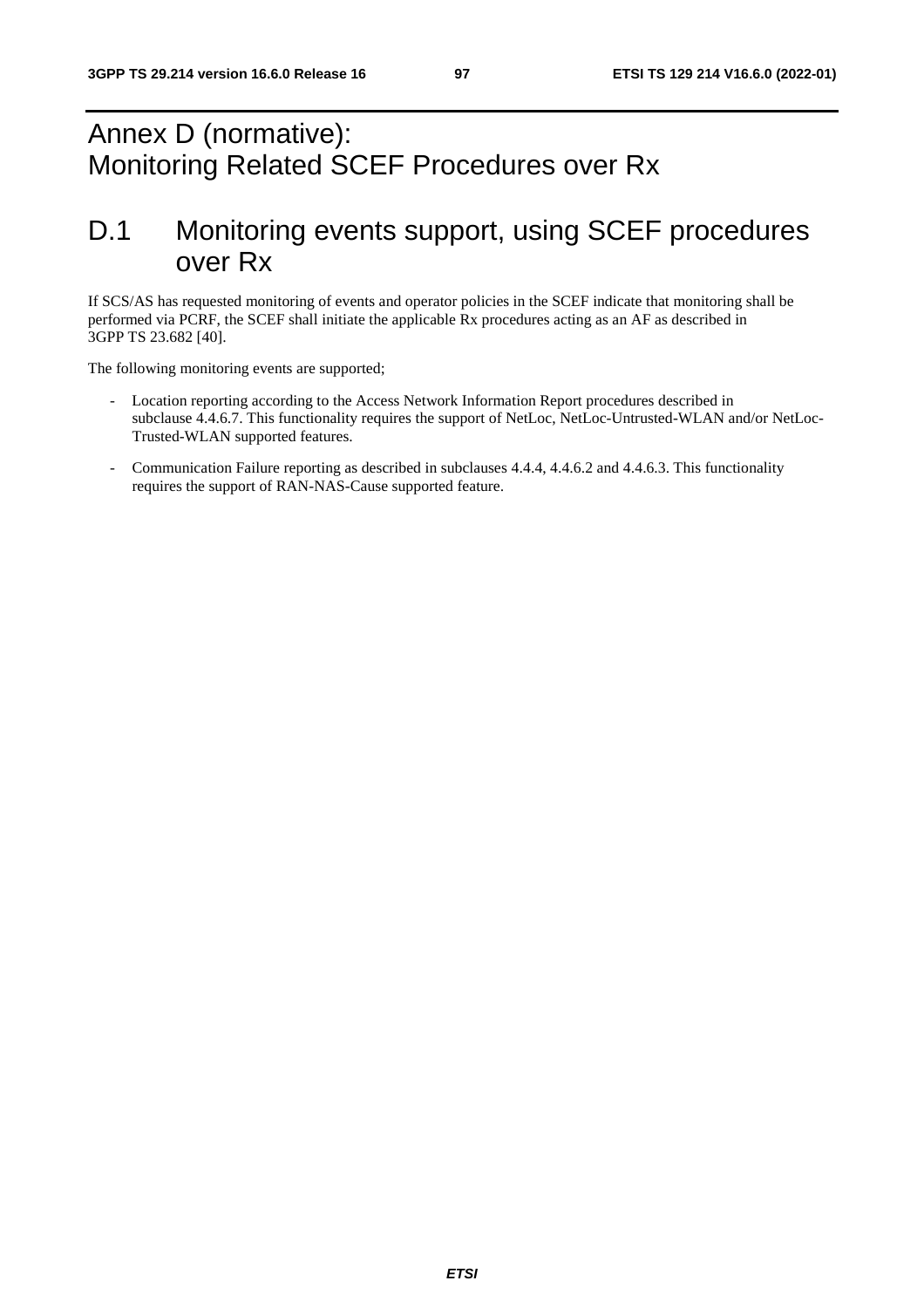## Annex E (normative): Interworking with 5GS via Rx interface

## E.1 General

In the 5GS the Rx reference point is defined between the the PCF and the AF. The relationship between the involved functional entities is depicted in figure E.1.1. The overall PCC architecture is depicted in clause 4 of 3GPP TS 29.513 [59].



**Figure E.1.1: Rx reference model in 5GS** 

5GS supports an interworking with AFs via the Rx interface. Interworking with AFs related to existing IMS services is described in 3GPP TS 23.228 [16]. Interworking with AFs related to existing Mission Critical services is described in TS 23.280 [60]. The PCF in 5GS supports the corresponding Rx procedures and requirements defined in 3GPP TS 23.203 [2]. The stage 2 requirements for 5GS supporting Rx interface are described in 3GPP TS 23.503 [56].

The PCF exchanges PCC rules with the SMF over the N7 interface as specified in 3GPP TS 29.512 [57].

Signalling flows related to the both Rx and N7 interfaces are specified in 3GPP TS 29.513 [59].

The generic mechanisms for interaction between the AF and the PCF are described in main subclauses in this specification and with the following clarifications:

- description of the PCRF and the PCEF applies to the PCF and the SMF respectively;
- description of the SPR applies to the UDR;
- BBERF is not applicable in 5GS;
- an IP-CAN bearer in this specification shall be interpreted as a 5GS QoS flow;
- an IP-CAN session in this specification shall be interpreted as a 5GS PDU session of type IP;
- APN is equivalent to DNN;
- the following values of the Specific-Action AVP defined in subclause 5.3.13 are applicable only to a PCF: EPS\_FALLBACK (17) and INDICATION\_OF\_REALLOCATION\_OF\_CREDIT (18);
- when the serving network is an SNPN and the serving network information is provided to the AF, the NID may optionally be part of the serving network identifier, as specified in clause E.5; and
- the 5G-RAN-NAS-Release-Cause AVP defined in subclause 5.3.69 is applicable only to a PCF. When the RAN-NAS-Cause feature is supported, it encodes the 5GS RAN cause and/or NAS cause, when available.

## E.2 Mapping table for IP-CAN types and Access types

Table E.2-1 maps the values of the Access types and RAT types used for N7 interface in 3GPP TS 29.512 [58] with the values of the IP-CAN types and RAT types used in this specification.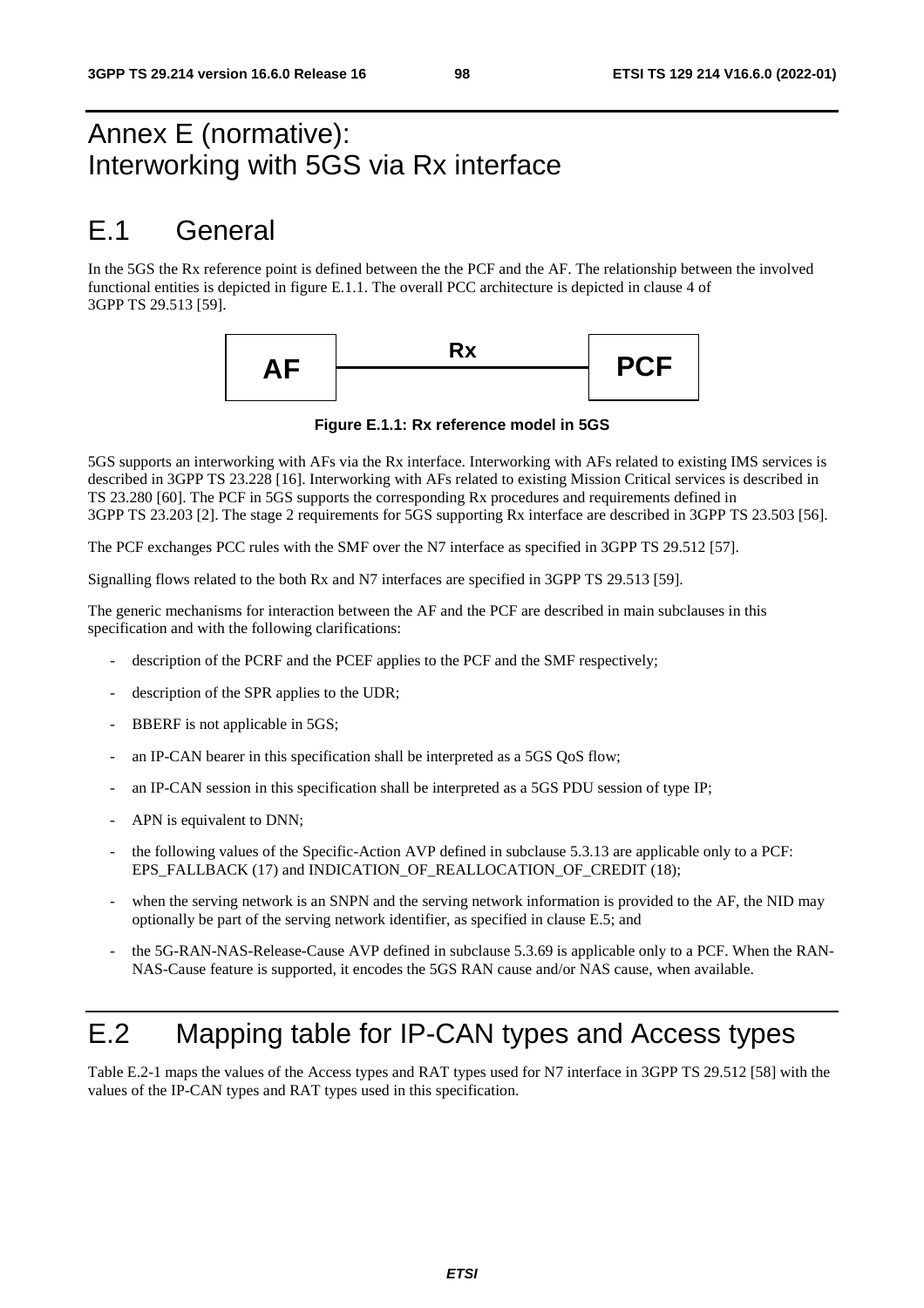| AccessType specified for N7,<br>see 3GPP TS 29.571 [64]<br>subclause 5.4.3.1 | RatType specified for N7,<br>see 3GPP TS 29.571 [64]<br>subclause 5.4.3.2<br>(NOTE 1)                        | RAT-Type, see<br>3GPP TS 29.212 [8]<br>subclause 5.3.31 |                      | <b>IP-CAN-Type, see</b><br>3GPP TS 29.212 [8]<br>subclause 5.3.27 |               |
|------------------------------------------------------------------------------|--------------------------------------------------------------------------------------------------------------|---------------------------------------------------------|----------------------|-------------------------------------------------------------------|---------------|
| Value                                                                        | Value                                                                                                        | Value                                                   | Description          | Value                                                             | Description   |
| 3GPP_ACCESS                                                                  | NR.                                                                                                          | 1006                                                    | <b>NR</b>            | 8                                                                 | 3GPP-5GS      |
|                                                                              | <b>EUTRA</b>                                                                                                 | 1004                                                    | <b>IEUTRAN</b>       |                                                                   |               |
|                                                                              | <b>NBIOT</b>                                                                                                 | 1005                                                    | EUTRAN-NB-IoT        |                                                                   |               |
|                                                                              | LTE M                                                                                                        | 1007                                                    | LTE-M                |                                                                   |               |
|                                                                              | NR U                                                                                                         | 1008                                                    | <b>NR-U</b>          |                                                                   |               |
| NON 3GPP ACCESS                                                              | WLAN                                                                                                         | $\Omega$                                                | <b>WLAN (NOTE 2)</b> | 9                                                                 | lNon-3GPP-5GS |
|                                                                              | VIRTUAL                                                                                                      |                                                         | <b>VIRTUAL</b>       |                                                                   |               |
|                                                                              | TRUSTED_N3GA                                                                                                 | $\mathcal{P}$                                           | TRUSTED-N3GA         |                                                                   |               |
|                                                                              | TRUSTED WLAN                                                                                                 | $\Omega$                                                | WLAN (NOTE 2)        |                                                                   |               |
|                                                                              | <b>WIRELINE</b>                                                                                              | 3                                                       | <b>WIRELINE</b>      |                                                                   |               |
|                                                                              | <b>WIRELINE CABLE</b>                                                                                        | 4                                                       | WIRELINE-            |                                                                   |               |
|                                                                              |                                                                                                              |                                                         | <b>CABLE</b>         |                                                                   |               |
|                                                                              | WIRELINE BBF                                                                                                 | 5                                                       | <b>WIRELINE-BBF</b>  |                                                                   |               |
| NOTE 1:<br>this specification.                                               | Other values of RAT Types specified in 3GPP TS 29.571 [64] and not shown in this table are not applicable to |                                                         |                      |                                                                   |               |
| NOTE 2:                                                                      | When the received RAT Type in N7 indicates "WLAN", the AN-Trusted AVP set to "Untrusted" indicates the       |                                                         |                      |                                                                   |               |
|                                                                              | access type is not trusted. When the received RAT Type in N7 indicates "TRUSTED_WLAN", the AN-Trusted        |                                                         |                      |                                                                   |               |

|  | Table E.2-1: Mapping table for IP-CAN types and Access types values |
|--|---------------------------------------------------------------------|
|  |                                                                     |

AVP set to "Trusted" indicates the access type is trusted.

# E.3 Reporting EPS Fallback

When the feature "EPSFallbackReport" is supported, if the AF requests the PCF to report EPS Fallback, the AF shall subscribe to the "EPS\_FALLBACK" within the Specific-Action AVP. The AF shall request the PCF to report the EPS Fallback in conjuction with providing the PCF with the AF session information for voice media type, as described in subclause 4.4.1 for the initial provisioning of session information, or as described in subclause 4.4.2 for the modification of session information.

When the PCF then receives the EPS Fallback indication from the SMF, the PCF shall provide the corresponding EPS Fallback indication to the AF by sending an RAR (re-authorization request) command. The RAR command shall include the EPS\_FALLBACK cause encoded in the Specific-Action AVP.

When the AF receives the RAR command, it shall acknowledge the command by sending an RAA (re-authorization answer) command to the PCF.

## E.4 IP-CAN type change Notification for a MA PDU session

If the AF has successfully subscribed to change notifications in UE's IP-CAN type and RAT type, the ATSSS feature is supported and the PDU session is a MA PDU session:

- if the PCF previously requested to the SMF to be updated with access type changes, the PCF shall include in the AAA command:
	- i. the IP-CAN-Type AVP, RAT-Type AVP (if applicable) for the UE's IP-CAN/RAT type values; and
	- ii. if both, 3GPP and non-3GPP access information is available, the additional IP-CAN type information and RAT type information (if available) in the MA-Information AVP;
- otherwise, the PCF shall subscribe to access type changes as described in subclause 4.2.6.4 of 3GPP TS 29.512 [57] and shall send an RAR command when the corresponding IP-CAN event occurs, i.e.:
	- a) when a UE's IP-CAN type or RAT type (if applicable) changes; or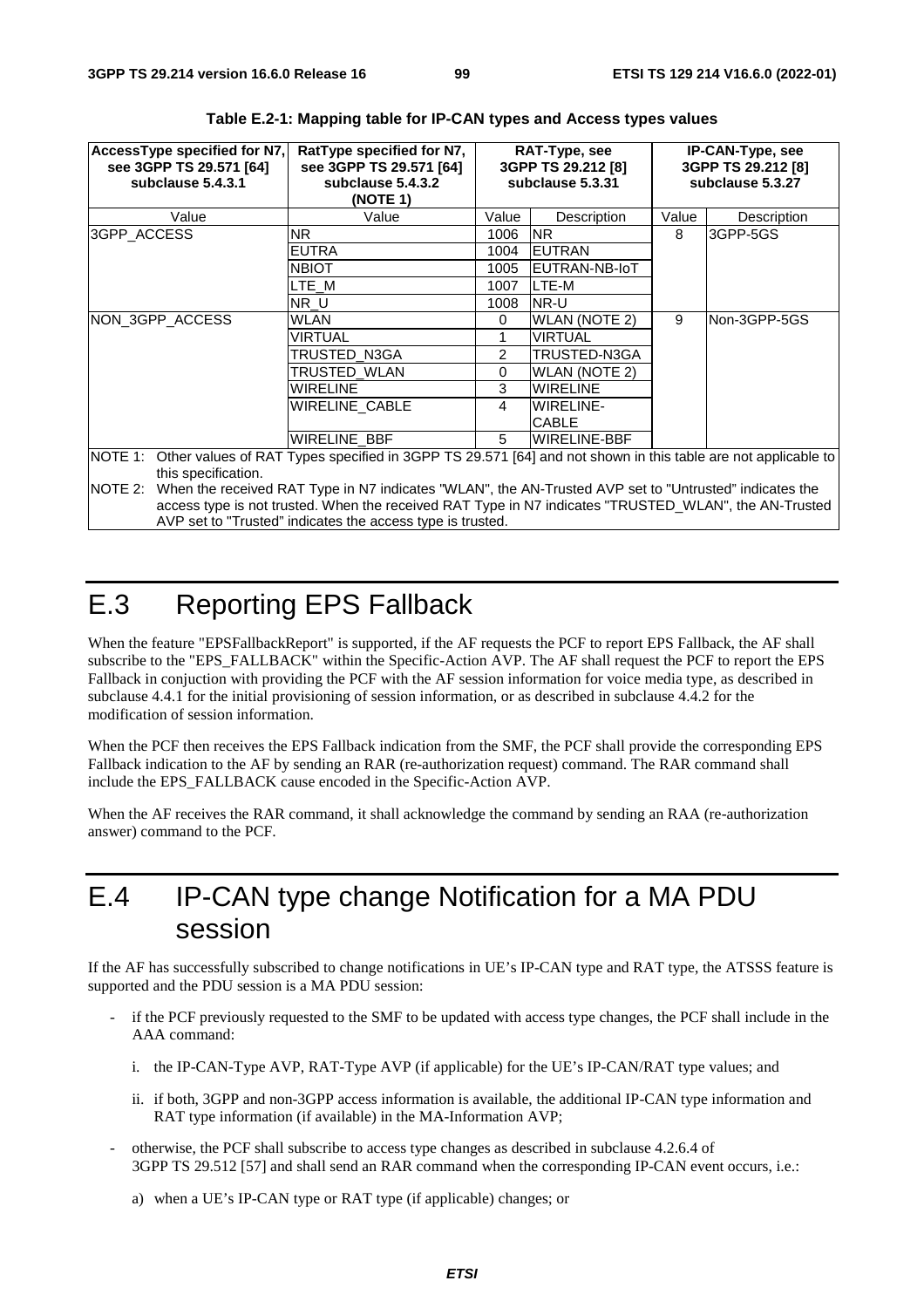- b) a new IP-CAN type and RAT type (if applicable) become available for the UE and the MA PDU session; or
- c) an IP-CAN type and RAT type (if applicable) become unavailable (are released) for the UE and the MA PDU session.

The RAR from the PCF shall include the Specific-Action AVP for the subscribed event and:

- a. if it is the first IP-CAN change report:
	- i. the IP-CAN-Type AVP, RAT-Type AVP (if applicable) for the UE's IP-CAN/RAT type values; and
	- ii. if both, 3GPP and non-3GPP access information is available, the additional IP-CAN type information and RAT type information (if available) in the MA-Information AVP;
- b. if it is a subsequent IP-CAN change report:
	- i. if a new IP-CAN type is added to the MA PDU session, the MA-Information AVP with the added IP-CAN type information encoded in the IP-CAN-Type AVP and the RAT type information encoded within the RAT-Type AVP if applicable;
	- ii. if an IP-CAN type is released in the MA PDU session, the MA-Information AVP with the released IP-CAN type information encoded in the IP-CAN-Type AVP, the RAT type information encoded within the RAT-Type AVP, if applicable, and the MA-Information-Action AVP set to 1 (RELEASE).
- NOTE: For a MA PDU session, if the ATSSS feature is not supported by the AF the PCF includes the IP-CAN-Type AVP and the RAT-Type AVP with a currently active combination of IP-CAN type and RAT type (if applicable for the notifed access type). When both 3GPP and non-3GPP accesses are available, the PCF includes the information corresponding to the 3GPP access.

# E.5 Reporting serving network identity

When a new AF session is being established as described in subclause 4.4.1 or is being modified as described in subclause 4.4.2, the AAA command shall also contain the PLMN identifier within the 3GPP-SGSN-MCC-MNC AVP and, if available, the NID within the NID AVP if the PCF has previously requested the SMF to be updated with the serving network identity.

NOTE: The combination of a PLMN identifier and a NID identifies an SNPN, as specified in 3GPP TS 23.501 [55] subclause 5.30.2.

When the AF initiates a session termination, the PCF shall include in the STA command the PLMN identifier within the 3GPP-SGSN-MCC-MNC AVP and, if available, the NID within the NID AVP:

- if the PCF received an ST-Request from the AF, indicating an AF session termination and if location info is not available, as specified in subclause 4.4.4; and
- if the AF requested the PCF to report the access network information, the Rx session is being terminated and if location info is not available, as specified in subclause 4.4.6.7.

When the PCF needs to inform the AF about a traffic plane event, the PCF shall include in the RAR command the PLMN identifier within the 3GPP-SGSN-MCC-MNC AVP and, if available, the NID within the NID AVP:

- when the PCF gets the knowledge that one or more SDFs have been deactivated, if the RAN-NAS-Cause feature is supported and if location info is not available, as specified in subclause 4.4.6.2;
- when the PCF is notified of the loss or release of resources associated to the PCC rules corresponding with AF signalling IP flows, if the RAN-NAS-Cause feature is supported and if location info is not available, as specified in subclause 4.4.6.3;
- if the AF requested the PCF to report the access network information, the Rx session is not being terminated and if location info is not available, as specified in subclause 4.4.6.7; and
- when the PCF gets the knowledge that the service network where the UE is located has been updated or becomes available and the AF subscribed to PLMN\_CHANGE has described in subclause 4.4.6.9.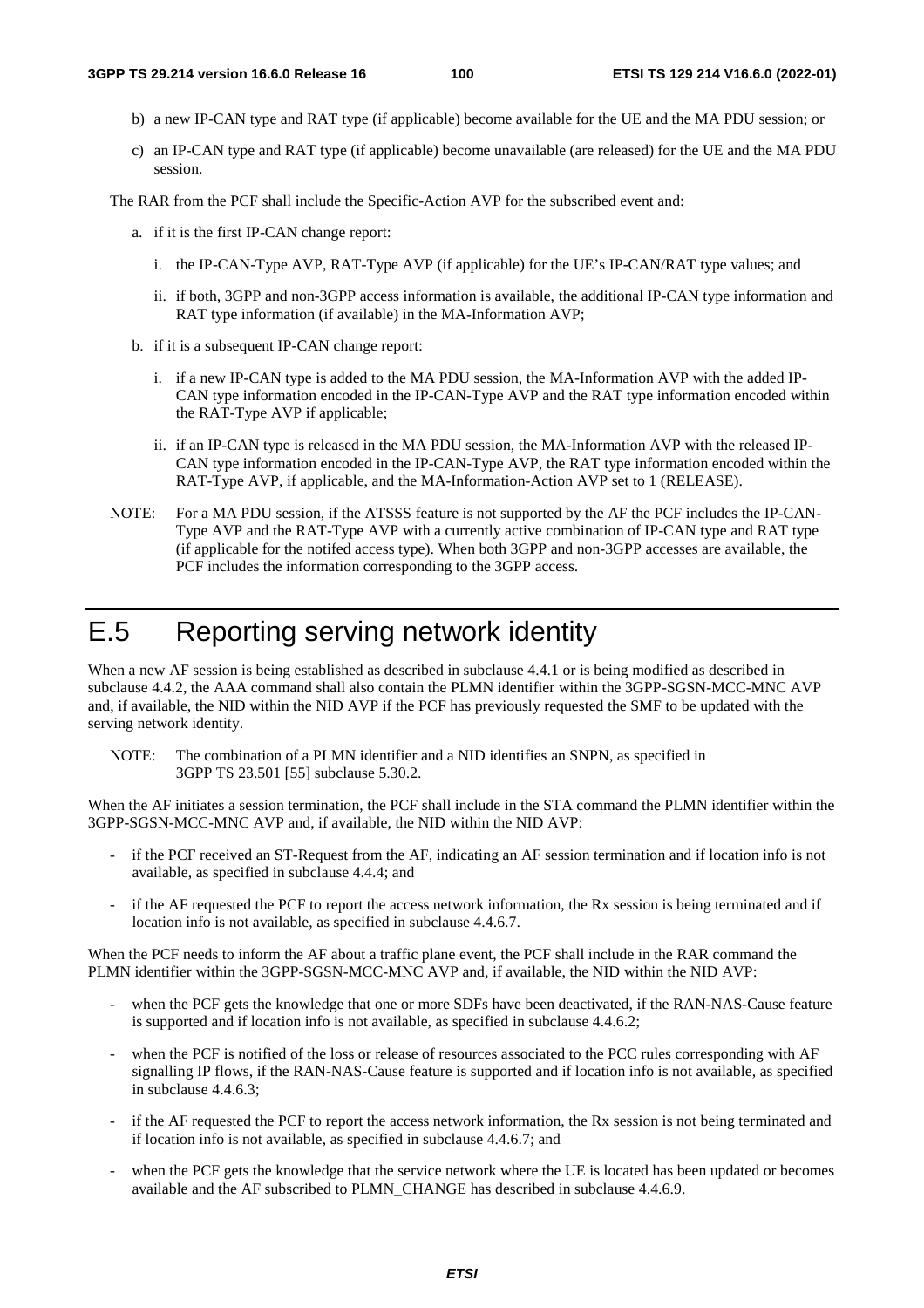# E.6 Trusted non-3GPP Access Network Information

The PCF provides the AF with the access network information as described in subclause 4.4.1, with the following differences:

- The RAT-Type AVP shall be set to "WLAN" and AN-Trusted AVP shall be set to "Trusted" when over the N7 reference point:
	- a) the received "ratType" attribute is "TRUSTED\_WLAN"; or
	- b) the received "ratType" attribute is "TRUSTED\_N3GA" and the "Netloc-Trusted-N3GA" feature is not supported.
- The RAT-Type AVP shall be set to "TRUSTED-N3GA" when the "Netloc-Trusted-N3GA" feature is supported and the received "ratType" attribute over the N7 reference point is "TRUSTED\_N3GA".

If the NetLoc-Trusted-WLAN is supported, the procedure described in subclauses 4.4.4 and 4.4.6.7 shall apply with the exceptions specified in clause E.1 and with the exception of the user location information that is encoded as follows:

- a) The TNAP/TWAP Identifier received over the N7 reference point in the "tnapId"/"twapId" attributes of the "n3gaLocation" attribute, if available, is encoded in the TWAN-Identifier AVP.
- NOTE 1: The received SSID, BSSID and Civic Address values, if available, are encoded within the TWAN-Identifier AVP as specified in 3GPP TS 29.061 [34].
- b) The UE/N5CW device local IP address (used to reach the TNGF/TWIF) received over the N7 reference point in the "ueIpv4Addr" or "ueIpv6Addr" attribute of the "n3gaLocation" attribute, if available, is encoded in the UE-Local-IP-Address AVP.
- c) The UDP source port number received over the N7 reference point in the "portNumber" attribute if available, is encoded within the UDP-Source-Port AVP.
- NOTE 2:The UDP protocol can be used between the UE and TGNF to enable NAT traversal

When reporting IP-CAN\_CHANGE specific action, the PCF shall, in addition to the IP-CAN-Type AVP and RAT-Type AVP, provide the AN-Trusted AVP set to "Trusted" when the provided and RAT-Type AVP value is "WLAN".

# E.7 Untrusted non-3GPP Access Network Information

The PCF provides the AF with the access network information as described in subclause 4.4.1, with the following differences:

- The RAT-Type AVP shall be set to "WLAN" and AN-Trusted AVP shall be set to "Untrusted" when over the N7 reference point the received "ratType" attribute is "WLAN".
- The ePDG address used as IPSec tunnel endpoint with the UE, received over the N7 reference point within the "anGwAddr" attribute included in the "servNfId" attribute, is encoded in the AN-GW-Address AVP.
- The serving network identifier received over the N7 reference point within the "servingNetwork" attribute is encoded in the 3GPP-SGSN-MCC-MNC AVP.

If the NetLoc-Untrusted-WLAN feature is supported, reporting access network information procedure described in subclauses 4.4.4 and 4.4.6.7 shall apply with the exceptions specified in clause E.1 and with the exception of:

- The user location information is encoded as follows:
	- a) The UE local IP address (used to reach the N3IWF or ePDG) received over the N7 reference point in the "ueIpv4Addr" or "ueIpv6Addr" attribute of the "n3gaLocation" attribute, if available, is encoded in the UE-Local-IP-Address AVP.
	- b) The UDP source port or the TCP source port received over the N7 reference point in the "portNumber" attribute if available, is encoded within the UDP-Source-Port AVP or the TCP-Source-Port AVP as indicated by the "protocol" attribute, if available.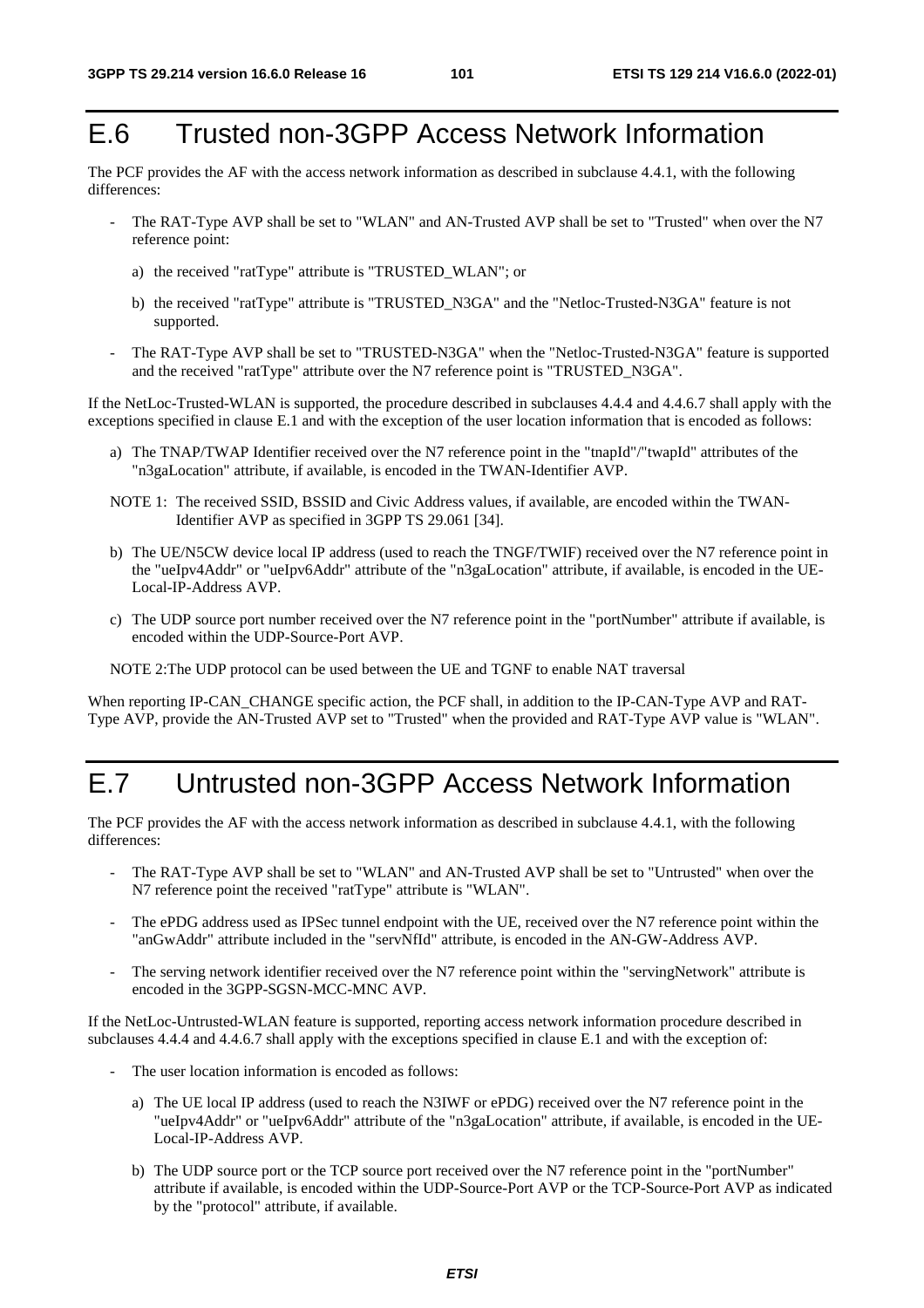- NOTE 1: When the UE reaches the ePDG via a NAT, the combination of UE local IP address and the UE source port is needed for lawful interception purposes. The UE source port may be either a UDP or a TCP port, and it is indicated in the "protocol" attribute received over the N7 reference point.
- The UE time zone information is included within 3GPP-MS-TimeZone AVP, if available.

NOTE 2:EPC does not support time zone reporting when the access network is untrusted WLAN.

When reporting IP-CAN\_CHANGE specific action, the PCF shall, in addition to the IP-CAN-Type AVP and RAT-Type AVP, provide the AN-Trusted AVP set to "Untrusted". The PCF provides also the AF with the ePDG IP address used as IPSec tunnel endpoint with the UE, if received, encoded in the AN-GW-Address AVP.

## E.8 Wireline non-3GPP Access Network Information

The PCF provides the AF with the wireline access network information as described in subclause 4.4.1, with the following differences:

The RAT-Type AVP shall be set to "WIRELINE", "WIRELINE\_CABLE" or "WIRELINE\_BBF" according to the received "ratType" attribute.

If the NetLoc-Wireline is supported, the procedure described in subclauses 4.4.4 and 4.4.6.7 shall apply with the exceptions specified in clause E.1 and the exception of the user location information that is encoded as follows:

- The wireline location is encoded in the Wireline-User-Location-Info AVP, where:
	- a) The HFC Node Identifer received over NGAP in the "hfcNodeId" attribute of the "n3gaLocation", if available, is encoded in the HFC-Node-Identifier AVP.
	- b) The Global Line Identifier in the "gli" attribute of the "n3gaLocation", if available, is encoded in the GLI-Identifier AVP.
	- c) The type of wireline access in the "w5gbanLineType" attribute of the "n3gaLocation", if available, is encoded in the Line-Type AVP.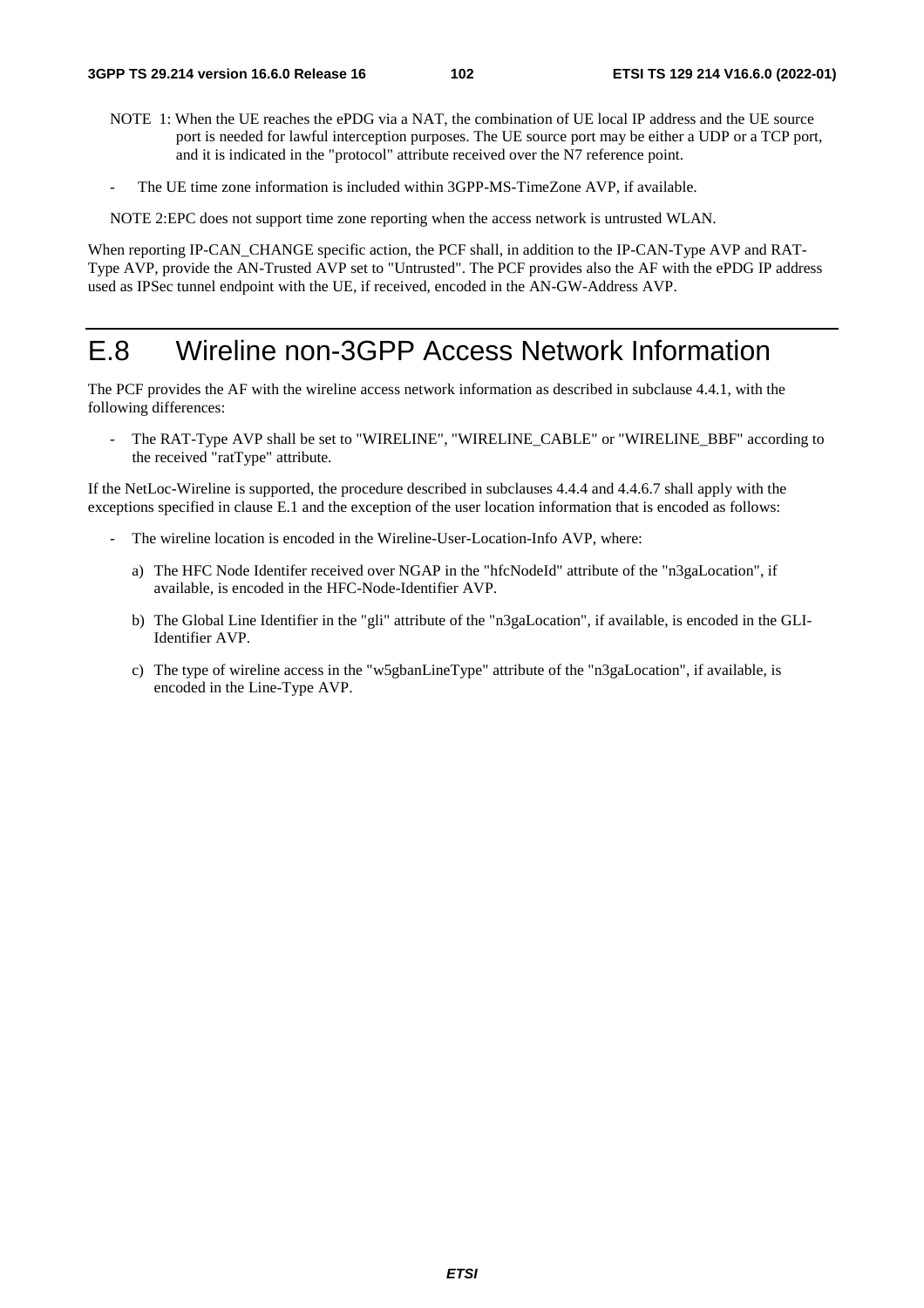# Annex F (informative): Change history

| <b>Date</b> | TSG#    | <b>TSG Doc.</b> | <b>CR</b> | <b>Rev</b>     | Subject/Comment                                                                           | Old           | <b>New</b>    |
|-------------|---------|-----------------|-----------|----------------|-------------------------------------------------------------------------------------------|---------------|---------------|
| 12-2014     | CT-66   | CP-140922 0361  |           | $\mathbf{1}$   | UPCON related update about definition, abbreviation and                                   | 12.5.0 13.0.0 |               |
|             |         |                 |           |                | achitecture part                                                                          |               |               |
| 12-2014     | CT-66   | CP-140935 0364  |           | 3              | Double resource reuse support over Rx                                                     |               | 12.5.0 13.0.0 |
| 12-2014     | CT-66   | CP-140934 0365  |           | $\overline{2}$ | Mitigating RAN user plane congestion over Rx                                              |               | 12.5.0 13.0.0 |
| 03-2015     | CT-67   | CP-150131 0370  |           |                | Reporting RAN/NAS cause during bearer creation/modification                               |               | 13.0.0 13.1.0 |
|             |         |                 |           |                | failure scenarious                                                                        |               |               |
| 03-2015     | CT-67   | CP-150134 0371  |           |                | Removal of Editor's Note                                                                  |               | 13.0.0 13.1.0 |
| 03-2015     | CT-67   | CP-150131 0372  |           |                | Access network information reporting during the IP-CAN session                            | 13.0.0 13.1.0 |               |
|             |         |                 |           |                | termination                                                                               |               |               |
| 03-2015     | CT-67   | CP-150136 0373  |           |                | Introduction of a reference to the Rest-Rx interface                                      | 13.0.0 13.1.0 |               |
| 03-2015     | $CT-67$ | CP-150131 0374  |           |                | Inclusion of RAN/NAS cause values into SIP signalling by P-<br><b>CSCF</b>                |               | 13.0.0 13.1.0 |
| 03-2015     | CT-67   | CP-150101 0380  |           |                | Correction to the usage monitoring control for sponsored data<br>connectivity             | 13.0.0 13.1.0 |               |
| 03-2015     | CT-67   | CP-150104 0383  |           | 2              | Access network information report in case of IP-CAN bearer/IP-<br>CAN session termination | 13.0.0 13.1.0 |               |
| 03-2015     | CT-67   | CP-150136 0386  |           | 1              | Correction to temporary network failure handling                                          | 13.0.0 13.1.0 |               |
| 03-2015     | CT-67   | CP-150114 0388  |           |                | TWAN supports access network information report                                           | 13.0.0 13.1.0 |               |
| 03-2015     | CT-67   | CP-150127 0389  |           | $\overline{2}$ | Uniqueness of Sharing Key for resource sharing over Rx                                    | 13.0.0 13.1.0 |               |
| 03-2015     | $CT-67$ | CP-150133 0394  |           | $\overline{2}$ | Add the ToS-Traffic-Class AVP to the Rx to be sent by AF                                  | 13.0.0 13.1.0 |               |
| 06-2015     | $CT-68$ | CP-150362 0390  |           | 3              | Clarification of the Called-Station-Id                                                    | 13.1.0 13.2.0 |               |
| 06-2015     | CT-68   | CP-150361 0395  |           | 1              | Removing restrictions to report RAT type to the AF                                        | 13.1.0 13.2.0 |               |
| 06-2015     | CT-68   | CP-150356 0396  |           | $\overline{2}$ | Alignment with SDP procedures for resource sharing                                        | 13.1.0 13.2.0 |               |
| 06-2015     | CT-68   | CP-150363 0398  |           | 1              | Adding TWAN and untrusted WLAN release cause                                              | 13.1.0 13.2.0 |               |
| 06-2015     | CT-68   | CP-150356 0399  |           |                | Sharing-Key-UL                                                                            |               | 13.1.0 13.2.0 |
| 06-2015     | CT-68   | CP-150344 0405  |           | 2              | Non-3GPP access for 3GPP-SGSN-MCC-MNC                                                     | 13.1.0 13.2.0 |               |
| 06-2015     | $CT-68$ | CP-150362 0406  |           |                | <b>Correcting Hanging Paragraphs</b>                                                      | 13.1.0 13.2.0 |               |
| 09-2015     | CT-69   | CP-150485 0401  |           | 4              | Clarification of the IP-Domain-Id                                                         |               | 13.2.0 13.3.0 |
| 09-2015     | CT-69   | CP-150476 0408  |           | $\overline{2}$ | Corrections to the PCRF-based P-CSCF Restoration                                          | 13.2.0 13.3.0 |               |
|             |         |                 |           |                | Enhancement                                                                               |               |               |
| 09-2015     | $CT-69$ | CP-150472 0410  |           |                | AVPs applicability for RAN-NAS-Cause                                                      | 13.2.0 13.3.0 |               |
| 09-2015     | CT-69   | CP-150480 0411  |           | 1              | Events applicability to support monitoring                                                | 13.2.0 13.3.0 |               |
| 09-2015     | $CT-69$ | CP-150482 0412  |           | $\overline{2}$ | Change of chargeable party when sponsor connectivity applies                              | 13.2.0 13.3.0 |               |
| $09 - 2015$ | CT-69   | CP-150476 0415  |           | $\mathbf{1}$   | Correction to the P-CSCF restoration enhancement                                          | 13.2.0 13.3.0 |               |
| 09-2015     | CT-69   | CP-150468 0421  |           | $\overline{2}$ | Fixing Ambiguous Flag Rules for AVPs reused from TS 29.061                                | 13.2.0 13.3.0 |               |
| 12-2015     | CT-70   | CP-150797 0422  |           | 1              | Update the PCC architecture figures in 29.214                                             | 13.3.0 13.4.0 |               |
| 12-2015     | $CT-70$ | CP-150666 0423  |           | $\mathbf{1}$   | RTP/RTCP transport multiplexing                                                           | 13.3.0 13.4.0 |               |
| 12-2015     | $CT-70$ | CP-150663 0424  |           | $\overline{2}$ | Support of new bandwidth information over Rx                                              | 13.3.0 13.4.0 |               |
| 12-2015     | $CT-70$ | CP-150789 0425  |           |                | Incorrect command name to request access network information                              | 13.3.0 13.4.0 |               |
| 12-2015     | $CT-70$ | CP-150631 0427  |           | 1              | Update the reference of draft-ietf-dime-ovli                                              | 13.3.0 13.4.0 |               |
| 12-2015     | $CT-70$ | CP-150730 0428  |           | $\mathbf{1}$   | Diameter message priority for PCC i                                                       |               | 13.3.0 13.4.0 |
| 12-2015     | $CT-70$ | CP-150668 0432  |           | $\overline{2}$ | Location report to support emergency service in Untrusted WLAN 13.3.0 13.4.0<br>access    |               |               |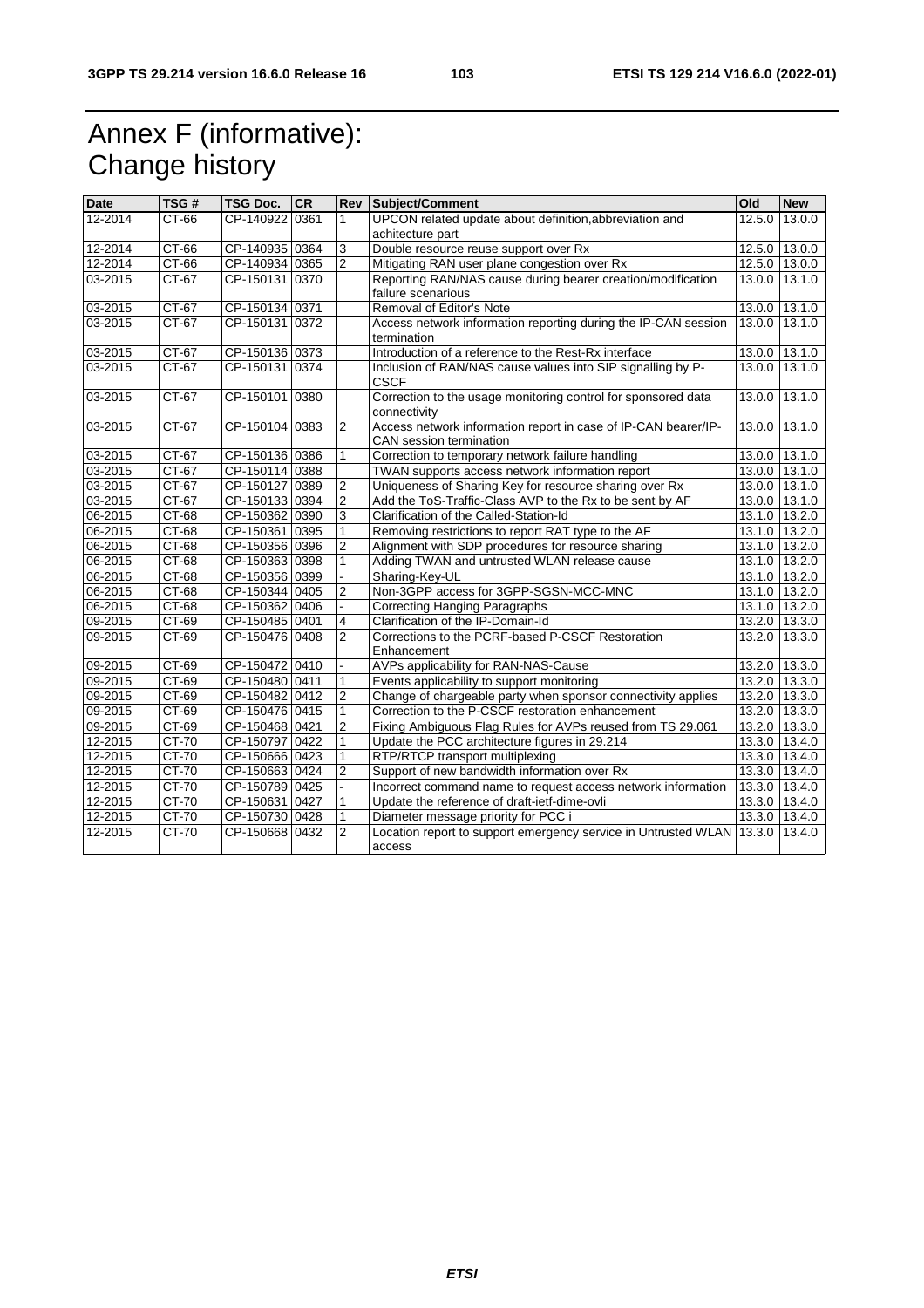| <b>Change history</b> |       |                 |           |                |                |                                                                            |            |
|-----------------------|-------|-----------------|-----------|----------------|----------------|----------------------------------------------------------------------------|------------|
| <b>Date</b>           | TSG#  | <b>TSG Doc.</b> | <b>CR</b> | Rev            | Cat            | Subject/Comment                                                            | <b>New</b> |
| 03-2016               | CT#71 | CP-160095       | 0435      | 2              | F              | Rx impact for background data transfer                                     | 13.5.0     |
| 03-2016               | CT#71 | CP-160101       | 0436      |                | F              | ICSI format specification over Rx                                          | 13.5.0     |
| 03-2016               | CT#71 | CP-160100       | 0437      | 3              | Α              | Reporting of NAS/RAN cause in the STA command                              | 13.5.0     |
| 03-2016               | CT#71 | CP-160101       | 0438      | $\overline{2}$ | F              | RAN-NAS-Cause handling upon unsuccessful bearer termination 13.5.0         |            |
|                       |       |                 |           |                |                | over Rx                                                                    |            |
| 03-2016               | CT#71 | CP-160092       | 0441      |                | В              | UE-to-network relay PCC handling over Rx                                   | 13.5.0     |
| 03-2016               | CT#71 | CP-160101       | 0442      | 1              | F              | Support of removed filters when SIP Forking applies over Rx                | 13.5.0     |
| 03-2016               | CT#71 | CP-160094       | 0443      |                | F              | Missing experimental result code value                                     | 13.5.0     |
| 03-2016               | CT#71 | CP-160104       | 0444      |                | F              | Location reporting for IMS sessions over S2b                               | 13.5.0     |
| 03-2016               | CT#71 | CP-160093       | 0446      | $\overline{c}$ | B              | Reservation-Priority AVP and DRMP AVP Interaction                          | 13.5.0     |
|                       |       |                 |           |                | B              |                                                                            |            |
| 03-2016               | CT#71 | CP-160087       | 0448      | $\overline{2}$ |                | New subclause to Appendix A for the handling of MCPTT                      | 13.5.0     |
|                       | CT#72 | CP-160282       | 0450      | $\overline{2}$ | F              | emergency calls<br>Support of IP version as part of the enhanced bandwidth | 13.6.0     |
| 06-2016               |       |                 |           |                |                |                                                                            |            |
|                       |       |                 |           | 4              |                | mechanisms for MTSI sessions                                               |            |
| 06-2016               | CT#72 | CP-160287       | 0451      |                | F<br>F         | Priority sharing for concurrent sessions                                   | 13.6.0     |
| 06-2016               | CT#72 | CP-160271       | 0453      | $\mathbf{1}$   |                | Reuse of TWAN-Identifier AVP in the Untrusted WLAN Access                  | 13.6.0     |
| 06-2016               | CT#72 | CP-160275       | 0455      |                | Α              | Correction to the time-based usage monitoring for sponsored                | 13.6.0     |
|                       |       |                 |           |                |                | data connectivity                                                          |            |
| 06-2016               | CT#72 | CP-160251       | 0456      | 4              | F              | Authorization based on transfer policy                                     | 13.6.0     |
| 06-2016               | CT#72 | CP-160251       | 0457      | $\mathbf{1}$   | F              | Correction to the usage monitoring when the sponsoring is                  | 13.6.0     |
|                       |       |                 |           |                |                | disabled                                                                   |            |
| 06-2016               | CT#72 | CP-160251       | 0458      | $\overline{2}$ | F              | Code of Sponsoring-Action AVP                                              | 13.6.0     |
| 06-2016               | CT#72 | CP-160263       | 0459      | 1              | F              | Correction to MCPTT priority call handling                                 | 13.6.0     |
| 06-2016               | CT#72 | CP-160276       | 0461      |                | F              | Inclusion of Transient failure code                                        | 13.6.0     |
| 06-2016               | CT#72 | CP-160274       | 0449      | 3              | B              | Clarification on the gate control procedure over Rx interface              | 14.0.0     |
| 06-2016               | CT#72 | CP-160274       | 0452      | $\overline{2}$ | $\overline{B}$ | Report of modification failure over Rx reference point                     | 14.0.0     |
| 09-2016               | CT#73 | CP-160461       | 0463      | $\overline{2}$ | $\overline{A}$ | Addition of UDP/TCP port and ePDG address as untrusted                     | 14.1.0     |
|                       |       |                 |           |                |                | <b>WLAN</b> location information                                           |            |
| 09-2016               | CT#73 | CP-160445       | 0467      | $\mathbf{1}$   | Α              | Disabling/removing priority sharing for media flow                         | 14.1.0     |
| 09-2016               | CT#73 | CP-160442       | 0469      |                | Α              | Correction of IETF drmp draft version                                      | 14.1.0     |
| 09-2016               | CT#73 | CP-160458       | 0471      | $\overline{2}$ | Α              | IP-CAN type and RAT type report over Rx                                    | 14.1.0     |
| 09-2016               | CT#73 | CP-160452       | 0472      |                | F              | Correction of the reference name for UMTS                                  | 14.1.0     |
| 09-2016               | CT#73 | CP-160452       | 0473      |                | F              | Gate control procedures based on the configuration in the P-               | 14.1.0     |
|                       |       |                 |           |                |                | <b>CSCF</b>                                                                |            |
| 09-2016               | CT#73 | CP-160444       | 0475      | 1              | Α              | PCRF authorization when the transfer policy has not been valid             | 14.1.0     |
| 09-2016               | CT#73 | CP-160444       | 0477      | 1              | Α              | Transfer policy expires when the session is ongoing                        | 14.1.0     |
| 09-2016               | CT#73 | CP-160456       | 0480      | 1              | $\overline{B}$ | Subscription to notification of PLMN id change over Rx                     | 14.1.0     |
| 09-2016               | CT#73 | CP-160463       | 0481      | $\mathbf{1}$   | B              | Support of sponsored data connectivity for TDF                             | 14.1.0     |
| 12-2016               | CT#74 | CP-160636       | 0484      | 4              | Α              | Remove "same media type" requirement for Priority Sharing                  | 14.2.0     |
| 12-2016               | CT#74 | CP-160615       | 0487      | 1              | B              | Diameter Load Control Mechanism                                            | 14.2.0     |
| 12-2016               | CT#74 | CP-160630       | 0488      | $\mathbf{1}$   | B              | Support for subscription to changes to IP-CAN by P-CSCF for                | 14.2.0     |
|                       |       |                 |           |                |                | session setup                                                              |            |
| 12-2016               | CT#74 | CP-160630       | 0489      | 5              | B              | Provision of EPC-level identities for IMS emergency sessions               | 14.2.0     |
|                       |       |                 |           |                |                | over Rx                                                                    |            |
| 12-2016               | CT#74 | CP-160633       | 0490      | $\mathbf{1}$   | F              | Inclusion of 3GPP-SGSN-MCC-MNC AVP in the AAA command                      | 14.2.0     |
| 12-2016               | CT#74 | CP-160625       | 0491      | 2              | B              | PCC impacts due to multi-stream multiparty conferencing media              | 14.2.0     |
|                       |       |                 |           |                |                | handling                                                                   |            |
| 12-2016               | CT#74 | CP-160622       | 0494      | $\mathbf{1}$   | Α              | Reference update draft-holmberg-dispatch-mcptt-rp-namespace                | 14.2.0     |
| 12-2016               | CT#74 | CP-160628       | 0495      | $\overline{2}$ | B              | AF triggers the activation of PCC/ADC rule with application                | 14.2.0     |
|                       |       |                 |           |                |                | identifier                                                                 |            |
| 12-2016               | CT#74 | CP-160630       | 0497      |                | F              | Enhance the description about Permanent Failures                           | 14.2.0     |
| 12-2016               | CT#74 | CP-160614       | 0500      |                | А              | Correction to change IETF drmp draft version to official RFC               | 14.2.0     |
|                       |       |                 |           |                |                | 7944                                                                       |            |
| 12-2016               | CT#74 | CP-160616       | 0501      | $\mathbf{1}$   | F              | Diameter base protocol specification update                                | 14.2.0     |
| 12-2016               | CT#74 | CP-160630       | 0502      | 6              | В              | Handling of multiple Rx interactions for the same media                    | 14.2.0     |
|                       |       |                 |           |                |                | component                                                                  |            |
| 12-2016               | CT#74 | CP-160630       | 0503      | 1              | F              | Correction to the usage of Media-Component-Status AVP                      | 14.2.0     |
| 03-2017               | CT#75 | CP-170081       | 0506      |                | Α              | Reference update draft-holmberg-dispatch-mcptt-rp-namespace                | 14.3.0     |
| 03-2017               | CT#75 | CP-170076       | 0507      | $\mathbf{1}$   | F              | Handling of Vendor-Specific-Application-Id AVP                             | 14.3.0     |
| 03-2017               | CT#75 | CP-170086       | 0509      | $\mathbf{3}$   | F              | Network provided location information retrieval at SDP offer time          | 14.3.0     |
|                       |       |                 |           |                |                | for mobile terminating call                                                |            |
| 03-2017               | CT#75 | CP-170086       | 0510      | $\overline{2}$ | F              | Correction to the Media-Component-Status AVP                               | 14.3.0     |
| 03-2017               | CT#75 | CP-170081       | 0511      | $\overline{2}$ | $\overline{c}$ | Pre-emption control for priority sharing                                   | 14.3.0     |
| 03-2017               | CT#75 | CP-170076       | 0512      |                | F              | Update instance number for the Failed-AVP in answer                        | 14.3.0     |
|                       |       |                 |           |                |                | commands                                                                   |            |
| 06-2017               | CT#76 | CP-171119       | 0514      |                | F              | Reference update for draft-ietf-dime-load                                  | 14.4.0     |
| 06-2017               | CT#76 | CP-171133       | 0517      | $\mathbf{1}$   | F              | Network provided location information retrieval at SDP offer time          | 14.4.0     |
|                       |       |                 |           |                |                | for mobile terminating call                                                |            |
| 06-2017               | CT#76 | CP-171138       | 0518      | 1              | F              | PCC Support of emergency IMS registration for S8HR cases                   | 14.4.0     |
| 06-2017               | CT#76 | CP-171128       | 0520      |                | A              | Reference update draft-holmberg-dispatch-mcptt-rp-namespace                | 14.4.0     |
|                       |       |                 |           |                |                |                                                                            |            |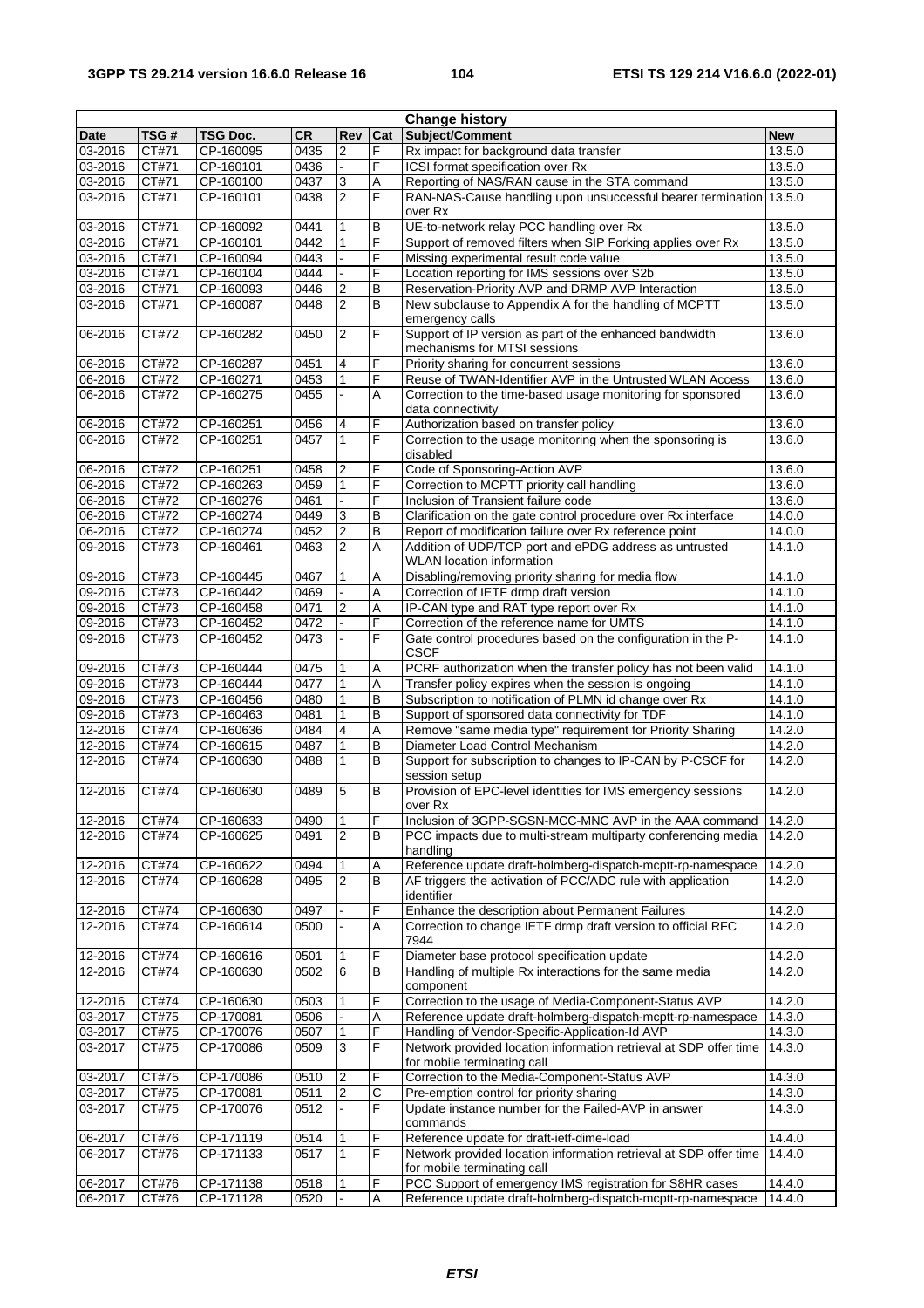| 06-2017 | CT#76         | CP-171133 | 0530 | $\mathbf{1}$   | F              | Correction to pre-emption control for priority sharing                                 | 14.4.0 |
|---------|---------------|-----------|------|----------------|----------------|----------------------------------------------------------------------------------------|--------|
| 06-2017 | CT#76         | CP-171133 | 1573 | $\mathbf{1}$   | F              | Correction to the priority sharing                                                     | 14.4.0 |
| 06-2017 | CT#76         | CP-171126 | 1576 | 2              | F              | Updating references to align with rel-14 MCPTT stage 2<br>restructuring                | 14.4.0 |
| 06-2017 | CT#76         | CP-171133 | 1577 | $\overline{2}$ | F              | Correction to the supported feature value for MCPTT Pre-<br>emption                    | 14.4.0 |
| 06-2017 | CT#76         | CP-171138 | 1579 | $\overline{2}$ | F              | PCC Support of emergency IMS registration for S8HR cases                               | 14.4.0 |
| 06-2017 | CT#76         | CP-171136 | 1578 | $\overline{2}$ | F              | Activate the transfer policy via chargeable party change                               | 15.0.0 |
|         |               |           |      |                |                | procedure                                                                              |        |
| 09-2017 | CT#77         | CP-172038 | 1580 | $\mathbf{1}$   | $\overline{B}$ | Extension of QoS values.                                                               | 15.1.0 |
| 09-2017 | CT#77         | CP-172042 | 1584 |                | A              | NetLoc corrections in trusted WLAN.                                                    | 15.1.0 |
| 09-2017 | CT#77         | CP-172048 | 1587 | $\mathbf{1}$   | A              | NetLoc corrections in untrusted WLAN.                                                  | 15.1.0 |
| 09-2017 | CT#77         | CP-172041 | 1590 |                | Α              | Correction for Monitoring Event support.                                               | 15.1.0 |
| 09-2017 | CT#77         | CP-172051 | 1593 | $\overline{2}$ | F              | Some corrections of 29.214.                                                            | 15.1.0 |
| 12-2017 | <b>CT#78</b>  | CP-173101 | 1596 |                | Α              | AN-GW-Address correction.                                                              | 15.2.0 |
| 12-2017 | <b>CT#78</b>  | CP-173103 | 1602 |                | F              | Correction on Codec-Data AVP                                                           | 15.2.0 |
| 03-2018 | CT#79         | CP-180047 | 1602 | 3              | Α              | Clarification of Max-Requested-Bandwidth                                               | 15.3.0 |
| 03-2018 | CT#79         | CP-180043 | 1607 | ÷.             | A              | Timezone correction for NetLoc in untrusted WLAN                                       | 15.3.0 |
| 03-2018 | CT#79         | CP-180037 | 1608 | $\mathbf{1}$   | $\overline{B}$ | Extending the TS scope to cover 5GS impacts                                            | 15.3.0 |
| 03-2018 | CT#79         | CP-180037 | 1609 | $\mathbf{1}$   | $\overline{B}$ | Policy and Charging Control over Rx interface in the 5GS                               | 15.3.0 |
| 03-2018 | CT#79         | CP-180045 | 1612 | $\overline{2}$ | A              | Erroneous M bit setting on Supported-Features                                          | 15.3.0 |
| 06-2018 | CT#80         | CP-181023 | 1613 | $\mathbf{1}$   | F              | Definition of Bit Rate                                                                 | 15.4.0 |
| 06-2018 | CT#80         | CP-181019 | 1614 | 3              | B              | Support for volume based charging of IMS services                                      | 15.4.0 |
| 06-2018 | CT#80         | CP-181013 | 1616 | $\mathbf{1}$   | B              | Updates to 3GPP-User-Location-Info AVP                                                 | 15.4.0 |
| 06-2018 | CT#80         | CP-181171 | 1618 | $\mathbf{1}$   | A              | Support priority for MCVideo services                                                  | 15.4.0 |
| 12-2018 | CT#82         | CP-183118 | 1622 | $\mathbf{1}$   | F              | Removal of editor's note on Volume Based Charging                                      | 15.5.0 |
| 03-2019 | CT#83         | CP-190118 | 1623 | $\overline{2}$ | F              | The mapping of Access-Type with IP-CAN-Type                                            | 15.6.0 |
| 09-2019 | CT#85         | CP-192154 | 1626 | $\mathbf{1}$   | Α              | draft-ietf-dime-load published as RFC 8583                                             | 15.7.0 |
| 09-2019 | CT#85         | CP-192164 | 1624 | $\mathbf{1}$   | B              | Support for Restricted Local Operator Services                                         | 16.0.0 |
| 12-2019 | CT#86         | CP-193215 | 1628 | 6              | B              | Coverage and Handover Enhancements for Media (CHEM)                                    | 16.1.0 |
| 12-2019 | CT#86         | CP-193221 | 1631 | 5              | $\overline{B}$ | Adding Caller and Callee information                                                   | 16.1.0 |
| 03-2020 | CT#87e        | CP-200215 | 1632 | $\mathbf{1}$   | B              | Support of Framework for Live Uplink Streaming (FLUS) in Rx<br>interface               | 16.2.0 |
| 03-2020 | CT#87e        | CP-200231 | 1635 | $\mathbf{1}$   | B              | Report of EPS Fallback                                                                 | 16.2.0 |
| 03-2020 | CT#87e        | CP-200201 | 1636 | $\overline{2}$ | B              | 5G SRVCC impacts on Rx                                                                 | 16.2.0 |
| 06-2020 | CT#88e        | CP-201245 | 1639 |                | A              | Missing annex A.10.5 (network provided location information at<br>SIP session release) | 16.3.0 |
| 06-2020 | CT#88e        | CP-201229 | 1640 | 3              | B              | Access Type Report for a MA PDU session                                                | 16.3.0 |
| 06-2020 | CT#88e        | CP-201245 | 1642 | $\overline{2}$ | A              | Clarification on FlowDescription                                                       | 16.3.0 |
| 06-2020 | CT#88e        | CP-201246 | 1643 | $\mathbf{1}$   | B              | Support of applications with specific QoS hints                                        | 16.3.0 |
| 06-2020 | CT#88e        | CP-201269 | 1644 | $\mathbf{1}$   | B              | Reallocation of credit reporting to the AF                                             | 16.3.0 |
| 06-2020 | CT#88e        | CP-201252 | 1646 | $\overline{2}$ | B              | Providing NID to the P-CSCF                                                            | 16.3.0 |
| 09-2020 | CT#89e        | CP-202051 | 1648 | $\mathbf{1}$   | Α              | Correction to RAN-NAS Release Cause feature                                            | 16.4.0 |
| 09-2020 | CT#89e        | CP-202059 | 1649 | $\mathbf{1}$   | F              | Correction to E.2                                                                      | 16.4.0 |
| 09-2020 | CT#89e        | CP-202059 | 1650 | $\mathbf{1}$   | F              | Support of 5GS non-3GPP Trusted Access                                                 | 16.4.0 |
| 09-2020 | CT#89e        | CP-202059 | 1651 | $\mathbf{1}$   | F              | Support of 5GS Wireline Access                                                         | 16.4.0 |
| 09-2021 | CT#93e        | CP-212200 | 1662 | $\mathbf{1}$   | $\overline{F}$ | Support of TCP and UDP ports in non-3GPP UE location                                   | 16.5.0 |
| 12-2021 | <b>CT#94e</b> | CP-213215 | 1668 | $\overline{1}$ | A              | Correction of an invalid 3GPP-User-Location-Info value                                 | 16.6.0 |